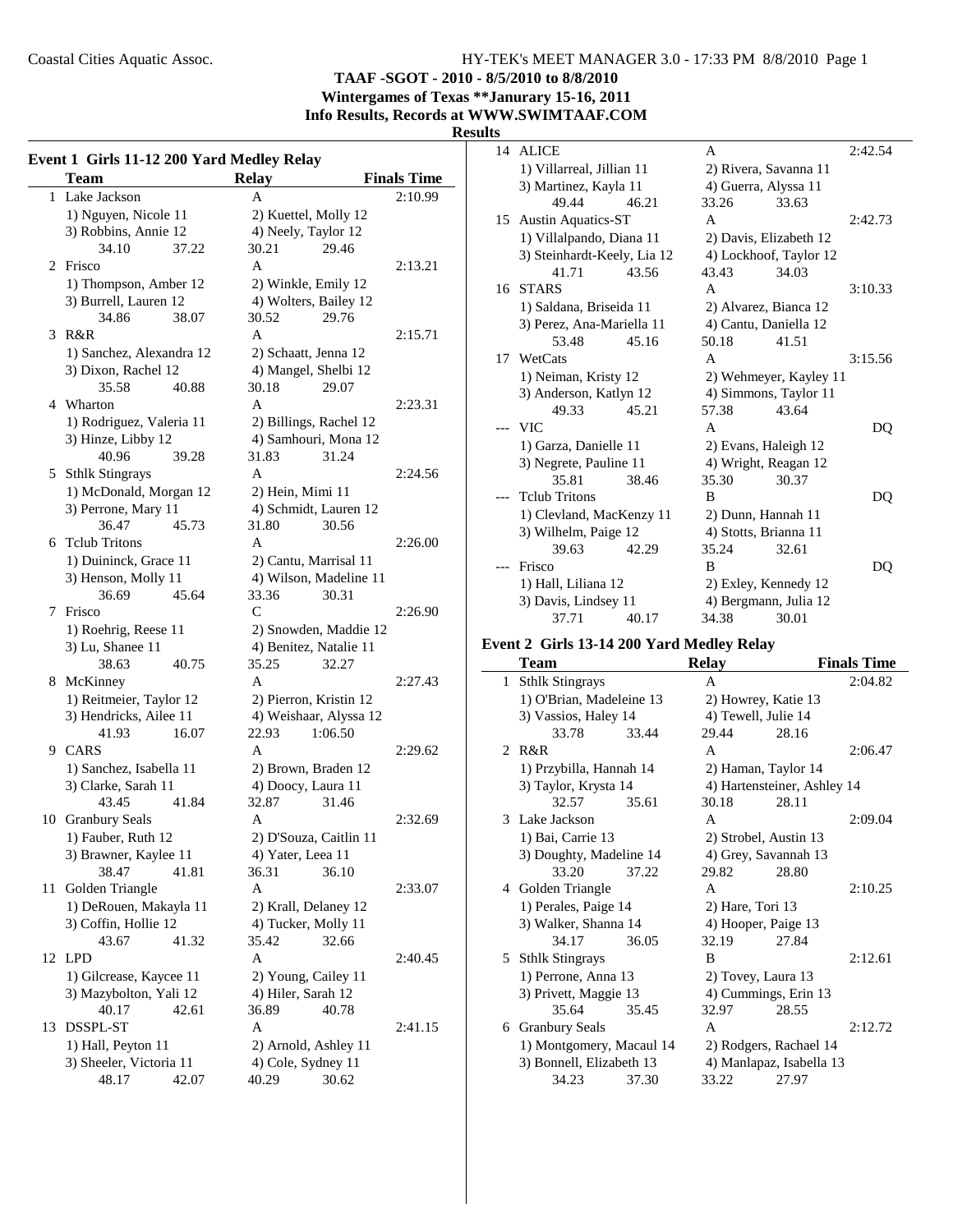## **TAAF -SGOT - 2010 - 8/5/2010 to 8/8/2010**

**Wintergames of Texas \*\*Janurary 15-16, 2011 Info Results, Records at WWW.SWIMTAAF.COM**

#### **Results**

|    | (Event 2 Girls 13-14 200 Yard Medley Relay) |                         |                    |  |  |  |
|----|---------------------------------------------|-------------------------|--------------------|--|--|--|
|    | Team                                        | <b>Relay</b>            | <b>Finals Time</b> |  |  |  |
|    | 7 Frisco                                    | A                       | 2:12.80            |  |  |  |
|    | 1) Rankin, Nicole 14                        | 2) Gray, Meredith 14    |                    |  |  |  |
|    | 3) Bland, Mackenzie 13                      | 4) Dlott, Kaitlin 13    |                    |  |  |  |
|    | 33.75<br>37.07                              | 32.40<br>29.58          |                    |  |  |  |
| 8  | Lewisvlle Wave                              | A                       | 2:15.43            |  |  |  |
|    | 1) Horn, Taylor 14                          | 2) Watson, Emily 14     |                    |  |  |  |
|    | 3) Linebarger, Grace 13                     | 4) Toney, Rachel 14     |                    |  |  |  |
|    | 34.12<br>35.00                              | 35.05<br>31.26          |                    |  |  |  |
| 9  | R&R                                         | B                       | 2:16.71            |  |  |  |
|    | 1) Cook, Taylor 14                          | 2) Janer, Jessica 14    |                    |  |  |  |
|    | 3) McGuane, Willow 14                       | 4) McGrath, Katy 13     |                    |  |  |  |
|    | 36.61<br>38.07                              | 32.34<br>29.69          |                    |  |  |  |
| 10 | <b>LPD</b>                                  | A                       | 2:17.49            |  |  |  |
|    | 1) Moss, Madeleine 13                       | 2) Rabe, Kitty 14       |                    |  |  |  |
|    | 3) Slomka, Emily 14                         | 4) Riordan, Sydney 13   |                    |  |  |  |
|    | 35.64<br>39.03                              | 35.08<br>27.74          |                    |  |  |  |
| 11 | DSSPL-ST                                    | A                       | 2:17.91            |  |  |  |
|    | 1) Graham, Payton 13                        | 2) O'Gorman, Carly 13   |                    |  |  |  |
|    | 3) Adkins, Jordan 13                        | 4) Chandler, Sydney 14  |                    |  |  |  |
|    | 37.94<br>37.22                              | 31.61<br>31.14          |                    |  |  |  |
|    | 12 Frisco                                   | B                       | 2:24.77            |  |  |  |
|    | 1) Fogle, Brianna 13                        | 2) Davis, Kimber 14     |                    |  |  |  |
|    | 3) Beard, Amanda 13                         | 4) Gehring, Jody 13     |                    |  |  |  |
|    | 35.30<br>43.88                              | 34.36<br>31.23          |                    |  |  |  |
| 13 | Stingrays                                   | A                       | 2:27.75            |  |  |  |
|    | 1) Carmony, Tiffany 13                      | 2) Atkinson, Emma 14    |                    |  |  |  |
|    | 3) Carmony, Michelle 13                     | 4) Watkins, Danielle 14 |                    |  |  |  |
|    | 36.45<br>43.94                              | 37.24<br>30.12          |                    |  |  |  |
| 14 | <b>ALICE</b>                                | A                       | 2:29.22            |  |  |  |
|    | 1) Arebalo, Christen 13                     | 2) Rangel, Julyssa 13   |                    |  |  |  |
|    | 3) Adams, Kalee 14                          | 4) Beltran, Madison 14  |                    |  |  |  |
|    | 41.34<br>41.26                              | 34.92<br>31.70          |                    |  |  |  |
| 15 | <b>Austin Aquatics-ST</b>                   | B                       | 2:29.23            |  |  |  |
|    | 1) Buol, Venessa 14                         | 2) Fedorko, Rebecca 13  |                    |  |  |  |
|    | 3) Zieschang, Sarah 14                      | 4) Rosier, Shannon 13   |                    |  |  |  |
|    | 37.73<br>44.19                              | 34.93<br>32.38          |                    |  |  |  |
| 16 | Aquaducks                                   | A                       | 2:29.46            |  |  |  |
|    | 1) Mott, Sara 14                            | 2) Joshua, Sandra 14    |                    |  |  |  |
|    | 3) Engel, Christine 14                      | 4) Baselice, Alison 13  |                    |  |  |  |
|    | 38.74<br>38.23                              | 39.91<br>32.58          |                    |  |  |  |
| 17 | T- Swiming                                  | A                       | 2:31.43            |  |  |  |
|    | 1) Mischtian, Zoe 13                        | 2) Herzog, Jessica 13   |                    |  |  |  |
|    | 3) Dickson-Sullivan, Carliegh 1             | 4) Barton, Emily 13     |                    |  |  |  |
|    | 43.64<br>45.40                              | 30.87<br>31.52          |                    |  |  |  |
| 18 | San Antonio                                 | A                       | 2:31.78            |  |  |  |
|    | 1) Castillo, Isabella 14                    | 2) Salazar, Nathaly 13  |                    |  |  |  |
|    | 3) Williams, Leslea 14                      | 4) Luna, Diana 14       |                    |  |  |  |
|    | 40.02<br>46.50                              | 36.80<br>28.46          |                    |  |  |  |
| 19 | <b>Austin Aquatics-ST</b>                   | A                       | 2:32.03            |  |  |  |
|    | 1) Davis, Amy 13                            | 2) Staveley, Sydney 13  |                    |  |  |  |
|    | 3) Akers, Mady 14                           | 4) Brinckmann, Kaila 13 |                    |  |  |  |
|    | 41.15<br>40.07                              | 39.03<br>31.78          |                    |  |  |  |

| ົ |                        |       |       |                      |     |
|---|------------------------|-------|-------|----------------------|-----|
|   | --- Austin Aquatics-ST |       | C     |                      |     |
|   | 1) Coles, Elena 13     |       |       | 2) Gleason, Katie 14 |     |
|   | 3) Perry, Cynthia 13   |       |       | 4) Rudy, Hannah 13   |     |
|   | 39.57                  | 42.35 | 36.23 | 33.58                |     |
|   | CARS                   |       | А     |                      | DO) |
|   | 1) Geier, Jacobi 14    |       |       | 2) Pike, Jessica 13  |     |
|   | 3) Rogan, Caroline 13  |       |       | 4) Smernoff, Bryn 14 |     |
|   | 38.38                  | 38.84 | 30.81 | 30.21                |     |
|   |                        |       |       |                      |     |

#### **Event 3 Girls 11-12 100 Yard Freestyle**

|              | <b>Name</b>               |       |    | <b>Age Team</b>           | <b>Finals Time</b> |
|--------------|---------------------------|-------|----|---------------------------|--------------------|
| $\mathbf{1}$ | Brechler, Jordyn          |       |    | 12 Mission                | 1:05.06            |
|              | 31.24                     | 33.82 |    |                           |                    |
|              | 2 Kuettel, Molly          |       | 12 | Lake Jackson              | 1:05.11            |
|              | 31.74                     | 33.37 |    |                           |                    |
| 3            | Adauto, Sam               |       |    | 11 The Colony             | 1:05.78            |
|              | 31.69                     | 34.09 |    |                           |                    |
| 4            | McGuire, Micaela          |       | 12 | <b>TM Hurricanes</b>      | 1:06.44            |
|              | 31.73                     | 34.71 |    |                           |                    |
| 5            | Neely, Taylor             |       | 12 | Lake Jackson              | 1:07.33            |
|              | 31.79                     | 35.54 |    |                           |                    |
| 6            | Naughton, Emily           |       |    | 12 Lewisvlle Wave         | 1:07.43            |
|              | 32.53                     | 34.90 |    |                           |                    |
| 7            | Sanchez, Alexandra        |       |    | 12 R&R                    | 1:07.76            |
|              | 32.97                     | 34.79 |    |                           |                    |
| 8            | Rosenstrauch, Nicole      |       | 12 | Woodlands                 | 1:08.77            |
|              | 32.77                     | 36.00 |    |                           |                    |
| 9            | Ballard, Kylie            |       | 11 | Aus - Marlins-ST          | 1:09.07            |
|              | 32.98                     | 36.09 |    |                           |                    |
| 10           | Young, Cameron            |       |    | 12 Aquaducks              | 1:09.43            |
|              | 32.43                     | 37.00 |    |                           |                    |
| 11           | Lu, Shanee                |       | 11 | Frisco                    | 1:09.92            |
|              | 33.84                     | 36.08 |    |                           |                    |
| 12           | Schmidt, Lauren           |       | 12 | <b>Sthlk Stingrays</b>    | 1:09.95            |
|              | 33.84                     | 36.11 |    |                           |                    |
| 13           | Peterson, Savanna         |       | 12 | Boerne                    | 1:09.98            |
|              | 34.20                     | 35.78 |    |                           |                    |
|              | 14 Oliver, Jenna          |       | 12 | Denison                   | 1:10.00            |
|              | 33.19                     | 36.81 |    |                           |                    |
| 15           | Unruh, Claire             |       | 11 | <b>Tclub Tritons</b>      | 1:10.22            |
|              | 32.41                     | 37.81 |    |                           |                    |
|              | 16 Skeen, Tina            |       | 11 | <b>Austin Aquatics-ST</b> | 1:10.43            |
|              | 35.40                     | 35.03 |    |                           |                    |
|              | 17 Corbin, Josie<br>33.72 |       |    | 12 WACO                   | 1:11.66            |
|              |                           | 37.94 | 11 |                           |                    |
| 18           | Hall, Peyton<br>34.15     | 37.52 |    | DSSPL-ST                  | 1:11.67            |
| 19           | Garza, Rhianna            |       | 12 | Mission                   |                    |
|              | 35.32                     | 36.60 |    |                           | 1:11.92            |
| 20           | Kinney, Haley             |       | 12 | McKinney                  | 1:13.01            |
| 21           | Prieto, Anna              |       | 11 | Predators                 | 1:13.22            |
|              | 34.43                     | 38.79 |    |                           |                    |
| 22           | Garza, Danielle           |       | 11 | <b>VIC</b>                | 1:14.89            |
|              | 34.94                     | 39.95 |    |                           |                    |
| 23           | Boyle, Tori               |       |    | 12 WHALE                  | 1:15.26            |
|              | 35.60                     | 39.66 |    |                           |                    |
|              |                           |       |    |                           |                    |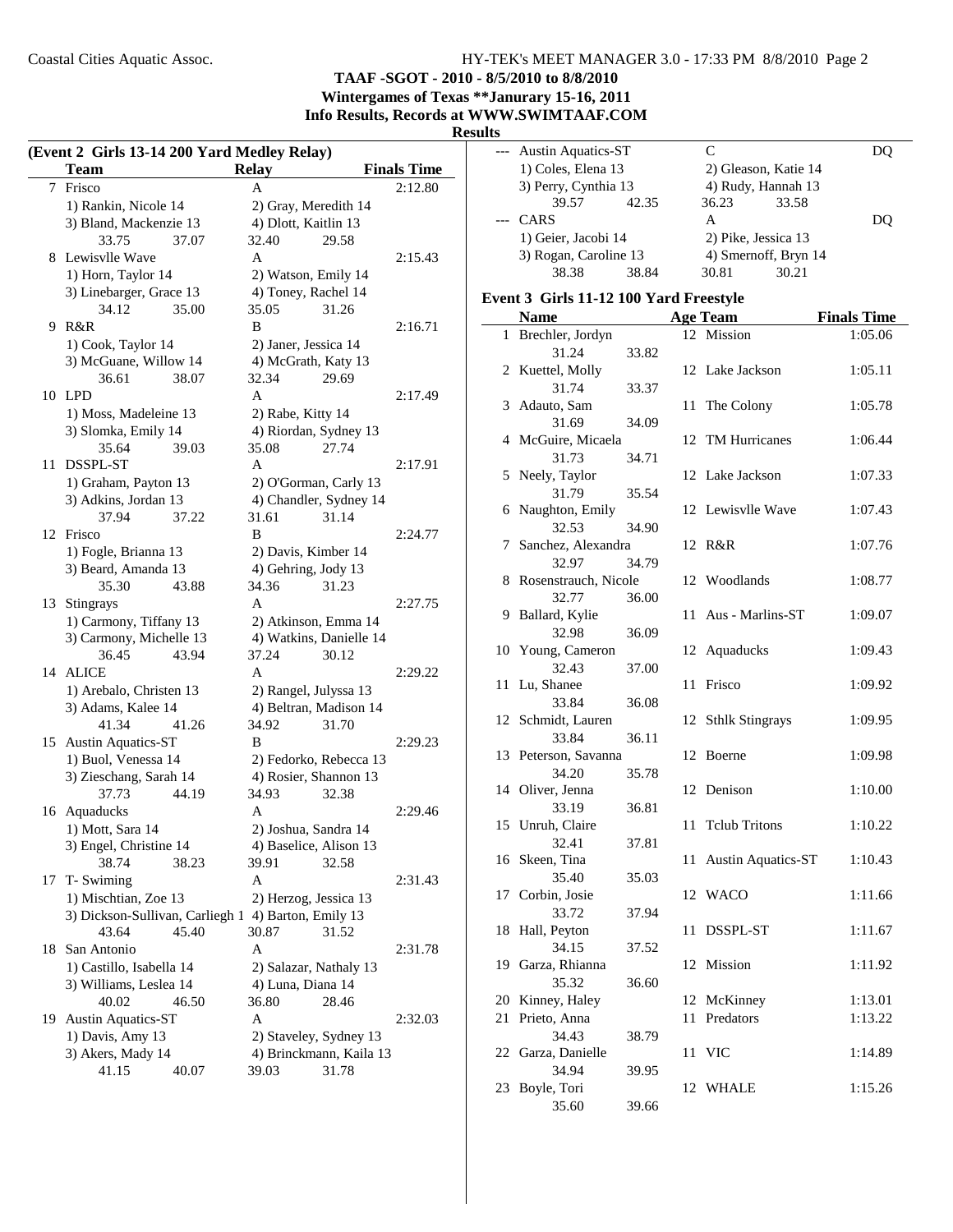**TAAF -SGOT - 2010 - 8/5/2010 to 8/8/2010 Wintergames of Texas \*\*Janurary 15-16, 2011 Info Results, Records at WWW.SWIMTAAF.COM**

**Results**

|    | (Event 3 Girls 11-12 100 Yard Freestyle) |       |  |                       |                    |  |
|----|------------------------------------------|-------|--|-----------------------|--------------------|--|
|    | <b>Name</b>                              |       |  | <b>Age Team</b>       | <b>Finals Time</b> |  |
|    | 24 Buck, Darby                           |       |  | 12 Austin Aquatics-ST | 1:16.66            |  |
|    | 34.48                                    | 42.18 |  |                       |                    |  |
|    | 25 Salazar, Arlene                       |       |  | 11 San Antonio        | 1:21.77            |  |
|    | 38.63                                    | 43.14 |  |                       |                    |  |
|    | 26 Keally, Kimberly                      |       |  | 11 Mudcats            | 1:23.15            |  |
|    | 36.97                                    | 46.18 |  |                       |                    |  |
|    | 27 Hathaway, Courtney                    |       |  | 12 HOUST              | 1:26.63            |  |
|    | 40.25                                    | 46.38 |  |                       |                    |  |
|    | Event 4 Girls 13-14 100 Yard Freestyle   |       |  |                       |                    |  |
|    | <b>Name</b>                              |       |  | <b>Age Team</b>       | <b>Finals Time</b> |  |
|    | 1 Anderson, Kendall                      |       |  | 13 Woodlands          | 59.19              |  |
|    | 28.25                                    |       |  |                       |                    |  |
|    | 2 Frawley, Rachael                       | 30.94 |  |                       | 1:00.46            |  |
|    | 28.99                                    | 31.47 |  | 14 Bay City           |                    |  |
| 3  | Davidson, Bethany                        |       |  | 14 BEAT               | 1:00.74            |  |
|    | 29.39                                    | 31.35 |  |                       |                    |  |
|    | 4 Knese, Morgan                          |       |  | 14 Sthlk Stingrays    | 1:01.33            |  |
|    | 29.65                                    | 31.68 |  |                       |                    |  |
| 5  | Sands, Alyssa                            |       |  | 14 CARS               | 1:01.35            |  |
|    | 29.58                                    | 31.77 |  |                       |                    |  |
|    | 6 Adkins, Jordan                         |       |  | 13 DSSPL-ST           | 1:02.14            |  |
|    | 30.60                                    | 31.54 |  |                       |                    |  |
| 7  | Ritcher, Andi                            |       |  | 14 Keller Barr        | 1:02.34            |  |
|    | 29.57                                    | 32.77 |  |                       |                    |  |
| 8  | Bai, Carrie                              |       |  | 13 Lake Jackson       | 1:03.15            |  |
|    | 30.36                                    | 32.79 |  |                       |                    |  |
|    | 9 Dickson-Sullivan, Carliegh             |       |  | 13 T- Swiming         | 1:03.19            |  |
|    | 30.75                                    | 32.44 |  |                       |                    |  |
|    | 10 Hayes, Martha                         |       |  | 13 Denison            | 1:03.71            |  |
|    | 30.08                                    | 33.63 |  |                       |                    |  |
| 11 | Stockton, Madeleine                      |       |  | 14 Sthlk Stingrays    | 1:03.86            |  |
|    | 30.94                                    | 32.92 |  |                       |                    |  |
|    | 12 Mann, Sarah                           |       |  | 14 Pac Attack         | 1:04.76            |  |
|    | 31.68                                    | 33.08 |  |                       |                    |  |
|    | 13 Chandler, Autumn                      |       |  | 13 Mission            | 1:04.78            |  |
|    | 30.98                                    | 33.80 |  |                       |                    |  |
|    | 14 Ballard, Kelsi                        |       |  | 13 Aus - Marlins-ST   | 1:04.90            |  |
|    | 29.65                                    | 35.25 |  |                       |                    |  |
| 15 | Butts, Caroline                          |       |  | 14 The Colony         | 1:05.19            |  |
|    | 30.61                                    | 34.58 |  |                       |                    |  |
| 16 | Hernandez, Annie                         |       |  | 13 Mission            | 1:06.48            |  |
|    | 32.59                                    | 33.89 |  |                       |                    |  |
| 17 | Manley, Brittany                         |       |  | 14 Freeport           | 1:06.60            |  |
|    | 32.01                                    | 34.59 |  |                       |                    |  |
| 18 | Faught, Cassidy                          |       |  | 14 CBA                | 1:06.84            |  |
|    | 32.10                                    | 34.74 |  |                       |                    |  |
| 19 | Brooks, Lidsay                           |       |  | 14 Pac Attack         | 1:08.35            |  |
|    | 32.15                                    | 36.20 |  |                       |                    |  |

20 Vilas, Martha 13 Barracudas 1:08.57

21 Princehouse, Jennifer 14 Aquaducks 1:08.67

32.88 35.69

33.33 35.34

| lS |                   |       |     |                           |         |
|----|-------------------|-------|-----|---------------------------|---------|
|    | 22 Strong, Alexis |       |     | 13 Farmers Branch         | 1:09.20 |
|    | 32.20             | 37.00 |     |                           |         |
| 23 | Staveley, Sydney  |       |     | 13 Austin Aquatics-ST     | 1:09.61 |
|    | 33.63             | 35.98 |     |                           |         |
| 24 | Sabetpour, Skyler |       |     | 14 McKinney               | 1:10.84 |
|    | 33.44             | 37.40 |     |                           |         |
|    | 25 Woodall, Emma  |       |     | 14 LPD                    | 1:10.94 |
|    | 33.07             | 37.87 |     |                           |         |
|    | 26 Ji, Chelsea    |       |     | 14 HOUST                  | 1:11.20 |
|    | 33.69             | 37.51 |     |                           |         |
| 27 | Rudy, Hannah      |       | 13  | <b>Austin Aquatics-ST</b> | 1:14.56 |
|    | 35.91             | 38.65 |     |                           |         |
| 28 | Arcos, Kayleigh   |       |     | 14 San Antonio            | 1:18.30 |
|    | 36.06             | 42.24 |     |                           |         |
|    | 29 Yu, Katharine  |       | 13. | HOUST                     | 1:26.67 |
|    | 40.07             | 46.60 |     |                           |         |

## **Event 5 Girls 11-12 50 Yard Backstroke**

|     | Name              |    | <b>Age Team</b>           | <b>Finals Time</b> |
|-----|-------------------|----|---------------------------|--------------------|
| 1   | Montanari, Maret  | 12 | Golden Triangle           | 33.18              |
| 2   | Chacon, Paulina   | 12 | <b>ELPSO</b>              | 33.30              |
|     | 3 Chao, Madison   | 11 | <b>Sthlk Stingrays</b>    | 34.04              |
| 4   | Nguyen, Nicole    | 11 | Lake Jackson              | 34.12              |
| 5   | Mohle, Brittni    | 12 | Deer Park                 | 34.16              |
| 6   | Santana, Stefania | 12 | <b>WHALE</b>              | 34.87              |
| 7   | Peterson, Savanna | 12 | Boerne                    | 35.40              |
| 8   | Duininck, Grace   | 11 | <b>Tclub Tritons</b>      | 35.78              |
| 9   | Negrete, Pauline  | 11 | <b>VIC</b>                | 36.03              |
| 10  | Garza, Danielle   | 11 | <b>VIC</b>                | 36.15              |
| 11  | Morgan, Micayla   | 11 | Aquaducks                 | 36.30              |
| 12  | Huggins, Audrey   | 11 | Weatherford               | 36.45              |
| 13  | Hutton, Sydney    | 12 | <b>Austin Aquatics-ST</b> | 36.49              |
| 14  | Owens, Kendall    | 12 | Lake Jackson              | 36.97              |
| 15  | Roehrig, Reese    | 11 | Frisco                    | 38.19              |
| 16  | Hall, Liliana     | 12 | Frisco                    | 38.36              |
| 17  | Ballard, Kylie    | 11 | Aus - Marlins-ST          | 38.63              |
| 18  | Walter, Isabella  | 12 | WHALE                     | 38.69              |
| 19  | Oliver, Jenna     | 12 | Denison                   | 39.07              |
| 20  | French, Makena    | 12 | Keller Barr               | 40.64              |
| 21  | De La Garza, Gina | 12 | Mission                   | 40.90              |
| 22  | Reitmeier, Taylor | 12 | McKinney                  | 41.22              |
| 23  | Beasley, Brianna  | 12 | <b>Mission</b>            | 41.27              |
| 24  | Gilcrease, Kaycee | 11 | <b>LPD</b>                | 42.00              |
| 25  | Hill, Shelby      | 12 | LAKER                     | 42.24              |
| 26  | Keally, Kristin   | 12 | Mudcats                   | 44.02              |
| 27  | Jackson, Brianna  |    | 12 Cain Center            | 44.13              |
| --- | Martinez, Aliyah  | 11 | San Antonio               | DQ                 |

#### **Event 6 Girls 13-14 50 Yard Backstroke**

| <b>Name</b>          | <b>Age Team</b>    | <b>Finals Time</b> |
|----------------------|--------------------|--------------------|
| 1 Wilkins, Kari      | 14 El Campo        | 29.48              |
| 2 Palma, Raquel      | 13 Predators       | 30.76              |
| 3 Gray, Kendall      | 13 Boerne          | 33.02              |
| 4 Ritcher, Andi      | 14 Keller Barr     | 33.33              |
| 5 Knese, Morgan      | 14 Sthlk Stingrays | 33.41              |
| 6 O'Brian, Madeleine | 13 Sthlk Stingrays | 33.83              |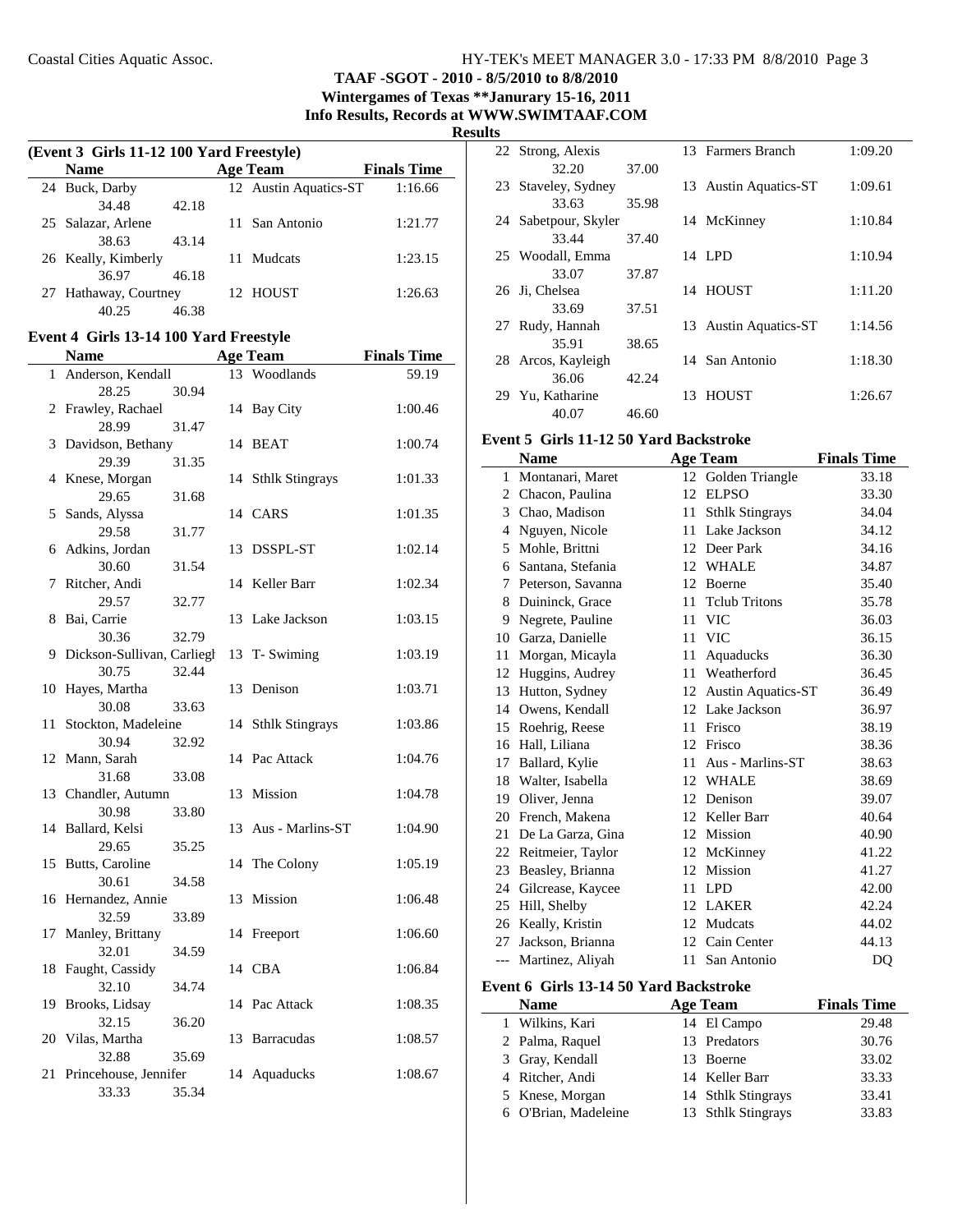## **TAAF -SGOT - 2010 - 8/5/2010 to 8/8/2010 Wintergames of Texas \*\*Janurary 15-16, 2011 Info Results, Records at WWW.SWIMTAAF.COM**

**Results**

| (Event 6 Girls 13-14 50 Yard Backstroke) |                     |    |                           |                    |  |  |
|------------------------------------------|---------------------|----|---------------------------|--------------------|--|--|
|                                          | <b>Name</b>         |    | <b>Age Team</b>           | <b>Finals Time</b> |  |  |
| 7                                        | Richardson, Kailey  |    | 14 Alvin                  | 34.16              |  |  |
| 8                                        | Ward, Jenna         | 14 | <b>PAST</b>               | 34.24              |  |  |
| 9                                        | Newman, Courtney    | 13 | Farmers Branch            | 34.26              |  |  |
| 10                                       | Horn, Taylor        | 14 | Lewisylle Wave            | 34.32              |  |  |
| 11                                       | Perales, Paige      | 14 | Golden Triangle           | 34.38              |  |  |
| 12                                       | Adams, Alex         | 13 | <b>WHALE</b>              | 34.84              |  |  |
| 13                                       | Moss, Madeleine     | 13 | <b>LPD</b>                | 35.65              |  |  |
| 14                                       | Kane, Tiffany       | 14 | Aquaducks                 | 35.84              |  |  |
| 15                                       | Baldwin, Alexandria | 14 | <b>TM Hurricanes</b>      | 35.96              |  |  |
| 16                                       | Hernandez, Annie    | 13 | Mission                   | 36.47              |  |  |
| 17                                       | Dempsey, Kailey     | 13 | Garland                   | 36.55              |  |  |
| 18                                       | Schaefer, Cierra    | 14 | Lake Jackson              | 36.75              |  |  |
| 19                                       | O'Brien, Molly      | 14 | Aquaducks                 | 37.22              |  |  |
| 20                                       | Ballard, Kelsi      | 13 | Aus - Marlins-ST          | 37.29              |  |  |
| 21                                       | Buol, Venessa       | 14 | <b>Austin Aquatics-ST</b> | 38.01              |  |  |
| 22                                       | Bartosh, Madison    | 14 | WetCats                   | 38.16              |  |  |
| 23                                       | Imperial, Katy      | 13 | <b>Barracudas</b>         | 38.67              |  |  |
| 24                                       | Perez, Daniella     | 13 | <b>STARS</b>              | 40.28              |  |  |
| 25                                       | Castillo, Isabella  | 14 | San Antonio               | 40.55              |  |  |
| 26                                       | Baron, Stephanie    | 13 | <b>ELPSO</b>              | 40.98              |  |  |
| 27                                       | McWhorter, Danielle | 13 | Cain Center               | 43.80              |  |  |
| 28                                       | Hanson, Dorothy     | 13 | San Antonio               | 43.93              |  |  |
| 29                                       | Ridgle, Autym       |    | 14 Cain Center            | 45.73              |  |  |

## **Event 7 Girls 11-12 50 Yard Breaststroke**

J.

| Name                    |    |                        | <b>Finals Time</b>                               |
|-------------------------|----|------------------------|--------------------------------------------------|
| Walter, Isabella        | 12 | <b>WHALE</b>           | 36.29                                            |
| Wolters, Bailey         | 12 | Frisco                 | 37.02                                            |
| Exley, Kennedy          | 12 | Frisco                 | 37.41                                            |
| Evans, Haleigh          |    |                        | 38.11                                            |
| Winkle, Emily           | 12 | Frisco                 | 39.17                                            |
| Muskiet, Whitney        | 11 | <b>Bay City</b>        | 39.60                                            |
| Bouthillette, Alexandra | 12 | Woodlands              | 39.88                                            |
| Perrone, Mary           | 11 | <b>Sthlk Stingrays</b> | 39.92                                            |
| Stone, Kennedy          | 12 | Flwr Mound             | 39.96                                            |
| Scott, Samantha         |    | Aus - Marlins-ST       | 40.20                                            |
| Billings, Rachel        | 12 | Wharton                | 40.26                                            |
| Weber, Taylor           | 12 | Keller Barr            | 40.45                                            |
| Willis, Malia           | 12 | El Campo               | 40.54                                            |
| Garza, Rhianna          | 12 | Mission                | 40.82                                            |
| Knox, Gabriella         | 12 | Grpvine Gators         | 41.77                                            |
| Arnold, Ashley          | 11 | DSSPL-ST               | 42.20                                            |
| Strain, Katie           | 12 | <b>PAST</b>            | 42.30                                            |
| Young, Cailey           | 11 | <b>LPD</b>             | 42.36                                            |
| Sanders, Kayla          | 12 | WetCats                | 42.64                                            |
| Dunn, Hannah            | 11 | <b>Telub Tritons</b>   | 43.23                                            |
| Williams, Faith         | 11 | <b>LAKER</b>           | 43.99                                            |
| Calhoun, Talisa         |    | San Antonio            | 46.22                                            |
| Garcia, Brianna         | 11 | MCALL-ST               | 46.28                                            |
| Jackson, Brianna        |    |                        | 52.45                                            |
|                         |    |                        | Age Team<br>12 VIC<br>12<br>12<br>12 Cain Center |

#### **Event 8 Girls 13-14 50 Yard Breaststroke**

| <b>Name</b>     | Age Team    | <b>Finals Time</b> |  |
|-----------------|-------------|--------------------|--|
| 1 Wilkins, Kari | 14 El Campo | 32.47              |  |

| 2     | Howrey, Katie     | 13 | <b>Sthlk Stingrays</b>    | 33.80 |
|-------|-------------------|----|---------------------------|-------|
| 3     | Tovey, Laura      | 13 | <b>Sthlk Stingrays</b>    | 35.61 |
| 4     | Watson, Emily     | 14 | Lewisvlle Wave            | 35.63 |
| 5     | Crews, Rachael    | 13 | Dac Sailfish              | 35.81 |
| 6     | Hooper, Paige     | 13 | Golden Triangle           | 35.92 |
| 7     | Haman, Taylor     | 14 | R&R                       | 36.83 |
| 8     | Chandler, Autumn  | 13 | Mission                   | 36.98 |
| 9     | Newman, Courtney  |    | 13 Farmers Branch         | 37.68 |
| 10    | Gray, Meredith    | 14 | Frisco                    | 37.92 |
| 11    | Joshua, Sandra    | 14 | Aquaducks                 | 38.23 |
| 12    | Page, Charley     | 13 | Cain Center               | 38.35 |
| 13    | Evans, Laura      | 13 | Farmers Branch            | 38.39 |
| 14    | Jennings, Emma    | 14 | Denison                   | 38.41 |
| 15    | Allsep, Cameron   | 14 | Deer Park                 | 38.42 |
| 16    | O'Gorman, Carly   | 13 | DSSPL-ST                  | 38.74 |
| 17    | Watkins, Danielle | 14 | <b>Stingrays</b>          | 39.37 |
| 18    | Bittle, Jacey     | 14 | <b>NRST</b>               | 39.45 |
| 19    | Riordan, Sydney   | 13 | <b>LPD</b>                | 39.68 |
| $*20$ | Adams, Alex       | 13 | <b>WHALE</b>              | 40.31 |
| $*20$ | Imperial, Abby    | 13 | <b>Barracudas</b>         | 40.31 |
|       | 22 Akers, Mady    | 14 | <b>Austin Aquatics-ST</b> | 40.56 |
| 23    | Brooks, Lidsay    | 14 | Pac Attack                | 41.52 |
| 24    | Davis, Amy        | 13 | <b>Austin Aquatics-ST</b> | 43.09 |
| 25    | Tovar, Priscilla  | 13 | San Antonio               | 43.75 |
| 26    | Ji, Chelsea       | 14 | <b>HOUST</b>              | 45.63 |
| 27    | Palacios, Valerie | 14 | Freer                     | 46.35 |
| 28    | Salazar, Nathaly  | 13 | San Antonio               | 46.90 |

## **Event 9 Girls 11-12 50 Yard Butterfly**

|    | <b>Name</b>           |    | <b>Age Team</b>           | <b>Finals Time</b> |
|----|-----------------------|----|---------------------------|--------------------|
| 1  | Robbins, Annie        |    | 12 Lake Jackson           | 30.53              |
| 2  | Morgan, Micayla       | 11 | Aquaducks                 | 30.62              |
| 3  | Montanari, Maret      | 12 | Golden Triangle           | 30.74              |
| 4  | Hinze, Libby          | 12 | Wharton                   | 31.04              |
| 5  | Burrell, Lauren       | 12 | Frisco                    | 31.14              |
| 6  | Martinez, Kayla       | 11 | <b>ALICE</b>              | 32.16              |
| 7  | Chao, Madison         | 11 | <b>Sthlk Stingrays</b>    | 32.30              |
| 8  | Hutton, Sydney        | 12 | <b>Austin Aquatics-ST</b> | 32.46              |
| 9  | Mohle, Brittni        | 12 | Deer Park                 | 32.74              |
| 10 | McDonald, Morgan      | 12 | <b>Sthlk Stingrays</b>    | 33.59              |
| 11 | Strain, Katie         | 12 | <b>PAST</b>               | 34.00              |
| 12 | Stone, Kennedy        | 12 | <b>Flwr Mound</b>         | 34.06              |
| 13 | Huggins, Audrey       | 11 | Weatherford               | 34.40              |
| 14 | Prieto, Anna          | 11 | Predators                 | 34.45              |
| 15 | Santana, Stefania     |    | 12 WHALE                  | 35.62              |
| 16 | Skeen, Tina           | 11 | <b>Austin Aquatics-ST</b> | 35.79              |
| 17 | Franquiz, Madison     | 12 | Allen                     | 36.37              |
| 18 | Brechler, Jordyn      | 12 | Mission                   | 37.05              |
| 19 | Hardin, Allison       | 11 | Cain Center               | 37.45              |
| 20 | Mazybolton, Yali      | 12 | <b>LPD</b>                | 38.39              |
| 21 | Williams, Faith       | 11 | <b>LAKER</b>              | 38.73              |
| 22 | Corbin, Josie         | 12 | <b>WACO</b>               | 39.20              |
| 23 | Sheeler, Victoria     | 11 | DSSPL-ST                  | 40.80              |
| 24 | Boyle, Tori           | 12 | <b>WHALE</b>              | 40.92              |
| 25 | Castillo, Lauren      | 12 | Mission                   | 41.09              |
| 26 | Steinhardt-Keely, Lia | 12 | <b>Austin Aquatics-ST</b> | 45.14              |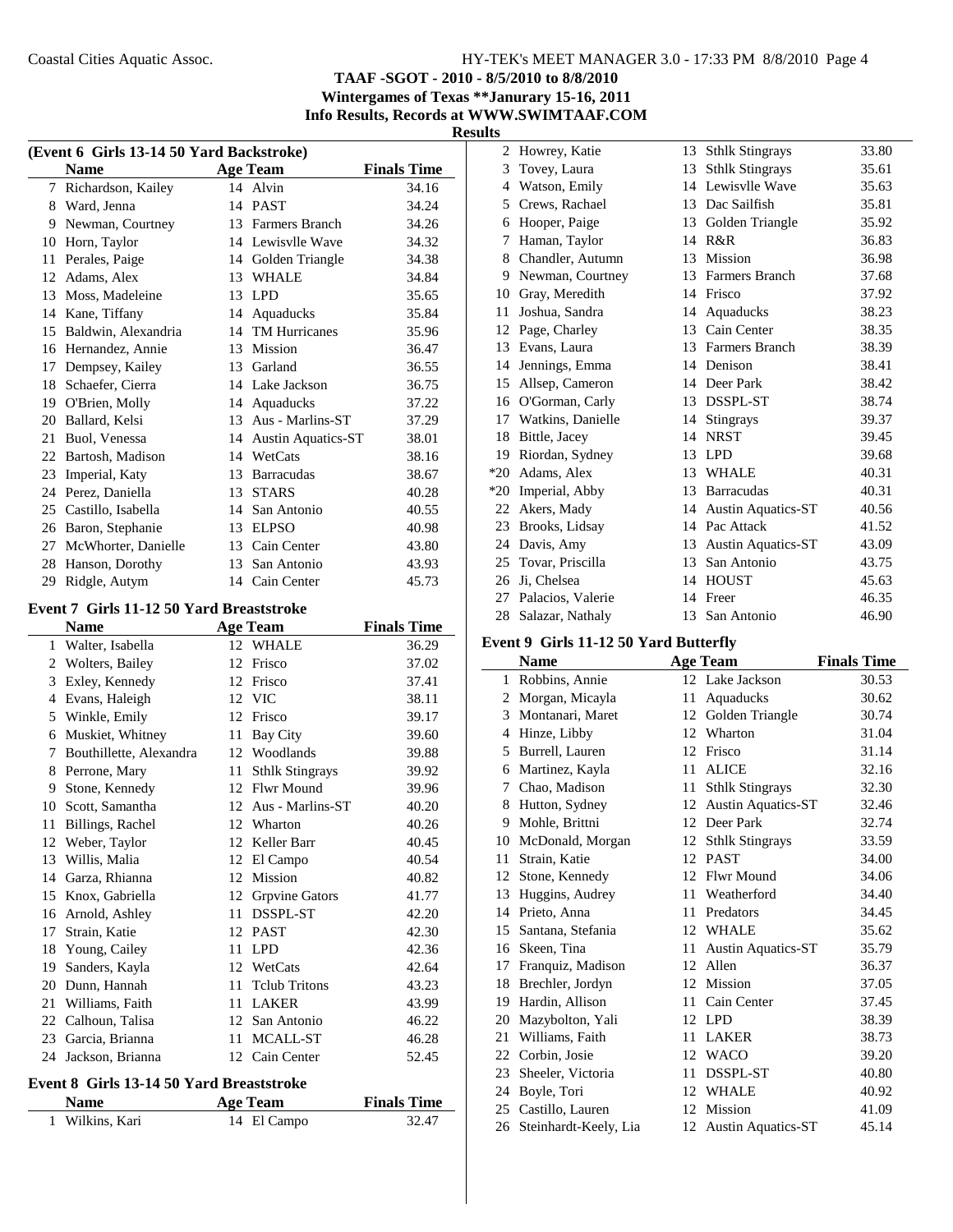**TAAF -SGOT - 2010 - 8/5/2010 to 8/8/2010 Wintergames of Texas \*\*Janurary 15-16, 2011**

**Info Results, Records at WWW.SWIMTAAF.COM**

**Results**

|                | (Event 9 Girls 11-12 50 Yard Butterfly)<br><b>Name</b> |    | <b>Age Team</b>              |                    |
|----------------|--------------------------------------------------------|----|------------------------------|--------------------|
|                | --- Davis, Lindsey                                     |    | 11 Frisco                    | <b>Finals Time</b> |
|                |                                                        |    |                              | DQ                 |
|                | Event 10 Girls 13-14 50 Yard Butterfly                 |    |                              |                    |
|                | <b>Name</b>                                            |    | <b>Age Team</b>              | <b>Finals Time</b> |
| $\mathbf{1}$   | Doughty, Madeline                                      |    | 14 Lake Jackson              | 29.30              |
|                | 2 Yarbrough, Taylor                                    |    | 14 CBA                       | 29.44              |
|                | 3 Vassios, Haley                                       | 14 | <b>Sthlk Stingrays</b>       | 29.61              |
| $\overline{4}$ | Taylor, Krysta                                         |    | 14 R&R                       | 30.27              |
|                | *5 Gray, Kendall                                       |    | 13 Boerne                    | 31.50              |
|                | *5 Davidson, Bethany                                   |    | 14 BEAT                      | 31.50              |
|                | 7 Adkins, Jordan                                       |    | 13 DSSPL-ST                  | 31.51              |
|                | 8 Dickson-Sullivan, Carliegl                           |    | 13 T- Swiming                | 31.67              |
|                | 9 Allsep, Cameron                                      |    | 14 Deer Park                 | 31.75              |
|                | 10 Palma, Raquel                                       |    | 13 Predators                 | 32.02              |
|                | 11 Manley, Brittany                                    |    | 14 Freeport                  | 32.08              |
|                | 12 Rogan, Caroline                                     |    | 13 CARS                      | 32.58              |
|                | 13 Mann, Sarah                                         |    | 14 Pac Attack                | 33.02              |
|                | 14 Privett, Maggie                                     | 13 | <b>Sthlk Stingrays</b>       | 33.15              |
|                | 15 Crews, Rachael                                      |    | 13 Dac Sailfish              | 33.21              |
|                | 16 O'Brien, Molly                                      |    | 14 Aquaducks                 | 33.60              |
|                | 17 Adams, Alex                                         |    | 13 WHALE                     | 33.63              |
|                | 18 Tovey, Laura                                        |    | 13 Sthlk Stingrays           | 33.79              |
|                | 19 Bland, Mackenzie                                    |    | 13 Frisco                    | 33.95              |
|                | 20 Newman, Janna                                       |    | 14 Austin Aquatics-ST        | 34.05              |
|                | 21 Page, Charley                                       |    | 13 Cain Center               | 35.08              |
|                | 22 Zieschang, Sarah                                    |    | 14 Austin Aquatics-ST        | 35.11              |
|                | 23 Sabetpour, Skyler                                   |    | 14 McKinney                  | 35.27              |
|                | 24 Sanchez, Cassie                                     |    | 14 EDIN                      | 35.36              |
|                | 25 Baron, Stephanie                                    |    | 13 ELPSO                     | 35.53              |
|                | 26 Walsh, Meagan                                       |    | 13 WHALE                     | 36.96              |
|                | 27 Williams, Leslea                                    | 14 | San Antonio                  | 37.58              |
|                | 28 Gleason, Katie                                      | 14 | <b>Austin Aquatics-ST</b>    | 38.00              |
|                | 29 Miller, Briana                                      | 13 | <b>EDIN</b>                  | 40.51              |
|                | 30 Arcos, Kayleigh                                     | 14 | San Antonio                  | 40.95              |
|                |                                                        |    |                              |                    |
|                | Event 11 Girls 11-12 50 Yard Freestyle<br><b>Name</b>  |    |                              |                    |
|                |                                                        |    | <b>Age Team</b><br>Deer Park | <b>Finals Time</b> |
| 1              | Mohle, Brittni                                         | 12 |                              | 28.65              |
| 2              | Martinez, Kayla                                        | 11 | <b>ALICE</b>                 | 28.83              |
|                | 3 Peterson, Savanna                                    | 12 | Boerne                       | 29.13              |
|                | 4 Chacon, Paulina                                      | 12 | <b>ELPSO</b>                 | 29.22              |
|                | *5 Brechler, Jordyn                                    |    | 12 Mission                   | 29.44              |
|                | *5 Nava, Jill                                          | 11 | El Campo                     | 29.44              |
| 7              | Thompson, Amber                                        | 12 | Frisco                       | 29.79              |
| 8              | McGuire, Micaela                                       | 12 | TM Hurricanes                | 29.81              |
| 9              | Adauto, Sam                                            | 11 | The Colony                   | 29.85              |
| 10             | Rosenstrauch, Nicole                                   | 12 | Woodlands                    | 29.91              |
| 11             | Naughton, Emily                                        |    | 12 Lewisvlle Wave            | 30.11              |
| 12             | Young, Cameron                                         | 12 | Aquaducks                    | 30.34              |
| 13             | Nelson, Leah                                           |    | 12 Piranhas                  | 30.63              |
| 14             | Stone, Kennedy                                         |    | 12 Flwr Mound                | 30.66              |
| 15             | Aprea, Olivia                                          | 11 | R&R                          | 30.81              |
| 16             | Santana, Stefania                                      | 12 | WHALE                        | 31.07              |
| 17             | Huggins, Audrey                                        | 11 | Weatherford                  | 31.38              |

|    | 18 Gilcrease, Kaycee | 11. | LPD                   | 31.53 |
|----|----------------------|-----|-----------------------|-------|
| 19 | Ballard, Kylie       |     | 11 Aus - Marlins-ST   | 31.82 |
|    | 20 Castillo, Lauren  |     | 12 Mission            | 32.03 |
|    | 21 Walter, Isabella  |     | 12 WHALE              | 32.19 |
|    | 22 Snowden, Maddie   |     | 12 Frisco             | 32.25 |
|    | 23 Hardin, Allison   |     | 11 Cain Center        | 32.74 |
|    | 24 Prieto, Anna      |     | 11 Predators          | 32.78 |
|    | 25 Buck, Darby       |     | 12 Austin Aquatics-ST | 33.44 |
|    | 26 Williams, Faith   |     | 11 LAKER              | 34.41 |
|    | 27 Calhoun, Talisa   |     | 12 San Antonio        | 34.63 |
|    | 28 McDowell, Breanne |     | 11 WetCats            | 34.80 |
| 29 | Jackson, Brianna     |     | 12 Cain Center        | 38.93 |
|    |                      |     |                       |       |

#### **Event 12 Girls 13-14 50 Yard Freestyle**

|    | <b>Name</b>         |    | <b>Age Team</b>           | <b>Finals Time</b> |
|----|---------------------|----|---------------------------|--------------------|
| 1  | Anderson, Kendall   | 13 | Woodlands                 | 26.83              |
| 2  | Davidson, Bethany   | 14 | <b>BEAT</b>               | 27.10              |
| 3  | Sands, Alyssa       | 14 | CARS                      | 27.57              |
| 4  | Hooper, Paige       | 13 | Golden Triangle           | 28.02              |
| 5  | Yarbrough, Taylor   | 14 | <b>CBA</b>                | 28.19              |
| 6  | Vassios, Haley      | 14 | <b>Sthlk Stingrays</b>    | 28.29              |
| 7  | Kristynik, Angela   | 14 | <b>Bay City</b>           | 28.53              |
| 8  | Montgomery, Macaul  |    | 14 Granbury Seals         | 28.55              |
| 9  | Ritcher, Andi       |    | 14 Keller Barr            | 28.57              |
| 10 | Riordan, Sydney     | 13 | <b>LPD</b>                | 28.62              |
| 11 | Gray, Kendall       | 13 | Boerne                    | 28.70              |
| 12 | Ballard, Kelsi      | 13 | Aus - Marlins-ST          | 28.74              |
| 13 | Perales, Paige      |    | 14 Golden Triangle        | 28.78              |
| 14 | Cummings, Erin      | 13 | <b>Sthlk Stingrays</b>    | 29.35              |
| 15 | Ji, Chelsea         | 14 | <b>HOUST</b>              | 29.69              |
| 16 | Dlott, Kaitlin      | 13 | Frisco                    | 29.82              |
| 17 | Kane, Tiffany       | 14 | Aquaducks                 | 29.92              |
| 18 | Chandler, Autumn    | 13 | Mission                   | 29.97              |
|    | 19 Brooks, Lidsay   |    | 14 Pac Attack             | 30.32              |
|    | 20 Smernoff, Bryn   |    | 14 CARS                   | 30.39              |
| 21 | Strong, Alexis      |    | 13 Farmers Branch         | 30.46              |
| 22 | Tovar, Priscilla    | 13 | San Antonio               | 30.52              |
| 23 | Walsh, Meagan       |    | 13 WHALE                  | 30.88              |
| 24 | Imperial, Abby      | 13 | <b>Barracudas</b>         | 31.28              |
| 25 | Sanchez, Cassie     | 14 | EDIN                      | 32.36              |
| 26 | Herzog, Jessica     | 13 | T-Swiming                 | 32.54              |
| 27 | Coles, Elena        | 13 | <b>Austin Aquatics-ST</b> | 33.03              |
| 28 | Baron, Stephanie    | 13 | <b>ELPSO</b>              | 33.77              |
| 29 | McWhorter, Danielle | 13 | Cain Center               | 35.61              |

#### **Event 13 Girls 11-12 100 Yard IM**

| <b>Name</b>        | Age Team           | <b>Finals Time</b> |
|--------------------|--------------------|--------------------|
| Dixon, Rachel<br>1 | 12 R&R             | 1:10.21            |
| 32.30              | 37.91              |                    |
| 2 Chao, Madison    | 11 Sthlk Stingrays | 1:11.62            |
| 33.13              | 38.49              |                    |
| 3 Montanari, Maret | 12 Golden Triangle | 1:13.27            |
| 33.80              | 39.47              |                    |
| Adauto, Sam        | 11 The Colony      | 1:16.36            |
| 34.86              | 41.50              |                    |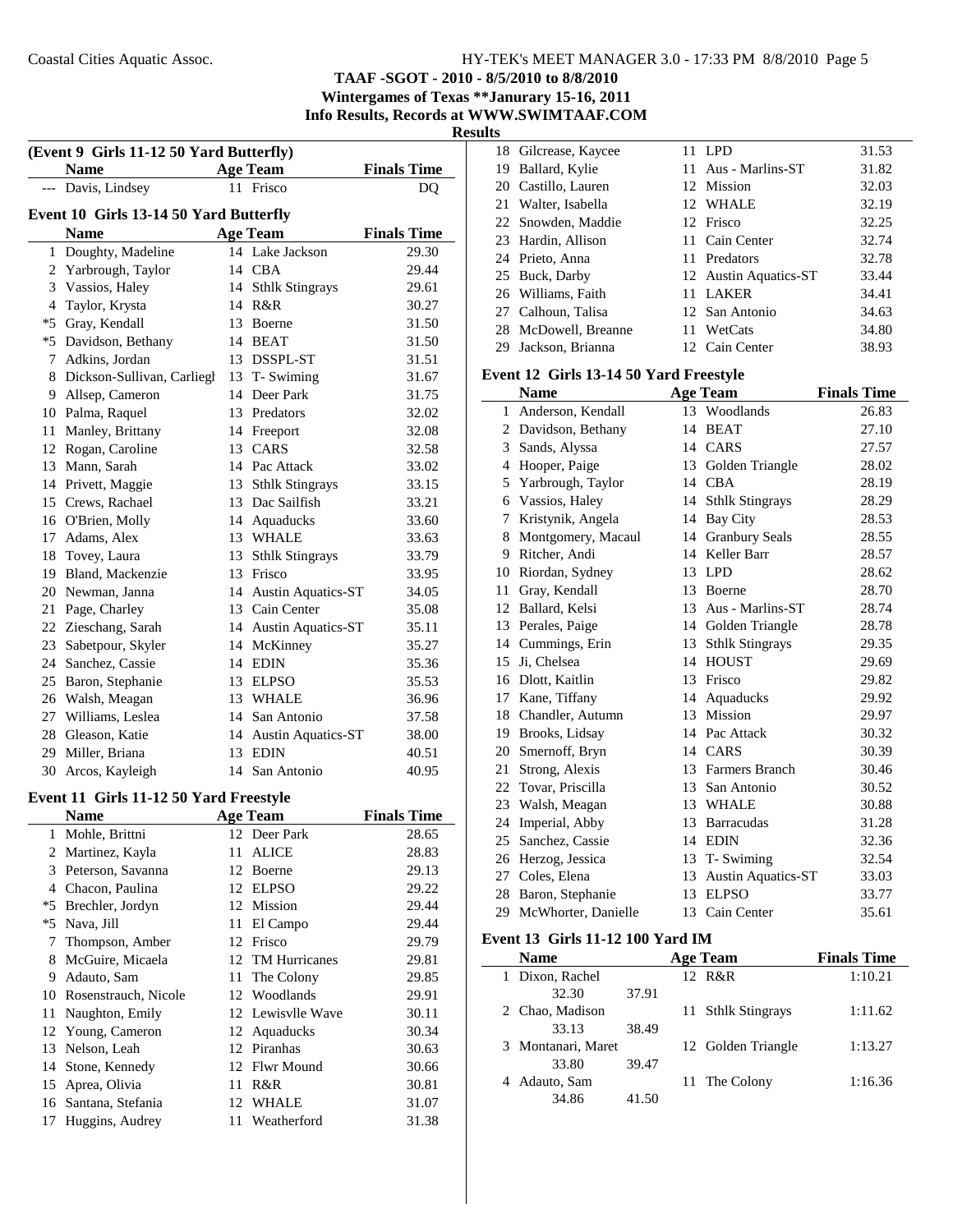## **TAAF -SGOT - 2010 - 8/5/2010 to 8/8/2010 Wintergames of Texas \*\*Janurary 15-16, 2011 Info Results, Records at WWW.SWIMTAAF.COM**

#### **Results**

|     | (Event 13 Girls 11-12 100 Yard IM) |         |    |                           |                    |  |
|-----|------------------------------------|---------|----|---------------------------|--------------------|--|
|     | <b>Name</b>                        |         |    | <b>Age Team</b>           | <b>Finals Time</b> |  |
|     | 5 Morgan, Micayla                  |         | 11 | Aquaducks                 | 1:16.62            |  |
|     | 34.12                              | 42.50   |    |                           |                    |  |
| 6   | Hutton, Sydney                     |         | 12 | <b>Austin Aquatics-ST</b> | 1:18.41            |  |
|     | 34.74                              | 43.67   |    |                           |                    |  |
| 7   | Bergmann, Julia                    |         | 12 | Frisco                    | 1:18.74            |  |
|     | 37.17                              | 41.57   |    |                           |                    |  |
| 8   | Hinze, Libby                       |         | 12 | Wharton                   | 1:19.01            |  |
|     | 34.93                              | 44.08   |    |                           |                    |  |
| 9   | Bouthillette, Alexandra            |         | 12 | Woodlands                 | 1:19.14            |  |
|     | 36.54                              | 42.60   |    |                           |                    |  |
| 10  | Strain, Katie                      |         |    | 12 PAST                   | 1:20.24            |  |
|     | 37.76                              | 42.48   |    |                           |                    |  |
| 11  | Brawner, Kaylee                    |         | 11 | <b>Granbury Seals</b>     | 1:22.41            |  |
|     | 39.29                              | 43.12   |    |                           |                    |  |
| 12  | Kinney, Haley                      |         | 12 | McKinney                  | 1:24.19            |  |
|     | 39.12                              | 45.07   |    |                           |                    |  |
| 13  | Heighton, Michaela                 |         | 12 | Keller Barr               | 1:24.44            |  |
|     | 40.86                              | 43.58   |    |                           |                    |  |
| 14  | Corbin, Josie                      |         | 12 | WACO                      | 1:24.46            |  |
|     | 39.60                              | 44.86   |    |                           |                    |  |
| 15  | Hardin, Allison                    |         | 11 | Cain Center               | 1:26.83            |  |
| 16  | 40.74<br>Oliver, Jenna             | 46.09   | 12 | Denison                   | 1:29.32            |  |
|     | 40.18                              | 49.14   |    |                           |                    |  |
| 17  | Alvarez, Bianca                    |         | 12 | STARS                     | 1:29.45            |  |
|     | 40.88                              | 48.57   |    |                           |                    |  |
| 18  | Howorth, Imogen                    |         | 12 | DSSPL-ST                  | 1:33.57            |  |
|     | 47.37                              | 46.20   |    |                           |                    |  |
| 19  | Blaschke, Calista                  |         | 11 | <b>LPD</b>                | 1:35.17            |  |
|     | 44.72                              | 50.45   |    |                           |                    |  |
| 20  | Keally, Kimberly                   |         | 11 | Mudcats                   | 1:37.78            |  |
|     | 46.39                              | 51.39   |    |                           |                    |  |
| 21  | Rodriguez, Lexie                   |         | 12 | Mission                   | 1:39.84            |  |
|     | 47.25                              | 52.59   |    |                           |                    |  |
|     | 22 Molina, Sarah                   |         |    | 12 San Antonio            | 2:01.76            |  |
|     | 57.11                              | 1:04.65 |    |                           |                    |  |
| --- | Clarke, Sarah                      |         | 11 | <b>CARS</b>               | DQ                 |  |
|     | 35.49                              | 57.22   |    |                           |                    |  |
|     | Negrete, Pauline                   |         |    | 11 VIC                    | DQ                 |  |
|     |                                    |         |    |                           |                    |  |

## **Event 14 Girls 13-14 100 Yard IM**

L.

| <b>Name</b>             |       | <b>Age Team</b>    | <b>Finals Time</b> |
|-------------------------|-------|--------------------|--------------------|
| 1 Wilkins, Kari         |       | 14 El Campo        | 1:06.59            |
| 30.05                   | 36.54 |                    |                    |
| 2 Watson, Emily         |       | 14 Lewisvlle Wave  | 1:10.56            |
| 34.26                   | 36.30 |                    |                    |
| 3 Frawley, Rachael      |       | 14 Bay City        | 1:10.86            |
| 33.63                   | 37.23 |                    |                    |
| Palma, Raquel<br>4      |       | 13 Predators       | 1:11.73            |
| 31.20                   | 40.53 |                    |                    |
| 5 Howrey, Katie         |       | 13 Sthlk Stingrays | 1:12.21            |
| 34.88                   | 37.33 |                    |                    |
| Manlapaz, Isabella<br>6 |       | 13 Granbury Seals  | 1:13.29            |
| 33.66                   | 39.63 |                    |                    |

| 1 L.J |                          |         |    |                           |         |
|-------|--------------------------|---------|----|---------------------------|---------|
| 7     | Knese, Morgan            |         | 14 | <b>Sthlk Stingrays</b>    | 1:13.47 |
|       | 33.90                    | 39.57   |    |                           |         |
| 8     | Newman, Courtney         |         | 13 | Farmers Branch            | 1:13.74 |
|       | 34.19                    | 39.55   |    |                           |         |
| 9     | Rabe, Kitty              |         |    | 14 LPD                    | 1:13.77 |
|       | 34.83                    | 38.94   |    |                           |         |
| 10    | Allsep, Cameron<br>35.42 | 39.57   | 14 | Deer Park                 | 1:14.99 |
| 11    | Pike, Jessica            |         |    | 13 CARS                   | 1:15.51 |
|       | 35.62                    | 39.89   |    |                           |         |
|       | 12 Ward, Jenna           |         |    | 14 PAST                   | 1:16.30 |
|       | 33.74                    | 42.56   |    |                           |         |
|       | 13 Wolfe, Angelina       |         | 13 | Club Estates              | 1:16.57 |
|       | 36.43                    | 40.14   |    |                           |         |
|       | 14 Mann, Sarah           |         | 14 | Pac Attack                | 1:16.62 |
|       | 35.34                    | 41.28   |    |                           |         |
| 15    | Page, Charley            |         | 13 | Cain Center               | 1:17.16 |
|       | 36.56                    | 40.60   |    |                           |         |
|       | 16 Fogle, Brianna        |         | 13 | Frisco                    | 1:17.56 |
|       | 34.83                    | 42.73   |    |                           |         |
| 17    | Moss, Madeleine          |         | 13 | <b>LPD</b>                | 1:17.97 |
|       | 34.88                    | 43.09   |    |                           |         |
| 18    | Imperial, Abby           |         | 13 | <b>Barracudas</b>         | 1:18.67 |
|       | 38.44                    | 40.23   |    |                           |         |
| 19    | Tovar, Priscilla         |         | 13 | San Antonio               | 1:20.53 |
|       | 38.19                    | 42.34   |    |                           |         |
| 20    | Vilas, Martha            |         | 13 | <b>Barracudas</b>         | 1:22.09 |
|       | 38.62                    | 43.47   |    |                           |         |
| 21    | Monte, Julia<br>36.99    | 46.25   |    | 14 Allen                  | 1:23.24 |
| 22    | Gleason, Katie           |         | 14 | <b>Austin Aquatics-ST</b> | 1:23.28 |
|       | 39.85                    | 43.43   |    |                           |         |
|       | 23 Zieschang, Sarah      |         | 14 | <b>Austin Aquatics-ST</b> | 1:24.96 |
|       | 39.54                    | 45.42   |    |                           |         |
|       | 24 Walsh, Meagan         |         |    | 13 WHALE                  | 1:25.92 |
|       | 39.92                    | 46.00   |    |                           |         |
|       | 25 Palacios, Valerie     |         |    | 14 Freer                  | 1:37.90 |
|       | 47.43                    | 50.47   |    |                           |         |
|       | 26 Miller, Briana        |         | 13 | <b>EDIN</b>               | 1:42.75 |
|       | 47.00                    | 55.75   |    |                           |         |
|       | 27 Lyles, Lyla           |         | 13 | <b>HOUST</b>              | 1:52.23 |
|       | 52.00                    | 1:00.23 |    |                           |         |
|       |                          |         |    |                           |         |

## **Event 15 Girls 13-14 200 Yard Freestyle**

| <b>Name</b>         |       | <b>Age Team</b>    |       | <b>Finals Time</b> |
|---------------------|-------|--------------------|-------|--------------------|
| Sands, Alyssa<br>I. |       | 14 CARS            |       | 2:14.93            |
| 31.67               | 34.35 | 35.54              | 33.37 |                    |
| 2 Neason, Sarah     |       | 14 Sthlk Stingrays |       | 2:15.54            |
| 31.01               | 34.72 | 35.46              | 34.35 |                    |
| 3 Frawley, Rachael  |       | 14 Bay City        |       | 2:15.64            |
| 31.41               | 34.68 | 35.89              | 33.66 |                    |
| 4 Hayes, Martha     |       | Denison<br>13      |       | 2:17.82            |
| 31.80               | 35.18 | 35.90              | 34.94 |                    |
| 5 Rabe, Kitty       |       | LPD<br>14          |       | 2:20.04            |
| 32.08               | 35.12 | 36.49              | 36.35 |                    |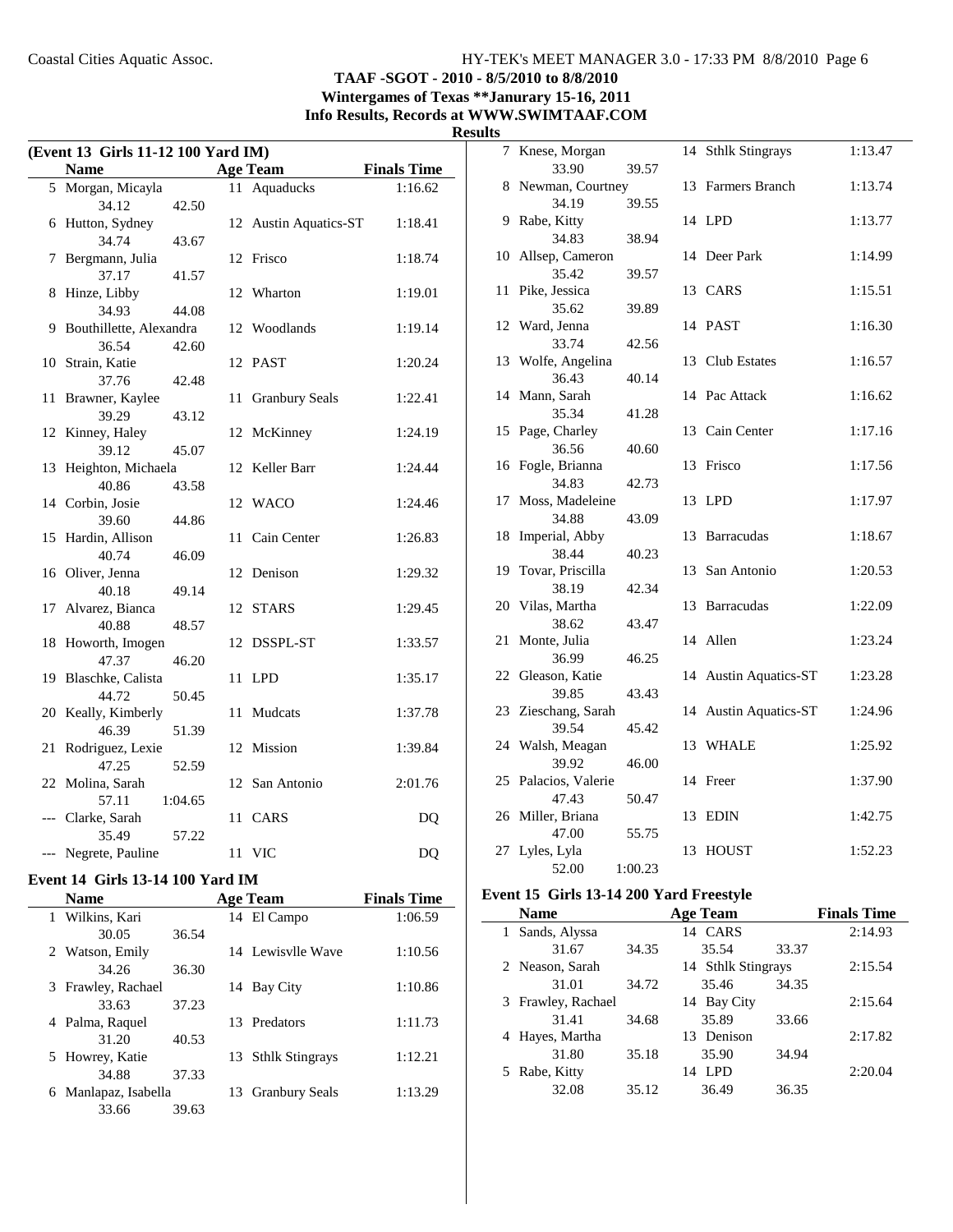**TAAF -SGOT - 2010 - 8/5/2010 to 8/8/2010**

**Wintergames of Texas \*\*Janurary 15-16, 2011 Info Results, Records at WWW.SWIMTAAF.COM**

# **Results**<sub>4</sub>

|    | (Event 15 Girls 13-14 200 Yard Freestyle) |       |                       |       |                    |
|----|-------------------------------------------|-------|-----------------------|-------|--------------------|
|    | <b>Name</b>                               |       | <b>Age Team</b>       |       | <b>Finals Time</b> |
|    | 6 Henson, Emily                           |       | 13 Tclub Tritons      |       | 2:22.65            |
|    | 34.68                                     | 37.64 | 35.95                 | 34.38 |                    |
| 7  | Tewell, Julie                             |       | 14 Sthlk Stingrays    |       | 2:22.90            |
|    | 33.00                                     | 36.71 | 38.47                 | 34.72 |                    |
| 8  | Rankin, Nicole                            |       | 14 Frisco             |       | 2:25.34            |
|    | 33.58                                     | 37.80 | 37.98                 | 35.98 |                    |
| 9  | Hartensteiner, Ashley                     |       | 14 R&R                |       | 2:25.79            |
|    | 34.31                                     | 37.35 | 38.45                 | 35.68 |                    |
|    | 10 Hernandez, Annie                       |       | 13 Mission            |       | 2:26.17            |
|    | 33.82                                     | 37.32 | 38.98                 | 36.05 |                    |
| 11 | Flores, Kelsey                            |       | 13 Alvin              |       | 2:28.33            |
|    | 33.47                                     | 38.42 | 38.61                 | 37.83 |                    |
| 12 | Bittle, Jacey                             |       | 14 NRST               |       | 2:29.83            |
|    | 33.56                                     | 37.26 | 39.70                 | 39.31 |                    |
| 13 | Manley, Brittany                          |       | 14 Freeport           |       | 2:32.39            |
|    | 34.11                                     | 38.08 | 40.91                 | 39.29 |                    |
|    | 14 Watkins, Danielle                      |       | 14 Stingrays          |       | 2:33.91            |
|    | 35.51                                     | 39.71 | 41.35                 | 37.34 |                    |
|    | 15 Princehouse, Jennifer                  |       | 14 Aquaducks          |       | 2:33.96            |
|    | 35.75                                     | 40.18 | 41.36                 | 36.67 |                    |
| 16 | O'Brien, Molly                            |       | 14 Aquaducks          |       | 2:34.56            |
|    | 36.23                                     | 41.19 | 41.42                 | 35.72 |                    |
| 17 | Staveley, Sydney                          |       | 13 Austin Aquatics-ST |       | 2:36.56            |
|    | 36.64                                     | 40.54 | 41.70                 | 37.68 |                    |
|    | 18 Perez, Daniella                        |       | 13 STARS              |       | 2:39.58            |
|    | 36.29                                     | 40.74 | 42.01                 | 40.54 |                    |
|    | 19 Brunson, Kansas                        |       | 13 WetCats            |       | 2:44.47            |
|    | 37.28                                     | 42.18 | 43.25                 | 41.76 |                    |
| 20 | Arcos, Kayleigh                           |       | 14 San Antonio        |       | 2:51.12            |
|    | 38.43                                     | 46.03 | 44.43                 | 42.23 |                    |
| 21 | Rosier, Shannon                           |       | 13 Austin Aquatics-ST |       | 2:52.29            |
|    | 37.72                                     | 43.40 | 45.62                 | 45.55 |                    |
| 22 | Hicks, Mary                               |       | 13 LPD                |       | 3:13.46            |
|    | 44.36                                     | 50.58 | 51.78                 | 46.74 |                    |
|    | 23 Yu, Katharine                          |       | 13 HOUST              |       | 3:18.63            |
|    | 44.48                                     | 51.43 | 52.92                 | 49.80 |                    |
|    | 24 Chen, Tonya                            |       | 13 HOUST              |       | 3:30.61            |
|    | 45.31                                     | 54.03 | 55.84                 | 55.43 |                    |

## **Event 16 Girls 11-12 200 Yard Freestyle Relay**

|   | <b>Team</b>           |       | <b>Relay</b> | <b>Finals Time</b>       |
|---|-----------------------|-------|--------------|--------------------------|
|   | 1 Lake Jackson        |       | A            | 1:55.01                  |
|   | 1) Neely, Taylor 12   |       |              | 2) Nguyen, Nicole 11     |
|   | 3) Kuettel, Molly 12  |       |              | 4) Robbins, Annie 12     |
|   | 30.36                 | 28.72 | 28.43        | 27.50                    |
|   | 2 R&R                 |       | A            | 1:58.73                  |
|   | 1) Mangel, Shelbi 12  |       |              | 2) Sanchez, Alexandra 12 |
|   | 3) Aprea, Olivia 11   |       |              | 4) Dixon, Rachel 12      |
|   | 30.68                 | 29.69 | 30.88        | 27.48                    |
| 3 | Frisco                |       | A            | 2:01.39                  |
|   | 1) Wolters, Bailey 12 |       |              | 2) Bergmann, Julia 12    |
|   | 3) Burrell, Lauren 12 |       |              | 4) Thompson, Amber 12    |
|   | 30.75                 | 30.73 | 29.84        | 30.07                    |
|   |                       |       |              |                          |

| S  |                                               |                                              |         |
|----|-----------------------------------------------|----------------------------------------------|---------|
| 4  | <b>Sthlk Stingrays</b>                        | A                                            | 2:07.18 |
|    | 1) Schmidt, Lauren 12                         | 2) Perrone, Mary 11                          |         |
|    | 3) Piazza, Natalie 12                         | 4) McDonald, Morgan 12                       |         |
|    | 31.78<br>33.03                                | 32.09<br>30.28                               |         |
| 5  | <b>Telub Tritons</b>                          | A                                            | 2:08.67 |
|    | 1) Wilson, Madeline 11                        | 2) Duininck, Grace 11                        |         |
|    | 3) Henson, Molly 11                           | 4) Unruh, Claire 11                          |         |
|    | 30.98<br>32.97                                | 31.49<br>33.23                               |         |
|    | 6 Bay City                                    | A                                            | 2:09.40 |
|    | 1) Orsak, Mehgan 11                           | 2) Koenig, Hannah 12                         |         |
|    | 3) Muskiet, Whitney 11                        | 4) Condry, Brittany 12                       |         |
|    | 32.36<br>31.24                                | 30.74<br>35.06                               |         |
| 7  | Mission                                       | A                                            | 2:10.04 |
|    | 1) Castillo, Lauren 12                        | 2) De La Garza, Gina 12                      |         |
|    | 3) Beasley, Brianna 12                        | 4) Garza, Rhianna 12                         |         |
|    | 37.51<br>28.05                                | 35.27<br>29.21                               |         |
| 8  | CARS                                          | A                                            | 2:10.58 |
|    | 1) Doocy, Laura 11                            | 2) McGee, Christina 12                       |         |
|    | 3) Brown, Braden 12                           | 4) Clarke, Sarah 11                          |         |
|    | 32.96<br>35.53                                | 32.32<br>29.77                               |         |
| 9  | <b>Tclub Tritons</b>                          | B                                            | 2:11.67 |
|    | 1) Wilhelm, Paige 12                          | 2) Cantu, Marrisal 11                        |         |
|    | 3) Dunn, Hannah 11                            | 4) Clevland, MacKenzy 11                     |         |
|    | 32.59<br>33.04                                | 33.45<br>32.59                               |         |
| 10 | McKinney                                      | A                                            | 2:12.28 |
|    | 1) Hinsch, Hannah 12                          | 2) Kessler, Annmarie 12                      |         |
|    | 3) Klein, Katriel 12                          | 4) Hendricks, Ailee 11                       |         |
|    | 34.45<br>34.20                                | 31.43<br>32.20                               |         |
| 11 | R&R                                           | B                                            | 2:13.33 |
|    | 1) Ross, Melinda 12                           | 2) Sugawara, Caitlin 11                      |         |
|    | 3) Schaatt, Jenna 12                          | 4) Loser, Morgan 12<br>33.55                 |         |
| 12 | 33.45<br>34.91<br>Frisco                      | 31.42<br>C                                   | 2:13.85 |
|    |                                               |                                              |         |
|    | 1) Hall, Liliana 12<br>3) Davidsen, Lauren 11 | 2) Murray, Morgan 12<br>4) Davis, Lindsey 11 |         |
|    | 34.55<br>33.02                                | 33.91<br>32.37                               |         |
| 13 | <b>LPD</b>                                    | A                                            | 2:14.56 |
|    | 1) Stevens, Samantha 11                       | 2) Gilcrease, Katelyn 11                     |         |
|    | 3) Clark, Kirby 12                            | 4) Anderson, Aubri 12                        |         |
|    | 33.06<br>33.32                                | 34.37<br>33.81                               |         |
|    | 14 The Colony                                 | Α                                            | 2:17.22 |
|    | 1) Wolnik, Molly 11                           | 2) Malecki, Ally 12                          |         |
|    | 3) Butts, Isabella 11                         | 4) Russell, Sammie 11                        |         |
|    | 35.08<br>35.03                                | 32.54<br>34.57                               |         |
| 15 | DSSPL-ST                                      | A                                            | 2:17.62 |
|    | 1) Howorth, Imogen 12                         | 2) Cole, Sydney 11                           |         |
|    | 3) Six, Jacqueline 11                         | 4) Hall, Peyton 11                           |         |
|    | 36.31<br>34.93                                | 34.44<br>31.94                               |         |
| 16 | <b>ALICE</b>                                  | Α                                            | 2:20.87 |
|    | 1) Edwards, Aleah 11                          | 2) Hendricks, Karley 11                      |         |
|    | 3) Villarreal, Jillian 11                     | 4) Guerra, Alyssa 11                         |         |
|    | 36.25<br>34.37                                | 37.18<br>33.07                               |         |
| 17 | <b>Austin Aquatics-ST</b>                     | Α                                            | 2:33.43 |
|    | 1) Castillo, Gabriela 12                      | 2) Steinhardt-Keely, Lia 12                  |         |
|    | 3) Villalpando, Diana 11                      | 4) Davis, Elizabeth 12                       |         |
|    | 36.40<br>38.17                                | 37.49<br>41.37                               |         |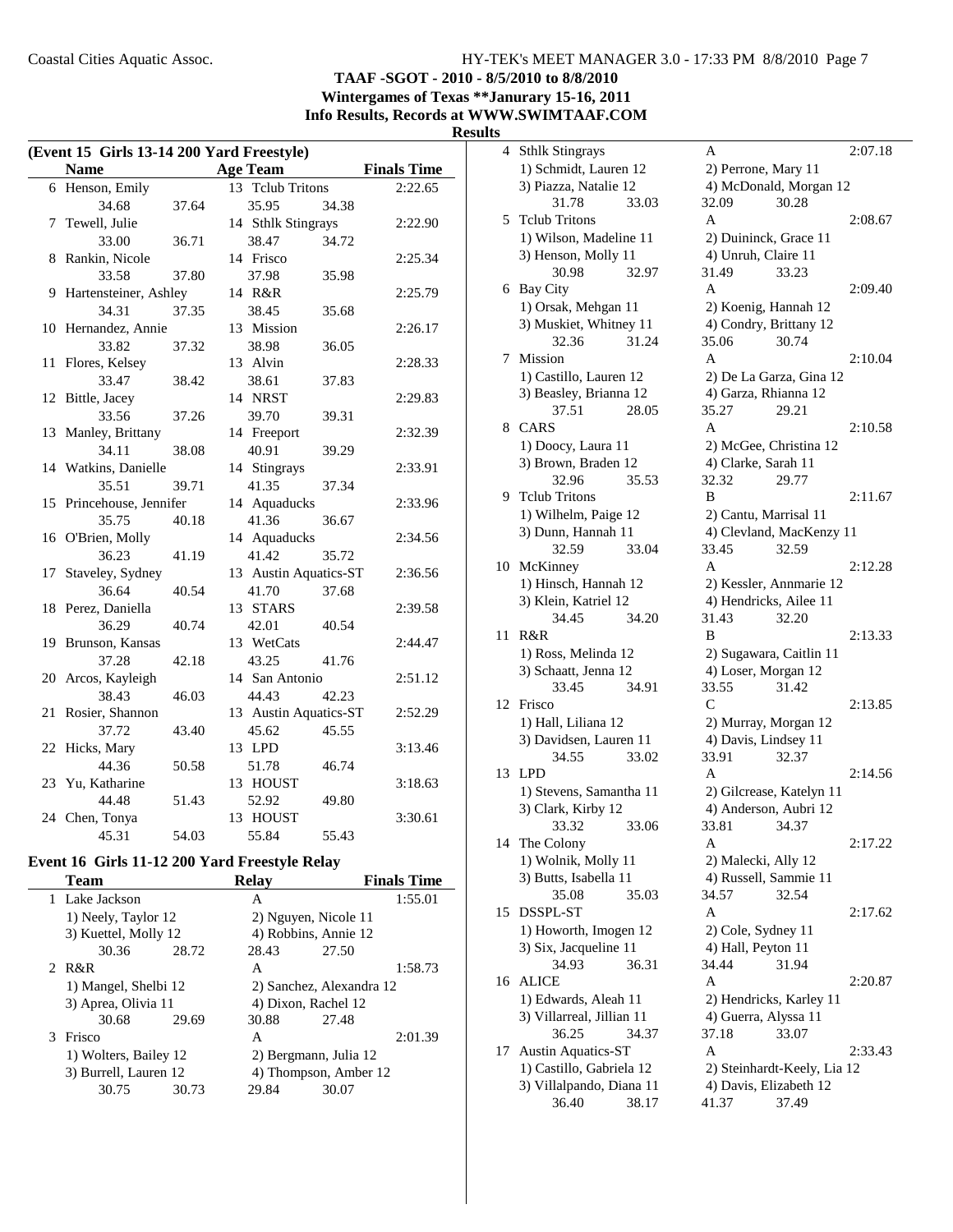**TAAF -SGOT - 2010 - 8/5/2010 to 8/8/2010**

**Wintergames of Texas \*\*Janurary 15-16, 2011 Info Results, Records at WWW.SWIMTAAF.COM**

#### **Results**

| (Event 16 Girls 11-12 200 Yard Freestyle Relay) |                           |       |                         |                         |     |
|-------------------------------------------------|---------------------------|-------|-------------------------|-------------------------|-----|
|                                                 | Team                      |       | Relay                   | <b>Finals Time</b>      |     |
|                                                 | --- WetCats               |       | A                       |                         | DO  |
|                                                 | 1) Neiman, Kristy 12      |       |                         | 2) Anderson, Katlyn 12  |     |
|                                                 | 3) Sanders, Kayla 12      |       |                         | 4) McDowell, Breanne 11 |     |
|                                                 | 36.59                     | 41.22 | 36.73                   | 34.13                   |     |
|                                                 | --- STARS                 |       | A                       |                         | DO  |
|                                                 | 1) Alvarez, Bianca 12     |       |                         | 2) Canales, Meagan 11   |     |
|                                                 | 3) Perez, Ana-Mariella 11 |       | 4) Saldana, Briseida 11 |                         |     |
|                                                 | 42.11                     | 37.16 | 41.80                   | 35.06                   |     |
|                                                 | --- TM Hurricanes         |       | A                       |                         | DΟ  |
|                                                 | 1) Salazar, Elyssa 12     |       |                         | 2) Uribe, Elizabeth 12  |     |
|                                                 | 3) Wooten, Marissa 12     |       |                         | 4) McGuire, Micaela 12  |     |
|                                                 | 32.49                     | 34.92 | 30.77                   | 29.85                   |     |
|                                                 | Frisco                    |       | B                       |                         | DO) |
|                                                 | 1) Snowden, Maddie 12     |       | 2) Benitez, Natalie 11  |                         |     |
|                                                 | 3) Lu, Shanee 11          |       | 4) Winkle, Emily 12     |                         |     |
|                                                 | 32.79                     | 34.19 | 32.22                   | 30.31                   |     |

## **Event 17 Girls 13-14 200 Yard Freestyle Relay**

|   | Team                           |       | <b>Relay</b>                |                          | <b>Finals Time</b> |
|---|--------------------------------|-------|-----------------------------|--------------------------|--------------------|
| 1 | Lake Jackson                   |       | A                           |                          | 1:55.11            |
|   | 1) Doughty, Madeline 14        |       | 2) Perez, Catalina 13       |                          |                    |
|   | 3) Grey, Savannah 13           |       | 4) Bai, Carrie 13           |                          |                    |
|   | 29.23                          | 28.73 | 29.49                       | 27.66                    |                    |
| 2 | R&R                            |       | A                           |                          | 1:55.66            |
|   | 1) Hartensteiner, Ashley 14    |       | 2) McGrath, Katy 13         |                          |                    |
|   | 3) Soda, Toluse 14             |       |                             | 4) Przybilla, Hannah 14  |                    |
|   | 28.66                          | 29.39 | 29.14                       | 28.47                    |                    |
| 3 | Frisco                         |       | $\mathbf{A}$                |                          | 1:58.08            |
|   | 1) Gray, Meredith 14           |       |                             | 2) Bland, Mackenzie 13   |                    |
|   | 3) Dlott, Kaitlin 13           |       | 4) Rankin, Nicole 14        |                          |                    |
|   | 30.44                          | 29.50 | 29.72                       | 28.42                    |                    |
|   | 4 Sthlk Stingrays              |       | A                           |                          | 1:58.21            |
|   | 1) Cummings, Erin 13           |       | 2) Neason, Sarah 14         |                          |                    |
|   | 3) Perrone, Anna 13            |       | 4) Tewell, Julie 14         |                          |                    |
|   | 29.83                          | 29.43 | 30.30                       | 28.65                    |                    |
| 5 | <b>VIC</b>                     |       | A                           |                          | 1:59.55            |
|   | 1) Hoerig, Karly Rae 14        |       | 2) Shay, Heidi 14           |                          |                    |
|   | 3) Garza, Samantha 14          |       | 4) Burns, Hope 13           |                          |                    |
|   | 29.27                          | 30.77 | 31.75                       | 27.76                    |                    |
| 6 | <b>Telub Tritons</b>           |       | A                           |                          | 2:00.11            |
|   | 1) Koster, Eva 14              |       |                             | 2) Reckmeyer, Hannah 13  |                    |
|   | 3) Orred, Erin 13              |       | 4) Henson, Emily 13         |                          |                    |
|   | 30.53                          | 29.38 | 31.69                       | 28.51                    |                    |
| 7 | R&R                            |       | B                           |                          | 2:00.30            |
|   | 1) Janer, Jessica 14           |       | 2) Gaas, Emma 13            |                          |                    |
|   | 3) McGuane, Willow 14<br>31.14 | 30.50 | 4) Cook, Taylor 14<br>29.37 | 29.29                    |                    |
| 8 | CARS                           |       | A                           |                          | 2:01.52            |
|   | 1) Rogan, Caroline 13          |       | 2) Geier, Jacobi 14         |                          |                    |
|   | 3) Pike, Jessica 13            |       | 4) Smernoff, Bryn 14        |                          |                    |
|   | 30.47                          | 31.24 | 29.96                       | 29.85                    |                    |
| 9 | Alvin                          |       | A                           |                          | 2:02.67            |
|   | 1) Merchant, Kristen 14        |       |                             | 2) Richardson, Kailey 14 |                    |
|   | 3) Shoemake, Ashley 14         |       | 4) Flores, Kelsey 13        |                          |                    |
|   | 29.87                          | 31.15 | 30.96                       | 30.69                    |                    |
|   |                                |       |                             |                          |                    |

| 10 | <b>Sthlk Stingrays</b>    | B                           | 2:03.65 |
|----|---------------------------|-----------------------------|---------|
|    | 1) Stockton, Madeleine 14 | 2) O'Brian, Madeleine 13    |         |
|    | 3) Soulier, Emily 13      | 4) Privett, Maggie 13       |         |
|    | 29.13<br>31.13            | 32.64<br>30.75              |         |
| 11 | Lewisvlle Wave            | A                           | 2:04.01 |
|    | 1) Roquebert, Natasha 13  | 2) Seavey, Natalie 14       |         |
|    | 3) Toney, Rachel 14       | 4) Horn, Taylor 14          |         |
|    | 33.00<br>31.96            | 27.76<br>31.29              |         |
|    | 12 TM Hurricanes          | A                           | 2:05.75 |
|    | 1) Smith, Ashlan 14       | 2) Ballinger, Hemi 13       |         |
|    | 3) Lange, Kelsey 13       | 4) Baldwin, Alexandria 14   |         |
|    | 32.57<br>33.25            | 29.40<br>30.53              |         |
| 13 | Frisco                    | B                           | 2:05.84 |
|    | 1) Gehring, Jody 13       | 2) Fogle, Brianna 13        |         |
|    | 3) Davis, Kimber 14       | 4) Lu, Tracy 13             |         |
|    | 14 T- Swiming             | A                           | 2:11.69 |
|    | 1) Cummings, Madeline 13  | 2) Barton, Emily 13         |         |
|    | 3) Herzog, Jessica 13     | 4) Mischtian, Zoe 13        |         |
|    | 15 San Antonio            | A                           | 2:13.66 |
|    | 1) Salazar, Nathaly 13    | 2) Williams, Leslea 14      |         |
|    | 3) Castillo, Isabella 14  | 4) Florez, Julia 14         |         |
|    | 33.95<br>33.96            | 34.95<br>30.80              |         |
|    | 16 Austin Aquatics-ST     | A                           | 2:15.20 |
|    | 1) Davis, Amy 13          | 2) Akers, Mady 14           |         |
|    | 3) Rudy, Hannah 13        | 4) Brinckmann, Kaila 13     |         |
|    | 17 LPD                    | A                           | 2:15.24 |
|    | 1) Lowe, Jozie 14         | 2) Hicks, Mary 13           |         |
|    | 3) Dohoney, Amity 14      | 4) Woodall, Emma 14         |         |
|    | 18 Aquaducks              | A                           | 2:17.75 |
|    | 1) Joshua, Sandra 14      | 2) Banh, Kristina 13        |         |
|    | 3) Engel, Christine 14    | 4) Mott, Sara 14            |         |
|    | 19 Frisco                 | C                           | 2:18.41 |
|    | 1) Beard, Amanda 13       | 2) Ferris, Brittany 13      |         |
|    | 3) Turner, Reagan 14      | 4) Burrell, Madison 14      |         |
|    | 32.66<br>33.94            | 37.67<br>34.14              |         |
|    | 20 WetCats                | A                           | 2:20.37 |
|    | 1) Bartosh, Michaela 14   | 2) Brunson, Kansas 13       |         |
|    | 3) Christian, Amanda 13   | 4) Bartosh, Madison 14      |         |
| 21 | <b>EDIN</b>               | A                           | 2:20.46 |
|    | 1) Gonzalez, Daisy 14     | 2) Miller, Briana 13        |         |
|    | 3) Salinas, Sophia 13     | 4) Sanchez, Cassie 14       |         |
|    | 38.08<br>36.79            | 31.74<br>33.85              |         |
| 22 | <b>Austin Aquatics-ST</b> | B                           | 2:28.89 |
|    | 1) Newman, Janna 14       | 2) Van Gompel, Elizabeth 13 |         |
|    | 3) Nunes, Isabelle 14     | 4) Elder, Erika 14          |         |
|    | 32.48<br>41.32            | 15.31<br>59.78              |         |
| 23 | <b>HOUST</b>              | A                           | 2:29.62 |
|    | 1) Snow, Hannah 13        | 2) Lyles, Lyla 13           |         |
|    | 3) Chen, Tonya 13         | 4) Yu, Katharine 13         |         |
|    | 39.02<br>38.92            | 42.15<br>29.53              |         |

# **Event 18 Boys 9-10 100 Yard Medley Relay**

| <b>Team</b>              | <b>Relay</b>          | <b>Finals Time</b> |
|--------------------------|-----------------------|--------------------|
| Frisco                   | А                     | 1:05.64            |
| 1) Waterman, Jonathan 10 | 2) Green, Nick 10     |                    |
| 3) Phillip, Ryan 10      | 4) Stresow, Vaughn 10 |                    |
| 37.40<br>28.24           |                       |                    |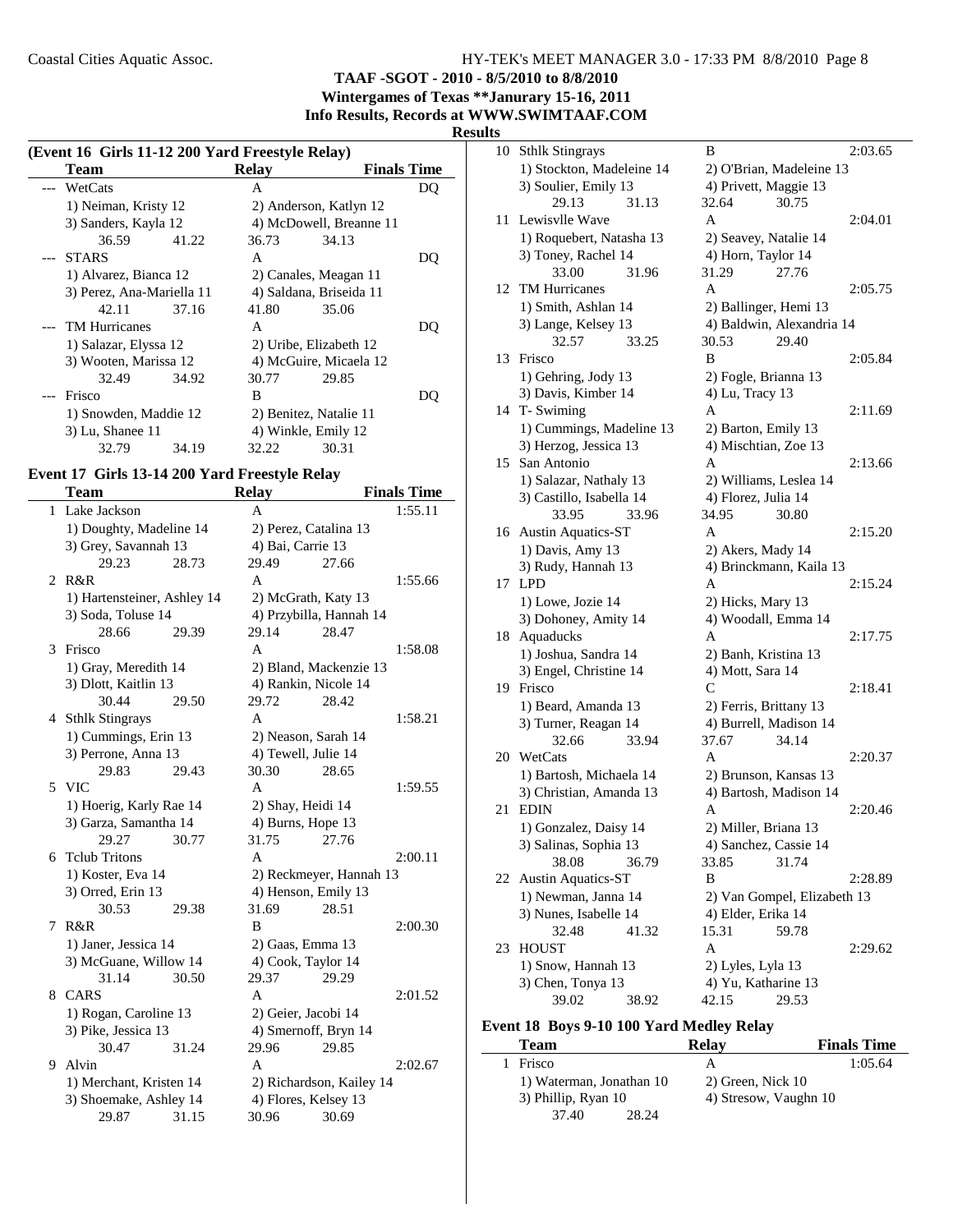**TAAF -SGOT - 2010 - 8/5/2010 to 8/8/2010 Wintergames of Texas \*\*Janurary 15-16, 2011**

**Info Results, Records at WWW.SWIMTAAF.COM**

### **Results**

|    | (Event 18 Boys 9-10 100 Yard Medley Relay)<br>Team | <b>Relay</b>              | <b>Finals Time</b> |
|----|----------------------------------------------------|---------------------------|--------------------|
| 2  | Woodlands                                          | A                         | 1:05.80            |
|    | 1) Moore, John Drake 10                            | 2) Wolf, Keenan 10        |                    |
|    | 3) Leutner, John 10                                | 4) Pekel, Nicholas 10     |                    |
|    | 36.40<br>29.40                                     |                           |                    |
| 3  | <b>Tclub Tritons</b>                               | A                         | 1:09.68            |
|    | 1) Hinz, Caleb 9                                   | 2) McRitchie, Declan 10   |                    |
|    | 3) Berberich, Chase 10                             | 4) Spinella, Charley 10   |                    |
|    | 38.96<br>30.72                                     |                           |                    |
|    | 4 Lake Jackson                                     | A                         | 1:10.44            |
|    | 1) Miller, Dalton 10                               | 2) McKinney, Reed 10      |                    |
|    | 3) Kuettel, Jack 10                                | 4) Hight, Bradley 10      |                    |
|    | 40.38<br>30.06                                     |                           |                    |
| 5  | Frisco                                             | B                         | 1:11.44            |
|    | 1) Fogle, Jack 9                                   | 2) Walsh, Jake 9          |                    |
|    | 3) Urbine, Austin 9                                |                           |                    |
|    | 38.67<br>32.77                                     | 4) Mejia, Mateo 9         |                    |
|    | 6 CARS                                             | A                         |                    |
|    |                                                    |                           | 1:11.93            |
|    | 1) Rainwater, Grant 10                             | 2) Powell, Chase 9        |                    |
|    | 3) Mathews, Keith 9<br>40.42<br>31.51              | 4) Longcrier, Hunter 10   |                    |
|    |                                                    |                           | 1:13.67            |
| 7  | Keller Barr                                        | A                         |                    |
|    | 1) Adler, Grant 9                                  | 2) Martin, Michael 10     |                    |
|    | 3) Graydon, Conor 10                               | 4) Miller, Brayden 10     |                    |
|    | 41.12<br>32.55                                     |                           |                    |
|    | 8 Golden Triangle                                  | A                         | 1:14.63            |
|    | 1) Anthony, Nicholas 9                             | 2) Contreras, Salvador 10 |                    |
|    | 3) Dunham, Matthew 9                               | 4) Fletcher, Vincent 9    |                    |
|    | 40.78<br>33.85                                     |                           |                    |
|    | 9 Sthlk Stingrays                                  | A                         | 1:15.19            |
|    | 1) Chao, Matthew 9                                 | 2) Platt, Harrison 10     |                    |
|    | 3) Kelber, Mason 9                                 | 4) Zapinski, Jonathan 9   |                    |
|    | 40.09<br>35.10                                     |                           |                    |
| 10 | Alvin                                              | A                         | 1:15.47            |
|    | 1) Habernicht, Tristan 10                          | 2) Van Wagner, Hunter 10  |                    |
|    | 3) Trigo, Tristan 10                               | 4) Schiller, Jerran 10    |                    |
|    | 41.38<br>34.09                                     |                           |                    |
| 11 | VIC                                                | A                         | 1:18.92            |
|    | 1) Kvinta, Hunter 10                               | 2) Bludau, Reese 9        |                    |
|    | 3) Sievers, Dillan 9                               | 4) Immenhauser, Willie 10 |                    |
|    | 46.63<br>32.29                                     |                           |                    |
|    | 12 San Antonio                                     | A                         | 1:19.65            |
|    | 1) Hanson, Stuart 10                               | 2) Williams, Ben 10       |                    |
|    | 3) Tunon, Jose 10                                  | 4) Hanson, Benji 10       |                    |
|    | 44.62<br>35.03                                     |                           |                    |
| 13 | <b>ALICE</b>                                       | A                         | 1:21.15            |
|    | 1) White-Farrell, Holden 9                         | 2) Rodriguez, Greg 10     |                    |
|    | 3) Rios, Christopher 9                             | 4) Rodriguez, Justin 10   |                    |
|    | 44.00<br>37.15                                     |                           |                    |
|    | 14 Lewisvlle Wave                                  | A                         | 1:21.18            |
|    | 1) Holly, Cody 10                                  | 2) Wade, Max 9            |                    |
|    | 3) Linebarger, Brady 9                             | 4) Frank, Derek 10        |                    |
|    | 45.47<br>35.71                                     |                           |                    |
|    |                                                    |                           |                    |

| 15 LPD                    |       | A                       | 1:21.66 |
|---------------------------|-------|-------------------------|---------|
| 1) Watt, Philip 10        |       | 2) Mazybolton, Ahni 10  |         |
| 3) Coonrod, Jack 9        |       | 4) Barrera, Isaac 9     |         |
| 45.54                     | 36.12 |                         |         |
| 16 CARS                   |       | B                       | 1:22.07 |
| 1) Keller, Jackson 9      |       | 2) Rolseth, Erling 9    |         |
| 3) Kell, Jake 10          |       | 4) Rainwater, Camden 10 |         |
| 48.93                     | 33.14 |                         |         |
| 17 Austin Aquatics-ST     |       | A                       | 1:22.66 |
| 1) Alvarez, Zane 10       |       | 2) Danzeiser, Case 10   |         |
| 3) Lockhoof, Shane 10     |       | 4) Mikell, Justin 10    |         |
| 48.05                     | 34.61 |                         |         |
| Frisco                    |       | C                       | DO      |
| 1) Garrigus, Tyler 10     |       | 2) Beard, Zachary 10    |         |
| 3) McGinnis, Tucker 10    |       | 4) Kula, Joshua 9       |         |
| 44.58                     | 32.64 |                         |         |
| <b>Austin Aquatics-ST</b> |       | B                       |         |
| 1) Michalke, Spencer 9    |       | 2) Stallworth, Samuel 9 |         |
| 3) Michalke, Garrett 9    |       | 4) White, Luke 9        |         |
| 43.69                     | 36.18 |                         |         |
|                           |       |                         |         |

## **Event 19 Men 15-17 200 Yard Medley Relay**

|   | Team                  |       | <b>Relay</b>             |                              | <b>Finals Time</b> |  |
|---|-----------------------|-------|--------------------------|------------------------------|--------------------|--|
| 1 | Golden Triangle       |       | A                        |                              | 1:44.79            |  |
|   | 1) Qin, Peter 16      |       |                          | 2) Stockmann, Matthew 15     |                    |  |
|   | 3) Mouton, Justin 17  |       |                          | 4) Stockmann, Christopher 16 |                    |  |
|   | 27.52                 | 29.51 | 24.60                    | 23.16                        |                    |  |
| 2 | Frisco                |       | A                        |                              | 1:44.97            |  |
|   | 1) Compan, Devin 17   |       |                          | 2) Fugina, Zachary 16        |                    |  |
|   | 3) Garrott, Liam 15   |       |                          | 4) Johnson, Cameron 17       |                    |  |
|   | 26.49                 | 30.00 | 25.83                    | 22.65                        |                    |  |
| 3 | <b>Telub Tritons</b>  |       | $\overline{A}$           |                              | 1:45.51            |  |
|   | 1) Brandt, Mikey 16   |       |                          | 2) Guthrie, Ryan 16          |                    |  |
|   | 3) Price, Travis 17   |       |                          | 4) Eastin, Trevor 16         |                    |  |
|   | 27.03                 | 30.84 | 24.88                    | 22.76                        |                    |  |
| 4 | Mission               |       | $\mathsf{A}$             |                              | 1:48.64            |  |
|   | 1) Loya, Louie 17     |       |                          | 2) Gomez, Tyler 16           |                    |  |
|   | 3) Martinez, Chris 16 |       |                          | 4) Gutierrez, Johnny 17      |                    |  |
|   | 30.72                 | 28.08 | 25.52                    | 24.32                        |                    |  |
| 5 | <b>Grpvine Gators</b> |       | A                        |                              | 1:50.80            |  |
|   | 1) Miller, Zach 16    |       | 2) Miles, John 17        |                              |                    |  |
|   | 3) Eckels, Riley 17   |       | 4) Procuniar, Michael 17 |                              |                    |  |
|   | 31.56                 | 29.37 | 26.73                    | 23.14                        |                    |  |
| 6 | <b>STARS</b>          |       | A                        |                              | 1:51.26            |  |
|   | 1) Guerra, Jose 17    |       | 2) Gonzalez, Luis 16     |                              |                    |  |
|   | 3) Aldape, Juan 17    |       |                          | 4) Zambrano, Juan 17         |                    |  |
|   | 28.93                 | 32.09 | 25.43                    | 24.81                        |                    |  |
| 7 | R&R                   |       | A                        |                              | 1:52.59            |  |
|   | 1) Zhan, Lawrence 16  |       |                          | 2) Burditt, Clay 15          |                    |  |
|   | 3) Jacks, Jeremy 17   |       | 4) Mangel, Andrew 17     |                              |                    |  |
|   | 27.40                 | 35.30 | 26.53                    | 23.36                        |                    |  |
| 8 | Cleburne              |       | A                        |                              | 1:52.89            |  |
|   | 1) Keele, Conner 15   |       |                          | 2) Richter, Colin 17         |                    |  |
|   | 3) Richter, Morgan 17 |       | 4) Schultz, Jon 16       |                              |                    |  |
|   | 28.69                 | 32.73 | 28.41                    | 23.06                        |                    |  |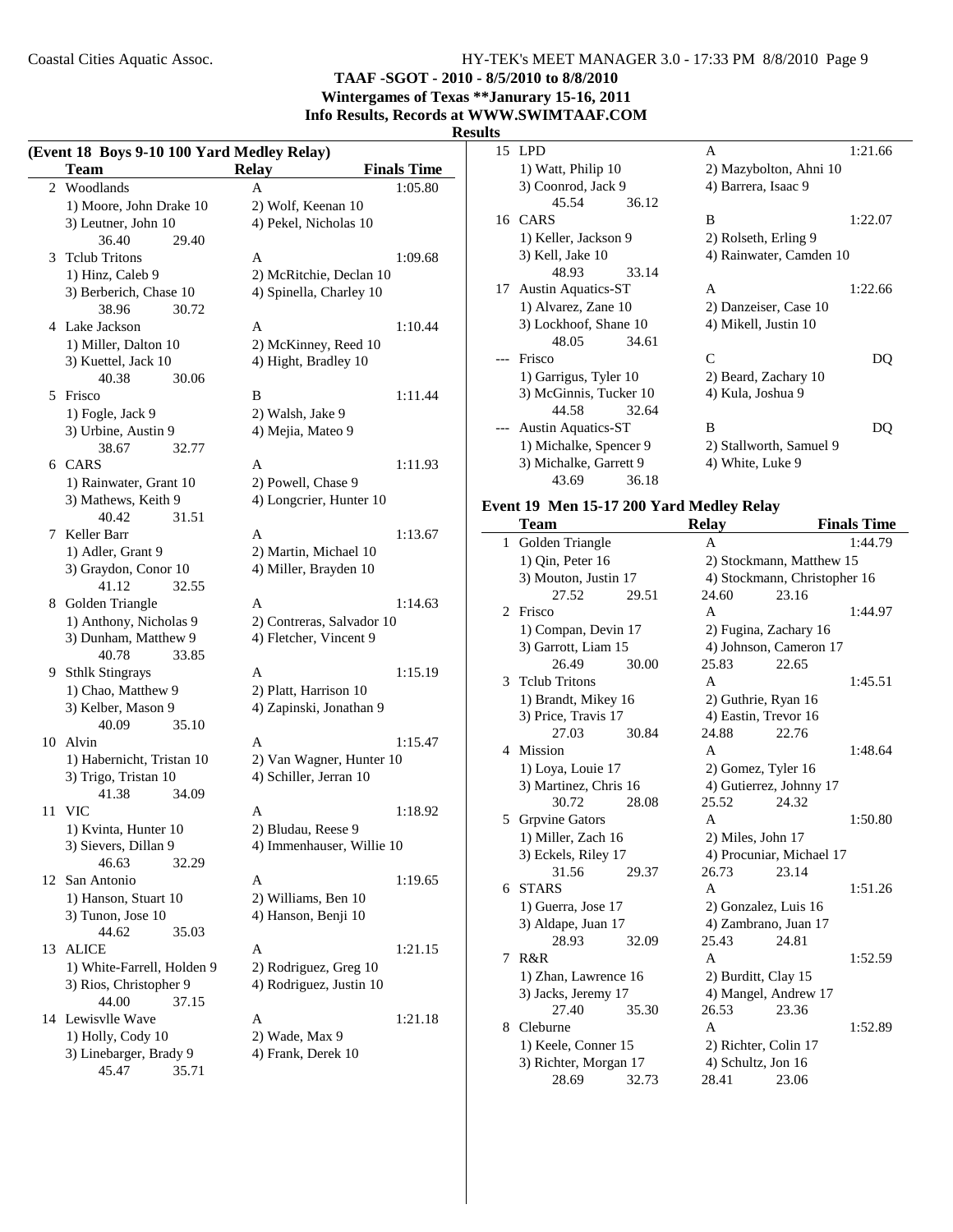**TAAF -SGOT - 2010 - 8/5/2010 to 8/8/2010**

**Wintergames of Texas \*\*Janurary 15-16, 2011 Info Results, Records at WWW.SWIMTAAF.COM**

#### **Results**

 $\overline{\phantom{a}}$ 

|       | (Event 19 Men 15-17 200 Yard Medley Relay) |                         |                    |  |  |
|-------|--------------------------------------------|-------------------------|--------------------|--|--|
|       | <b>Team</b>                                | <b>Relay</b>            | <b>Finals Time</b> |  |  |
| 9     | Marlins                                    | A                       | 1:58.28            |  |  |
|       | 1) Wayne, Neil 15                          | 2) Montes, Martin 17    |                    |  |  |
|       | 3) Dyer, Austin 16                         | 4) Miller, Roger 16     |                    |  |  |
|       | 32.23<br>31.50                             | 28.17<br>26.38          |                    |  |  |
| 10    | Frisco                                     | C                       | 1:59.23            |  |  |
|       | 1) Koellner, Clay 16                       | 2) Sim, Alex 15         |                    |  |  |
|       | 3) Bedard, Jonathan 16                     | 4) McCracken, Dalton 15 |                    |  |  |
|       | 31.27<br>33.28                             | 28.95<br>25.73          |                    |  |  |
| 11    | Aquaducks                                  | A                       | 2:00.68            |  |  |
|       | 1) Trompeter, Sean 15                      | 2) Thorne, Luke 15      |                    |  |  |
|       | 3) Trompeter, Tommy 17                     | 4) Morgan, Martin 17    |                    |  |  |
|       | 33.45<br>35.39                             | 26.88<br>24.96          |                    |  |  |
|       | 12 Lewisvlle Wave                          | A                       | 2:03.08            |  |  |
|       | 1) Wagner, Christopher 17                  | 2) Huxtable, Chance 15  |                    |  |  |
|       | 3) Rodriguez, Moises 17                    | 4) Toledo, Rigo 16      |                    |  |  |
|       | 36.47<br>32.14                             | 27.82<br>26.65          |                    |  |  |
| 13    | <b>Telub Tritons</b>                       | B                       | 2:05.94            |  |  |
|       | 1) Marshall, Neill 16                      | 2) Kilpatrick, Jacob 16 |                    |  |  |
|       | 3) Millsap, TY 15                          | 4) Gerrity, Andrew 16   |                    |  |  |
|       | 33.82<br>35.21                             | 28.81<br>28.10          |                    |  |  |
| 14    | Frisco                                     | D                       | 2:06.34            |  |  |
|       | 1) Rodgers, Cody 15                        | 2) Pashin, Steve 16     |                    |  |  |
|       | 3) Yearwood, Dustin 15                     | 4) Clark, Ryan 15       |                    |  |  |
|       | 31.64<br>36.42                             | 30.99<br>27.29          |                    |  |  |
| 15    | R&R                                        | B                       | 2:12.37            |  |  |
|       | 1) Marcuccio, Evan 16                      | 2) Friedrichs, Kyle 16  |                    |  |  |
|       | 3) Treadwell, Tyler 15                     | 4) Sterling, Kaleb 17   |                    |  |  |
|       | 37.62<br>35.69                             | 30.67<br>28.39          |                    |  |  |
| 16    | <b>HOUST</b>                               | A                       | 2:16.52            |  |  |
|       | 1) Smith, Raymond 15                       | 2) Ma, Jack 17          |                    |  |  |
|       | 3) Jones, Vanarthur 15                     | 4) Blanco, Francisco 15 |                    |  |  |
|       | 35.49<br>41.05                             | 34.87<br>25.11          |                    |  |  |
| $---$ | Frisco                                     | B                       | DQ                 |  |  |
|       | 1) Phelps, Coleman 15                      | 2) Liggett, Jacob 15    |                    |  |  |
|       | 3) McElheney, Ryan 17                      | 4) Wharton, Joe 17      |                    |  |  |
|       | 28.38<br>32.76                             | 28.41<br>23.71          |                    |  |  |
|       | <b>Austin Aquatics-ST</b>                  | A                       | DQ                 |  |  |
|       | 1) Owens, Adam 17                          | 2) Newman, Garrett 16   |                    |  |  |
|       | 3) Villalpando, Jose Luis 16               | 4) Reyes, Daniel 16     |                    |  |  |
|       | 34.98<br>40.47                             | 29.39<br>26.50          |                    |  |  |

## **Event 20 Boys 9-10 50 Yard Freestyle**

|    | <b>Name</b>            |    | <b>Age Team</b>        | <b>Finals Time</b> |
|----|------------------------|----|------------------------|--------------------|
|    | Hight, Bradley         |    | 10 Lake Jackson        | 31.49              |
|    | Goudeau, Hunter        | 9  | Wharton                | 32.47              |
|    | 3 Wolfe, Elijah        |    | 10 Club Estates        | 32.70              |
| 4  | Lisewsky, Blaise       |    | 10 Deer Park           | 32.80              |
|    | 5 Berry, Seaton        |    | 10 Granbury Seals      | 33.04              |
| 6  | Olsen, Jack            |    | 10 Piranhas            | 33.20              |
|    | 7 Kelber, Mason        | 9  | <b>Sthlk Stingrays</b> | 33.85              |
| 8  | Ramirez, Joel          | 9  | <b>HOUST</b>           | 33.94              |
| 9  | Contreras, Salvador    |    | 10 Golden Triangle     | 34.07              |
| 10 | Horn, C.J.             | 10 | WetCats                | 34.11              |
| 11 | Gilbert, Keyton        | 9  | Pac Attack             | 34.42              |
|    | 12 Heitschmidt, Jarren |    | 10 Lewisvlle Wave      | 34.65              |

|    | 13 Deasy, Michael    |    | 10 Piranhas           | 34.84 |
|----|----------------------|----|-----------------------|-------|
|    | 14 Goins, Daniel     | 10 | Garland               | 35.44 |
|    | 15 Miller, Brayden   |    | 10 Keller Barr        | 35.45 |
|    | 16 Hanson, Stuart    | 10 | San Antonio           | 35.59 |
|    | 17 Urbine, Austin    | 9  | Frisco                | 35.89 |
|    | 18 Mariott, Chandler | 10 | <b>Boerne</b>         | 36.08 |
| 19 | Phelps, Cooper       | 9  | Frisco                | 36.71 |
|    | 20 Flukinger, Jack   |    | 10 Austin Aquatics-ST | 36.91 |
|    | 21 Tunon, Jose       |    | 10 San Antonio        | 37.32 |
|    | 22 Ward, Jackson     |    | 10 WetCats            | 37.47 |
|    | 23 Marrero, Juan     |    | 10 LA JO              | 38.25 |
|    | 24 Carroll, Dawson   |    | 10 VIC                | 38.39 |
|    | 25 Gary, Jake        |    | 10 MFEEL-ST           | 40.17 |
|    | 26 Hernandez, Alex   | 9  | MCALL-ST              | 40.20 |
|    | 27 Peak, Xzavious    | 9  | <b>HOUST</b>          | 54.01 |

## **Event 21 Men 15-17 50 Yard Freestyle**

|    | <b>Name</b>            |    | <b>Age Team</b>           | <b>Finals Time</b> |
|----|------------------------|----|---------------------------|--------------------|
| 1  | Armstrong, Cody        |    | 17 Lake Jackson           | 22.21              |
| 2  | Bonnes, Nathan         | 17 | <b>Club Estates</b>       | 22.87              |
| 3  | Procuniar, Michael     | 17 | <b>Grpvine Gators</b>     | 22.90              |
|    | 4 Qin, Peter           |    | 16 Golden Triangle        | 23.27              |
|    | 5 Garrott, Liam        | 15 | Frisco                    | 23.54              |
|    | 6 Pullano, Jason       | 17 | <b>Bedford Surf</b>       | 23.65              |
| 7  | D'Antoni, Gabe         | 17 | R&R                       | 23.66              |
| 8  | Palma, Gabriel         |    | 16 Predators              | 23.80              |
| 9  | Aldape, Juan           | 17 | <b>STARS</b>              | 23.83              |
|    | 10 Martinez, Chris     |    | 16 Mission                | 24.03              |
| 11 | Dickson-Sullivan, Ryan |    | 16 T-Swiming              | 24.20              |
|    | 12 McElheney, Ryan     |    | 17 Frisco                 | 24.22              |
|    | 13 Yerigan, Reid       |    | 15 Bedford Surf           | 24.35              |
|    | 14 Dooley, Jacob       | 17 | Mission                   | 24.41              |
|    | 15 Jordan, Marlin      | 17 | WHALE                     | 24.60              |
|    | 16 Kuehnhold, Brandon  | 17 | Predators                 | 24.68              |
|    | 17 Wharton, Joe        |    | 17 Frisco                 | 24.70              |
| 18 | Mejia, Javier          |    | 17 Pharr-ST               | 24.81              |
|    | 19 Merritt, Kyle       |    | 16 Deer Park              | 24.83              |
| 20 | Easley, Justin         |    | 15 Alvin                  | 24.88              |
| 21 | Oliver, Austin         |    | 15 Denison                | 24.89              |
|    | 22 Gonzalez, Luis      |    | 16 STARS                  | 24.94              |
|    | 23 Reynolds, Matthew   | 15 | McKinney                  | 24.97              |
|    | 24 Edwards, Matt       | 17 | Lake Jackson              | 25.10              |
|    | 25 Phelps, Coleman     | 15 | Frisco                    | 25.17              |
|    | 26 Reyes, Daniel       |    | 16 Austin Aquatics-ST     | 25.23              |
|    | 27 Carlson, Jon        | 17 | Weatherford               | 25.27              |
| 28 | Sands, David           |    | 16 CARS                   | 25.30              |
|    | 29 McCracken, Dalton   | 15 | Frisco                    | 25.37              |
|    | 30 Seale, John Phillip |    | 16 South Belt             | 25.38              |
| 31 | Crisp, Kevin           | 17 | TM Hurricanes             | 25.39              |
| 32 | Owens, Adam            | 17 | <b>Austin Aquatics-ST</b> | 25.44              |
|    | *33 Cole, Aaron        | 17 | <b>DSSPL-ST</b>           | 25.46              |
|    | *33 Walker, Taylor     |    | 15 HOUST                  | 25.46              |
|    | 35 Zambrano, Juan      | 17 | <b>STARS</b>              | 25.58              |
|    | 36 Christian, John     | 16 | WetCats                   | 25.61              |
| 37 | Nye, Aaron             |    | 16 Collier                | 25.65              |
| 38 | Kaldis, Alex           | 16 | Alvin                     | 25.67              |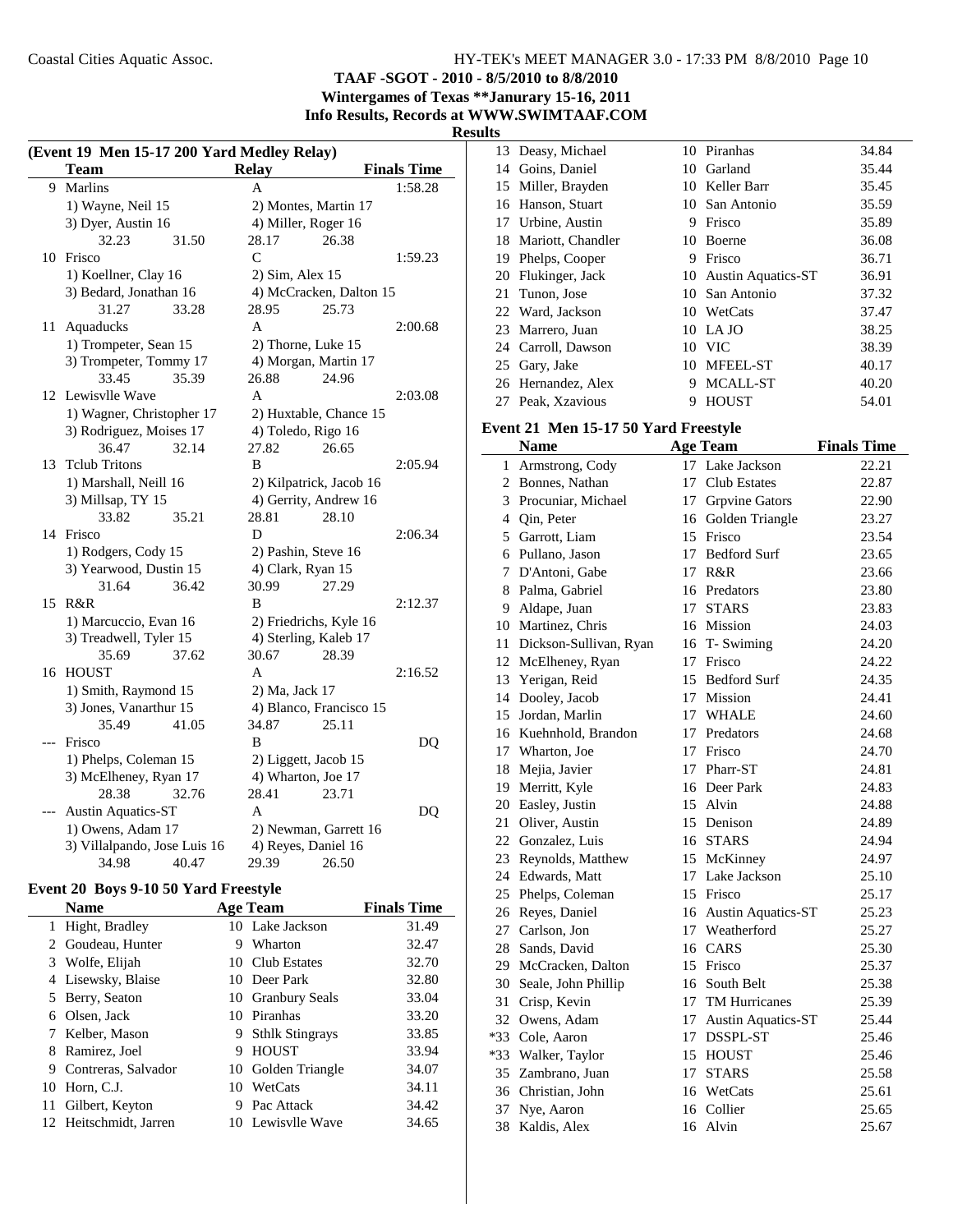**TAAF -SGOT - 2010 - 8/5/2010 to 8/8/2010 Wintergames of Texas \*\*Janurary 15-16, 2011**

**Info Results, Records at WWW.SWIMTAAF.COM**

**Results**

| (Event 21 Men 15-17 50 Yard Freestyle) |                       |    |                                 |                    |  |
|----------------------------------------|-----------------------|----|---------------------------------|--------------------|--|
|                                        | <b>Name</b>           |    | <b>Age Team</b>                 | <b>Finals Time</b> |  |
| 39                                     | Morgan, Martin        | 17 | Aquaducks                       | 25.70              |  |
| 40                                     | Dyer, Austin          |    | 16 Marlins                      | 25.71              |  |
| 41                                     | Pullano, Michael      |    | 16 Bedford Surf                 | 25.72              |  |
| 42                                     | Treadwell, Tyler      |    | 15 R&R                          | 25.73              |  |
| 43                                     | Bednorz, Josh         |    | 15 VIC                          | 25.75              |  |
| 44                                     | Liggett, Jacob        |    | 15 Frisco                       | 25.88              |  |
| 45                                     | Yargo, Dakota         |    | 15 Mudcats                      | 25.89              |  |
| 46                                     | Galvan, Leonard       |    | 16 ALICE                        | 25.91              |  |
| 47                                     | Millsap, TY           |    | 15 Telub Tritons                | 25.94              |  |
| $*48$                                  | May, Austin           |    | 16 Golden Triangle              | 26.02              |  |
| $*48$                                  | Loya, Louie           |    | 17 Mission                      | 26.02              |  |
| 50                                     | Steffek, Peter        |    | 15 Piranhas                     | 26.03              |  |
| 51                                     | Ding, Mike            |    | 15 Allen                        | 26.09              |  |
| 52                                     | Davis, Bryce          |    | 17 Keller Barr                  | 26.18              |  |
| 53                                     | Olguin, Ruben         |    | 17 Predators                    | 26.22              |  |
| 54                                     | Miller, Roger         |    | 16 Marlins                      | 26.52              |  |
| 55                                     | Tassin, Jacob         |    | 16 Cleburne                     | 26.63              |  |
| 56                                     | Pearson, Hunter       |    | 15 Granbury Seals               | 26.72              |  |
| 57                                     |                       |    | 15 Farmers Branch               | 26.73              |  |
| 58                                     | Whitlock, Jonathon    |    |                                 |                    |  |
|                                        | Eckels, Riley         |    | 17 Grpvine Gators<br>16 Denison | 26.88              |  |
| 59                                     | Leanch, Alex          |    |                                 | 27.26              |  |
| 60                                     | Rodriguez, Roger      |    | 15 San Antonio                  | 27.30              |  |
| $*61$                                  | Longoria, Aaron       |    | 15 CBA                          | 27.42              |  |
| *61                                    | Solis, Andy           |    | 15 Mission                      | 27.42              |  |
| $*63$                                  | Villarreal, James     |    | 15 EDIN                         | 27.67              |  |
| *63                                    | Prevenslik, Jamey     |    | 16 Bedford Surf                 | 27.67              |  |
| *65                                    | Dunn, Jason           |    | 16 Lake Jackson                 | 27.71              |  |
| *65                                    | Huxtable, Chance      |    | 15 Lewisvlle Wave               | 27.71              |  |
| 67                                     | Williams, Eric        |    | 15 LPD                          | 27.74              |  |
| 68                                     | Rodgers, Cody         | 15 | Frisco                          | 27.79              |  |
| 69                                     | Pandey, Vivek         |    | 15 Frisco                       | 27.95              |  |
| 70                                     | Keele, Conner         |    | 15 Cleburne                     | 27.96              |  |
| 71                                     | Lewis, Adrien         |    | 15 CARS                         | 27.98              |  |
|                                        | *72 Wallace, Charles  |    | 15 Granbury Seals               | 28.20              |  |
|                                        | *72 Cancino, Jacob    | 15 | <b>Austin Aquatics-ST</b>       | 28.20              |  |
|                                        | *74 Pashin, Steve     |    | 16 Frisco                       | 28.23              |  |
|                                        | *74 Blanco, Francisco |    | 15 HOUST                        | 28.23              |  |
| 76                                     | Cooper, Weston        | 15 | TM Hurricanes                   | 28.33              |  |
| 77                                     | Chandler, Dakota      | 15 | Deer Park                       | 28.35              |  |
| 78                                     | Gallimore, Kendal     |    | 15 Marlins                      | 28.39              |  |
| 79                                     | Miller, Andrew        | 17 | <b>Grpvine Gators</b>           | 28.64              |  |
| $*80$                                  | Prejean, Justin       | 17 | Alvin                           | 28.65              |  |
| $*80$                                  | Newman, Garrett       | 16 | <b>Austin Aquatics-ST</b>       | 28.65              |  |
| 82                                     | McLeod, Cody          |    | 16 Marlins                      | 28.76              |  |
| 83                                     | Martin, Johnathan     |    | 17 WetCats                      | 28.85              |  |
| 84                                     | Aldon, Luis           |    | 16 Lewisvlle Wave               | 28.99              |  |
| 85                                     | Ortega, Ronnie        |    | 15 TM Hurricanes                | 29.18              |  |
| $*86$                                  | Bartles, Mason        |    | 17 Weatherford                  | 29.22              |  |
| $*86$                                  | Downs, Christian      | 17 | DSSPL-ST                        | 29.22              |  |
| 88                                     | Hernandez, Fernando   |    | 15 DALAS                        | 29.40              |  |
| 89                                     | Gerrity, Andrew       |    | 16 Telub Tritons                | 29.43              |  |
| 90                                     | Silva, D'Anthony      | 16 | <b>OSO</b>                      | 29.44              |  |
| 91                                     | Brim, Colton          |    | 16 WetCats                      | 29.89              |  |
| 92                                     | Casas, Javier         | 15 | Freer                           | 30.20              |  |
|                                        |                       |    |                                 |                    |  |

|     | 93 Perry, Dalton         |    | 15 LPD            | 30.62 |
|-----|--------------------------|----|-------------------|-------|
| 94  | Kramer, Paul             |    | 15 Mineral Wells  | 30.91 |
|     | 95 Kistner, Josh         |    | 15 Lewisvlle Wave | 31.51 |
|     | 96 Elizondo, Edward      |    | 15 LA JO          | 31.63 |
|     | 97 Hawkins, Braden       |    | 15 LPD            | 31.69 |
| 98. | Dunn, Connor             | 17 | WetCats           | 32.03 |
|     | 99 Sanchez, Samuel       |    | 15 STARS          | 32.45 |
| 100 | Tyson, Tyler             |    | 15 Lewisvlle Wave | 32.60 |
|     | 101 Nors, Marshall       |    | 15 WetCats        | 33.95 |
|     | 102 Tucker, Julian       |    | 15 Marlins        | 34.42 |
|     | 103 Kielty, Michael      |    | 17 Lewisvlle Wave | 34.61 |
|     | 104 Howard-Salame, Aaron | 15 | Sville Stngray    | 34.89 |
|     | 105 Smith, Ryan          |    | 16 Weatherford    | 35.85 |
|     | 106 Ramirez, Eduardo     |    | 15 DALAS          | 37.66 |
|     | 107 Dunn, Brandon        |    | 15 WetCats        | 38.31 |

## **Event 22 Boys 9-10 25 Yard Backstroke**

|    | <b>Name</b>        |    | <b>Age Team</b>           | <b>Finals Time</b> |
|----|--------------------|----|---------------------------|--------------------|
| 1  | Chambers, Austin   | 10 | Aquaducks                 | 17.38              |
| 2  | Stockton, Davis    | 10 | El Campo                  | 17.41              |
| 3  | Waterman, Jonathan | 10 | Frisco                    | 17.69              |
| 4  | Schababerle, Jacob | 10 | <b>WHALE</b>              | 17.72              |
| 5  | Chao, Matthew      | 9  | <b>Sthlk Stingrays</b>    | 17.74              |
| 6  | Ehler, Drew        | 10 | Dac Sailfish              | 18.46              |
| 7  | Berry, Seaton      | 10 | <b>Granbury Seals</b>     | 18.52              |
| 8  | Barrera, Isaac     | 9  | <b>LPD</b>                | 18.60              |
| 9  | Crabtree, Riley    | 10 | <b>NRST</b>               | 18.61              |
| 10 | Mejia, Mateo       | 9  | Frisco                    | 18.66              |
| 11 | Phelps, Cooper     | 9  | Frisco                    | 18.70              |
| 12 | Koelzer, William   | 10 | R&R                       | 18.81              |
| 13 | Miller, Dalton     | 10 | Lake Jackson              | 19.16              |
| 14 | Hanson, Stuart     | 10 | San Antonio               | 19.24              |
| 15 | Anthony, Nicholas  |    | 9 Golden Triangle         | 19.57              |
| 16 | Hardin, Gavin      | 10 | Cain Center               | 19.62              |
| 17 | Berkebile, Noah    | 9  | Aus - Marlins-ST          | 19.86              |
| 18 | Fogle, Jack        | 9  | Frisco                    | 19.89              |
| 19 | Mariott, Chandler  | 10 | <b>Boerne</b>             | 20.27              |
| 20 | McCoy, Drake       |    | 10 Granbury Seals         | 20.29              |
| 21 | Lockhoof, Shane    | 10 | <b>Austin Aquatics-ST</b> | 20.47              |
| 22 | Salazar, Josh      | 10 | San Antonio               | 20.84              |
| 23 | Wehmeyer, Logan    | 9  | WetCats                   | 21.09              |
| 24 | Hernandez, Alex    | 9  | MCALL-ST                  | 21.31              |
| 25 | Cervenka, Caleb    | 10 | <b>Barracudas</b>         | 21.75              |
| 26 | Adams, Matthew     |    | 10 WHALE                  | 22.59              |
| 27 | Alvarez, Zane      | 10 | <b>Austin Aquatics-ST</b> | 23.38              |

#### **Event 23 Men 15-17 50 Yard Backstroke**

| <b>Name</b>          | <b>Age Team</b>    | <b>Finals Time</b> |
|----------------------|--------------------|--------------------|
| 1 Compan, Devin      | 17 Frisco          | 25.90              |
| 2 Oliver, Jason      | 16 WHALE           | 26.52              |
| 3 Bonnes, Nathan     | 17 Club Estates    | 26.83              |
| 4 Brandt, Mikey      | 16 Telub Tritons   | 26.84              |
| 5 Guthrie, Ryan      | 16 Telub Tritons   | 26.90              |
| 6 Zhan, Lawrence     | 16 R&R             | 27.20              |
| Oin, Peter           | 16 Golden Triangle | 27.85              |
| 8 Procuniar, Michael | 17 Grpvine Gators  | 27.96              |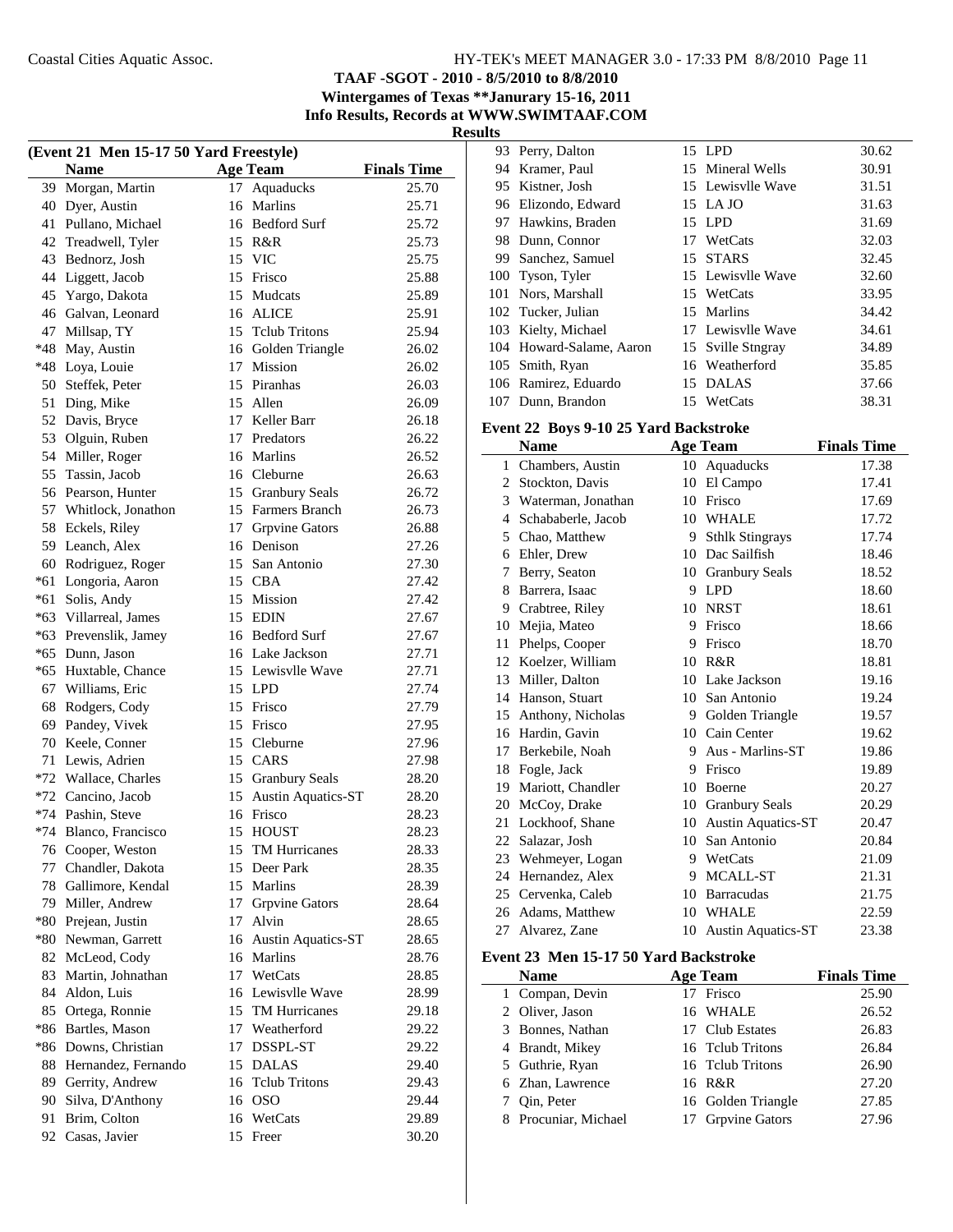## **TAAF -SGOT - 2010 - 8/5/2010 to 8/8/2010 Wintergames of Texas \*\*Janurary 15-16, 2011 Info Results, Records at WWW.SWIMTAAF.COM**

**Results**

 $\sim$ 

| (Event 23 Men 15-17 50 Yard Backstroke) |                    |                 |                       |                    |  |
|-----------------------------------------|--------------------|-----------------|-----------------------|--------------------|--|
|                                         | <b>Name</b>        |                 | <b>Age Team</b>       | <b>Finals Time</b> |  |
| 9                                       | Richter, Colin     | 17              | Cleburne              | 28.03              |  |
| 10                                      | Anthony, Jonathon  | 16              | <b>VIC</b>            | 28.18              |  |
| 11                                      | Phelps, Coleman    |                 | 15 Frisco             | 28.45              |  |
| 12                                      | Guerra, Jose       | 17              | <b>STARS</b>          | 28.72              |  |
| 13                                      | Hughes, Alexander  |                 | 16 Golden Triangle    | 28.95              |  |
| 14                                      | Calk, Alec         |                 | 15 TM Hurricanes      | 29.25              |  |
| $*15$                                   | Welsch, Trevor     |                 | 16 WHALE              | 30.14              |  |
| $*15$                                   | Edwards, Matt      |                 | 17 Lake Jackson       | 30.14              |  |
| 17                                      | Castillo, Ray      | 17              | <b>STARS</b>          | 30.41              |  |
| 18                                      | Koellner, Clay     |                 | 16 Frisco             | 30.46              |  |
| $*19$                                   | Trompeter, Tommy   | 17              | Aquaducks             | 30.61              |  |
| $*19$                                   | Galvan, Leonard    | 16              | <b>ALICE</b>          | 30.61              |  |
| 21                                      | Kaldis, Alex       | 16              | Alvin                 | 31.01              |  |
| 22                                      | Mejia, Javier      |                 | 17 Pharr-ST           | 31.14              |  |
| 23                                      | Stockmann, Matthew |                 | 15 Golden Triangle    | 31.17              |  |
| 24                                      | Rodgers, Cody      | 15              | Frisco                | 31.49              |  |
| 25                                      | Castro, Nicolas    |                 | 16 WHALE              | 31.73              |  |
| 26                                      | McMahon, Ryan      |                 | 15 Deer Park          | 31.91              |  |
| 27                                      | Carlson, Jon       |                 | 17 Weatherford        | 32.13              |  |
| 28                                      | Shortridge, Eric   | 15              | Grpvine Gators        | 32.23              |  |
| 29                                      | Loya, Louie        | 17 <sup>2</sup> | <b>Mission</b>        | 32.29              |  |
| 30                                      | Cooper, Weston     |                 | 15 TM Hurricanes      | 32.32              |  |
| 31                                      | Rodriguez, Roger   |                 | 15 San Antonio        | 32.41              |  |
| 32                                      | May, Austin        |                 | 16 Golden Triangle    | 32.47              |  |
| 33                                      | Trompeter, Sean    |                 | 15 Aquaducks          | 33.07              |  |
| 34                                      | Rodriguez, Moises  |                 | 17 Lewisvlle Wave     | 33.26              |  |
| 35                                      | Downs, Christian   |                 | 17 DSSPL-ST           | 33.37              |  |
| 36                                      | Olguin, Ruben      |                 | 17 Predators          | 33.66              |  |
| 37                                      | Leanch, Alex       |                 | 16 Denison            | 33.83              |  |
| 38                                      | Smith, Robert      |                 | 16 Deer Park          | 33.86              |  |
| 39                                      | Newman, Garrett    |                 | 16 Austin Aquatics-ST | 34.70              |  |
| 40                                      | McGinnis, Brandon  | 15              | Stingrays             | 36.22              |  |
| 41                                      | Pena, John         | 17              | <b>NAT</b>            | 38.36              |  |
| 42                                      | Moore, James       | 17              | Dac Sailfish          | 38.64              |  |
| 43                                      | Chanin, Josh       |                 | 16 Coppell Crocs      | 41.16              |  |
| 44                                      | Kielty, Michael    |                 | 17 Lewisylle Wave     | 46.13              |  |
| 45                                      | Tyson, Tyler       | 15              | Lewisvlle Wave        | 49.38              |  |
| 46                                      | Ramirez, Eduardo   | 15              | <b>DALAS</b>          | 50.91              |  |

## **Event 24 Boys 9-10 25 Yard Breaststroke**

|    | <b>Name</b>        |    | <b>Age Team</b>       | <b>Finals Time</b> |
|----|--------------------|----|-----------------------|--------------------|
| 1  | Wolf, Keenan       | 10 | Woodlands             | 19.08              |
| 2  | Goodman, Gabe      | 10 | Woodlands             | 19.10              |
| 3  | Moore, John Drake  |    | 10 Woodlands          | 19.11              |
| 4  | Walsh, Jake        | 9  | Frisco                | 19.55              |
| 5  | Hart, Marshall     |    | 10 Deer Park          | 19.68              |
| 6  | Schababerle, Jacob | 10 | <b>WHALE</b>          | 19.75              |
| 7  | Horn, C.J.         | 10 | WetCats               | 20.06              |
| 8  | Taylor, Justin     |    | 10 Aus - Marlins-ST   | 20.10              |
| 9  | McRitchie, Declan  |    | 10 Telub Tritons      | 20.72              |
| 10 | Hill, Slater       | 9  | Aquaducks             | 20.86              |
| 11 | Martin, Michael    |    | 10 Keller Barr        | 20.87              |
| 12 | Bryce, Jacob       |    | 10 Austin Aquatics-ST | 20.95              |
|    | 13 Powell, Chase   | 9  | <b>CARS</b>           | 21.02              |

|    | 14 Mejia, Juan       |    | 10 Pharr-ST           | 21.31 |
|----|----------------------|----|-----------------------|-------|
|    | 15 Platt, Harrison   |    | 10 Sthlk Stingrays    | 21.35 |
|    | 16 Crabtree, Riley   | 10 | NRST                  | 21.44 |
|    | 17 Calverley, Lee    | 10 | Marlins               | 21.53 |
|    | 18 Velazquez, Joseph | 10 | Pharr-ST              | 22.49 |
| 19 | Hanson, Benji        |    | 10 San Antonio        | 22.55 |
|    | 20 Alvarez, Zane     |    | 10 Austin Aquatics-ST | 22.85 |
|    | 21 Bailey, Gavin     | 10 | LPD                   | 22.88 |
|    | 22 Gary, Jake        | 10 | MFEEL-ST              | 22.90 |
|    | 23 Yang, Elmer       |    | 10 The Colony         | 22.92 |
|    | 24 Velador, Eduardo  | 9  | <b>ELPSO</b>          | 23.02 |
|    | 25 Hardin, Gavin     | 10 | Cain Center           | 23.03 |
|    | 26 Adams, Matthew    | 10 | <b>WHALE</b>          | 23.88 |
|    | 27 Bludau, Reese     | 9  | <b>VIC</b>            | 23.93 |
| 28 | Scholes, Joey        | 9  | San Antonio           | 24.88 |
|    |                      |    |                       |       |

## **Event 25 Men 15-17 50 Yard Breaststroke**

|              | <b>Name</b>           |    | <b>Age Team</b>       | <b>Finals Time</b> |
|--------------|-----------------------|----|-----------------------|--------------------|
| $\mathbf{1}$ | Gomez, Tyler          |    | 16 Mission            | 28.73              |
| 2            | Fugina, Zachary       |    | 16 Frisco             | 29.30              |
| 3            | Pierron, Brandon      |    | 16 McKinney           | 30.04              |
|              | 4 Griffin, Will, Jr.  |    | 16 Deer Park          | 30.10              |
|              | 5 Spencer, Kyle       |    | 16 Sthlk Stingrays    | 30.20              |
|              | 6 Miles, John         |    | 17 Grpvine Gators     | 30.25              |
| 7            | Knapp, Cody           |    | 15 Dac Sailfish       | 30.28              |
| 8            | Dooley, Jacob         |    | 17 Mission            | 30.33              |
| 9            | Mouton, Justin        |    | 17 Golden Triangle    | 30.58              |
|              | 10 Stockmann, Matthew | 15 | Golden Triangle       | 30.63              |
| 11           | Merritt, Kyle         |    | 16 Deer Park          | 30.72              |
| 12           | D'Antoni, Gabe        | 17 | R&R                   | 31.08              |
|              | 13 Montes, Martin     | 17 | Marlins               | 31.59              |
|              | 14 Nye, Aaron         |    | 16 Collier            | 32.09              |
|              | 15 Richter, Colin     |    | 17 Cleburne           | 32.38              |
|              | 16 Lewis, Adrien      |    | 15 CARS               | 32.54              |
|              | 17 Bond, Jacob        |    | 15 Lake Jackson       | 32.58              |
|              | 18 Pullano, Michael   |    | 16 Bedford Surf       | 32.59              |
|              | 19 Miller, Zach       |    | 16 Grpvine Gators     | 32.87              |
|              | 20 Toledo, Rigo       |    | 16 Lewisvlle Wave     | 33.31              |
| 21           | Liggett, Jacob        |    | 15 Frisco             | 33.56              |
|              | 22 Aranavage, Justin  |    | 15 T-Swiming          | 33.57              |
|              | 23 Barnes, Matthew    |    | 16 Cain Center        | 33.65              |
|              | 24 Adame, Taylor      |    | 16 Stingrays          | 33.66              |
|              | 25 Yargo, Dakota      |    | 15 Mudcats            | 33.69              |
|              | 26 Ding, Mike         | 15 | Allen                 | 33.90              |
|              | 27 Clark, Ryan        |    | 15 Frisco             | 34.04              |
|              | 28 Cole, Aaron        | 17 | DSSPL-ST              | 34.19              |
|              | 29 Prevenslik, Jamey  |    | 16 Bedford Surf       | 34.38              |
|              | 30 Keele, Conner      | 15 | Cleburne              | 34.43              |
| 31           | Anderson, Tommy       | 15 | LPD                   | 34.55              |
|              | 32 Pashin, Steve      | 16 | Frisco                | 34.59              |
|              | 33 Solis, Andy        | 15 | Mission               | 34.71              |
|              | 34 Schultz, Jon       |    | 16 Cleburne           | 35.26              |
|              | 35 Thorne, Luke       |    | 15 Aquaducks          | 35.63              |
|              | *36 Miller, Andrew    | 17 | <b>Grpvine Gators</b> | 35.98              |
|              | *36 McLeod, Cody      |    | 16 Marlins            | 35.98              |
| 38           | Morgan, Martin        | 17 | Aquaducks             | 36.04              |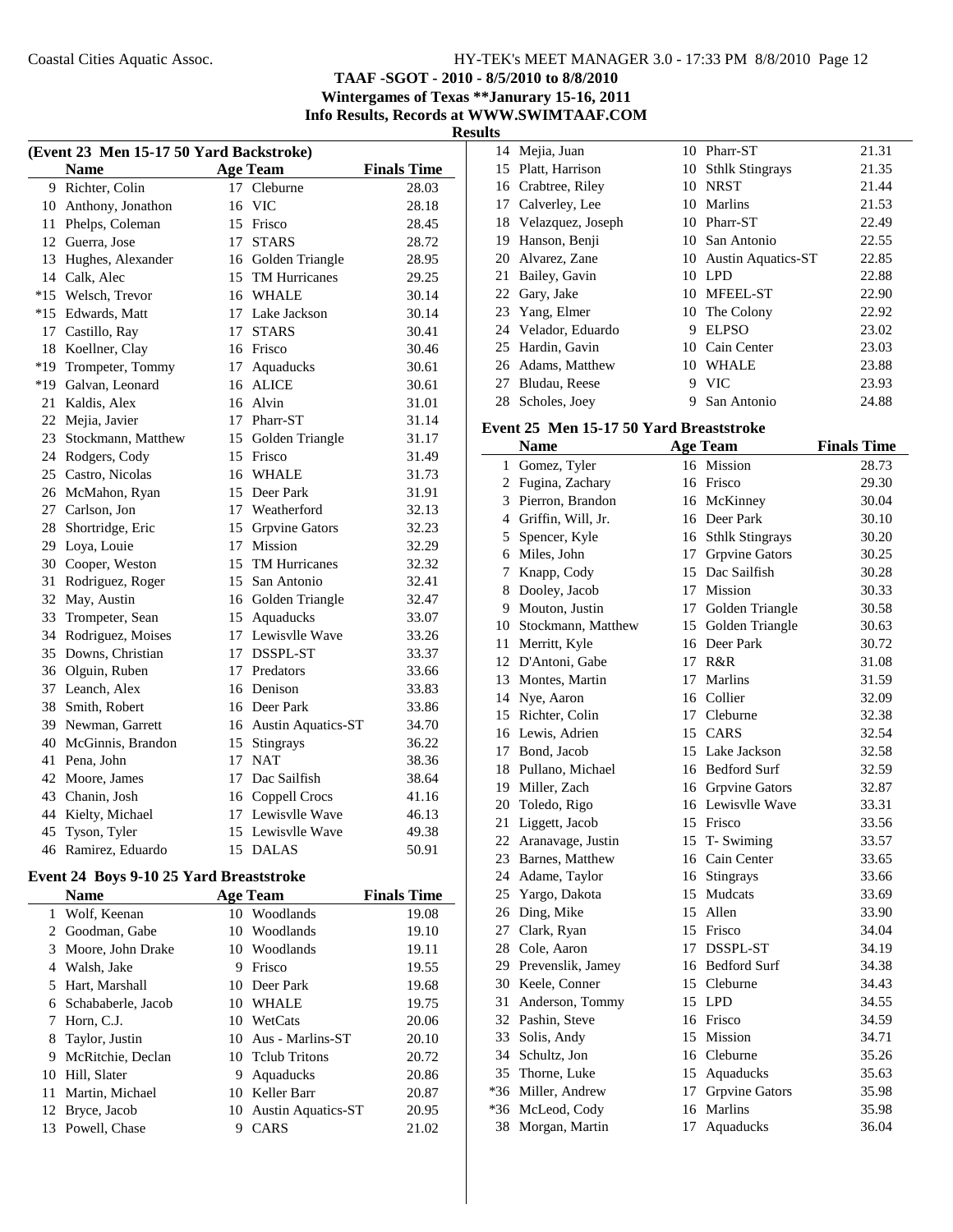## **TAAF -SGOT - 2010 - 8/5/2010 to 8/8/2010 Wintergames of Texas \*\*Janurary 15-16, 2011**

**Info Results, Records at WWW.SWIMTAAF.COM**

**Results** 27 Williams, Ben 10 San Antonio 29.30

| (Event 25 Men 15-17 50 Yard Breaststroke) |                        |    |                           |                    |  |  |
|-------------------------------------------|------------------------|----|---------------------------|--------------------|--|--|
|                                           | <b>Name</b>            |    | <b>Age Team</b>           | <b>Finals Time</b> |  |  |
| 39                                        | Bednorz, Josh          |    | 15 VIC                    | 36.07              |  |  |
| 40                                        | Marshall, Neill        | 16 | <b>Telub Tritons</b>      | 36.27              |  |  |
| 41                                        | Chandler, Dakota       | 15 | Deer Park                 | 36.29              |  |  |
| 42                                        | Olguin, Ruben          |    | 17 Predators              | 36.49              |  |  |
| 43                                        | Tassin, Jacob          | 16 | Cleburne                  | 37.10              |  |  |
| 44                                        | Bartles, Mason         | 17 | Weatherford               | 38.00              |  |  |
| 45                                        | Wallace, Charles       | 15 | <b>Granbury Seals</b>     | 38.18              |  |  |
| 46                                        | Nors, Marshall         | 15 | WetCats                   | 38.42              |  |  |
| 47                                        | Bertaut, Chris         | 15 | Predators                 | 38.54              |  |  |
| 48                                        | Martin, Johnathan      | 17 | WetCats                   | 39.44              |  |  |
| 49                                        | Ortega, Ronnie         | 15 | <b>TM Hurricanes</b>      | 39.59              |  |  |
| 50                                        | Hawkins, Braden        |    | 15 LPD                    | 39.70              |  |  |
| 51                                        | Mejia, Jose            | 16 | Pharr-ST                  | 40.05              |  |  |
| 52                                        | Moore, James           | 17 | Dac Sailfish              | 40.08              |  |  |
| 53                                        | Settlemier, Jacob      | 15 | Aquaducks                 | 40.13              |  |  |
| 54                                        | Dunn, Brandon          | 15 | WetCats                   | 40.28              |  |  |
| 55                                        | Kistner, Josh          |    | 15 Lewisvlle Wave         | 40.35              |  |  |
| 56                                        | Villalpando, Jose Luis | 16 | <b>Austin Aquatics-ST</b> | 42.19              |  |  |
| 57                                        | Alford, Henry          | 16 | <b>Austin Aquatics-ST</b> | 42.27              |  |  |
| 58                                        | Kramer, Paul           | 15 | Mineral Wells             | 42.69              |  |  |
| 59                                        | Montgomery, Jacob      | 16 | San Antonio               | 43.22              |  |  |
| 60                                        | Howard-Salame, Aaron   | 15 | Sville Stngray            | 44.22              |  |  |
| $---$                                     | Newman, Garrett        | 16 | <b>Austin Aquatics-ST</b> | D <sub>O</sub>     |  |  |
| $---$                                     | Williams, Eric         | 15 | <b>LPD</b>                | DQ                 |  |  |
| $---$                                     | Pullano, Jason         |    | 17 Bedford Surf           | DQ                 |  |  |

## **Event 26 Boys 9-10 25 Yard Butterfly**

|    | <b>Name</b>         |    | <b>Age Team</b>           | <b>Finals Time</b> |
|----|---------------------|----|---------------------------|--------------------|
| 1  | Walsh, Joshua       | 10 | Aus - Marlins-ST          | 15.37              |
| 2  | Green, Nick         | 10 | Frisco                    | 15.41              |
| 3  | Leutner, John       | 10 | Woodlands                 | 15.67              |
| 4  | Jamail, Connor      | 10 | Aus - Marlins-ST          | 15.99              |
| 5  | Berberich, Chase    | 10 | <b>Telub Tritons</b>      | 16.16              |
| 6  | Phillip, Ryan       | 10 | Frisco                    | 16.29              |
| 7  | Kuettel, Jack       | 10 | Lake Jackson              | 16.54              |
| 8  | Brown, Jace         | 9  | <b>Marlins</b>            | 16.77              |
| 9  | Chambers, Austin    | 10 | Aquaducks                 | 16.88              |
| 10 | Lisewsky, Blaise    | 10 | Deer Park                 | 17.12              |
| 11 | Wolfe, Elijah       | 10 | Club Estates              | 17.21              |
| 12 | Ehler, Drew         | 10 | Dac Sailfish              | 17.65              |
| 13 | Stotts, Case        | 9  | <b>Telub Tritons</b>      | 18.09              |
| 14 | Frank, Derek        | 10 | Lewisvlle Wave            | 18.20              |
| 15 | Scruggs, Ezekiel    | 10 | <b>ELPSO</b>              | 18.37              |
| 16 | Perez, William      | 10 | R&R                       | 18.45              |
| 17 | Mariott, Chandler   | 10 | Boerne                    | 18.53              |
| 18 | Gilbert, Keyton     | 9  | Pac Attack                | 18.63              |
| 19 | Ramirez, Emilio     | 10 | Splash                    | 18.71              |
| 20 | Mejia, Juan         | 10 | Pharr-ST                  | 18.86              |
| 21 | Mayrant, Dawson     | 10 | <b>NRST</b>               | 20.03              |
| 22 | Coonrod, Jack       | 9  | <b>LPD</b>                | 20.75              |
| 23 | Lockhoof, Shane     | 10 | <b>Austin Aquatics-ST</b> | 21.18              |
|    | 24 Velador, Eduardo | 9  | <b>ELPSO</b>              | 21.58              |
| 25 | Ramirez, Joel       | 9  | <b>HOUST</b>              | 28.36              |
| 26 | Scholes, Joey       | 9  | San Antonio               | 28.73              |
|    |                     |    |                           |                    |

|    | 28 Escobedo, Robert                  |    | 9 Pharr-ST            | 30.10              |
|----|--------------------------------------|----|-----------------------|--------------------|
|    | 29 Cervenka, Caleb                   |    | 10 Barracudas         | 30.20              |
|    | 30 Coleman, Dustin                   |    | 9 Mudcats             | 30.72              |
|    |                                      |    |                       |                    |
|    | Event 27 Men 15-17 50 Yard Butterfly |    |                       |                    |
|    | <b>Name</b>                          |    | <b>Age Team</b>       | <b>Finals Time</b> |
|    | 1 Tunon, Nathan                      |    | 16 San Antonio        | 24.61              |
|    | 2 Mouton, Justin                     |    | 17 Golden Triangle    | 25.13              |
|    | 3 Armstrong, Cody                    |    | 17 Lake Jackson       | 25.39              |
|    | 4 Martinez, Chris                    |    | 16 Mission            | 25.59              |
|    | 5 Richter, Morgan                    |    | 17 Cleburne           | 25.68              |
|    | 6 Price, Travis                      |    | 17 Telub Tritons      | 25.72              |
|    | 7 Guthrie, Ryan                      |    | 16 Telub Tritons      | 25.98              |
|    | 8 Jacks, Jeremy                      |    | 17 R&R                | 26.36              |
|    | 9 D'Antoni, Gabe                     |    | 17 R&R                | 26.46              |
|    | 10 Sands, David                      |    | 16 CARS               | 26.78              |
|    | 11 Dickson-Sullivan, Ryan            |    | 16 T-Swiming          | 26.80              |
|    | 12 Reynolds, Matthew                 |    | 15 McKinney           | 26.83              |
| 13 | McElheney, Ryan                      |    | 17 Frisco             | 26.90              |
|    | 14 Easley, Justin                    |    | 15 Alvin              | 27.18              |
|    | 15 Jordan, Marlin                    |    | 17 WHALE              | 27.19              |
|    | 16 Trompeter, Tommy                  |    | 17 Aquaducks          | 27.30              |
|    | 17 Eckels, Riley                     |    | 17 Grpvine Gators     | 27.31              |
|    | 18 Rodriguez, Moises                 |    | 17 Lewisylle Wave     | 27.39              |
|    | 19 Stockmann, Matthew                |    | 15 Golden Triangle    | 27.60              |
|    | 20 Zambrano, Juan                    | 17 | <b>STARS</b>          | 27.78              |
|    | *21 Gonzalez, Luis                   |    | 16 STARS              | 27.82              |
|    | *21 Oliver, Steven                   |    | 16 Deer Park          | 27.82              |
|    | 23 Shortridge, Eric                  |    | 15 Grpvine Gators     | 27.95              |
|    | 24 Nye, Aaron                        |    | 16 Collier            | 27.96              |
| 25 | Seale, John Phillip                  |    | 16 South Belt         | 27.97              |
|    | 26 Welsch, Trevor                    |    | 16 WHALE              | 28.04              |
|    | 27 Yerigan, Reid                     |    | 15 Bedford Surf       | 28.09              |
|    | 28 Calk, Alec                        |    | 15 TM Hurricanes      | 28.30              |
|    | 29 Flores, Alejandro                 |    | 15 Mission            | 28.31              |
|    | 30 Oliver, Austin                    |    | 15 Denison            | 28.35              |
| 31 | Dyer, Austin                         |    | 16 Marlins            | 28.64              |
|    | 32 Edwards, Matt                     |    | 17 Lake Jackson       | 28.82              |
|    | 33 Yargo, Dakota                     |    | 15 Mudcats            | 28.97              |
|    | 34 Bedard, Jonathan                  |    | 16 Frisco             | 29.00              |
|    | 35 Harrington, Tommy                 |    | 16 Farmers Branch     | 29.04              |
|    | 36 Schultz, Jon                      |    | 16 Cleburne           | 29.05              |
|    | 37 McMahon, Ryan                     |    | 15 Deer Park          | 29.07              |
|    | *38 Merritt, Kyle                    |    | 16 Deer Park          | 29.18              |
|    | *38 Pearson, Hunter                  | 15 | <b>Granbury Seals</b> | 29.18              |
|    | 40 Castillo, Ray                     | 17 | <b>STARS</b>          | 29.22              |
| 41 | May, Austin                          |    | 16 Golden Triangle    | 29.38              |
|    | 42 Owens, Adam                       | 17 | Austin Aquatics-ST    | 29.42              |
| 43 | Trompeter, Sean                      | 15 | Aquaducks             | 29.81              |
|    | 44 Whitlock, Jonathon                |    | 15 Farmers Branch     | 29.83              |
| 45 | Thorne, Luke                         | 15 | Aquaducks             | 30.02              |
|    | 46 Longoria, Aaron                   |    | 15 CBA                | 30.12              |
|    | 47 Rodriguez, Roger                  | 15 | San Antonio           | 30.17              |
|    | 48 Cole, Aaron                       | 17 | DSSPL-ST              | 30.18              |
|    | 49 Walker, Taylor                    | 15 | <b>HOUST</b>          | 30.21              |
|    |                                      |    |                       |                    |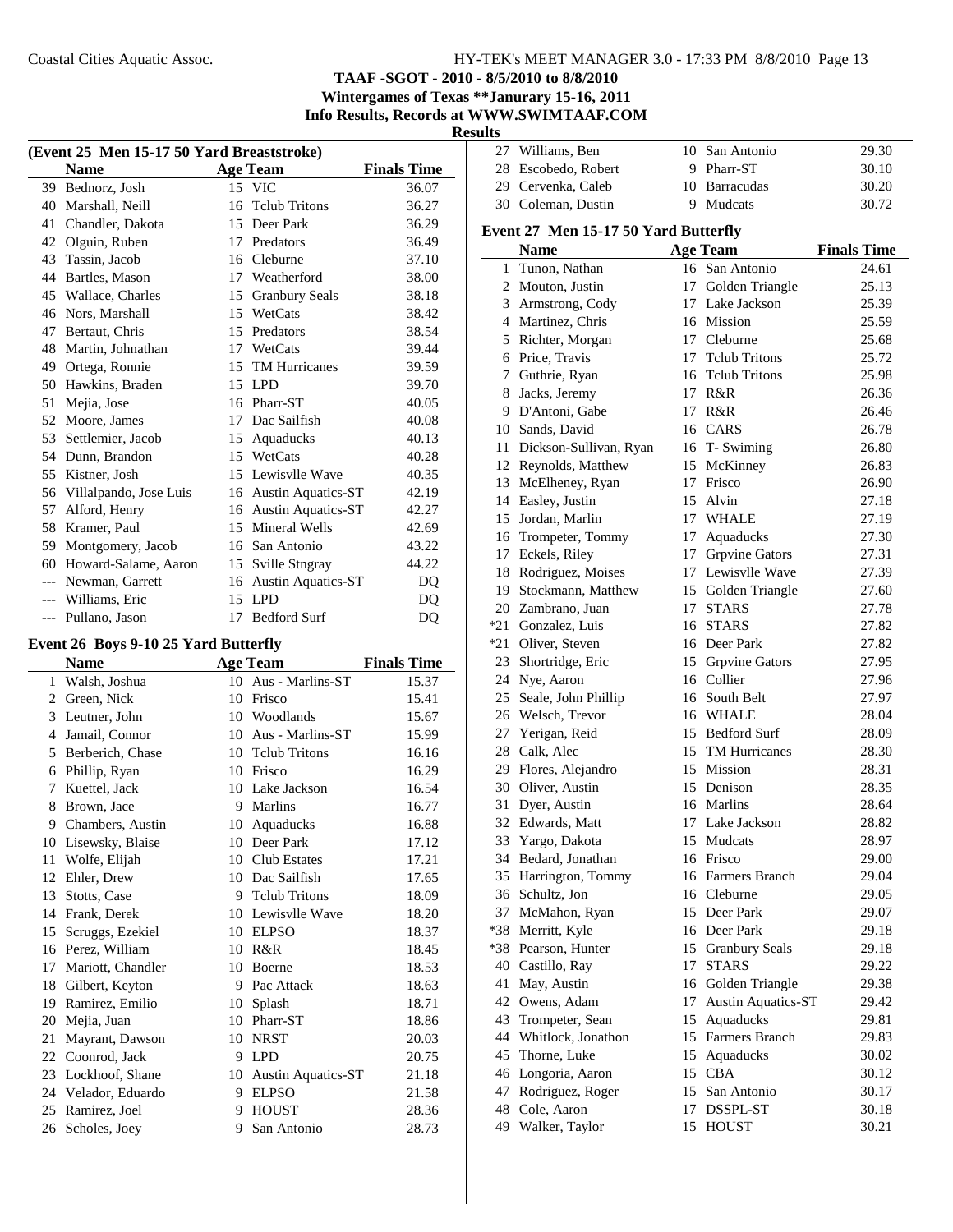## **TAAF -SGOT - 2010 - 8/5/2010 to 8/8/2010 Wintergames of Texas \*\*Janurary 15-16, 2011**

**Info Results, Records at WWW.SWIMTAAF.COM**

#### **Results**

|            | (Event 27 Men 15-17 50 Yard Butterfly) |                       |                    | 30 Scholes, Joey                      |       | 9 San Antonio      | 19.83              |
|------------|----------------------------------------|-----------------------|--------------------|---------------------------------------|-------|--------------------|--------------------|
|            | <b>Name</b>                            | <b>Age Team</b>       | <b>Finals Time</b> | Event 29 Men 15-17 100 Yard Freestyle |       |                    |                    |
|            | 50 Kilpatrick, Jacob                   | 16 Telub Tritons      | 30.60              | <b>Name</b>                           |       |                    | <b>Finals Time</b> |
|            | 51 Williams, Eric                      | 15 LPD                | 31.16              |                                       |       | <b>Age Team</b>    |                    |
|            | 52 Prejean, Justin                     | 17 Alvin              | 31.34              | 1 Compan, Devin                       |       | 17 Frisco          | 48.98              |
|            | 53 Reyes, Daniel                       | 16 Austin Aquatics-ST | 31.56              | 23.86                                 | 25.12 |                    |                    |
|            | 54 Anderson, Tommy                     | 15 LPD                | 31.81              | 2 Armstrong, Cody                     |       | 17 Lake Jackson    | 49.76              |
|            | 55 Perry, Dalton                       | 15 LPD                | 32.45              | 24.28<br>25.48                        |       |                    |                    |
|            | 56 Tony, Bryan                         | 16 Bedford Surf       | 32.96              | 3 Procuniar, Michael                  |       | 17 Grpvine Gators  | 49.80              |
|            | 57 Miller, Roger                       | 16 Marlins            | 33.17              | 24.53<br>25.27                        |       |                    |                    |
| $*58$      | Cancino, Jacob                         | 15 Austin Aquatics-ST | 33.58              | 4 Tunon, Nathan                       |       | 16 San Antonio     | 50.42              |
|            | *58 Moore, James                       | 17 Dac Sailfish       | 33.58              | 24.26<br>26.16                        |       |                    |                    |
|            | 60 Jones, Vanarthur                    | 15 HOUST              | 34.29              | 5 Stockmann, Christopher              |       | 16 Golden Triangle | 51.16              |
|            | 61 Settlemier, Jacob                   | 15 Aquaducks          | 34.37              | 24.98<br>26.18                        |       |                    |                    |
|            | 62 Cooper, Weston                      | 15 TM Hurricanes      | 34.39              | 6 Garrott, Liam                       |       | 15 Frisco          | 51.29              |
|            | 63 Hernandez, Fernando                 | 15 DALAS              | 34.40              | 24.65<br>26.64                        |       |                    |                    |
|            | 64 Bertaut, Chris                      | 15 Predators          | 36.64              | 7 Aldape, Juan                        |       | 17 STARS           | 51.31              |
|            | 65 Sanchez, Samuel                     | 15 STARS              | 36.77              | 24.98<br>26.33                        |       |                    |                    |
|            |                                        | 15 Lewisvlle Wave     | 37.09              | 8 Qin, Peter                          |       | 16 Golden Triangle | 51.45              |
|            | 66 Kistner, Josh                       |                       |                    | 24.66<br>26.79                        |       |                    |                    |
|            | 67 Alford, Henry                       | 16 Austin Aquatics-ST | 39.07              | 9 Eastin, Trevor                      |       | 16 Tclub Tritons   | 51.50              |
|            | Aldon, Luis                            | 16 Lewisvlle Wave     | DQ                 | 24.84<br>26.66                        |       |                    |                    |
|            | Torres, Nicholas                       | 15 MCALL-ST           | DQ                 | 10 Palma, Gabriel                     |       | 16 Predators       | 51.52              |
|            | Kuehnhold, Brandon                     | 17 Predators          | DQ                 | 25.28<br>26.24                        |       |                    |                    |
| $-\!-\!$ – | Smith, Ryan                            | 16 Weatherford        | DQ                 | 11 Dooley, Jacob                      |       | 17 Mission         | 51.96              |
|            | Event 28 Boys 9-10 25 Yard Freestyle   |                       |                    | 24.63<br>27.33                        |       |                    |                    |
|            | <b>Name</b>                            | <b>Age Team</b>       | <b>Finals Time</b> | 12 Gutierrez, Johnny                  |       | 17 Mission         | 52.59              |
|            |                                        |                       |                    | 25.14<br>27.45                        |       |                    |                    |
|            | 1 Walsh, Joshua                        | 10 Aus - Marlins-ST   | 13.76              | 13 Bonnes, Nathan                     |       | 17 Club Estates    | 52.78              |
|            | 2 Jamail, Connor                       | 10 Aus - Marlins-ST   | 14.20              | 24.93<br>27.85                        |       |                    |                    |
|            | 3 Stresow, Vaughn                      | 10 Frisco             | 14.43              | 14 Spencer, Kyle                      |       | 16 Sthlk Stingrays | 52.83              |
|            | 4 Goudeau, Hunter                      | 9 Wharton             | 14.55              | 25.46<br>27.37                        |       |                    |                    |
|            | 5 Longcrier, Hunter                    | 10 CARS               | 14.70              | 15 Mangel, Andrew                     |       | 17 R&R             | 53.16              |
|            | 6 Wolfe, Elijah                        | 10 Club Estates       | 14.72              | 25.53<br>27.63                        |       |                    |                    |
|            | 7 Moore, John Drake                    | 10 Woodlands          | 14.78              | 16 Jordan, Marlin                     |       | 17 WHALE           | 53.95              |
|            | 8 Walsh, Christian                     | 10 Sthlk Stingrays    | 14.95              | 28.37<br>25.58                        |       |                    |                    |
|            | 9 Berry, Seaton                        | 10 Granbury Seals     | 15.35              | 17 Dickson-Sullivan, Ryan             |       | 16 T-Swiming       | 54.25              |
|            | 10 Taylor, Justin                      | 10 Aus - Marlins-ST   | 15.40              | 25.51<br>28.74                        |       |                    |                    |
|            | 11 Schababerle, Jacob                  | 10 WHALE              | 15.41              | 18 Burditt, Clay                      |       | 15 R&R             | 54.35              |
|            | 12 Lisewsky, Blaise                    | 10 Deer Park          | 15.47              | 26.01<br>28.34                        |       |                    |                    |
|            | 13 Habernicht, Tristan                 | 10 Alvin              | 15.48              | 19 Sands, David                       |       | 16 CARS            | 54.45              |
|            | 14 Scruggs, Ezekiel                    | 10 ELPSO              | 15.52              | 25.95                                 | 28.50 |                    |                    |
|            | 15 Horn, C.J.                          | 10 WetCats            | 15.56              | 20 Anthony, Jonathon                  |       | 16 VIC             | 54.50              |
|            | 16 Spinella, Charley                   | 10 Telub Tritons      | 15.59              | 25.55<br>28.95                        |       |                    |                    |
|            | 17 Ramirez, Joel                       | 9 HOUST               | 15.60              | 21 Richter, Colin                     |       | 17 Cleburne        | 54.70              |
|            | 18 Mejia, Juan                         | 10 Pharr-ST           | 15.77              | 26.70                                 | 28.00 |                    |                    |
|            | 19 Brown, Jace                         | 9 Marlins             | 15.86              | 22 Easley, Justin                     |       | 15 Alvin           | 54.82              |
| *20        | Crabtree, Riley                        | 10 NRST               | 16.06              | 26.65<br>28.17                        |       |                    |                    |
| *20        |                                        |                       | 16.06              | 23 Reynolds, Matthew                  |       | 15 McKinney        | 55.46              |
|            | Salazar, Josh                          | 10 San Antonio        |                    | 27.11                                 |       |                    |                    |
|            | 22 Zapinski, Jonathan                  | 9 Sthlk Stingrays     | 16.12              | 28.35                                 |       |                    |                    |
|            | 23 Rainwater, Camden                   | 10 CARS               | 16.53              | 24 Knapp, Cody                        |       | 15 Dac Sailfish    | 55.47              |
|            | 24 Hardin, Gavin                       | 10 Cain Center        | 16.59              | 26.96<br>28.51                        |       |                    |                    |
|            | 25 Young, Michael                      | 10 Aquaducks          | 16.79              | 25 Shortridge, Eric                   |       | 15 Grpvine Gators  | 55.92              |
|            | 26 Gary, Jake                          | 10 MFEEL-ST           | 17.03              | 28.91<br>27.01                        |       |                    |                    |
|            | 27 Ward, Jackson                       | 10 WetCats            | 17.20              | 26 Oliver, Austin                     |       | 15 Denison         | 55.95              |
| 28         | Velador, Eduardo                       | 9 ELPSO               | 17.33              | 26.83                                 | 29.12 |                    |                    |
|            | 29 Moss, Matthew                       | 9 LPD                 | 18.23              |                                       |       |                    |                    |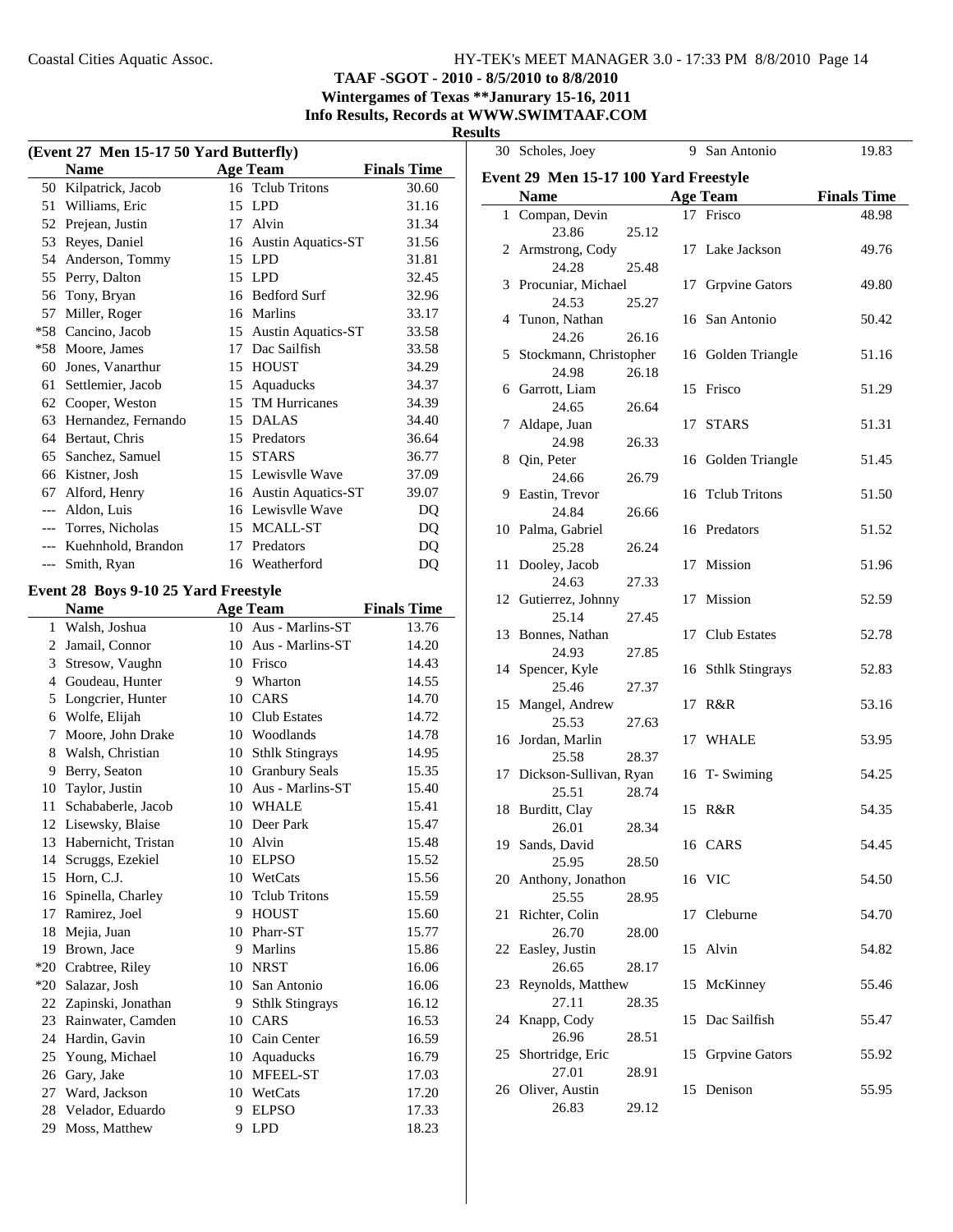**TAAF -SGOT - 2010 - 8/5/2010 to 8/8/2010 Wintergames of Texas \*\*Janurary 15-16, 2011**

**Info Results, Records at WWW.SWIMTAAF.COM**

**Results**

| (Event 29 Men 15-17 100 Yard Freestyle) |                       |       |    |                       |                    |  |
|-----------------------------------------|-----------------------|-------|----|-----------------------|--------------------|--|
|                                         | <b>Name</b>           |       |    | <b>Age Team</b>       | <b>Finals Time</b> |  |
| 27                                      | Galvan, Leonard       |       |    | 16 ALICE              | 56.15              |  |
|                                         | 27.25                 | 28.90 |    |                       |                    |  |
|                                         | 28 Barnes, Matthew    |       |    | 16 Cain Center        | 56.20              |  |
|                                         | 27.12                 | 29.08 |    |                       |                    |  |
| 29                                      | Smith, Robert         |       |    | 16 Deer Park          | 56.46              |  |
|                                         | 27.95                 | 28.51 |    |                       |                    |  |
| 30                                      | Flores, Alejandro     |       | 15 | Mission               | 56.65              |  |
|                                         | 26.94                 | 29.71 |    |                       |                    |  |
| 31                                      | Bednorz, Josh         |       |    | 15 VIC                | 57.34              |  |
|                                         | 27.81                 | 29.53 |    |                       |                    |  |
|                                         | 32 Treadwell, Tyler   |       |    | 15 R&R                | 57.41              |  |
| 33                                      | Solis, Andy           |       |    | 15 Mission            | 57.53              |  |
| 34                                      | Walker, Taylor        |       | 15 | HOUST                 | 57.58              |  |
|                                         | 27.65                 | 29.93 |    |                       |                    |  |
|                                         | 35 Christian, John    |       |    | 16 WetCats            | 57.64              |  |
|                                         | 27.16                 | 30.48 |    |                       |                    |  |
| 36                                      | Davis, Bryce          |       | 17 | Keller Barr           | 57.89              |  |
|                                         | 27.38                 | 30.51 |    |                       |                    |  |
| 37                                      | Marshall, Neill       |       | 16 | <b>Telub Tritons</b>  | 58.40              |  |
|                                         | 27.77                 | 30.63 |    |                       |                    |  |
| 38                                      | Harrington, Tommy     |       |    | 16 Farmers Branch     | 58.53              |  |
|                                         | 28.86                 | 29.67 |    |                       |                    |  |
| 39                                      | Ding, Mike            |       |    | 15 Allen              | 58.57              |  |
|                                         | 27.63                 | 30.94 |    |                       |                    |  |
| 40                                      | Mejia, Javier         |       | 17 | Pharr-ST              | 58.66              |  |
|                                         | 27.21                 | 31.45 |    |                       |                    |  |
| 41                                      | Wayne, Neil           |       |    | 15 Marlins            | 59.02              |  |
|                                         | 28.45                 | 30.57 |    |                       |                    |  |
|                                         | 42 Reyes, Daniel      |       |    | 16 Austin Aquatics-ST | 59.12              |  |
|                                         | 28.13                 | 30.99 |    |                       |                    |  |
|                                         | *43 Pullano, Michael  |       |    | 16 Bedford Surf       | 59.28              |  |
|                                         | 28.50                 | 30.78 |    |                       |                    |  |
|                                         | *43 Welsch, Trevor    |       |    | 16 WHALE              | 59.28              |  |
|                                         | 27.57                 | 31.71 |    |                       |                    |  |
|                                         | 45 Schultz, Jon       |       |    | 16 Cleburne           | 59.51              |  |
|                                         | 29.12                 | 30.39 |    |                       |                    |  |
|                                         | 46 Tassin, Jacob      |       |    | 16 Cleburne           | 59.66              |  |
|                                         | 47 Owens, Adam        |       |    | 17 Austin Aquatics-ST | 59.88              |  |
|                                         | 29.64                 | 30.24 |    |                       |                    |  |
|                                         | 48 Cole, Aaron        |       | 17 | DSSPL-ST              | 59.93              |  |
|                                         | 28.90                 | 31.03 |    |                       |                    |  |
|                                         | 49 Whitlock, Jonathon |       | 15 | Farmers Branch        | 1:00.34            |  |
|                                         | 30.21                 | 30.13 |    |                       |                    |  |
| 50                                      | Berry, Lucas          |       |    | 16 Granbury Seals     | 1:00.59            |  |
|                                         | 28.55                 | 32.04 |    |                       |                    |  |
| 51                                      | Miller, Roger         |       |    | 16 Marlins            | 1:01.22            |  |
|                                         | 29.01                 | 32.21 |    |                       |                    |  |
|                                         | 52 Longoria, Aaron    |       |    | 15 CBA                | 1:01.38            |  |
|                                         | 29.35                 | 32.03 |    |                       |                    |  |
|                                         | 53 Huxtable, Chance   |       |    | 15 Lewisvlle Wave     | 1:02.03            |  |
|                                         | 29.01                 | 33.02 |    |                       |                    |  |
|                                         | 54 Leanch, Alex       |       |    | 16 Denison            | 1:02.29            |  |
|                                         | 30.20                 | 32.09 |    |                       |                    |  |

| ເວ |                             |       |    |                   |         |
|----|-----------------------------|-------|----|-------------------|---------|
| 55 | Prevenslik, Jamey           |       |    | 16 Bedford Surf   | 1:02.54 |
|    | 29.16                       | 33.38 |    |                   |         |
|    | 56 Williams, Eric           |       |    | 15 LPD            | 1:02.64 |
|    | 30.78                       | 31.86 |    |                   |         |
| 57 | Downs, Christian            |       | 17 | DSSPL-ST          | 1:03.39 |
|    | 31.09                       | 32.30 |    |                   |         |
| 58 | Pandey, Vivek               |       | 15 | Frisco            | 1:03.74 |
|    | 29.14                       | 34.60 |    |                   |         |
| 59 | Tovar, Greg                 |       | 15 | San Antonio       | 1:03.77 |
|    | 31.74                       | 32.03 |    |                   |         |
|    | 60 Gallimore, Kendal        |       | 15 | Marlins           | 1:03.84 |
|    | 30.19                       | 33.65 |    |                   |         |
| 61 | Torres, Nicholas            |       |    | 15 MCALL-ST       | 1:05.03 |
|    | 30.60                       | 34.43 |    |                   |         |
|    | 62 Bartles, Mason           |       |    | 17 Weatherford    | 1:05.83 |
|    | 31.48                       | 34.35 |    |                   |         |
|    | 63 Guerra, Anthony<br>31.71 | 34.14 |    | 16 STARS          | 1:05.85 |
|    |                             |       |    | 15 Predators      | 1:06.33 |
|    | 64 Bertaut, Chris<br>32.20  | 34.13 |    |                   |         |
| 65 | Ortega, Ronnie              |       | 15 | TM Hurricanes     | 1:07.35 |
|    | 31.58                       | 35.77 |    |                   |         |
|    | 66 Brim, Colton             |       |    | 16 WetCats        | 1:08.33 |
| 67 | Gerrity, Andrew             |       |    | 16 Telub Tritons  | 1:08.85 |
|    | 32.95                       | 35.90 |    |                   |         |
| 68 | Kistner, Josh               |       |    | 15 Lewisvlle Wave | 1:10.75 |
|    | 33.55                       | 37.20 |    |                   |         |
|    | 69 Kramer, Paul             |       |    | 15 Mineral Wells  | 1:11.39 |
|    | 70 Elizondo, Edward         |       |    | 15 LA JO          | 1:11.45 |
|    | 32.52                       | 38.93 |    |                   |         |
| 71 | Settlemier, Jacob           |       | 15 | Aquaducks         | 1:12.59 |
|    | 34.72                       | 37.87 |    |                   |         |
|    | 72 Sanchez, Samuel          |       | 15 | <b>STARS</b>      | 1:13.62 |
|    | 34.30                       | 39.32 |    |                   |         |
|    | 73 Casas, Javier            |       | 15 | Freer             | 1:18.53 |
|    | 35.10                       | 43.43 |    |                   |         |
|    | 74 Kielty, Michael          |       |    | 17 Lewisvlle Wave | 1:25.95 |
|    | 38.44                       | 47.51 |    |                   |         |
|    | $0.10.100 \text{ K}$        |       |    |                   |         |

## **Event 30 Boys 9-10 100 Yard IM**

 $\overline{\phantom{0}}$ 

|   | --------------   |       |    |                        |                    |
|---|------------------|-------|----|------------------------|--------------------|
|   | <b>Name</b>      |       |    | <b>Age Team</b>        | <b>Finals Time</b> |
|   | 1 Leutner, John  |       |    | 10 Woodlands           | 1:20.67            |
|   | 36.92            | 43.75 |    |                        |                    |
| 2 | Chambers, Austin |       |    | 10 Aquaducks           | 1:21.47            |
|   | 37.00            | 44.47 |    |                        |                    |
| 3 | Chao, Matthew    |       | 9  | <b>Sthlk Stingrays</b> | 1:21.90            |
|   | 38.93            | 42.97 |    |                        |                    |
| 4 | Kelber, Mason    |       | 9  | <b>Sthlk Stingrays</b> | 1:26.45            |
|   | 41.59            | 44.86 |    |                        |                    |
| 5 | Ehler, Drew      |       |    | 10 Dac Sailfish        | 1:28.40            |
|   | 40.41            | 47.99 |    |                        |                    |
| 6 | Rainwater, Grant |       |    | 10 CARS                | 1:28.63            |
|   | 42.18            | 46.45 |    |                        |                    |
| 7 | Stockton, Davis  |       | 10 | El Campo               | 1:29.27            |
|   | 40.47            | 48.80 |    |                        |                    |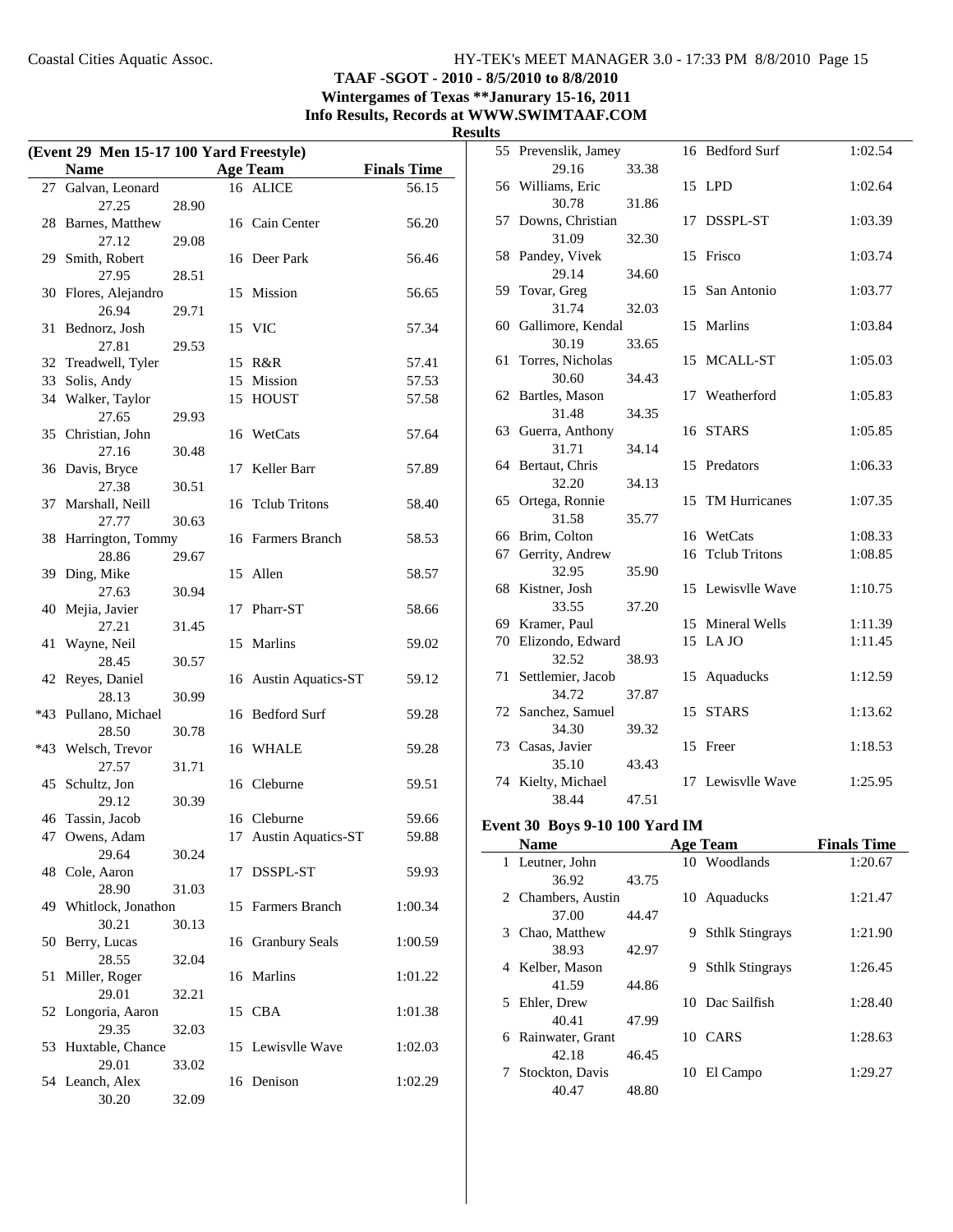## **TAAF -SGOT - 2010 - 8/5/2010 to 8/8/2010 Wintergames of Texas \*\*Janurary 15-16, 2011 Info Results, Records at WWW.SWIMTAAF.COM**

#### **Results**

| (Event 30 Boys 9-10 100 Yard IM) |                           |         |   |                       |                    |  |  |
|----------------------------------|---------------------------|---------|---|-----------------------|--------------------|--|--|
|                                  | <b>Name</b>               |         |   | <b>Age Team</b>       | <b>Finals Time</b> |  |  |
|                                  | 8 Hoisington, Noah        |         |   | 10 McKinney           | 1:29.94            |  |  |
|                                  | 42.00                     | 47.94   |   |                       |                    |  |  |
| 9                                | Garrigus, Tyler           |         |   | 10 Frisco             | 1:33.96            |  |  |
|                                  | 43.90                     | 50.06   |   |                       |                    |  |  |
| 10                               | Heitschmidt, Jarren       |         |   | 10 Lewisvlle Wave     | 1:34.91            |  |  |
|                                  | 42.06                     | 52.85   |   |                       |                    |  |  |
| 11                               | Perez, William            |         |   | 10 R&R                | 1:36.82            |  |  |
|                                  | 46.25                     | 50.57   |   |                       |                    |  |  |
|                                  | 12 Sievers, Dillan        |         |   | 9 VIC                 | 1:36.98            |  |  |
|                                  | 45.62                     | 51.36   |   |                       |                    |  |  |
| 13                               | Barrera, Isaac            |         | 9 | <b>LPD</b>            | 1:37.13            |  |  |
|                                  | 45.59                     | 51.54   |   |                       |                    |  |  |
|                                  | 14 Scruggs, Ezekiel       |         |   | 10 ELPSO              | 1:37.26            |  |  |
|                                  | 44.06                     | 53.20   |   |                       |                    |  |  |
| 15                               | Dunham, Matthew           |         |   | 9 Golden Triangle     | 1:37.55            |  |  |
|                                  | 44.24                     | 53.31   |   |                       |                    |  |  |
| 16                               | Tunon, Jose               |         |   | 10 San Antonio        | 1:39.20            |  |  |
|                                  | 47.19                     | 52.01   |   |                       |                    |  |  |
| 17                               | Gilbert, Keyton           |         |   | 9 Pac Attack          | 1:40.36            |  |  |
|                                  | 45.91                     | 54.45   |   |                       |                    |  |  |
|                                  | 18 Molina, Michael        |         |   | 10 San Antonio        | 1:40.74            |  |  |
|                                  | 47.85                     | 52.89   |   |                       |                    |  |  |
|                                  | 19 Rodriguez, Justin      |         |   | 10 ALICE              | 1:41.27            |  |  |
|                                  | 50.20                     | 51.07   |   |                       |                    |  |  |
| 20                               | Glick, Cameron            |         |   | 10 Garland            | 1:41.30            |  |  |
|                                  | 48.41                     | 52.89   |   |                       |                    |  |  |
| 21                               | Watt, Philip              |         |   | 10 LPD                | 1:41.56            |  |  |
|                                  | 47.43                     | 54.13   |   |                       |                    |  |  |
|                                  | 22 Velazquez, Joseph      |         |   | 10 Pharr-ST           | 1:43.24            |  |  |
| 23                               | 52.28<br>Escobedo, Robert | 50.96   |   | 9 Pharr-ST            |                    |  |  |
|                                  |                           |         |   |                       | 2:18.94            |  |  |
|                                  | 1:05.91                   | 1:13.03 |   |                       |                    |  |  |
| $---$                            | Danzeiser, Case           |         |   | 10 Austin Aquatics-ST | DQ                 |  |  |
|                                  | 52.85                     | 50.54   |   |                       |                    |  |  |
|                                  | McMinn, Elan<br>44.61     | 51.87   |   | 9 Austin Aquatics-ST  | DQ                 |  |  |
|                                  | Flukinger, Jack           |         |   |                       | DQ                 |  |  |
|                                  | 52.50                     | 54.13   |   | 10 Austin Aquatics-ST |                    |  |  |
|                                  |                           |         |   |                       |                    |  |  |

### **Event 31 Men 15-17 100 Yard IM**

| <b>Name</b>          |       | <b>Age Team</b>    | <b>Finals Time</b> |
|----------------------|-------|--------------------|--------------------|
| 1 Pullano, Jason     |       | 17 Bedford Surf    | 57.45              |
| 27.26                | 30.19 |                    |                    |
| 2 Brandt, Mikey      |       | 16 Telub Tritons   | 58.51              |
| 27.52                | 30.99 |                    |                    |
| 3 Zhan, Lawrence     |       | 16 R&R             | 59.19              |
| 26.90                | 32.29 |                    |                    |
| 4 Spencer, Kyle      |       | 16 Sthlk Stingrays | 59.41              |
| 28.70                | 30.71 |                    |                    |
| 5 Armstrong, Cody    |       | 17 Lake Jackson    | 59.77              |
| 27.49                | 32.28 |                    |                    |
| Fugina, Zachary<br>6 |       | 16 Frisco          | 59.97              |
| 28.73                | 31.24 |                    |                    |

| ື   |                                 |       |    |                     |         |
|-----|---------------------------------|-------|----|---------------------|---------|
| 7   | Gomez, Tyler                    |       |    | 16 Mission          | 1:00.52 |
| 8   | 29.17<br>Stockmann, Christopher | 31.35 |    | 16 Golden Triangle  | 1:01.44 |
|     | 29.20                           | 32.24 |    |                     |         |
| 9.  | Hughes, Alexander               |       |    | 16 Golden Triangle  | 1:02.07 |
|     | 28.20                           | 33.87 |    |                     |         |
|     | 10 Miles, John                  |       |    | 17 Grpvine Gators   | 1:02.14 |
|     | 28.65                           | 33.49 |    |                     |         |
| 11  | Pierron, Brandon<br>30.02       | 32.19 |    | 16 McKinney         | 1:02.21 |
|     | 12 Miller, Zach                 |       |    | 16 Grpvine Gators   | 1:02.67 |
|     | 29.55                           | 33.12 |    |                     |         |
|     | 13 Palma, Gabriel               |       |    | 16 Predators        | 1:02.82 |
|     | 29.72                           | 33.10 |    |                     |         |
|     | 14 Guerra, Jose                 |       | 17 | <b>STARS</b>        | 1:02.86 |
| 15  | 27.95<br>Yerigan, Reid          | 34.91 | 15 | <b>Bedford Surf</b> | 1:04.67 |
|     | 28.82                           | 35.85 |    |                     |         |
| 16  | Knapp, Cody                     |       | 15 | Dac Sailfish        | 1:04.71 |
|     | 31.78                           | 32.93 |    |                     |         |
| *17 | Nye, Aaron                      |       |    | 16 Collier          | 1:04.81 |
|     | 31.26                           | 33.55 |    |                     |         |
| *17 | Kaldis, Alex                    |       |    | 16 Alvin            | 1:04.81 |
|     | 29.58<br>19 Loya, Louie         | 35.23 |    | 17 Mission          | 1:05.49 |
|     | 30.20                           | 35.29 |    |                     |         |
|     | 20 Montes, Martin               |       |    | 17 Marlins          | 1:05.55 |
|     | 30.94                           | 34.61 |    |                     |         |
| *21 | Burditt, Clay                   |       |    | 15 R&R              | 1:05.81 |
|     | 30.64                           | 35.17 |    |                     |         |
| *21 | Trompeter, Tommy<br>29.28       | 36.53 | 17 | Aquaducks           | 1:05.81 |
| 23  | Oliver, Austin                  |       |    | 15 Denison          | 1:06.40 |
|     | 31.23                           | 35.17 |    |                     |         |
|     | 24 Anthony, Jonathon            |       |    | 16 VIC              | 1:06.60 |
|     | 29.66                           | 36.94 |    |                     |         |
|     | 25 Richter, Morgan              |       | 17 | Cleburne            | 1:06.79 |
|     | 30.36                           | 36.43 |    |                     |         |
|     | 26 Adame, Taylor<br>31.44       | 36.84 |    | 16 Stingrays        | 1:08.28 |
|     | 27 Bednorz, Josh                |       |    | 15 VIC              | 1:08.67 |
|     | 32.62                           | 36.05 |    |                     |         |
| 28  | Yearwood, Dustin                |       | 15 | Frisco              | 1:08.80 |
|     | 31.22                           | 37.58 |    |                     |         |
| 29  | Morgan, Martin                  |       | 17 | Aquaducks           | 1:08.87 |
|     | 31.78<br>30 Galvan, Leonard     | 37.09 |    |                     |         |
|     | 31.04                           | 38.23 | 16 | ALICE               | 1:09.27 |
| 31  | Smith, Robert                   |       |    | 16 Deer Park        | 1:09.32 |
|     | 33.16                           | 36.16 |    |                     |         |
|     | 32 Aranavage, Justin            |       |    | 15 T-Swiming        | 1:09.79 |
|     | 34.13                           | 35.66 |    |                     |         |
|     | 33 Anderson, Tommy              |       |    | 15 LPD              | 1:10.11 |
|     | 35.37<br>34 Clark, Ryan         | 34.74 |    | 15 Frisco           | 1:10.36 |
|     | 33.91                           | 36.45 |    |                     |         |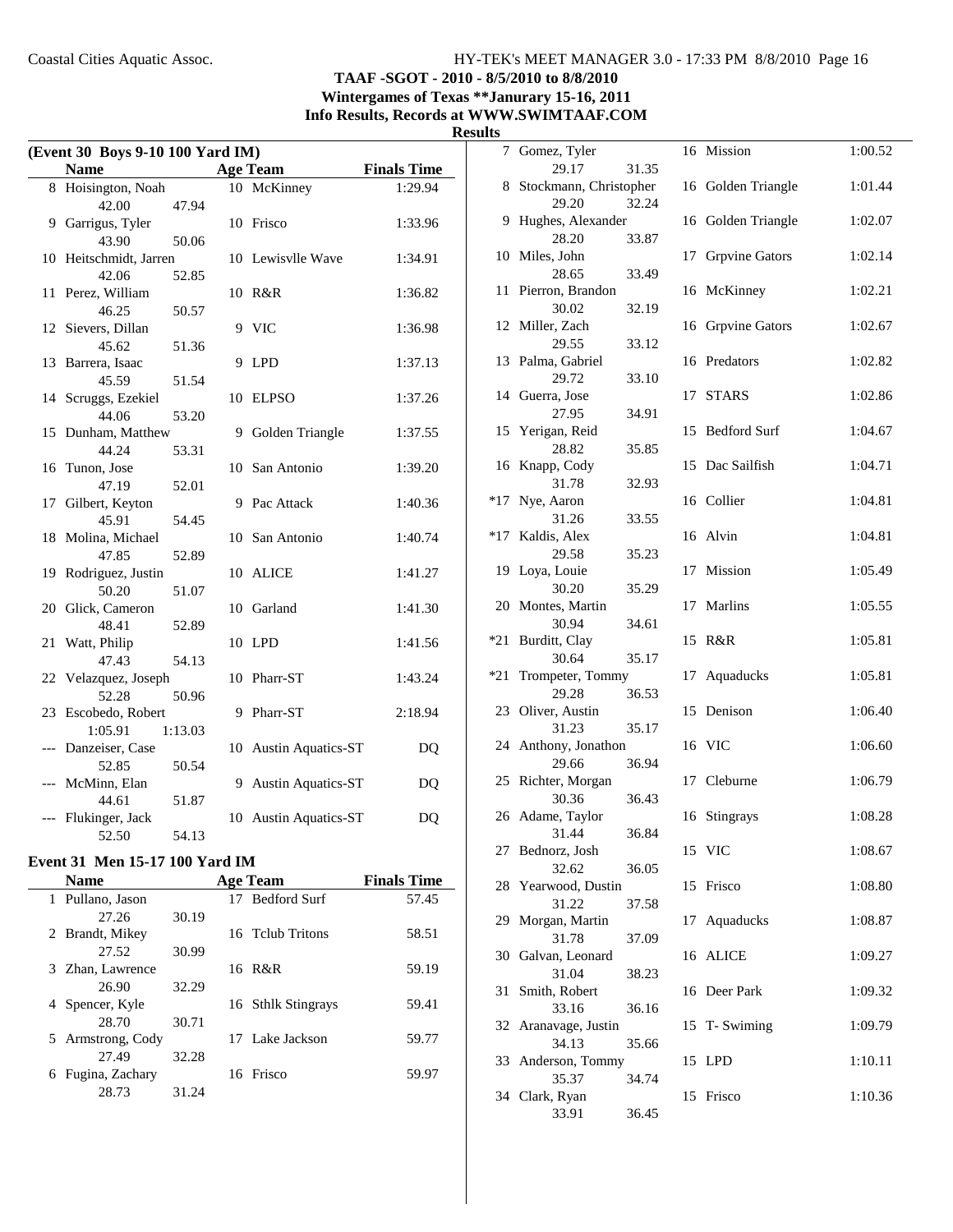## **TAAF -SGOT - 2010 - 8/5/2010 to 8/8/2010 Wintergames of Texas \*\*Janurary 15-16, 2011 Info Results, Records at WWW.SWIMTAAF.COM**

| ₹.<br>esun |
|------------|
|------------|

| (Event 31 Men 15-17 100 Yard IM) |                      |       |    |                   |                    |  |  |
|----------------------------------|----------------------|-------|----|-------------------|--------------------|--|--|
|                                  | <b>Name</b>          |       |    | <b>Age Team</b>   | <b>Finals Time</b> |  |  |
|                                  | 35 Castro, Nicolas   |       |    | 16 WHALE          | 1:10.95            |  |  |
|                                  | 31.87                | 39.08 |    |                   |                    |  |  |
|                                  | 36 Lewis, Adrien     |       |    | 15 CARS           | 1:11.57            |  |  |
|                                  | 35.06                | 36.51 |    |                   |                    |  |  |
|                                  | 37 Miller, Andrew    |       | 17 | Grpvine Gators    | 1:11.63            |  |  |
|                                  | 33.63                | 38.00 |    |                   |                    |  |  |
| 38                               | Toledo, Rigo         |       |    | 16 Lewisvlle Wave | 1:11.79            |  |  |
|                                  | 34.50                | 37.29 |    |                   |                    |  |  |
|                                  | 39 Cooper, Weston    |       |    | 15 TM Hurricanes  | 1:13.41            |  |  |
|                                  | 31.90                | 41.51 |    |                   |                    |  |  |
|                                  | 40 Gallimore, Kendal |       |    | 15 Marlins        | 1:13.86            |  |  |
|                                  | 34.34                | 39.52 |    |                   |                    |  |  |
|                                  | 41 Berry, Lucas      |       |    | 16 Granbury Seals | 1:13.98            |  |  |
|                                  | 33.92                | 40.06 |    |                   |                    |  |  |
|                                  | 42 Leanch, Alex      |       |    | 16 Denison        | 1:14.10            |  |  |
|                                  | 34.94                | 39.16 |    |                   |                    |  |  |
|                                  | 43 Prevenslik, Jamey |       |    | 16 Bedford Surf   | 1:14.75            |  |  |
|                                  | 36.08                | 38.67 |    |                   |                    |  |  |
|                                  | 44 Villarreal, James |       |    | 15 EDIN           | 1:14.88            |  |  |
|                                  | 35.14                | 39.74 |    |                   |                    |  |  |
|                                  | 45 Keele, Conner     |       |    | 15 Cleburne       | 1:15.15            |  |  |
|                                  | 34.68                | 40.47 |    |                   |                    |  |  |
|                                  | 46 Tovar, Greg       |       | 15 | San Antonio       | 1:16.40            |  |  |
|                                  | 36.66                | 39.74 |    |                   |                    |  |  |
|                                  | 47 Bertaut, Chris    |       | 15 | Predators         | 1:18.81            |  |  |
|                                  | 37.25                | 41.56 |    |                   |                    |  |  |
|                                  | 48 Moore, James      |       | 17 | Dac Sailfish      | 1:19.42            |  |  |
|                                  | 35.92                | 43.50 |    |                   |                    |  |  |
|                                  | 49 Hawkins, Braden   |       |    | 15 LPD            | 1:23.22            |  |  |
|                                  | 39.22                | 44.00 |    |                   |                    |  |  |
|                                  | Aldon, Luis          |       |    | 16 Lewisvlle Wave | DQ                 |  |  |
|                                  | 36.59                | 38.98 |    |                   |                    |  |  |

#### **Event 32 Men 15-17 200 Yard Freestyle**

|              | Name                 |       |    | <b>Age Team</b>    |       | <b>Finals Time</b> |
|--------------|----------------------|-------|----|--------------------|-------|--------------------|
| $\mathbf{1}$ | Eastin, Trevor       |       |    | 16 Telub Tritons   |       | 1:50.70            |
|              | 25.83                | 28.23 |    | 28.41              | 28.23 |                    |
|              | 2 Richter, Morgan    |       |    | 17 Cleburne        |       | 1:52.38            |
|              | 27.26                | 28.62 |    | 28.25              | 28.25 |                    |
|              | 3 Procuniar, Michael |       |    | 17 Grpvine Gators  |       | 1:52.76            |
|              | 26.59                | 28.40 |    | 29.86              | 27.91 |                    |
|              | 4 Tunon, Nathan      |       |    | 16 San Antonio     |       | 1:53.09            |
|              | 27.15                | 28.55 |    | 29.59              | 27.80 |                    |
|              | 5 Spencer, Kyle      |       |    | 16 Sthlk Stingrays |       | 1:54.50            |
|              | 26.42                | 28.96 |    | 29.71              | 29.41 |                    |
| 6            | Mangel, Andrew       |       | 17 | R&R                |       | 1:55.73            |
|              | 26.28                | 28.88 |    | 29.78              | 30.79 |                    |
| 7            | Jacks, Jeremy        |       |    | 17 R&R             |       | 1:58.67            |
|              | 27.61                | 30.78 |    | 31.16              | 29.12 |                    |
| 8            | Oliver, Jason        |       |    | 16 WHALE           |       | 2:00.76            |
|              | 27.17                | 30.90 |    | 31.83              | 30.86 |                    |
| 9            | Sands, David         |       |    | 16 CARS            |       | 2:01.86            |
|              | 27.12                | 30.46 |    | 32.07              | 32.21 |                    |

|    | 10 Pierron, Brandon  |       | 16 McKinney      |       | 2:03.11 |
|----|----------------------|-------|------------------|-------|---------|
|    | 28.39                | 30.99 | 31.86            | 31.87 |         |
| 11 | McKowen, Connor      |       | 16 Tclub Tritons |       | 2:03.21 |
|    | 27.46                | 31.60 | 32.00            | 32.15 |         |
| 12 | Bond, Jacob          |       | 15 Lake Jackson  |       | 2:04.39 |
|    | 28.74                | 32.52 | 31.88            | 31.25 |         |
|    | 13 McCracken, Dalton |       | 15 Frisco        |       | 2:04.77 |
|    | 29.28                | 31.19 | 33.00            | 31.30 |         |
|    | 14 Carlson, Jon      |       | 17 Weatherford   |       | 2:05.52 |
|    | 28.34                | 32.24 | 33.24            | 31.70 |         |
| 15 | Barnes, Matthew      |       | 16 Cain Center   |       | 2:05.92 |
|    | 27.98                | 31.85 | 33.82            | 32.27 |         |
|    | 16 Smith, Robert     |       | 16 Deer Park     |       | 2:06.11 |
|    | 29.49                | 32.80 | 32.67            | 31.15 |         |
| 17 | Crisp, Kevin         |       | 17 TM Hurricanes |       | 2:06.88 |
|    | 28.22                | 31.66 | 33.28            | 33.72 |         |
| 18 | Bedard, Jonathan     |       | 16 Frisco        |       | 2:07.42 |
|    | 28.13                | 31.79 | 33.59            | 33.91 |         |
| 19 | Oliver, Steven       |       | 16 Deer Park     |       | 2:08.37 |
|    | 28.10                | 32.63 | 34.83            | 32.81 |         |
|    | 20 Gomez, Tyler      |       | 16 Mission       |       | 2:08.52 |
|    | 29.85                | 33.62 | 31.72            | 33.33 |         |
| 21 | Castillo, Ray        |       | 17 STARS         |       | 2:08.87 |
|    | 28.71                | 32.90 | 34.81            | 32.45 |         |
| 22 | Koellner, Clay       |       | 16 Frisco        |       | 2:08.92 |
|    | 28.70                | 32.14 | 33.98            | 34.10 |         |
| 23 | Steffek, Peter       |       | 15 Piranhas      |       | 2:09.39 |
|    | 29.52                | 33.87 | 34.71            | 31.29 |         |
|    | 24 Pullano, Michael  |       | 16 Bedford Surf  |       | 2:10.01 |
|    | 30.01                | 32.97 | 33.84            | 33.19 |         |
| 25 | Trompeter, Sean      |       | 15 Aquaducks     |       | 2:15.50 |
|    | 30.29                | 34.54 | 36.01            | 34.66 |         |
| 26 | Wayne, Neil          |       | 15 Marlins       |       | 2:16.30 |
|    | 30.92                | 34.79 | 36.20            | 34.39 |         |
| 27 | Castro, Nicolas      |       | 16 WHALE         |       | 2:20.87 |
|    | 30.86                | 34.58 | 37.45            | 37.98 |         |
| 28 | Tovar, Greg          |       | 15 San Antonio   |       | 2:25.12 |
|    | 32.78                | 37.80 | 38.99            | 35.55 |         |
|    | 29 Guerra, Anthony   |       | 16 STARS         |       | 2:27.15 |
|    | 32.61                | 39.14 | 38.67            | 36.73 |         |
|    | 30 Ortega, Ronnie    |       | 15 TM Hurricanes |       | 2:29.59 |
|    | 31.82                | 37.85 | 41.15            | 38.77 |         |
|    |                      |       |                  |       |         |

## **Event 33 Boys 9-10 100 Yard Freestyle Relay**

| <b>Team</b>           | <b>Relay</b>         | <b>Finals Time</b> |
|-----------------------|----------------------|--------------------|
| Frisco                | А                    | 57.75              |
| 1) Stresow, Vaughn 10 | 2) Green, Nick 10    |                    |
| 3) Walsh, Jake 9      | 4) Phillip, Ryan 10  |                    |
| 28.78<br>28.97        |                      |                    |
| 2 Aus - Marlins-ST    | А                    | 59.46              |
| 1) Walsh, Joshua 10   | 2) Ellig, Cody 10    |                    |
| 3) Taylor, Justin 10  | 4) Jamail, Connor 10 |                    |
| 30.37<br>29.09        |                      |                    |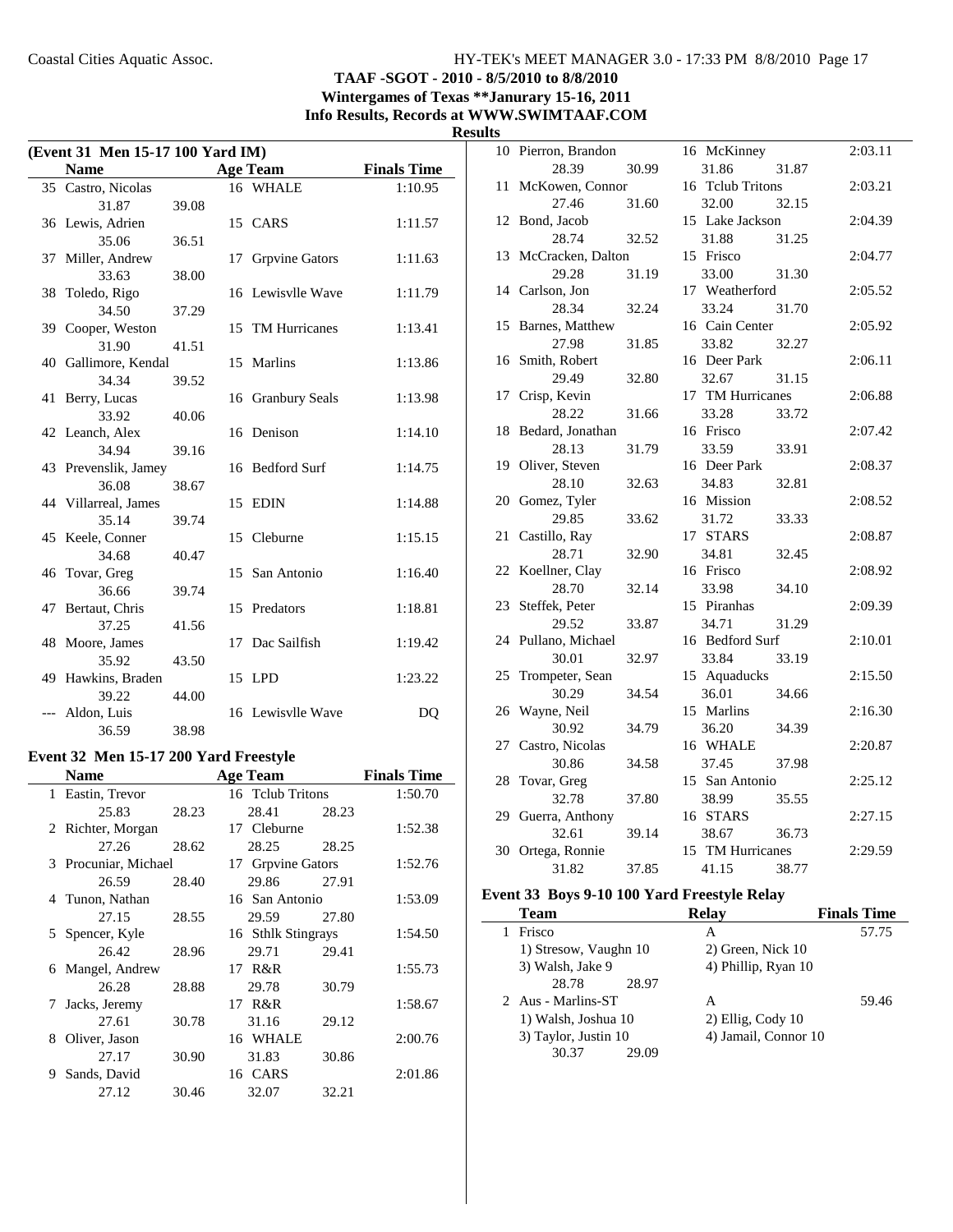**TAAF -SGOT - 2010 - 8/5/2010 to 8/8/2010 Wintergames of Texas \*\*Janurary 15-16, 2011**

**Info Results, Records at WWW.SWIMTAAF.COM**

#### **Results**

|    | <b>Team</b>              | <b>Relay</b><br><b>Finals Time</b> |
|----|--------------------------|------------------------------------|
|    | 3 Lake Jackson           | A<br>59.83                         |
|    | 1) McKinney, Reed 10     | 2) Miller, Dalton 10               |
|    | 3) Kuettel, Jack 10      | 4) Hight, Bradley 10               |
|    | 30.14<br>29.69           |                                    |
|    | 4 Frisco                 | B<br>1:00.94                       |
|    | 1) Waterman, Jonathan 10 | 2) Mejia, Mateo 9                  |
|    | 3) Kula, Joshua 9        | 4) Garrigus, Tyler 10              |
|    | 30.53<br>30.41           |                                    |
|    |                          |                                    |
|    | 5 Wharton                | A<br>1:02.59                       |
|    | 1) Cheatham, Zachary 9   | 2) Harbaugh, Joel 10               |
|    | 3) Goudeau, Hunter 9     | 4) Alcalar, Christian 9            |
|    | 33.06<br>29.53           |                                    |
|    | 6 Tclub Tritons          | A<br>1:02.74                       |
|    | 1) Berberich, Chase 10   | 2) McRitchie, Declan 10            |
|    | 3) Stotts, Case 9        | 4) Spinella, Charley 10            |
|    | 32.03<br>30.71           |                                    |
| 7  | <b>Sthlk Stingrays</b>   | 1:02.93<br>A                       |
|    | 1) Walsh, Christian 10   | 2) Hein, Nicholas 9                |
|    | 3) Howrey, Jack 9        | 4) Zapinski, Jonathan 9            |
|    | 30.51<br>32.42           |                                    |
|    | 8 Marlins                | 1:03.44<br>A                       |
|    | 1) Brown, Jace 9         | 2) Brown, Trey 10                  |
|    | 3) Daughetee, Luke 9     | 4) Finley, Caii 9                  |
|    | 31.79<br>31.65           |                                    |
|    | 9 R&R                    | A<br>1:03.60                       |
|    | 1) Koelzer, William 10   | 2) Jacks, Joshua 9                 |
|    | 3) Miller, Brayden 10    | 4) Zamora, Zach 10                 |
|    | 32.13<br>31.47           |                                    |
|    | Alvin                    | A                                  |
| 10 |                          | 1:04.30                            |
|    | 1) Schiller, Jerran 10   | 2) Geiman, Grant 9                 |
|    | 3) Trigo, Tristan 10     | 4) Habernicht, Tristan 10          |
|    | 32.11<br>32.19           |                                    |
| 11 | CARS                     | 1:04.43<br>A                       |
|    | 1) Rainwater, Grant 10   | 2) Rainwater, Camden 10            |
|    | 3) Mathews, Keith 9      | 4) Longcrier, Hunter 10            |
|    | 32.12<br>32.31           |                                    |
| 12 | <b>Tclub Tritons</b>     | B<br>1:06.37                       |
|    | 1) Venator, Blaine 9     | 2) Burkhard, Clayton 10            |
|    | 3) Wilson, Heston 9      | 4) Mauer, Nico 9                   |
|    | 32.45<br>33.92           |                                    |
|    | 13 Lewisvlle Wave        | A<br>1:07.36                       |
|    | 1) Holly, Cody 10        | 2) Frank, Derek 10                 |
|    | 3) Wilson, Coen 10       | 4) Heitschmidt, Jarren 10          |
|    | 36.33<br>31.03           |                                    |
|    | 14 VIC                   | A<br>1:09.38                       |
|    |                          | 2) Bludau, Reese 9                 |
|    | 1) Carroll, Dawson 10    |                                    |
|    | 3) Montez, Blake 10      | 4) Immenhauser, Willie 10          |
|    | 35.82<br>33.56           |                                    |
|    | 15 LPD                   | A<br>1:09.73                       |
|    | 1) Malatek, Will 9       | 2) Rakoski, William 10             |
|    | 3) Bailey, Gavin 10      | 4) Moss, Matthew 9                 |
|    | 35.40<br>34.33           |                                    |

| 16  | ALICE                     | A                          | 1:13.27 |
|-----|---------------------------|----------------------------|---------|
|     | 1) Reeves, Blake 9        | 2) Rios, Christopher 9     |         |
|     | 3) Rodriguez, Justin 10   | 4) White-Farrell, Holden 9 |         |
|     | 40.22<br>33.05            |                            |         |
| 17  | San Antonio               | A                          | 1:13.87 |
|     | 1) Hanson, Benji 10       | 2) Salazar, Josh 10        |         |
|     | 3) Robledo, Abe 10        | 4) Flores, Blue 10         |         |
|     | 38.11<br>35.76            |                            |         |
| 18  | MCALL-ST                  | A                          | 1:16.75 |
|     | 1) Gomez, Jose 9          | 2) Gulino, Giosue 10       |         |
|     | 3) Hansen, Phillip 10     | 4) Hernandez, Alex 9       |         |
|     | 40.94<br>35.81            |                            |         |
| 19. | <b>DSSPL-ST</b>           | А                          | 1:18.08 |
|     | 1) Brown, Fletcher 9      | 2) Taylor, Henry 10        |         |
|     | 3) Bailey, Connor 10      | 4) Sanders, Grayson 9      |         |
|     | 41.61<br>36.47            |                            |         |
| 20  | <b>EDIN</b>               | A                          | 1:19.06 |
|     | 1) Salinas, Benito 9      | 2) Rivera, Justice 9       |         |
|     | 3) Ellington, Timithy 10  | 4) Arteaga, Joseph 9       |         |
|     | 41.18<br>37.88            |                            |         |
| 21  | WetCats                   | A                          | 1:19.58 |
|     | 1) Wehmeyer, Logan 9      | 2) Henderson, Sean 9       |         |
|     | 3) Klosterman, Zachary 9  | 4) Ward, Jackson 10        |         |
|     | 38.39<br>41.19            |                            |         |
| 22  | <b>Austin Aquatics-ST</b> | A                          | 1:20.95 |
|     | 1) Mikell, Justin 10      | 2) Hogan, Brynach 9        |         |
|     | 3) Vance, Elijah 10       | 4) White, Luke 9           |         |
|     | 45.60<br>35.35            |                            |         |
| 23  | T- Swiming                | A                          | 1:24.19 |
|     | 1) Chamblis, Caleb 9      | 2) Villarreal, Matt 10     |         |
|     | 3) Mischtian, Nich 10     | 4) Jarrett, Timothy 9      |         |
|     | 38.22<br>45.97            |                            |         |
|     | Frisco                    | $\mathcal{C}$              | DQ      |
|     | 1) Beard, Zachary 10      | 2) Urbine, Austin 9        |         |
|     | 3) McGinnis, Tucker 10    | 4) Fogle, Jack 9           |         |
|     | 31.89<br>32.84            |                            |         |

## **Event 34 Men 15-17 200 Yard Freestyle Relay**

|   | Team                         |       | <b>Relay</b>            |       | <b>Finals Time</b> |
|---|------------------------------|-------|-------------------------|-------|--------------------|
| 1 | Frisco                       |       | A                       |       | 1:31.07            |
|   | 1) Compan, Devin 17          |       | 2) Johnson, Cameron 17  |       |                    |
|   | 3) Garrott, Liam 15          |       | 4) Fugina, Zachary 16   |       |                    |
|   | 23.01                        | 23.84 | 22.54                   | 21.68 |                    |
|   | 2 Golden Triangle            |       | A                       |       | 1:32.99            |
|   | 1) Stockmann, Christopher 16 |       | 2) Hughes, Alexander 16 |       |                    |
|   | 3) Mouton, Justin 17         |       | $(4)$ Qin, Peter 16     |       |                    |
|   | 24.02                        | 23.12 | 23.49                   | 22.36 |                    |
|   | 3 Mission                    |       | A                       |       | 1:35.64            |
|   | 1) Martinez, Chris 16        |       | $2)$ Solis, Andy 15     |       |                    |
|   | 3) Gutierrez, Johnny 17      |       | 4) Dooley, Jacob 17     |       |                    |
|   | 24.25                        | 24.33 | 23.91                   | 23.15 |                    |
|   | 4 R&R                        |       | A                       |       | 1:36.35            |
|   | 1) Zhan, Lawrence 16         |       | 2) Burditt, Clay 15     |       |                    |
|   | 3) Jacks, Jeremy 17          |       | 4) Mangel, Andrew 17    |       |                    |
|   | 25.06                        | 24.53 | 23.39                   | 23.37 |                    |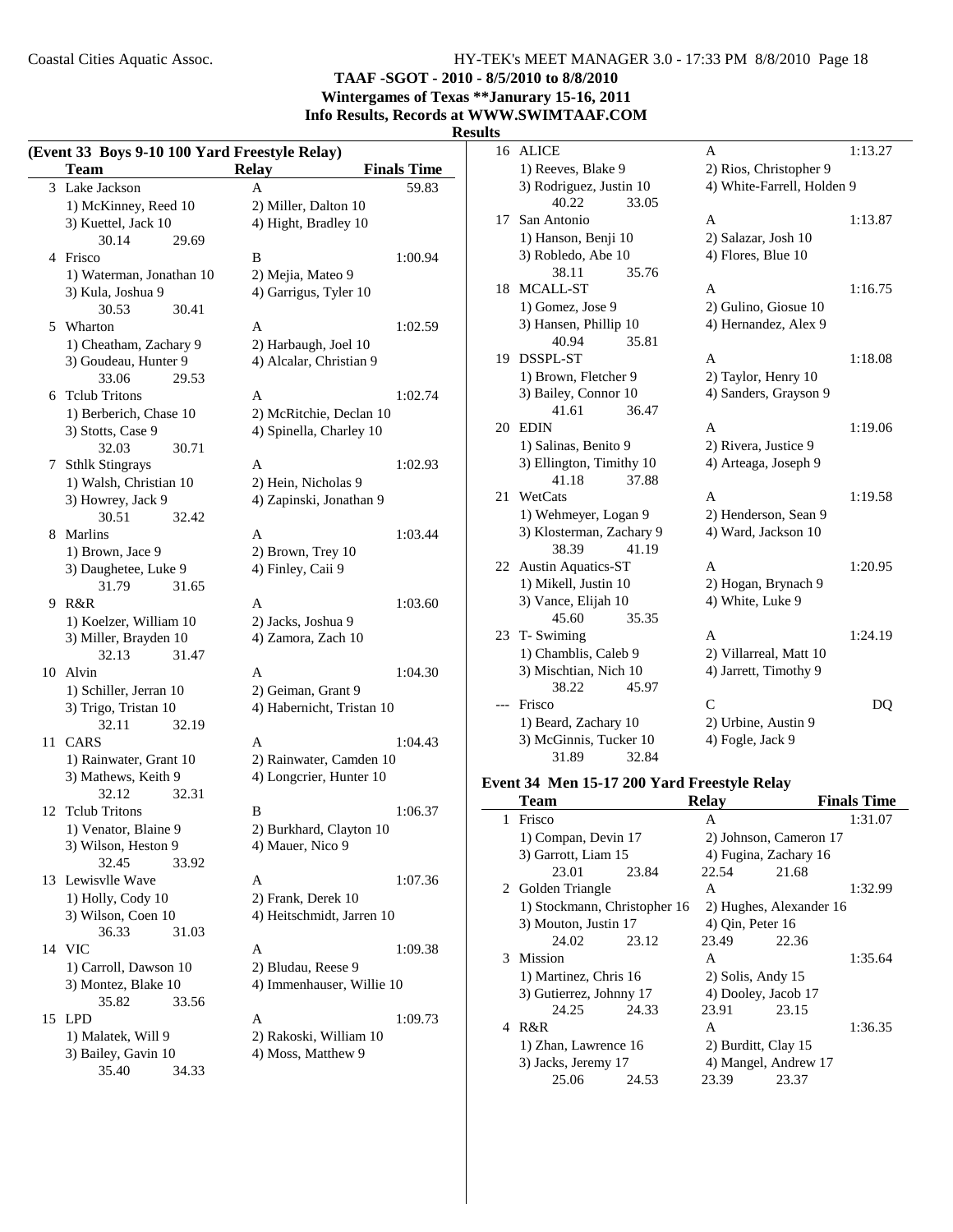**TAAF -SGOT - 2010 - 8/5/2010 to 8/8/2010 Wintergames of Texas \*\*Janurary 15-16, 2011**

**Info Results, Records at WWW.SWIMTAAF.COM**

#### **Results**

|    | (Event 34 Men 15-17 200 Yard Freestyle Relay)<br><b>Team</b> |       | <b>Relay</b>    |                                                    | <b>Finals Time</b> |
|----|--------------------------------------------------------------|-------|-----------------|----------------------------------------------------|--------------------|
| 5  | <b>STARS</b>                                                 |       | A               |                                                    | 1:36.58            |
|    | 1) Guerra, Jose 17                                           |       |                 | 2) Gonzalez, Luis 16                               |                    |
|    | 3) Zambrano, Juan 17                                         |       |                 | 4) Aldape, Juan 17                                 |                    |
|    | 24.65                                                        | 24.49 | 24.39           | 23.05                                              |                    |
|    | 6 Grpvine Gators                                             |       | A               |                                                    | 1:36.76            |
|    |                                                              |       |                 |                                                    |                    |
|    | 1) Miles, John 17<br>3) Miller, Zach 16                      |       |                 | 2) Shortridge, Eric 15<br>4) Procuniar, Michael 17 |                    |
|    |                                                              |       |                 |                                                    |                    |
|    | 24.51                                                        | 24.96 | 24.18           | 23.11                                              |                    |
|    | 7 Telub Tritons                                              |       | A               |                                                    | 1:37.26            |
|    | 1) Eastin, Trevor 16                                         |       |                 | 2) Millsap, TY 15                                  |                    |
|    | 3) Brandt, Mikey 16                                          |       |                 | 4) McKowen, Connor 16                              |                    |
|    | 23.94                                                        | 25.48 | 23.33           | 24.51                                              |                    |
| 8  | Frisco                                                       |       | B               |                                                    | 1:39.36            |
|    | 1) McElheney, Ryan 17                                        |       |                 | 2) Wharton, Joe 17                                 |                    |
|    | 3) Phelps, Coleman 15                                        |       | 4) Sim, Alex 15 |                                                    |                    |
|    | 25.39                                                        | 25.36 | 24.92           | 23.69                                              |                    |
|    | 9 Deer Park                                                  |       | A               |                                                    | 1:42.27            |
|    | 1) Merritt, Kyle 16                                          |       |                 | 2) Oliver, Steven 16                               |                    |
|    | 3) Chandler, Dakota 15                                       |       |                 | 4) Griffin, Will, Jr. 16                           |                    |
|    | 25.15                                                        | 27.47 | 25.15           | 24.50                                              |                    |
| 10 | Frisco                                                       |       | C               |                                                    | 1:44.93            |
|    | 1) McCracken, Dalton 15                                      |       |                 | 2) Liggett, Jacob 15                               |                    |
|    | 3) Koellner, Clay 16                                         |       |                 | 4) Bedard, Jonathan 16                             |                    |
|    | 26.98                                                        | 25.50 | 26.34           | 26.11                                              |                    |
| 11 | Lewisvlle Wave                                               |       | A               |                                                    | 1:45.61            |
|    | 1) Toledo, Rigo 16                                           |       |                 | 2) Huxtable, Chance 15                             |                    |
|    | 3) Wagner, Christopher 17                                    |       |                 | 4) Rodriguez, Moises 17                            |                    |
|    | 25.48                                                        | 27.92 | 27.30           | 24.91                                              |                    |
|    | 12 Telub Tritons                                             |       | B               |                                                    | 1:46.36            |
|    | 1) Marshall, Neill 16                                        |       |                 | 2) Kilpatrick, Jacob 16                            |                    |
|    | 3) Gerrity, Andrew 16                                        |       |                 | 4) Leal, Matthew 16                                |                    |
|    | 27.47                                                        | 26.18 | 28.22           | 24.49                                              |                    |
| 13 | R&R                                                          |       | B               |                                                    | 1:48.18            |
|    | 1) Friedrichs, Kyle 16                                       |       |                 | 2) Sterling, Kaleb 17                              |                    |
|    | 3) Marcuccio, Evan 16                                        |       |                 | 4) Treadwell, Tyler 15                             |                    |
|    | 27.33                                                        | 27.66 | 27.89           | 25.30                                              |                    |
| 14 | Frisco                                                       |       | D               |                                                    | 1:48.38            |
|    | 1) Clark, Ryan 15                                            |       |                 | 2) Yearwood, Dustin 15                             |                    |
|    | 3) Rodgers, Cody 15                                          |       |                 | 4) Pandey, Vivek 15                                |                    |
|    | 26.40                                                        | 27.08 | 27.57           | 27.33                                              |                    |
| 15 | <b>HOUST</b>                                                 |       | A               |                                                    | 1:49.85            |
|    | 1) Ma, Jack 17                                               |       |                 | 2) Walker, Taylor 15                               |                    |
|    | 3) Jones, Vanarthur 15                                       |       |                 | 4) Blanco, Francisco 15                            |                    |
|    | 27.88                                                        | 27.28 | 29.48           | 25.21                                              |                    |
|    | 16 Austin Aquatics-ST                                        |       | A               |                                                    | 1:51.65            |
|    | 1) Newman, Garrett 16                                        |       |                 | 2) Villalpando, Jose Luis 16                       |                    |
|    | 3) Owens, Adam 17                                            |       |                 | 4) Reyes, Daniel 16                                |                    |
|    | 25.07                                                        | 27.43 | 33.08           | 26.07                                              |                    |
| 17 | Marlins                                                      |       | A               |                                                    | 1:56.85            |
|    |                                                              |       |                 |                                                    |                    |
|    | 1) Wayne, Neil 15                                            |       |                 | 2) Gallimore, Kendal 15                            |                    |
|    | 3) McLeod, Cody 16<br>27.59                                  |       | 28.26           | 4) Tucker, Julian 15                               |                    |
|    |                                                              | 28.17 |                 | 32.83                                              |                    |

| 18 | WetCats               |       | А                  |                         | 2:00.45 |
|----|-----------------------|-------|--------------------|-------------------------|---------|
|    | 1) Nors, Marshall 15  |       | 2) Dunn, Connor 17 |                         |         |
|    | 3) Brim, Colton 16    |       |                    | 4) Martin, Johnathan 17 |         |
|    | 33.58                 | 30.69 | 28.26              | 27.92                   |         |
|    | LPD.                  |       | А                  |                         |         |
|    | 1) Anderson, Tommy 15 |       |                    | 2) Hawkins, Braden 15   |         |
|    | 3) Perry, Dalton 15   |       |                    | 4) Williams, Eric 15    |         |
|    | 27.82                 | 31.67 | 29.86              | 26.99                   |         |
|    |                       |       |                    |                         |         |

#### **Event 35 Mixed 15-17 200 Yard Medley Relay**

|    | Team                     | <b>Relay</b>          | <b>Finals Time</b>        |
|----|--------------------------|-----------------------|---------------------------|
| 1  | Frisco                   | A                     | 1:52.47                   |
|    | 1) Compan, Devin M17     |                       | 2) Fugina, Zachary M16    |
|    | 3) Emmons, Kelsey W17    | 4) Little, Shelby W16 |                           |
|    | 26.81<br>29.90           | 29.51                 | 26.25                     |
| 2  | Mission                  | $\overline{A}$        | 1:54.78                   |
|    | 1) Cantu, Brianna W15    | 2) Gomez, Tyler M16   |                           |
|    | 3) Martinez, Chris M16   |                       | 4) Guajardo, Roxie W15    |
|    | 32.47<br>28.47           | 25.60                 | 28.24                     |
| 3  | <b>Bedford Surf</b>      | A                     | 1:57.75                   |
|    | 1) Woolard, Hannah W16   |                       | 2) Pullano, Jason M17     |
|    | 3) Funa, Leana W15       |                       | 4) Pullano, Michael M16   |
|    | 32.84<br>27.92           | 31.51                 | 25.48                     |
| 4  | Frisco                   | B                     | 1:59.23                   |
|    | 1) Hunt, Kelsey W15      |                       | 2) Pena, Cambria W16      |
|    | 3) McElheney, Ryan M17   |                       | 4) McCracken, Dalton M15  |
|    | 31.86<br>36.33           | 26.62                 | 24.42                     |
| 5  | <b>CARS</b>              | A                     | 1:59.37                   |
|    | 1) Bergman, Gerri W16    |                       | 2) Lewis, Adrien M15      |
|    | 3) Sands, David M16      | 4) Lim, Nina W17      |                           |
|    | 32.95<br>31.34           | 26.83                 | 28.25                     |
| 6  | Deer Park                | A                     | 2:02.59                   |
|    | 1) O'Donel, Katelyn W15  |                       | 2) Lisewsky, Racheal W15  |
|    | 3) McMahon, Ryan M15     |                       | 4) Griffin, Will, Jr. M16 |
|    | 31.39<br>30.89           | 32.22                 | 28.09                     |
| 7  | <b>Telub Tritons</b>     | A                     | 2:07.77                   |
|    | 1) McKowen, Connor M16   |                       | 2) Kilpatrick, Jacob M16  |
|    | 3) Davis, Kayla W17      |                       | 4) Schwartz, Mary W15     |
|    | 31.48<br>34.75           | 31.71                 | 29.83                     |
| 8  | Piranhas                 | A                     | 2:08.05                   |
|    | 1) Haven, Katherine W15  |                       | 2) Boyson, Emily W16      |
|    | 3) O'Beirne, Chelsea W17 | 4) Steffek, Peter M15 |                           |
|    | 35.02<br>33.47           | 34.35                 | 25.21                     |
| 9  | DSSPL-ST                 | A                     | 2:09.87                   |
|    | 1) Downs, Christian M17  |                       | 2) Yeats, Madison W15     |
|    | 3) Cole, Aaron M17       |                       | 4) Howorth, Bronte W16    |
|    | 33.39<br>38.24           | 29.48                 | 28.76                     |
| 10 | Aquaducks                | A                     | 2:12.31                   |
|    | 1) Trompeter, Sean M15   | 2) Leonard, Sara W15  |                           |
|    | 3) Morgan, Martin M17    | 4) Voltin, Anne W15   |                           |
|    | 32.34<br>38.55           | 29.05                 | 32.37                     |
| 11 | Stingrays                | A                     | 2:17.51                   |
|    | 1) Adame, Taylor M16     |                       | 2) Trevino, Avery W15     |
|    | 3) Riojas, Betsy W15     |                       | 4) Cardenas, Amely W15    |
|    | 32.69<br>42.97           | 32.03                 | 29.82                     |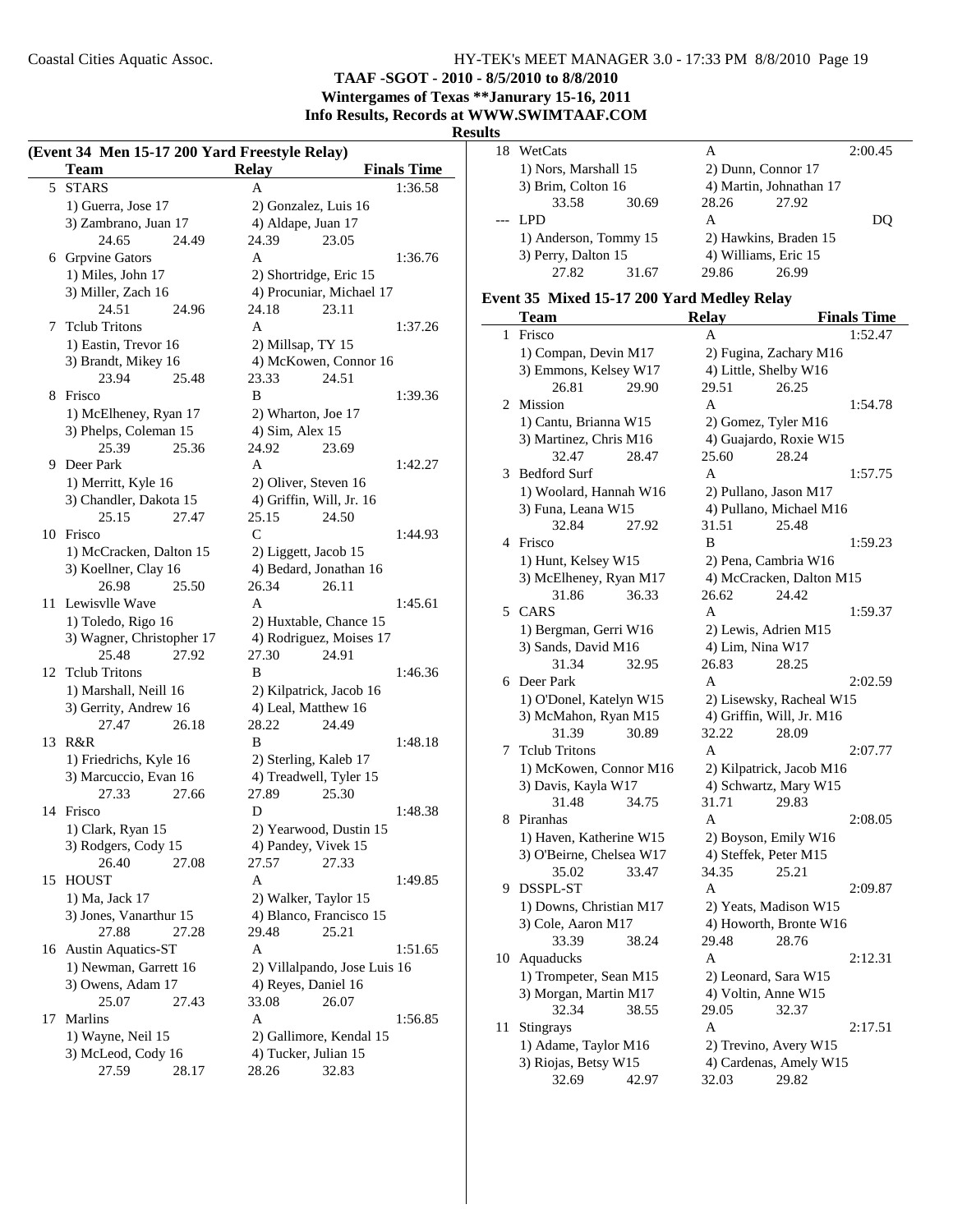**TAAF -SGOT - 2010 - 8/5/2010 to 8/8/2010**

**Wintergames of Texas \*\*Janurary 15-16, 2011 Info Results, Records at WWW.SWIMTAAF.COM**

#### **Results**

| (Event 35 Mixed 15-17 200 Yard Medley Relay) |                            |                      |                     |                           |                    |  |
|----------------------------------------------|----------------------------|----------------------|---------------------|---------------------------|--------------------|--|
|                                              | <b>Team</b>                |                      | <b>Relay</b>        |                           | <b>Finals Time</b> |  |
|                                              | 12 LPD                     |                      | A                   |                           | 2:18.72            |  |
|                                              | 1) Williams, Eric M15      |                      |                     | 2) Coonrod, Charlotte W15 |                    |  |
|                                              | 3) Anderson, Tommy M15     |                      |                     | 4) Najar, Maria W17       |                    |  |
|                                              | 34.94                      | 40.35                | 32.04               | 31.39                     |                    |  |
|                                              | 13 WetCats                 |                      | $\mathsf{A}$        |                           | 2:21.36            |  |
|                                              | 1) Speights, Mary W15      |                      |                     | 2) Nors, Marshall M15     |                    |  |
|                                              | 3) Christian, John M16     |                      |                     | 4) Smithey, Kristin W15   |                    |  |
|                                              | 38.51                      | 38.62                | 31.20               | 33.03                     |                    |  |
| 14                                           | South Belt                 |                      | A                   |                           | 2:26.81            |  |
|                                              | 1) Seale, John Phillip M16 |                      |                     | 2) Graham, Erin W16       |                    |  |
|                                              | 3) Daniel, Shelby W16      |                      |                     | 4) Shafer, Kayla W16      |                    |  |
|                                              | 42.08                      | 45.90                | 27.41               | 31.42                     |                    |  |
| 15                                           | <b>Austin Aquatics-ST</b>  |                      | A                   |                           | 2:32.15            |  |
|                                              |                            | 1) Alford, Henry M16 |                     | 2) Cancino, Jacob M15     |                    |  |
|                                              | 3) Davis, Catherine W15    |                      |                     | 4) Shield, Cathy W17      |                    |  |
|                                              | 42.52                      | 39.69                | 42.45               | 27.49                     |                    |  |
|                                              | Frisco                     |                      | C                   |                           | DQ                 |  |
|                                              | 1) Hanttula, Taylor W15    |                      | 2) Sim, Alex M15    |                           |                    |  |
|                                              | 3) Bedard, Jonathan M16    |                      |                     | 4) Brown, Kristen W15     |                    |  |
|                                              | 34.56                      | 32.45                | 28.83               | 29.80                     |                    |  |
|                                              | <b>TM Hurricanes</b>       |                      | A                   |                           | DQ                 |  |
|                                              | 1) Alaniz, Markie W17      |                      | 2) Crisp, Kevin M17 |                           |                    |  |
|                                              | 3) Calk, Alec M15          |                      |                     | 4) Salazar, Lyrissa W15   |                    |  |
|                                              | 34.85                      | 34.20                | 28.66               | 31.28                     |                    |  |

#### **Event 36 Mixed 15-17 100 Yard Freestyle Relay**

 $\overline{\phantom{a}}$ 

|              | Team                    | <b>Relay</b>          | <b>Finals Time</b>         |
|--------------|-------------------------|-----------------------|----------------------------|
| $\mathbf{1}$ | Frisco                  | A                     | 44.60                      |
|              | 1) Johnson, Cameron M17 |                       | 2) Emmons, Kelsey W17      |
|              | 3) Hunt, Kelsey W15     | 4) Wharton, Joe M17   |                            |
|              | 2 Telub Tritons         | A                     | 46.95                      |
|              | 1) Price, Travis M17    |                       | 2) Greener, Casey W17      |
|              | 3) Guthrie, Ryan M16    |                       | 4) Fowler, Kirsten W17     |
|              | 23.52                   | 23.43                 |                            |
| 3            | <b>Bedford Surf</b>     | A                     | 48.07                      |
|              | 1) Pullano, Michael M16 | 2) Funa, Leana W15    |                            |
|              | 3) Woolard, Hannah W16  | 4) Pullano, Jason M17 |                            |
|              | 24.37                   | 23.70                 |                            |
|              | 4 Telub Tritons         | B                     | 50.44                      |
|              | 1) Millsap, TY M15      | 2) Stuebe, Cailen W17 |                            |
|              | 3) Becker, Brianna W16  |                       | 4) McKowen, Connor M16     |
|              | 25.62                   | 24.82                 |                            |
| 5            | <b>Granbury Seals</b>   | A                     | 51.56                      |
|              | 1) Berry, Lucas M16     |                       | 2) Pearson, Hunter M15     |
|              | 3) Maldonado, Megan W15 |                       | 4) Decker, Corissa W15     |
|              | 25.84                   | 25.72                 |                            |
|              | 6 Lewisvlle Wave        | $\mathsf{A}$          | 52.87                      |
|              | 1) Huxtable, Chance M15 |                       | 2) Bland, Amanda W16       |
|              | 3) Larson, Valerie W16  |                       | 4) Wagner, Christopher M17 |
|              | 25.82                   | 27.05                 |                            |
|              | 7 Weatherford           | $\mathsf{A}$          | 53.05                      |
|              | 1) Bartles, Mason M17   | 2) Prince, Emily W15  |                            |
|              | 3) Kirby, Cassandra W15 | 4) Carlson, Jon M17   |                            |
|              | 26.86                   | 26.19                 |                            |

| э  |                            |       |                      |       |
|----|----------------------------|-------|----------------------|-------|
|    | 8 Lewisvlle Wave           |       | $\subset$            | 56.60 |
|    | 1) Munro, Zachary M15      |       | 2) Haas, Megan W15   |       |
|    | 3) Lovfald, Hanna W16      |       | 4) Tyson, Tyler M15  |       |
|    | 30.10                      | 26.50 |                      |       |
| 9  | South Belt                 |       | A                    | 56.72 |
|    | 1) Seale, John Phillip M16 |       | 2) Graham, Erin W16  |       |
|    | 3) Daniel, Shelby W16      |       | 4) Shafer, Kayla W16 |       |
|    | 32.07                      | 24.65 |                      |       |
|    | 10 Lewisvlle Wave          |       | В                    | 56.75 |
|    | 1) McLeroy, Ashley W15     |       | $2)$ Long, Jenna W16 |       |
|    | 3) Aldon, Luis M16         |       | 4) Kistner, Josh M15 |       |
|    | 28.75                      | 28.00 |                      |       |
| 11 | WetCats                    |       | A                    | 56.88 |
|    | 1) Neiman, Cayce W15       |       | 2) Dunn, Connor M17  |       |
|    | 3) Gillham, Paytyn W16     |       | 4) Brim, Colton M16  |       |
|    | 28.96                      | 27.92 |                      |       |

## **Event 37 Mixed 15-17 200 Yard Freestyle Relay**

|    | <b>Team</b>              |       | <b>Relay</b>            |                           | <b>Finals Time</b> |
|----|--------------------------|-------|-------------------------|---------------------------|--------------------|
| 1  | Frisco                   |       | A                       |                           | 1:42.30            |
|    | 1) Compan, Devin M17     |       |                         | 2) Fugina, Zachary M16    |                    |
|    | 3) Hanttula, Taylor W15  |       | 4) Little, Shelby W16   |                           |                    |
|    | 24.43                    | 26.78 | 29.47                   | 21.62                     |                    |
| 2  | <b>Tclub Tritons</b>     |       | A                       |                           | 1:42.90            |
|    | 1) Eastin, Trevor M16    |       |                         | 2) Reckmeyer, Suzanne W15 |                    |
|    | 3) Brandt, Mikey M16     |       | 4) Fowler, Kirsten W17  |                           |                    |
|    | 23.98                    | 27.79 | 23.35                   | 27.78                     |                    |
| 3  | <b>Mission</b>           |       | A                       |                           | 1:45.34            |
|    | 1) Gutierrez, Johnny M17 |       | 2) Garcia, Jade W15     |                           |                    |
|    | 3) Sanchez, Kivani W15   |       | 4) Dooley, Jacob M17    |                           |                    |
|    | 24.32                    | 28.50 | 28.95                   | 23.57                     |                    |
| 4  | Deer Park                |       | A                       |                           | 1:47.83            |
|    | 1) O'Donel, Katelyn W15  |       |                         | 2) Lisewsky, Racheal W15  |                    |
|    | 3) McMahon, Ryan M15     |       |                         | 4) Griffin, Will, Jr. M16 |                    |
|    | 27.52                    | 29.13 | 26.15                   | 25.03                     |                    |
| 5. | Lewisvlle Wave           |       | A                       |                           | 1:48.95            |
|    | 1) Toledo, Rigo M16      |       |                         | 2) McHugh, Ashley W16     |                    |
|    | 3) Tyson, Marissa W17    |       |                         | 4) Rodriguez, Moises M17  |                    |
|    | 25.56                    | 29.53 | 28.90                   | 24.96                     |                    |
| 6  | <b>TM Hurricanes</b>     |       | A                       |                           | 1:50.83            |
|    | 1) Calk, Alec M15        |       | 2) Salazar, Lyrissa W15 |                           |                    |
|    | 3) Alaniz, Markie W17    |       | 4) Crisp, Kevin M17     |                           |                    |
|    | 27.00                    | 31.72 | 27.86                   | 24.25                     |                    |
| 7  | Frisco                   |       | B                       |                           | 1:51.42            |
|    | 1) Phelps, Coleman M15   |       | 2) Garrott, Liam M15    |                           |                    |
|    | 3) Brown, Kristen W15    |       | 4) Pena, Cambria W16    |                           |                    |
|    | 25.41                    | 31.02 | 30.64                   | 24.35                     |                    |
| 8  | <b>Granbury Seals</b>    |       | A                       |                           | 1:51.91            |
|    | 1) Maldonado, Megan W15  |       | 2) Berry, Lucas M16     |                           |                    |
|    | 3) Decker, Corissa W15   |       |                         | 4) Wallace, Charles M15   |                    |
|    | 27.76                    | 29.38 | 30.07                   | 24.70                     |                    |
| 9  | Piranhas                 |       | A                       |                           | 1:53.34            |
|    | 1) Steffek, Peter M15    |       | 2) Boyson, Emily W16    |                           |                    |
|    | 3) Haven, Katherine W15  |       |                         | 4) O'Beirne, Chelsea W17  |                    |
|    | 28.54                    | 30.48 | 25.33                   | 28.99                     |                    |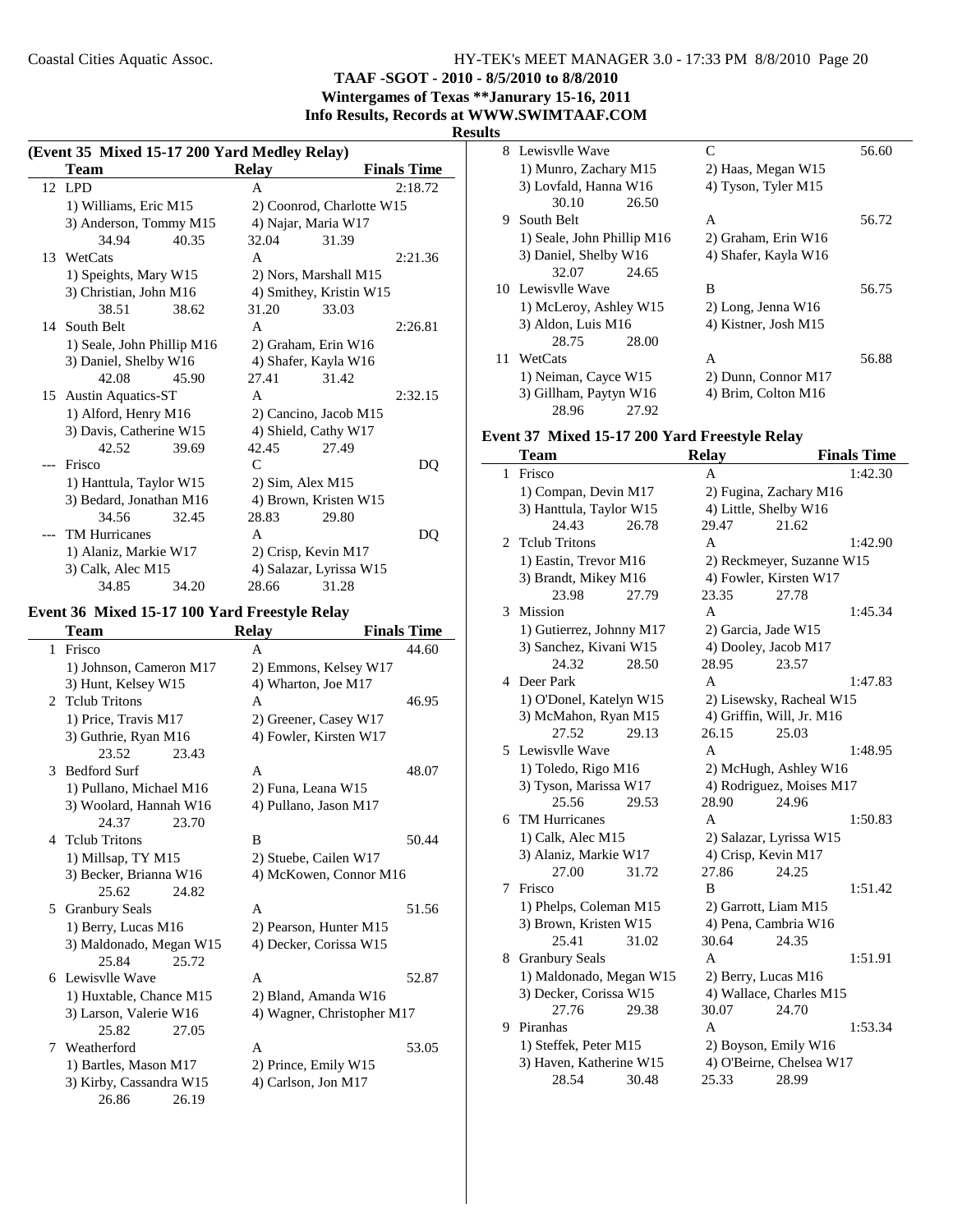**TAAF -SGOT - 2010 - 8/5/2010 to 8/8/2010**

**Wintergames of Texas \*\*Janurary 15-16, 2011 Info Results, Records at WWW.SWIMTAAF.COM**

#### **Results**

| (Event 37 Mixed 15-17 200 Yard Freestyle Relay) |            |                       |                           |       |                           |                    |
|-------------------------------------------------|------------|-----------------------|---------------------------|-------|---------------------------|--------------------|
|                                                 | Team       |                       |                           | Relay |                           | <b>Finals Time</b> |
| 10                                              |            | Weatherford           |                           | A     |                           | 1:55.07            |
|                                                 |            | 1) Carlson, Jon M17   |                           |       | 2) Kirby, Cassandra W15   |                    |
|                                                 |            | 3) Prince, Emily W15  |                           |       | 4) Bartles, Mason M17     |                    |
|                                                 |            | 31.03                 | 27.74                     | 31.67 | 24.63                     |                    |
| 11                                              |            | Aquaducks             |                           | A     |                           | 1:55.28            |
|                                                 |            | 1) Leonard, Sara W15  |                           |       | 2) Trompeter, Sean M15    |                    |
|                                                 |            | 3) Voltin, Anne W15   |                           |       | 4) Trompeter, Tommy M17   |                    |
|                                                 |            | 25.80                 | 30.17                     | 33.78 | 25.53                     |                    |
|                                                 |            | 12 Austin Aquatics-ST |                           | A     |                           | 2:17.71            |
|                                                 |            | 1) Alford, Henry M16  |                           |       | 2) Cancino, Jacob M15     |                    |
|                                                 |            |                       | 3) Davis, Catherine W15   |       | 4) Shield, Cathy W17      |                    |
|                                                 |            | 32.69                 | 35.88                     | 41.43 | 27.71                     |                    |
|                                                 | <b>LPD</b> |                       |                           | A     |                           | DQ                 |
|                                                 |            |                       | 1) Caballero, Kaela W17   |       | 2) Perry, Dalton M15      |                    |
|                                                 |            |                       | 3) Coonrod, Charlotte W15 |       | 4) Najar, Maria W17       |                    |
|                                                 |            | 33.10                 | 29.63                     | 31.78 | 31.57                     |                    |
|                                                 | WetCats    |                       |                           | A     |                           | DO                 |
|                                                 |            | 1) Speights, Mary W15 |                           |       | 2) Weinberger, Sierra W16 |                    |
|                                                 |            |                       | 3) Martin, Johnathan M17  |       | 4) Christian, John M16    |                    |
|                                                 |            | 30.26                 | 34.52                     | 27.20 | 25.70                     |                    |

## **Event 38 Girls 9-10 100 Yard Medley Relay**

 $\overline{\phantom{0}}$ 

|   | Team                      |       | <b>Relay</b>             | <b>Finals Time</b> |
|---|---------------------------|-------|--------------------------|--------------------|
| 1 | Frisco                    |       | A                        | 1:03.40            |
|   | 1) Smith, Spencer 10      |       | 2) Johnston, Carolyn 10  |                    |
|   | 3) Marshall, McKenzie 10  |       | 4) Nelson, Courtney 10   |                    |
|   | 34.02                     | 29.38 |                          |                    |
|   | 2 El Campo                |       | A                        | 1:06.42            |
|   | 1) Thrash, Camille 9      |       | 2) Espinoza, Krystan 10  |                    |
|   | 3) Willis, Ivy 10         |       | 4) Williams, Hope 10     |                    |
|   | 38.49                     | 27.93 |                          |                    |
|   | 3 CARS                    |       | A                        | 1:08.76            |
|   | 1) Bales, Alia 9          |       | 2) Roessler, Jennifer 10 |                    |
|   | 3) Dillard, Allison 10    |       | 4) Anderson, Maya 10     |                    |
|   | 38.95                     | 29.81 |                          |                    |
| 4 | Frisco                    |       | B                        | 1:12.35            |
|   | 1) Satterwhite, Emma 9    |       | 2) Peterson, Katie 10    |                    |
|   | 3) Emmons, Kyndall 9      |       | 4) Wolters, Makenzie 10  |                    |
|   | 39.30                     | 33.05 |                          |                    |
|   | 5 Sthlk Stingrays         |       | A                        | 1:12.46            |
|   | 1) Tatum, Samantha 9      |       | 2) Carroll, Abby 10      |                    |
|   | 3) Privett, Kate 9        |       | 4) Schmidt, Claire 9     |                    |
|   | 40.41                     | 32.05 |                          |                    |
| 6 | <b>Austin Aquatics-ST</b> |       | A                        | 1:14.02            |
|   | 1) Blankenship, Molly 10  |       | 2) Owen, Ellie 10        |                    |
|   | 3) Blankenship, Ellie 9   |       | 4) Knifton, Kate 9       |                    |
|   | 40.56                     | 33.46 |                          |                    |
| 7 | Frisco                    |       | $\mathsf{C}$             | 1:14.14            |
|   | 1) Kopenski, Gabi 10      |       | 2) Simpson, Clare 9      |                    |
|   | 3) Ryalls, Lindsey 9      |       | 4) Medigovich, Lydia 9   |                    |
|   | 38.57                     | 35.57 |                          |                    |
| 8 | <b>Telub Tritons</b>      |       | A                        | 1:14.35            |
|   | 1) McKinnon, Kelli 9      |       | 2) Duininck, Halle 9     |                    |
|   | 3) Ramirez, Katie 10      |       | 4) Sheehan, Isabella 10  |                    |
|   | 42.61                     | 31.74 |                          |                    |

| 9  | Golden Triangle                               | A                        | 1:14.80 |
|----|-----------------------------------------------|--------------------------|---------|
|    | 1) Bahl, Zoe 10                               | 2) Eads, Dominique 10    |         |
|    | 3) Cartwright, Katherine 10<br>40.69<br>34.11 | 4) Thompson, Karley 10   |         |
| 10 | Keller Barr                                   | A                        | 1:14.99 |
|    | 1) Jaske, Tessa 9                             | 2) Urbanosky, Cameryn 10 |         |
|    | 3) Caldwell, Sadie 10                         | 4) Sandusky, Samantha 9  |         |
|    | 42.52<br>32.47                                |                          |         |
| 11 | <b>ALICE</b>                                  | A                        | 1:16.43 |
|    | 1) Hayslip, Hannah 10                         | 2) Downes, Caroline 10   |         |
|    | 3) Cruz, Aryssa 10                            | 4) Campos, Sarah Jo 10   |         |
|    | 36.38<br>40.05                                |                          |         |
| 12 | Dac Sailfish                                  | A                        | 1:17.34 |
|    | 1) Patel, Elise 10                            | 2) Herron, Janna 10      |         |
|    | 3) Breedlove, Delia 9                         | 4) Gipson, MacKenzie 9   |         |
|    | 42.01<br>35.33                                |                          |         |
| 13 | Lake Jackson                                  | А                        | 1:17.51 |
|    | 1) Heath, Regan 9                             | 2) Rumsey, Kimberlyn 10  |         |
|    | 3) Jimenez, Allison 10                        | 4) Hubbard, Meagan 10    |         |
|    | 43.47<br>34.04                                |                          |         |
| 14 | Alvin                                         | A                        | 1:17.81 |
|    | 1) Burt, Camberon 10                          | 2) Rogan, Lindsey 10     |         |
|    | 3) Shoemake, Alexis 10                        | 4) Reimer, Alison 9      |         |
|    | 47.36<br>30.45                                |                          |         |
| 15 | <b>Austin Aquatics-ST</b>                     | В                        | 1:20.29 |
|    | 1) Hutton, Sofia 9                            | 2) Dorius, Anna Lauren 9 |         |
|    | 3) Marley, Belle 9                            | 4) Rudy, Claire 9        |         |
|    | 44.77<br>35.52                                |                          |         |
|    | 16 ALICE                                      | B                        | 1:21.04 |
|    | 1) Salazar, Lia 9                             | 2) Gonzalez, Alex 9      |         |
|    | 3) Zambrano, Mariel 9                         | 4) Cadena, Victoria 9    |         |
|    | 44.28<br>36.76                                |                          |         |
| 17 | Frisco                                        | E                        | 1:22.16 |
|    | 1) Lane, Camryn 10                            | 2) Kumar, Maya 10        |         |
|    | 3) Clemens, Berlin 10                         | 4) Foster, Mary Rose 10  |         |
|    | 39.32<br>42.84                                |                          |         |
| 18 | <b>Austin Aquatics-ST</b>                     | C                        | 1:24.37 |
|    | 1) Gannon, Jill 10                            | 2) Kutanoglu, Erin 10    |         |
|    | 3) Kaderli, Corine 9                          | 4) Davis, Sarah 9        |         |
|    | 40.48<br>43.89                                |                          |         |
| 19 | <b>STARS</b>                                  | Α                        | 1:26.91 |
|    | 1) Gonzalez, Isbella 10                       | 2) Canales, Rebecca 9    |         |
|    | 3) Canales, Marianna 10                       | 4) Castillo, Robin 10    |         |
|    | 44.39<br>42.52                                |                          |         |
| 20 | WetCats                                       | Α                        | 1:32.44 |
|    | 1) Phipps, Emma Skye 10                       | 2) Melton, Rylie 10      |         |
|    | 3) Zettler, Alexis 10                         | 4) McDowell, Bridget 9   |         |
|    | 49.12<br>43.32                                |                          |         |
| 21 | T- Swiming                                    | Α                        | 1:36.83 |
|    | 1) Jarosek, Kanisha 10                        | 2) McMahone, Hope 9      |         |
|    | 3) Montgomery, Mary Kate 10                   | 4) Ozment, Natalie 10    |         |
|    | 53.58<br>43.25                                |                          |         |
| 22 | <b>HOUST</b>                                  | Α                        | 1:55.82 |
|    | 1) Pickard, Priscilla 10                      | 2) Bailey, Justine 9     |         |
|    | 3) Perez, Abrielle 10                         | 4) Chen, Bianca 9        |         |
|    | 55.43<br>1:00.39                              |                          |         |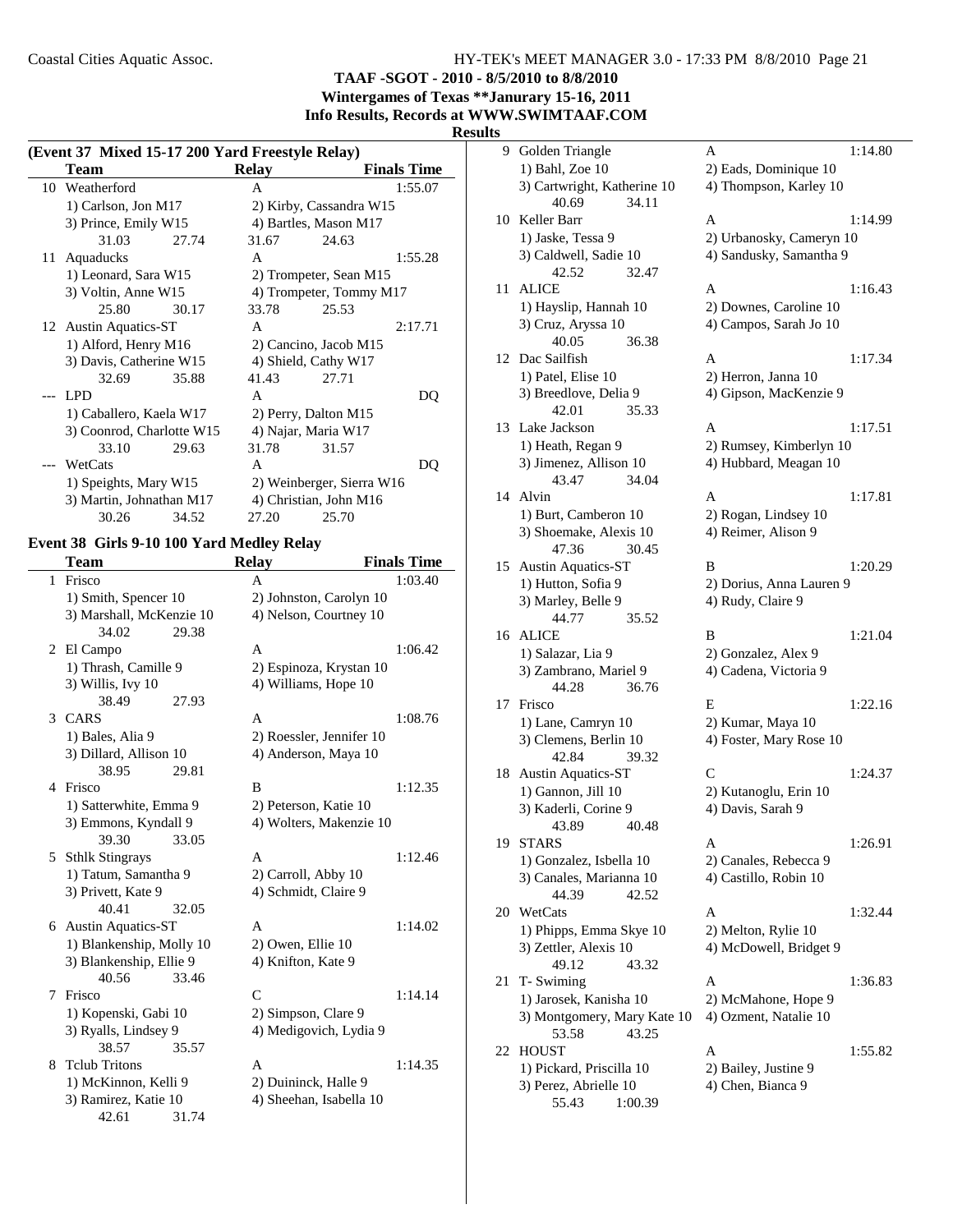**TAAF -SGOT - 2010 - 8/5/2010 to 8/8/2010 Wintergames of Texas \*\*Janurary 15-16, 2011**

**Info Results, Records at WWW.SWIMTAAF.COM**

## **Results**

|    | (Event 38 Girls 9-10 100 Yard Medley Relay)<br><b>Team</b> |       | <b>Relay</b>       |                                                 | <b>Finals Time</b> |
|----|------------------------------------------------------------|-------|--------------------|-------------------------------------------------|--------------------|
|    | San Antonio                                                |       | A                  |                                                 | DQ                 |
|    | 1) Barton, Savannah 10                                     |       |                    | 2) Vasquez, Kaitlin 10                          |                    |
|    | 3) Updike, Annie 10                                        |       |                    | 4) Mangleson, Addy 10                           |                    |
|    | 55.62                                                      | 53.00 |                    |                                                 |                    |
|    |                                                            |       |                    |                                                 |                    |
|    | Event 39 Women 15-17 200 Yard Medley Relay<br><b>Team</b>  |       | <b>Relay</b>       |                                                 | <b>Finals Time</b> |
| 1  | Frisco                                                     |       | A                  |                                                 | 2:02.58            |
|    | 1) Hunt, Kelsey 15                                         |       |                    | 2) Pena, Cambria 16                             |                    |
|    | 3) Emmons, Kelsey 17                                       |       |                    | 4) Little, Shelby 16                            |                    |
|    | 30.57                                                      | 36.45 | 29.23              | 26.33                                           |                    |
| 2  | R&R                                                        |       | A                  |                                                 | 2:06.43            |
|    | 1) Fedderke, Aubrey 16                                     |       | 2) Gaas, Julia 16  |                                                 |                    |
|    | 3) Zamora, Courtney 17                                     |       |                    | 4) O'Hearn, Becca 15                            |                    |
|    | 33.43                                                      | 36.65 | 29.54              | 26.81                                           |                    |
|    | 3 Golden Triangle                                          |       | A                  |                                                 | 2:06.46            |
|    | 1) Castille, Laura 17                                      |       |                    |                                                 |                    |
|    | 3) Hooper, Amy 17                                          |       |                    | 2) Whitehead, Whitney 17                        |                    |
|    | 31.76                                                      | 37.84 | 29.07              | 4) Bommer, Kate 15<br>27.79                     |                    |
| 4  | Keller Barr                                                |       | A                  |                                                 | 2:07.93            |
|    |                                                            |       |                    | 2) Shults, Jamie 16                             |                    |
|    | 1) Lyons, Katie 16<br>3) Terry, Savannah 15                |       |                    | 4) Samples, Jessica 16                          |                    |
|    | 32.77                                                      | 33.60 | 33.67              | 27.89                                           |                    |
|    | 5 R&R                                                      |       | C                  |                                                 | 2:08.88            |
|    |                                                            |       |                    |                                                 |                    |
|    | 1) Porter, Kaitlin 17<br>3) Bruno, Carrie 15               |       |                    | 2) Noser, Kaitlin 16<br>4) Dunstan, Courtney 17 |                    |
|    | 34.79                                                      | 37.03 | 29.11              | 27.95                                           |                    |
|    | 6 Telub Tritons                                            |       | A                  |                                                 | 2:09.18            |
|    | 1) Becker, Brianna 16                                      |       |                    | 2) Greener, Casey 17                            |                    |
|    | 3) Reckmeyer, Suzanne 15                                   |       |                    | 4) Fowler, Kirsten 17                           |                    |
|    | 35.29                                                      | 35.09 | 31.05              | 27.75                                           |                    |
| 7  | Mission                                                    |       | A                  |                                                 | 2:12.70            |
|    | 1) Cantu, Brianna 15                                       |       | 2) Garcia, Jade 15 |                                                 |                    |
|    | 3) Gonzales, Leanna 15                                     |       |                    | 4) Guajardo, Roxie 15                           |                    |
|    | 33.43                                                      | 36.07 | 34.53              | 28.67                                           |                    |
| 8  | Marlins                                                    |       | A                  |                                                 | 2:13.41            |
|    | 1) Brittenham, Katy 15                                     |       |                    | 2) Shankle, Lauren 15                           |                    |
|    | 3) Mellott, Kelly 15                                       |       |                    | 4) Gomillion, Sarah 15                          |                    |
|    | 36.34                                                      | 34.96 | 31.96 30.15        |                                                 |                    |
|    | 9 Granbury Seals                                           |       | А                  |                                                 | 2:13.99            |
|    | 1) Berry, Sarah 16                                         |       |                    | 2) Decker, Corissa 15                           |                    |
|    | 3) Maldonado, Megan 15                                     |       |                    | 4) Decker, Elise 17                             |                    |
|    | 32.85                                                      | 39.42 | 33.27              | 28.45                                           |                    |
|    | 10 Piranhas                                                |       | A                  |                                                 | 2:17.09            |
|    | 1) Haven, Katherine 15                                     |       |                    | 2) Boyson, Emily 16                             |                    |
|    | 3) O'Beirne, Chelsea 17                                    |       |                    | 4) Kuan, Tiffany 17                             |                    |
|    | 40.01                                                      | 34.08 | 35.20              | 27.80                                           |                    |
| 11 | Lewisvlle Wave                                             |       | Α                  |                                                 | 2:20.00            |
|    | 1) Haas, Megan 15                                          |       |                    | 2) Larson, Christina 17                         |                    |
|    | 3) McHugh, Ashley 16                                       |       |                    | 4) Tyson, Marissa 17                            |                    |
|    | 36.87                                                      | 40.33 | 33.87              | 28.93                                           |                    |
|    | 12 CARS                                                    |       | A                  |                                                 | 2:20.16            |
|    | 1) Bergman, Gerri 16                                       |       |                    | 2) Sladky, Amanda 15                            |                    |
|    | 3) Lim, Nina 17                                            |       |                    | 4) Brown, Makenna 16                            |                    |
|    | 31.68                                                      | 40.40 | 33.26              | 34.82                                           |                    |
|    |                                                            |       |                    |                                                 |                    |

| 13 | Mineral Wells             |       | A                      |                            | 2:21.75 |
|----|---------------------------|-------|------------------------|----------------------------|---------|
|    | 1) Evans, Kenzie 16       |       | 2) Salisbury, Kayla 16 |                            |         |
|    | 3) Rousseau, Erica 16     |       | 4) Buck, Brianna 15    |                            |         |
|    | 35.54                     | 41.22 | 36.03                  | 28.96                      |         |
|    | 14 R&R                    |       | B                      |                            | 2:22.69 |
|    | 1) Dunstan, Brandy 16     |       | 2) Bruno, Trudie 17    |                            |         |
|    | 3) Rodriguez, Marisa 16   |       |                        | 4) Mayshack, Fallon 16     |         |
|    | 36.28                     | 45.93 | 30.31                  | 30.17                      |         |
| 15 | Mission                   |       | B                      |                            | 2:23.95 |
|    | 1) Beasley, Marlee 15     |       | 2) Sanchez, Kivani 15  |                            |         |
|    | 3) Lopez, Jessica 17      |       | 4) Ochoa, Janette 16   |                            |         |
|    | 37.05                     | 38.04 | 35.44                  | 33.42                      |         |
|    | 16 VIC                    |       | A                      |                            | 2:25.24 |
|    | 1) Burnett, Meagan 15     |       | 2) Garza, Elizabeth 17 |                            |         |
|    | 3) Cochran, Makenzie 15   |       |                        | 4) Younghusband, Ashley 16 |         |
|    | 40.12                     | 38.70 | 32.23                  | 34.19                      |         |
| 17 | <b>Austin Aquatics-ST</b> |       | A                      |                            | 2:31.81 |
|    | 1) Fedorko, Elizabeth 16  |       | 2) Redding, Jeanlyn 16 |                            |         |
|    | 3) Murray, Megan 16       |       | 4) Kutanoglu, Selin 15 |                            |         |
|    | 36.94                     | 41.73 | 40.37                  | 32.77                      |         |
|    | 18 Lewisvlle Wave         |       | B                      |                            | 2:34.26 |
|    | 1) Lovfald, Hanna 16      |       |                        | 2) Wilson, Kaneesha 16     |         |
|    | 3) Bland, Amanda 16       |       | 4) Larson, Valerie 16  |                            |         |
|    | 39.24                     | 39.44 | 45.18                  | 30.40                      |         |
|    | <b>Telub Tritons</b>      |       | B                      |                            | DQ      |
|    | 1) Davis, Kayla 17        |       | 2) Spinella, Sadi 15   |                            |         |
|    | 3) Schwartz, Mary 15      |       | 4) Holt, Shelby 15     |                            |         |
|    | 37.43                     | 38.54 | 36.51                  | 33.42                      |         |
|    |                           |       |                        |                            |         |

## **Event 40 Girls 9-10 50 Yard Freestyle**

|       | <b>Name</b>          |    | <b>Age Team</b>           | <b>Finals Time</b> |
|-------|----------------------|----|---------------------------|--------------------|
| 1     | Johnston, Carolyn    |    | 10 Frisco                 | 30.30              |
| 2     | Privett, Kate        | 9  | <b>Sthlk Stingrays</b>    | 31.67              |
| 3     | Becker, Charli       | 9  | <b>NRST</b>               | 32.29              |
| 4     | Jestes, Hope         | 9  | McKinney                  | 32.47              |
| 5     | Wallace, Lauren      | 10 | <b>Granbury Seals</b>     | 32.70              |
| 6     | Eubank, Emily        | 10 | <b>Grpvine Gators</b>     | 33.59              |
| 7     | Attaway, Sarah       | 10 | Bay City                  | 33.60              |
| 8     | Gray, Emma           | 9  | Freeport                  | 33.64              |
| 9     | Knifton, Kate        | 9  | Austin Aquatics-ST        | 33.83              |
| 10    | Deschenes, Haley     | 10 | Allen                     | 33.89              |
| 11    | Bahl, Zoe            | 10 | Golden Triangle           | 34.03              |
| 12    | Rodriguez, Esmer     | 10 | <b>EDIN</b>               | 34.04              |
| $*13$ | Castro, Haley        | 10 | <b>NRST</b>               | 34.26              |
| $*13$ | Giles, Morgan        | 10 | <b>Austin Aquatics-ST</b> | 34.26              |
| 15    | Sheehan, Isabella    | 10 | <b>Telub Tritons</b>      | 34.80              |
| 16    | Smith, Emily         | 9  | <b>LPD</b>                | 34.92              |
| 17    | Calhoun, Malia       | 10 | San Antonio               | 35.10              |
| 18    | Bennett, Mary        | 10 | <b>Austin Aquatics-ST</b> | 35.51              |
| 19    | Hudson, Stacie       | 10 | <b>HOUST</b>              | 35.96              |
| 20    | Jewell, Miriam       | 10 | Angleton                  | 36.00              |
| 21    | Perkovich, Elizabeth | 10 | McKinney                  | 36.02              |
| 22    | Rubio, Zuni          | 9  | San Antonio               | 36.37              |
| 23    | Blasingame, Kate     | 9  | Aquaducks                 | 36.72              |
| 24    | Gutierrez, Nadia     | 9  | Mission                   | 37.23              |
| 25    | Woodall, Payton      | 9  | WetCats                   | 37.29              |
| 26    | Mazock, Taylor       | 10 | Boerne                    | 37.51              |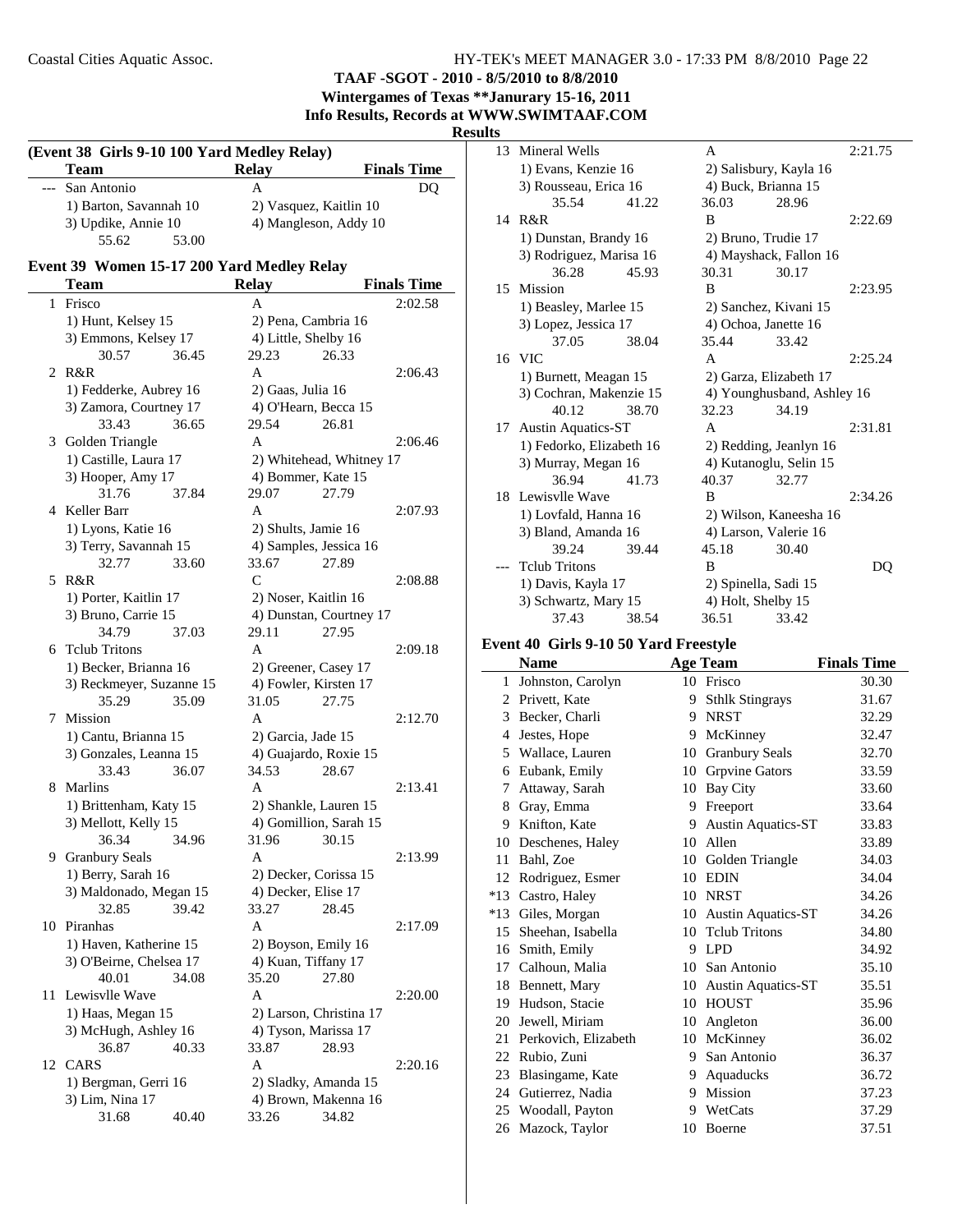**TAAF -SGOT - 2010 - 8/5/2010 to 8/8/2010 Wintergames of Texas \*\*Janurary 15-16, 2011**

**Info Results, Records at WWW.SWIMTAAF.COM**

**Results**

| (Event 40 Girls 9-10 50 Yard Freestyle) |                                        |    |                       |                    |  |  |  |  |
|-----------------------------------------|----------------------------------------|----|-----------------------|--------------------|--|--|--|--|
|                                         | <b>Name</b>                            |    | <b>Age Team</b>       | <b>Finals Time</b> |  |  |  |  |
| 27                                      | Trevizo, Sophia                        |    | 9 ELPSO               | 37.71              |  |  |  |  |
| 28                                      | Gentry, Andria                         |    | 10 Pac Attack         | 40.02              |  |  |  |  |
|                                         | 29 Coffin, Shalley                     |    | 10 WACO               | 41.52              |  |  |  |  |
| 30                                      | Pickard, Priscilla                     | 10 | HOUST                 | 51.51              |  |  |  |  |
|                                         | Event 41 Women 15-17 50 Yard Freestyle |    |                       |                    |  |  |  |  |
|                                         | Name                                   |    | <b>Age Team</b>       | <b>Finals Time</b> |  |  |  |  |
|                                         | 1 Shorman, Kristin                     |    | 16 Coppell Crocs      | 25.81              |  |  |  |  |
|                                         | 2 Wall, Shelby                         |    | 16 Angleton           | 26.29              |  |  |  |  |
| 3                                       | Hunt, Kelsey                           |    | 15 Frisco             | 26.58              |  |  |  |  |
|                                         | 4 Gaas, Julia                          |    | 16 R&R                | 26.81              |  |  |  |  |
| 5                                       | Nava, Blythe                           |    | 17 El Campo           | 26.96              |  |  |  |  |
| 6                                       | Buxbaum, Megan                         |    | 15 Grpvine Gators     | 27.03              |  |  |  |  |
| 7                                       | Bruno, Carrie                          |    | 15 R&R                | 27.36              |  |  |  |  |
| 8                                       | Lisewsky, Racheal                      |    | 15 Deer Park          | 27.37              |  |  |  |  |
| 9                                       | Emmons, Kelsey                         |    | 17 Frisco             | 27.41              |  |  |  |  |
| 10                                      | Reckmeyer, Suzanne                     |    | 15 Telub Tritons      | 27.88              |  |  |  |  |
| 11                                      | Dunstan, Courtney                      |    | 17 R&R                | 28.08              |  |  |  |  |
| 12                                      | Woolard, Hannah                        |    | 16 Bedford Surf       | 28.23              |  |  |  |  |
| 13                                      | Boyson, Emily                          |    | 16 Piranhas           | 28.47              |  |  |  |  |
| 14                                      | Lim, Nina                              |    | 17 CARS               | 28.51              |  |  |  |  |
| 15                                      | Tyson, Marissa                         |    | 17 Lewisvlle Wave     | 28.55              |  |  |  |  |
|                                         | 16 Guajardo, Roxie                     |    | 15 Mission            | 28.65              |  |  |  |  |
| 17                                      | Haven, Katherine                       |    | 15 Piranhas           | 28.80              |  |  |  |  |
| 18                                      | Segueda, Brittanie                     |    | 15 Freeport           | 28.81              |  |  |  |  |
| 19                                      | Samples, Jessica                       |    | 16 Keller Barr        | 28.83              |  |  |  |  |
| 20                                      | Sanchez, Kivani                        |    | 15 Mission            | 28.89              |  |  |  |  |
| 21                                      | Garcia, Jade                           |    | 15 Mission            | 28.96              |  |  |  |  |
| 22                                      | Howorth, Bronte                        |    | 16 DSSPL-ST           | 29.24              |  |  |  |  |
|                                         | 23 Ramirez, Mikaela                    |    | 16 HOUST              | 29.58              |  |  |  |  |
| 24                                      | Mayshack, Fallon                       |    | 16 R&R                | 29.66              |  |  |  |  |
| 25                                      | Gonzales, Leanna                       |    | 15 Mission            | 29.69              |  |  |  |  |
|                                         | 26 Hanttula, Taylor                    |    | 15 Frisco             | 29.70              |  |  |  |  |
|                                         | 27 Nielsen, Kristina                   |    | 15 Farmers Branch     | 29.71              |  |  |  |  |
|                                         | 28 Edwards, Emily                      |    | 17 Predators          | 29.72              |  |  |  |  |
|                                         | 29 Cardenas, Amely                     |    | 15 Stingrays          | 29.75              |  |  |  |  |
| 30                                      | Allison, Abby                          |    | 15 Keller Barr        | 29.80              |  |  |  |  |
| 31                                      | Larson, Valerie                        |    | 16 Lewisvlle Wave     | 29.86              |  |  |  |  |
| 32                                      | Hyde, Nicole                           |    | 15 Bedford Surf       | 29.88              |  |  |  |  |
| 33                                      | Gutierrez, Brianna                     |    | 15 Mission            | 29.93              |  |  |  |  |
| 34                                      | Leonard, Sara                          |    | 15 Aquaducks          | 30.16              |  |  |  |  |
|                                         | 35 Brown, Kristen                      |    | 15 Frisco             | 30.22              |  |  |  |  |
|                                         | 36 Wilson, Kaneesha                    |    | 16 Lewisvlle Wave     | 30.31              |  |  |  |  |
| 37                                      | Najar, Maria                           |    | 17 LPD                | 30.35              |  |  |  |  |
| 38                                      | Willard, Taylor                        |    | 15 Marlins            | 30.57              |  |  |  |  |
| 39                                      | Lee, Josie                             |    | 15 Keller Barr        | 30.84              |  |  |  |  |
| 40                                      | Marrs, Molly                           |    | 15 MFEEL-ST           | 31.29              |  |  |  |  |
| 41                                      | Long, Jenna                            |    | 16 Lewisvlle Wave     | 31.44              |  |  |  |  |
| 42                                      | Kuan, Tiffany                          |    | 17 Piranhas           | 31.45              |  |  |  |  |
| 43                                      | Davis, Catherine                       |    | 15 Austin Aquatics-ST | 31.48              |  |  |  |  |
| 44                                      | Stuebe, Cailen                         |    | 17 Telub Tritons      | 31.59              |  |  |  |  |
| 45                                      | Rueffer, Kayla                         |    | 15 Piranhas           | 31.82              |  |  |  |  |
| 46                                      | Coonrod, Charlotte                     |    | 15 LPD                | 31.95              |  |  |  |  |
| 47                                      | Salazar, Lyrissa                       |    | 15 TM Hurricanes      | 31.96              |  |  |  |  |

| 48    | Daniel, Shelby      | 16 | South Belt                | 31.99 |
|-------|---------------------|----|---------------------------|-------|
| 49    | Carlson, Haley      | 15 | Woodlands                 | 32.01 |
| 50    | Shafer, Kayla       | 16 | South Belt                | 32.17 |
| 51    | Prince, Emily       | 15 | Weatherford               | 32.28 |
| 52    | Sladky, Amanda      | 15 | CARS                      | 32.40 |
| 53    | Voltin, Anne        | 15 | Aquaducks                 | 32.93 |
| 54    | Lingelbach, Jasmine | 15 | Denison                   | 33.43 |
| 55    | Alexander, Allison  | 15 | <b>HOUST</b>              | 33.53 |
| 56    | Strock, Kaylinn     | 16 | <b>DSSPL-ST</b>           | 33.55 |
| *57   | Kutanoglu, Selin    | 15 | <b>Austin Aquatics-ST</b> | 33.71 |
| $*57$ | Fagerman, Kelly     | 15 | Keller Barr               | 33.71 |
| 59    | Weinberger, Sierra  | 16 | WetCats                   | 33.86 |
| 60    | Collazo, Mioshi     | 15 | San Antonio               | 33.99 |
| 61    | Robertson, Nykeya   | 15 | <b>HOUST</b>              | 34.01 |
| 62    | Larson, Christina   | 17 | Lewisvlle Wave            | 34.58 |
| 63    | Burnett, Meagan     |    | 15 VIC                    | 34.88 |
| 64    | Bland, Amanda       | 16 | Lewisvlle Wave            | 35.00 |
| 65    | McLeroy, Ashley     |    | 15 Lewisvlle Wave         | 35.23 |
| 66    | Garrett, Danene     | 16 | T-Swiming                 | 35.66 |
| 67    | Ynfante, Mallory    | 15 | <b>ALICE</b>              | 35.99 |
| 68    | Estrada, Alexis     | 15 | <b>ALICE</b>              | 36.66 |
| 69    | Uribe, Midori       | 17 | Dac Sailfish              | 36.92 |
| 70    | Bittick, Christine  | 16 | <b>VIC</b>                | 40.58 |
| 71    | Holley, Emma        | 16 | <b>VIC</b>                | 47.74 |
| ---   | O'Hearn, Becca      | 15 | R&R                       | DQ    |

## **Event 42 Girls 9-10 25 Yard Backstroke**

|       | <b>Name</b>          |    | <b>Age Team</b>           | <b>Finals Time</b> |
|-------|----------------------|----|---------------------------|--------------------|
| 1     | Thompson, Karley     | 10 | Golden Triangle           | 16.48              |
| 2     | Johnson, Sydnee      | 10 | Lewisvlle Wave            | 17.10              |
| 3     | Smith, Spencer       |    | 10 Frisco                 | 17.48              |
| 4     | Stone, Savannah      | 10 | Flwr Mound                | 18.08              |
| 5     | Lasky, Amanda        | 9  | Coppell Crocs             | 18.19              |
| 6     | Reynera, Caitlin     | 9  | Woodlands                 | 18.27              |
| 7     | Becker, Charli       | 9  | <b>NRST</b>               | 18.33              |
| 8     | Thueson, Kiley       | 10 | <b>LPD</b>                | 18.37              |
| 9     | Copeland, Mikayla    | 10 | Woodlands                 | 18.50              |
| 10    | Webster, Courtney    |    | 10 Woodlands              | 18.57              |
| 11    | Ruhl, Megan          |    | 10 Frisco                 | 19.08              |
| 12    | Tatum, Samantha      | 9  | <b>Sthlk Stingrays</b>    | 19.19              |
| 13    | Milburn, Emily       | 10 | Allen                     | 19.97              |
| 14    | McHone, Ellie        | 10 | <b>Boerne</b>             | 20.01              |
| 15    | Reyes, Lexi          |    | 9 VIC                     | 20.45              |
| 16    | Giles, Morgan        | 10 | <b>Austin Aquatics-ST</b> | 20.49              |
| 17    | Allums, Kaylani      | 10 | <b>Austin Aquatics-ST</b> | 20.55              |
| 18    | Blankenship, Molly   | 10 | <b>Austin Aquatics-ST</b> | 20.63              |
| 19    | Olivarez, Alexandria | 10 | San Antonio               | 20.81              |
| 20    | Smith, Sloane        | 10 | Cain Center               | 21.28              |
| 21    | Calhoun, Malia       | 10 | San Antonio               | 21.30              |
| 22    | Biandriff, Taylor    | 10 | <b>Tarpons</b>            | 21.96              |
| 23    | Canales, Rebecca     | 9  | <b>STARS</b>              | 22.26              |
| 24    | Coffin, Shalley      | 10 | <b>WACO</b>               | 22.67              |
|       | 25 Vara, Olivia      | 9  | <b>ELPSO</b>              | 23.13              |
| 26    | Perez, Abrielle      | 10 | <b>HOUST</b>              | 25.40              |
| 27    | Bailey, Justine      | 9  | <b>HOUST</b>              | 45.17              |
| $---$ | Gray, Robin          | 9  | WetCats                   | DQ                 |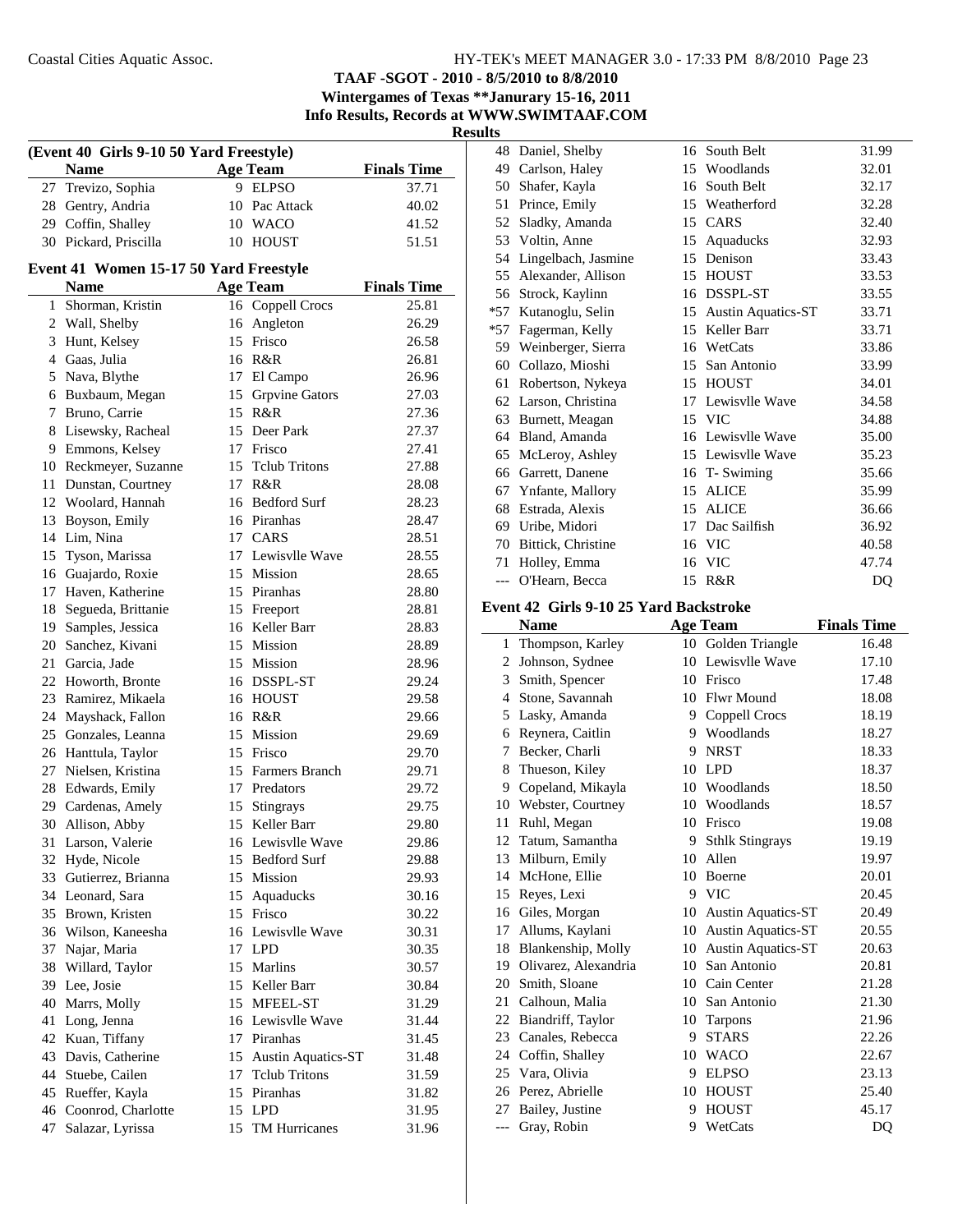**TAAF -SGOT - 2010 - 8/5/2010 to 8/8/2010 Wintergames of Texas \*\*Janurary 15-16, 2011**

**Info Results, Records at WWW.SWIMTAAF.COM**

 $\overline{\phantom{a}}$ 

**Results**

| Event 43 Women 15-17 50 Yard Backstroke |                       |    |                       |                    |  |
|-----------------------------------------|-----------------------|----|-----------------------|--------------------|--|
|                                         | <b>Name</b>           |    | <b>Age Team</b>       | <b>Finals Time</b> |  |
| 1                                       | Hunt, Kelsey          |    | 15 Frisco             | 30.79              |  |
| $\overline{c}$                          | Bergman, Gerri        |    | 16 CARS               | 31.12              |  |
| 3                                       | Skinner, Haley        |    | 15 Bay City           | 31.27              |  |
|                                         | 4 Castille, Laura     |    | 17 Golden Triangle    | 31.29              |  |
|                                         | 5 Wall, Shelby        |    | 16 Angleton           | 31.65              |  |
| 6                                       | Palma, Madeleine      |    | 15 Predators          | 31.78              |  |
| 7                                       | Lyons, Katie          |    | 16 Keller Barr        | 31.90              |  |
| 8                                       | Cantu, Brianna        |    | 15 Mission            | 32.84              |  |
| 9                                       | Fedderke, Aubrey      |    | 16 R&R                | 32.94              |  |
| 10                                      | Woolard, Hannah       |    | 16 Bedford Surf       | 33.51              |  |
| 11                                      | Berry, Sarah          |    | 16 Granbury Seals     | 33.52              |  |
|                                         | 12 Porter, Kaitlin    |    | 17 R&R                | 34.27              |  |
|                                         | 13 Edwards, Emily     |    | 17 Predators          | 34.88              |  |
|                                         | 14 Allison, Abby      |    | 15 Keller Barr        | 34.92              |  |
|                                         | 15 Evans, Kenzie      |    | 16 Mineral Wells      | 34.96              |  |
|                                         | 16 Hanttula, Taylor   |    | 15 Frisco             | 35.16              |  |
| 17                                      | Becker, Brianna       |    | 16 Tclub Tritons      | 35.23              |  |
| 18                                      | Willard, Taylor       |    | 15 Marlins            | 35.24              |  |
| 19                                      | Hyde, Nicole          |    | 15 Bedford Surf       | 35.82              |  |
| 20                                      | Yeats, Madison        |    | 15 DSSPL-ST           | 36.02              |  |
| 21                                      | Garza, Elizabeth      |    | 15 ALICE              | 36.48              |  |
| 22                                      | Carlson, Haley        |    | 15 Woodlands          | 36.61              |  |
| 23                                      | Davis, Kayla          |    | 17 Telub Tritons      | 36.67              |  |
| 24                                      | Cochran, Makenzie     |    | 15 VIC                | 37.06              |  |
| 25                                      | Crowson, Hayley       |    | 15 Deer Park          | 37.07              |  |
| 26                                      | Haas, Megan           |    | 15 Lewisvlle Wave     | 37.12              |  |
| 27                                      | Riojas, Betsy         |    | 15 Stingrays          | 37.28              |  |
| 28                                      | Grimes, Heather       |    | 17 Marlins            | 37.35              |  |
| 29                                      | Murray, Megan         |    | 16 Austin Aquatics-ST | 38.19              |  |
| 30                                      | Nielsen, Kristina     |    | 15 Farmers Branch     | 38.39              |  |
| 31                                      | Garza, Danyelle       |    | 15 Pharr-ST           | 38.64              |  |
| 32                                      | Lee, Josie            |    | 15 Keller Barr        | 38.66              |  |
| 33                                      | Garza, Elizabeth      |    | 17 VIC                | 39.05              |  |
| 34                                      | Ramirez, Mikaela      |    | 16 HOUST              | 39.45              |  |
| 35                                      | Burnett, Meagan       |    | 15 VIC                | 40.60              |  |
| 36                                      | Marrs, Molly          |    | 15 MFEEL-ST           | 40.89              |  |
| 37                                      | Shield, Cathy         |    | 17 Austin Aquatics-ST | 41.43              |  |
| 38                                      | Garrett, Danene       |    | 16 T-Swiming          | 43.55              |  |
| 39                                      | LeDoux, Abbi          | 15 | Golden Triangle       | 43.80              |  |
| 40                                      | Salazar, Stephanie    |    | 16 San Antonio        | 43.88              |  |
| 41                                      | Graham, Erin          |    | 16 South Belt         | 44.66              |  |
| 42                                      | Lingelbach, Jasmine   |    | 15 Denison            | 45.05              |  |
| 43                                      | Estrada, Alexis       | 15 | <b>ALICE</b>          | 45.27              |  |
| 44                                      | Alexander, Allison    |    | 15 HOUST              | 45.62              |  |
| 45                                      | McLeroy, Ashley       | 15 | Lewisvlle Wave        | 45.78              |  |
|                                         | 46 Bittick, Christine |    | 16 VIC                | 55.10              |  |
| ---                                     | Sapp, Mackenzie       |    | 15 Piranhas           | DQ                 |  |
| ---                                     | Nava, Blythe          | 17 | El Campo              | DQ                 |  |

## **Event 44 Girls 9-10 25 Yard Breaststroke**

j.

| <b>Name</b>        | <b>Age Team</b> | <b>Finals Time</b> |
|--------------------|-----------------|--------------------|
| 1 Williams, Hope   | 10 El Campo     | 17.65              |
| 2 Downes, Caroline | 10 ALICE        | 18.13              |

| 3     | Velasco, Hannah        | 10 | Austin Aquatics-ST        | 18.19          |
|-------|------------------------|----|---------------------------|----------------|
| 4     | Anderson, Maya         | 10 | CARS                      | 19.05          |
| 5     | Johnson, Sydnee        | 10 | Lewisvlle Wave            | 19.10          |
| 6     | Rodriguez, Esmer       | 10 | <b>EDIN</b>               | 19.88          |
| 7     | Webster, Courtney      | 10 | Woodlands                 | 19.97          |
| 8     | Herron, Janna          | 10 | Dac Sailfish              | 20.01          |
| 9     | Bennett, Mary          | 10 | <b>Austin Aquatics-ST</b> | 20.31          |
| 10    | Huggins, Gabby         |    | 9 Weatherford             | 20.35          |
| 11    | Roessler, Jennifer     | 10 | CARS                      | 20.48          |
| $*12$ | Gonzalez, Alex         | 9  | <b>ALICE</b>              | 20.53          |
| *12   | Stone, Savannah        | 10 | <b>Flwr Mound</b>         | 20.53          |
| 14    | Bouthillette, Kaitelyn | 10 | Woodlands                 | 20.66          |
| 15    | Scott, Hannah          | 10 | Aus - Marlins-ST          | 20.72          |
| 16    | Blasingame, Kate       | 9  | Aquaducks                 | 21.02          |
| 17    | Gray, Emma             | 9  | Freeport                  | 21.18          |
| 18    | Peterson, Katie        | 10 | Frisco                    | 21.20          |
| 19    | Spoonemore, Kelsey     | 10 | Piranhas                  | 21.56          |
| 20    | McDonald, Lizzy        | 10 | <b>LPD</b>                | 21.73          |
| 21    | Pack, Ellen            | 9  | <b>WHALE</b>              | 21.84          |
| 22    | Min, Mildred           | 9  | <b>ELPSO</b>              | 21.87          |
| 23    | Jarosek, Kanisha       | 10 | T-Swiming                 | 22.03          |
| 24    | Smith, Sloane          | 10 | Cain Center               | 22.08          |
| 25    | Calhoun, Malia         | 10 | San Antonio               | 22.43          |
| 26    | Georgelos, Carissa     | 9  | Boerne                    | 22.45          |
| 27    | Peck, Grace            | 9  | <b>WHALE</b>              | 22.74          |
| 28    | Ashley, Jade           | 9  | <b>Barracudas</b>         | 22.92          |
| 29    | Rubio, Zuni            | 9  | San Antonio               | 23.08          |
| 30    | Gutierrez, Nadia       | 9  | Mission                   | 23.24          |
| $---$ | Vara, Olivia           | 9  | <b>ELPSO</b>              | D <sub>O</sub> |

#### **Event 45 Women 15-17 50 Yard Breaststroke**

|    | Name             |    | <b>Age Team</b>      | <b>Finals Time</b> |
|----|------------------|----|----------------------|--------------------|
| 1  | Shorman, Kristin | 16 | Coppell Crocs        | 33.12              |
| 2  | Boyson, Emily    | 16 | Piranhas             | 33.14              |
| 3  | Shults, Jamie    | 16 | Keller Barr          | 33.73              |
| 4  | Saxton, Courtney | 15 | Deer Park            | 34.47              |
| 5  | Lester, Danyel   | 15 | Lake Jackson         | 34.58              |
| 6  | Gomillion, Sarah | 15 | Marlins              | 35.29              |
| 7  | Greener, Casey   | 17 | <b>Telub Tritons</b> | 36.19              |
| 8  | Attaway, Meagan  | 15 | Bay City             | 36.39              |
| 9  | O'Donel, Katelyn | 15 | Deer Park            | 36.86              |
| 10 | Noser, Kaitlin   | 16 | R&R                  | 36.96              |
| 11 | Garcia, Jade     | 15 | Mission              | 37.10              |
| 12 | Pena, Cambria    | 16 | Frisco               | 37.14              |
| 13 | Woolard, Hannah  | 16 | <b>Bedford Surf</b>  | 37.42              |
| 14 | Fowler, Kirsten  | 17 | <b>Telub Tritons</b> | 37.54              |
| 15 | Mellott, Kelly   | 15 | Marlins              | 37.73              |
| 16 | Howorth, Bronte  | 16 | DSSPL-ST             | 38.08              |
| 17 | Lim, Nina        | 17 | CARS                 | 38.54              |
| 18 | Yeats, Madison   | 15 | DSSPL-ST             | 38.66              |
| 19 | Leonard, Sara    | 15 | Aquaducks            | 38.75              |
| 20 | Garza, Elizabeth | 15 | <b>ALICE</b>         | 38.76              |
| 21 | Brown, Kristen   | 15 | Frisco               | 38.98              |
| 22 | Palma, Madeleine | 15 | Predators            | 39.10              |
| 23 | Garza, Elizabeth | 17 | VIC                  | 39.52              |
| 24 | Carlson, Haley   | 15 | Woodlands            | 39.63              |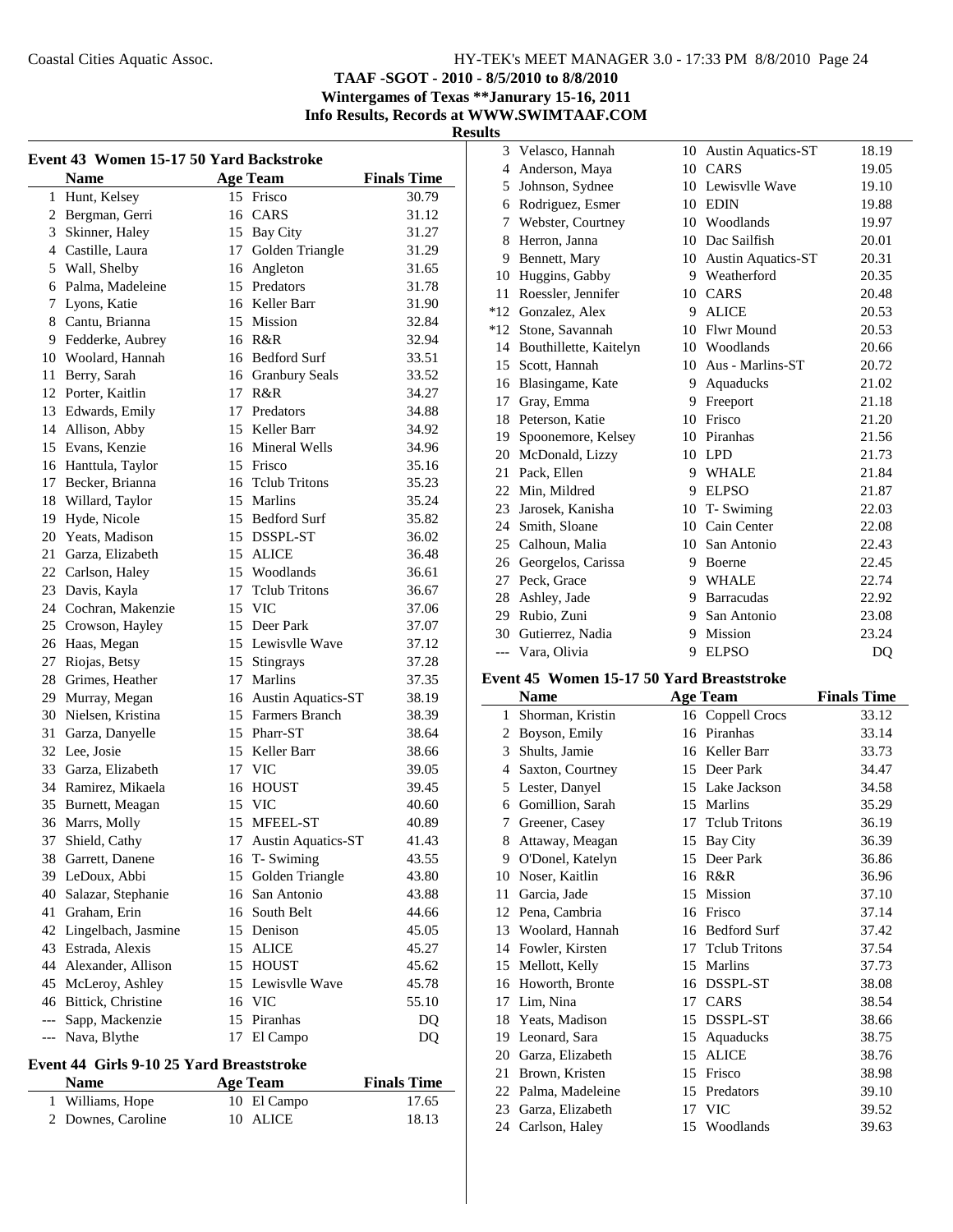**TAAF -SGOT - 2010 - 8/5/2010 to 8/8/2010**

**Wintergames of Texas \*\*Janurary 15-16, 2011 Info Results, Records at WWW.SWIMTAAF.COM**

**Results**

| (Event 45 Women 15-17 50 Yard Breaststroke) |                      |                 |                           |                    |
|---------------------------------------------|----------------------|-----------------|---------------------------|--------------------|
|                                             | <b>Name</b>          |                 | <b>Age Team</b>           | <b>Finals Time</b> |
| 25                                          | McHugh, Ashley       |                 | 16 Lewisvlle Wave         | 39.71              |
| 26                                          | Speights, Mary       |                 | 15 WetCats                | 39.92              |
| 27                                          | Fagerman, Kelly      |                 | 15 Keller Barr            | 40.28              |
| 28                                          | Davis, Catherine     |                 | 15 Austin Aquatics-ST     | 40.55              |
|                                             | 29 Larson, Christina |                 | 17 Lewisvlle Wave         | 40.66              |
| 30                                          | Beasley, Marlee      |                 | 15 Mission                | 40.72              |
| 31                                          | Sladky, Amanda       |                 | 15 CARS                   | 41.44              |
| 32                                          | Gillham, Paytyn      |                 | 16 WetCats                | 41.64              |
| 33                                          | Salisbury, Kayla     |                 | 16 Mineral Wells          | 41.85              |
| 34                                          | Kirby, Cassandra     |                 | 15 Weatherford            | 42.12              |
| 35                                          | Weinberger, Sierra   |                 | 16 WetCats                | 42.41              |
| 36                                          | Wilson, Kaneesha     |                 | 16 Lewisvlle Wave         | 42.44              |
| 37                                          | Coonrod, Charlotte   |                 | 15 LPD                    | 42.58              |
| 38                                          | Ynfante, Mallory     |                 | 15 ALICE                  | 42.89              |
| 39                                          | Villarreal, Victoria |                 | 16 Pharr-ST               | 43.11              |
| 40                                          | Trevino, Avery       |                 | 15 Stingrays              | 43.21              |
| 41                                          | Kutanoglu, Selin     | 15              | Austin Aquatics-ST        | 43.35              |
| 42                                          | Fedorko, Elizabeth   | 16              | <b>Austin Aquatics-ST</b> | 43.75              |
| 43                                          | Uribe, Midori        | 17 <sup>7</sup> | Dac Sailfish              | 44.19              |
| 44                                          | Voltin, Anne         |                 | 15 Aquaducks              | 44.68              |
| 45                                          | Redding, Jeanlyn     |                 | 16 Austin Aquatics-ST     | 45.19              |
| 46                                          | Riojas, Betsy        |                 | 15 Stingrays              | 45.51              |
| 47                                          | Salazar, Stephanie   |                 | 16 San Antonio            | 45.68              |
| 48                                          | Knapp, Michelle      |                 | 17 Dac Sailfish           | 45.86              |
| 49                                          | Collazo, Mioshi      |                 | 15 San Antonio            | 45.95              |
| 50                                          | Strock, Kaylinn      |                 | 16 DSSPL-ST               | 46.05              |
| 51                                          | Rueffer, Kayla       |                 | 15 Piranhas               | 46.88              |
| 52                                          | Holt, Shelby         | 15              | <b>Telub Tritons</b>      | 47.09              |
| 53                                          | Lingelbach, Jasmine  | 15              | Denison                   | 47.43              |
| 54                                          | Van Gompel, Nancy    | 15              | <b>Austin Aquatics-ST</b> | 48.24              |
| 55                                          | LeDoux, Abbi         |                 | 15 Golden Triangle        | 50.59              |
| 56                                          | Holley, Emma         |                 | 16 VIC                    | 51.79              |
| $\overline{a}$                              | Younghusband, Ashley |                 | 16 VIC                    | D <sub>O</sub>     |

## **Event 46 Girls 9-10 25 Yard Butterfly**

j.

|    | <b>Name</b>            |    | Age Team          | <b>Finals Time</b> |
|----|------------------------|----|-------------------|--------------------|
| 1  | Dzierzanowski, Kathryn | 10 | R&R               | 15.52              |
| 2  | Willis, Ivy            | 10 | El Campo          | 15.66              |
| 3  | Marshall, McKenzie     | 10 | Frisco            | 16.06              |
| 4  | Dillard, Allison       | 10 | <b>CARS</b>       | 16.17              |
| 5  | Huggins, Gabby         | 9  | Weatherford       | 16.77              |
| 6  | Beckman, Sam           | 9  | <b>LPD</b>        | 16.80              |
| 7  | Min, Mildred           | 9  | <b>ELPSO</b>      | 16.91              |
| 8  | Anderson, Maya         | 10 | <b>CARS</b>       | 17.02              |
| 9  | Thompson, Mallory      | 10 | Boerne            | 17.27              |
| 10 | Scott, Hannah          | 10 | Aus - Marlins-ST  | 17.28              |
| 11 | Huston, Taryn          | 10 | McKinney          | 17.32              |
| 12 | Cahill, Bailey         | 9  | Woodlands         | 17.47              |
| 13 | Castro, Haley          | 10 | <b>NRST</b>       | 17.51              |
| 14 | Thrash, Camille        | 9  | El Campo          | 17.52              |
| 15 | Trevizo, Sophia        | 9  | <b>ELPSO</b>      | 17.79              |
| 16 | Stone, Savannah        | 10 | <b>Flwr Mound</b> | 17.86              |
| 17 | Emmons, Kyndall        | 9  | Frisco            | 18.22              |
| 18 | Meneses, Amanda        | 10 | Aus - Marlins-ST  | 18.47              |
|    |                        |    |                   |                    |

| 19 Caldwell, Sadie   |   | 10 Keller Barr  | 18.82 |
|----------------------|---|-----------------|-------|
| 20 Lasky, Amanda     |   | 9 Coppell Crocs | 19.00 |
| 21 Gentry, Andria    |   | 10 Pac Attack   | 19.02 |
| 22 Pack, Ellen       | 9 | <b>WHALE</b>    | 19.56 |
| 23 Ashley, Jade      |   | 9 Barracudas    | 21.19 |
| *24 Brechler, Lauren |   | 9 Mission       | 21.21 |
| *24 Rubio, Zuni      |   | 9 San Antonio   | 21.21 |
| 26 Rodriguez, Moncia |   | <b>EDIN</b>     | 23.23 |
| 27 Santos, Sophia    |   | 9 San Antonio   | 23.44 |
| 28 Leonberg, Maeghan |   | Mudcats         | 23.47 |
|                      |   |                 |       |

## **Event 47 Women 15-17 50 Yard Butterfly**

|    | <b>Name</b>             |    | <b>Age Team</b>      | <b>Finals Time</b> |
|----|-------------------------|----|----------------------|--------------------|
| 1  | Shorman, Kristin        |    | 16 Coppell Crocs     | 27.87              |
|    | 2 Nava, Blythe          |    | 17 El Campo          | 28.13              |
|    | 3 Castille, Laura       | 17 | Golden Triangle      | 29.33              |
|    | 4 Skinner, Haley        |    | 15 Bay City          | 29.37              |
|    | 5 Little, Shelby        |    | 16 Frisco            | 29.39              |
|    | 6 Hooper, Amy           | 17 | Golden Triangle      | 29.40              |
| 7  | Buxbaum, Megan          |    | 15 Grpvine Gators    | 29.67              |
|    | 8 Emmons, Kelsey        |    | 17 Frisco            | 29.98              |
|    | 9 Bruno, Carrie         | 15 | R&R                  | 30.22              |
|    | 10 Zamora, Courtney     | 17 | R&R                  | 30.24              |
|    | 11 Shults, Jamie        | 16 | Keller Barr          | 30.36              |
|    | 12 Reckmeyer, Suzanne   | 15 | <b>Tclub Tritons</b> | 30.97              |
|    | 13 Bergman, Gerri       |    | 16 CARS              | 31.04              |
|    | 14 Rodriguez, Marisa    |    | 16 R&R               | 31.19              |
|    | 15 Alaniz, Markie       |    | 17 TM Hurricanes     | 31.43              |
|    | 16 Gaither, Jubi        | 16 | Sville Stngray       | 31.96              |
|    | 17 Schwartz, Mary       | 15 | <b>Telub Tritons</b> | 32.10              |
|    | 18 Mellott, Kelly       | 15 | Marlins              | 32.53              |
|    | 19 Brittenham, Katy     | 15 | Marlins              | 32.61              |
|    | 20 Cochran, Makenzie    |    | 15 VIC               | 33.08              |
|    | 21 Riojas, Betsy        | 15 | Stingrays            | 33.37              |
|    | 22 Beasley, Marlee      | 15 | Mission              | 33.67              |
|    | 23 Garza, Elizabeth     | 15 | <b>ALICE</b>         | 33.73              |
|    | 24 Terry, Savannah      |    | 15 Keller Barr       | 33.79              |
|    | 25 Villarreal, Victoria |    | 16 Pharr-ST          | 34.14              |
|    | 26 Hyde, Nicole         | 15 | <b>Bedford Surf</b>  | 34.29              |
|    | 27 Salazar, Lyrissa     |    | 15 TM Hurricanes     | 34.74              |
|    | 28 Haas, Megan          |    | 15 Lewisvlle Wave    | 35.10              |
|    | 29 Segueda, Brittanie   |    | 15 Freeport          | 35.19              |
|    | 30 Mayshack, Fallon     |    | 16 R&R               | 35.23              |
| 31 | O'Beirne, Chelsea       |    | 17 Piranhas          | 35.42              |
|    | 32 Yeats, Madison       |    | 15 DSSPL-ST          | 35.65              |
|    | 33 Crowson, Hayley      |    | 15 Deer Park         | 35.85              |
|    | 34 Coonrod, Charlotte   |    | 15 LPD               | 35.92              |
|    | 35 Lopez, Jessica       |    | 17 Mission           | 36.18              |
|    | 36 Daniel, Shelby       |    | 16 South Belt        | 36.40              |
|    | 37 Shafer, Kayla        |    | 16 South Belt        | 36.78              |
|    | 38 Marrs, Molly         |    | 15 MFEEL-ST          | 38.19              |
|    | 39 Garza, Danyelle      |    | 15 Pharr-ST          | 39.14              |
|    | 40 Prieto, Sara         |    | 15 Predators         | 40.34              |
|    | 41 Estrada, Alexis      |    | 15 ALICE             | 40.69              |
|    | 42 Ynfante, Mallory     | 15 | <b>ALICE</b>         | 41.13              |
| 43 | Knapp, Michelle         | 17 | Dac Sailfish         | 45.09              |
|    |                         |    |                      |                    |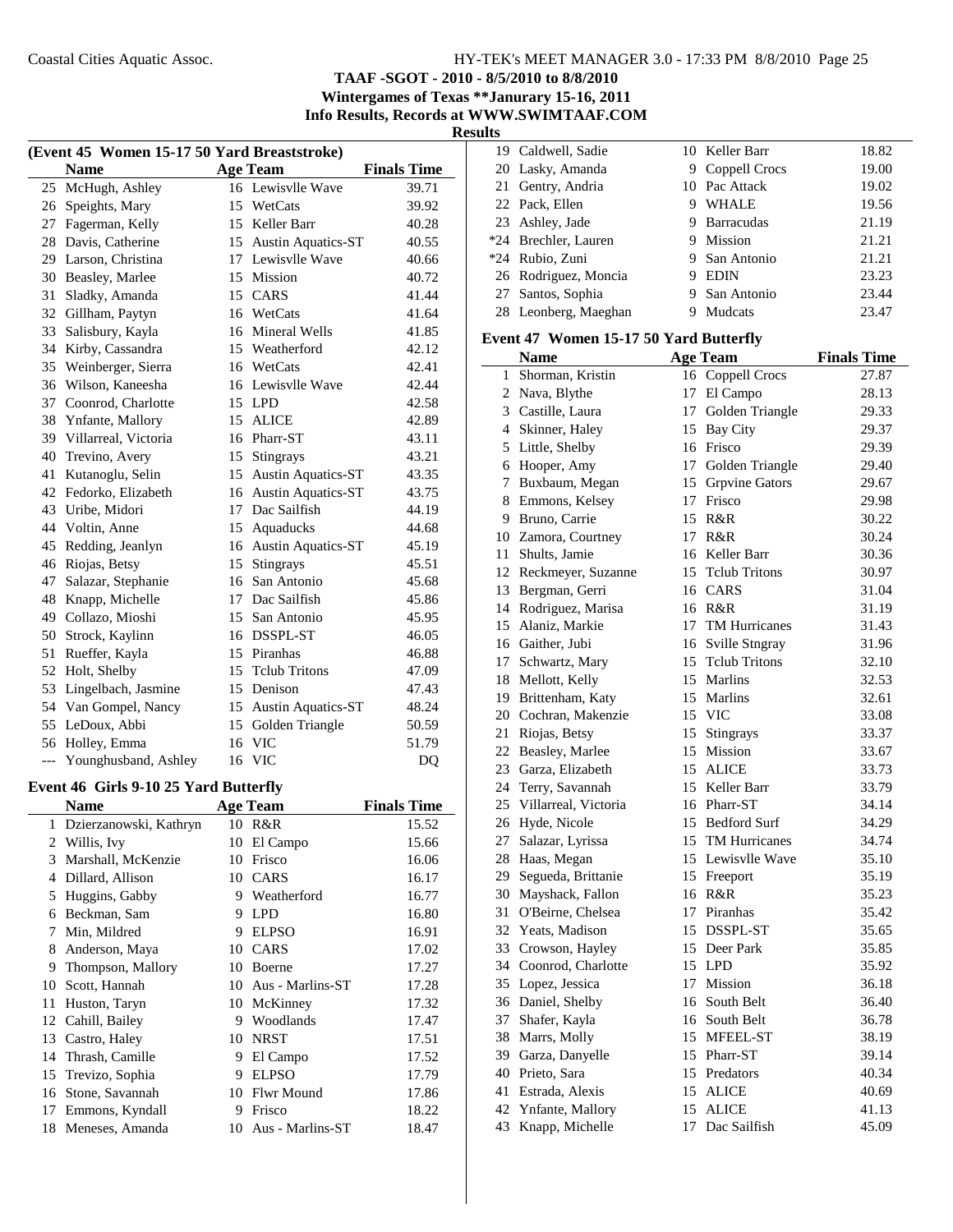**TAAF -SGOT - 2010 - 8/5/2010 to 8/8/2010 Wintergames of Texas \*\*Janurary 15-16, 2011**

**Info Results, Records at WWW.SWIMTAAF.COM**

**Results**

| (Event 47 Women 15-17 50 Yard Butterfly) |                                                        |    |                           |                    |  |  |
|------------------------------------------|--------------------------------------------------------|----|---------------------------|--------------------|--|--|
|                                          | <b>Name</b>                                            |    | <b>Age Team</b>           | <b>Finals Time</b> |  |  |
|                                          | 44 Bland, Amanda                                       |    | 16 Lewisvlle Wave         | 46.00              |  |  |
|                                          | 45 Robertson, Nykeya                                   |    | 15 HOUST                  | 50.59              |  |  |
| ---                                      | Shield, Cathy                                          | 17 | <b>Austin Aquatics-ST</b> | DQ                 |  |  |
|                                          | Event 48 Girls 9-10 25 Yard Freestyle                  |    |                           |                    |  |  |
|                                          | <b>Name</b>                                            |    | <b>Age Team</b>           | <b>Finals Time</b> |  |  |
| 1                                        | Nelson, Courtney                                       |    | 10 Frisco                 | 13.83              |  |  |
| 2                                        | Eubank, Emily                                          | 10 | <b>Grpvine Gators</b>     | 14.68              |  |  |
| 3                                        | Bouthillette, Kaitelyn                                 |    | 10 Woodlands              | 14.83              |  |  |
|                                          | 4 Velasco, Hannah                                      | 10 | <b>Austin Aquatics-ST</b> | 14.87              |  |  |
|                                          | 5 Deschenes, Haley                                     |    | 10 Allen                  | 14.98              |  |  |
|                                          | 6 Kopenski, Gabi                                       |    | 10 Frisco                 | 15.04              |  |  |
|                                          | 7 Becker, Charli                                       |    | 9 NRST                    | 15.18              |  |  |
| 8                                        | Wolters, Makenzie                                      |    | 10 Frisco                 | 15.26              |  |  |
| 9                                        | Kelly, Olivia                                          |    | 10 Tclub Tritons          | 15.27              |  |  |
| 10                                       | Hille, Allison                                         |    | 9 PAST                    | 15.40              |  |  |
| 11                                       | Rogan, Lindsey                                         |    | 10 Alvin                  | 15.49              |  |  |
| 12                                       | Huston, Taryn                                          |    | 10 McKinney               | 15.73              |  |  |
| 13                                       | Gray, Emma                                             | 9. | Freeport                  | 15.74              |  |  |
| 14                                       | Thompson, Mallory                                      | 10 | Boerne                    | 15.82              |  |  |
| 15                                       | Pack, Ellen                                            |    | 9 WHALE                   | 15.87              |  |  |
| 16                                       | Hubbard, Meagan                                        |    | 10 Lake Jackson           | 15.92              |  |  |
| 17                                       | Trevizo, Sophia                                        |    | 9 ELPSO                   | 16.07              |  |  |
| 18                                       | Lasky, Amanda                                          |    | 9 Coppell Crocs           | 16.17              |  |  |
| 19                                       | Bennett, Mary                                          |    | 10 Austin Aquatics-ST     | 16.39              |  |  |
| 20                                       | Wright, Kaylin                                         |    | 9 Boerne                  | 16.54              |  |  |
| 21                                       | Hudson, Stacie                                         |    | 10 HOUST                  | 16.62              |  |  |
|                                          | 22 Rogers, Kaitlyn                                     |    | 9 Weatherford             | 16.76              |  |  |
| 23                                       | Graf, Marissa                                          |    | 10 Austin Aquatics-ST     | 16.77              |  |  |
| 24                                       | Gray, Robin                                            |    | 9 WetCats                 | 16.90              |  |  |
| 25                                       | Biandriff, Taylor                                      |    | 10 Tarpons                | 17.01              |  |  |
| 26                                       | Ashley, Jade                                           |    | 9 Barracudas              | 17.67              |  |  |
| 27                                       | Medrano, Priscilla                                     | 10 | San Antonio               | 17.74              |  |  |
| 28                                       | Vara, Olivia                                           |    | 9 ELPSO                   | 19.10              |  |  |
| 29                                       | Linscomb, Jodi                                         | 9  | Freer                     | 19.53              |  |  |
|                                          |                                                        |    |                           |                    |  |  |
|                                          | Event 49 Women 15-17 100 Yard Freestyle<br><b>Name</b> |    | <b>Age Team</b>           | <b>Finals Time</b> |  |  |
| $\mathbf{1}$                             | Wall, Shelby                                           |    | 16 Angleton               | 57.52              |  |  |
|                                          | 27.62<br>29.90                                         |    |                           |                    |  |  |
| 2                                        | Shorman, Kristin                                       |    | 16 Coppell Crocs          | 58.49              |  |  |
|                                          | 28.41<br>30.08                                         |    |                           |                    |  |  |
| 3                                        | Gaas, Julia                                            |    | 16 R&R                    | 58.86              |  |  |
|                                          | 28.24<br>30.62                                         |    |                           |                    |  |  |
| 4                                        | Saxton, Courtney                                       |    | 15 Deer Park              | 59.58              |  |  |
|                                          | 28.61<br>30.97                                         |    |                           |                    |  |  |
| 5                                        | Lisewsky, Racheal                                      | 15 | Deer Park                 | 59.90              |  |  |
|                                          | 28.57<br>31.33                                         |    |                           |                    |  |  |
|                                          | 6 Nava, Blythe                                         | 17 | El Campo                  | 1:00.25            |  |  |

28.38 31.87

28.74 31.57

28.72 32.09

7 1:00.31 O'Hearn, Becca 15 R&R

8 Buxbaum, Megan 15 Grpvine Gators 1:00.81

| S   |                             |       |    |                        |         |
|-----|-----------------------------|-------|----|------------------------|---------|
|     | 9 Lyons, Katie              |       |    | 16 Keller Barr         | 1:01.16 |
|     | 29.32<br>10 Funa, Leana     | 31.84 | 15 | <b>Bedford Surf</b>    | 1:01.26 |
|     | 28.90                       | 32.36 |    |                        |         |
| 11  | Attaway, Meagan<br>29.75    | 31.86 | 15 | <b>Bay City</b>        | 1:01.61 |
| 12  | Sanchez, Kivani             |       | 15 | Mission                | 1:03.61 |
| 13  | 30.23<br>Tyson, Marissa     | 33.38 | 17 | Lewisvlle Wave         | 1:03.85 |
|     | 30.40                       | 33.45 |    |                        |         |
| 14  | Guajardo, Roxie<br>30.73    | 33.16 | 15 | Mission                | 1:03.89 |
| 15  | Haven, Katherine<br>30.48   |       | 15 | Piranhas               | 1:04.08 |
|     | 16 Gonzales, Leanna         | 33.60 | 15 | Mission                | 1:05.06 |
|     | 31.32                       | 33.74 |    |                        |         |
|     | 17 Cardenas, Amely<br>31.14 | 34.10 | 15 | Stingrays              | 1:05.24 |
| 18  | Segueda, Brittanie          |       | 15 | Freeport               | 1:05.58 |
|     | 31.66                       | 33.92 |    |                        |         |
| 19  | Howorth, Bronte<br>31.10    | 34.62 | 16 | DSSPL-ST               | 1:05.72 |
| 20  | Lim, Nina                   |       |    | 17 CARS                | 1:05.75 |
|     | 30.60                       | 35.15 |    |                        |         |
| 21  | Nielsen, Kristina<br>31.03  | 34.82 | 15 | Farmers Branch         | 1:05.85 |
| 22  | Brittenham, Katy            |       | 15 | Marlins                | 1:05.87 |
|     | 31.27                       | 34.60 |    |                        |         |
| 23. | Schwartz, Mary<br>32.15     | 33.80 | 15 | <b>Telub Tritons</b>   | 1:05.95 |
| 24  | Anderson, Paige<br>31.40    | 35.99 | 17 | <b>Sthlk Stingrays</b> | 1:07.39 |
| 25. | Samples, Jessica            |       | 16 | Keller Barr            | 1:07.69 |
|     | 31.68                       | 36.01 |    |                        |         |
| 26  | Edwards, Emily<br>33.89     | 34.14 | 17 | Predators              | 1:08.03 |
| 27  | Terry, Savannah             |       | 15 | Keller Barr            | 1:08.22 |
|     | 32.56<br>28 Larson, Valerie | 35.66 |    | 16 Lewisvlle Wave      | 1:08.42 |
|     | 33.00                       | 35.42 |    |                        |         |
| 29. | Kuan, Tiffany<br>32.69      | 35.80 |    | 17 Piranhas            | 1:08.49 |
| 30  | Brown, Kristen              |       | 15 | Frisco                 | 1:08.62 |
|     | 32.16                       | 36.46 |    |                        |         |
| 31  | Grimes, Heather<br>33.18    | 36.12 | 17 | Marlins                | 1:09.30 |
| 32  | Ramirez, Mikaela            |       | 16 | <b>HOUST</b>           | 1:09.37 |
|     | 33.10                       | 36.27 |    |                        |         |
| 33  | Riojas, Betsy<br>33.82      | 35.60 | 15 | Stingrays              | 1:09.42 |
| 34  | Willard, Taylor             |       | 15 | Marlins                | 1:09.63 |
|     | 32.44                       | 37.19 |    |                        |         |
| 35  | Bruno, Trudie<br>34.14      | 37.46 | 17 | R&R                    | 1:11.60 |
| 36  | Neiman, Cayce               |       | 15 | WetCats                | 1:11.76 |
|     | 34.20                       | 37.56 |    |                        |         |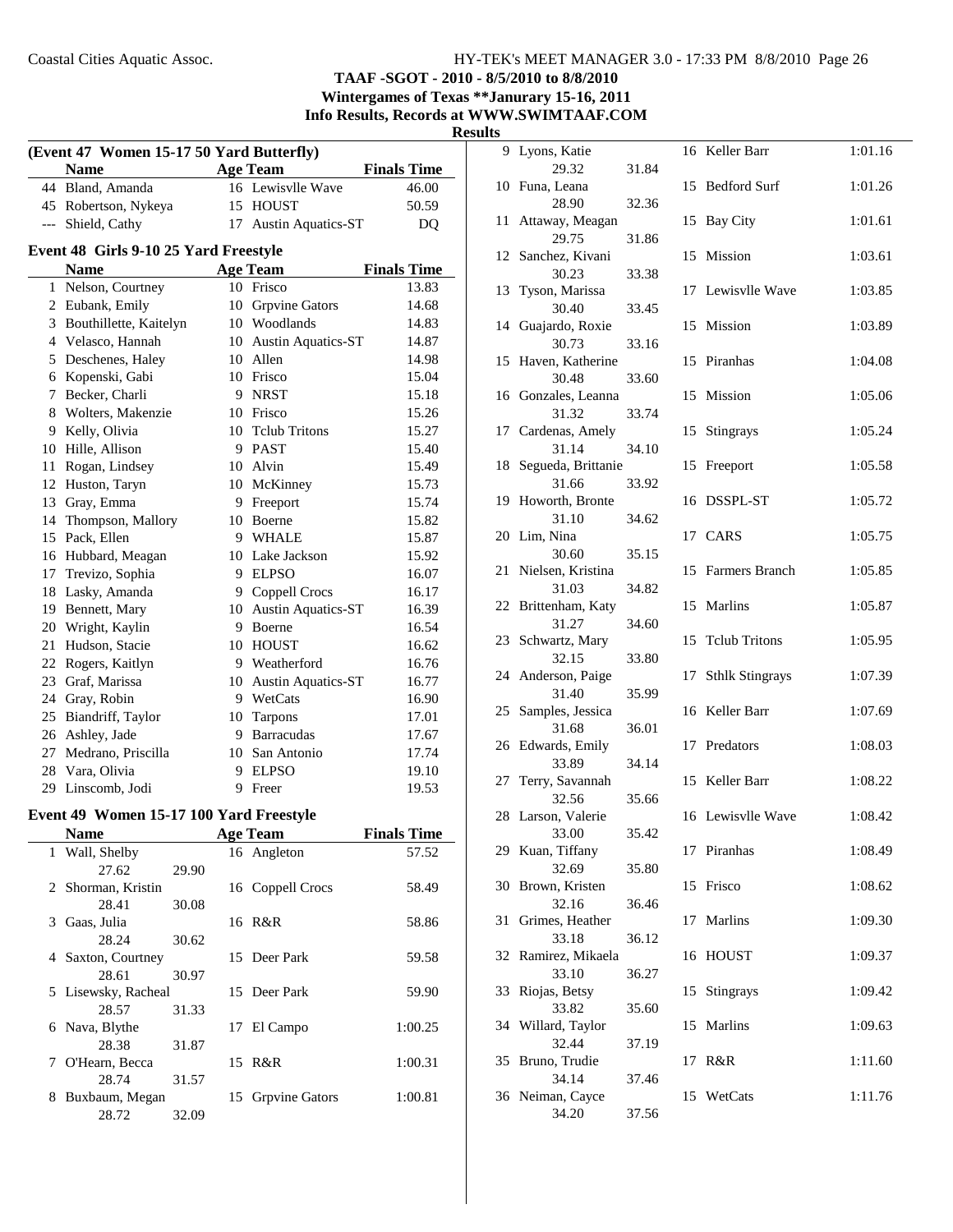## **TAAF -SGOT - 2010 - 8/5/2010 to 8/8/2010 Wintergames of Texas \*\*Janurary 15-16, 2011**

**Info Results, Records at WWW.SWIMTAAF.COM**

**Results**

| (Event 49 Women 15-17 100 Yard Freestyle) |                           |       |    |                           |                    |  |
|-------------------------------------------|---------------------------|-------|----|---------------------------|--------------------|--|
|                                           | <b>Name</b>               |       |    | <b>Age Team</b>           | <b>Finals Time</b> |  |
| 37                                        | Najar, Maria              |       |    | 17 LPD                    | 1:12.30            |  |
|                                           | 33.71                     | 38.59 |    |                           |                    |  |
|                                           | 38 Marrs, Molly           |       |    | 15 MFEEL-ST               | 1:12.63            |  |
|                                           | 33.47                     | 39.16 |    |                           |                    |  |
|                                           | 39 Prince, Emily          |       |    | 15 Weatherford            | 1:12.79            |  |
|                                           | 35.17                     | 37.62 |    |                           |                    |  |
| 40                                        | Kirby, Cassandra          |       |    | 15 Weatherford            | 1:12.86            |  |
|                                           | 34.39                     | 38.47 |    |                           |                    |  |
| 41                                        | Rueffer, Kayla            |       | 15 | Piranhas                  | 1:13.36            |  |
|                                           | 35.15                     | 38.21 |    |                           |                    |  |
|                                           | 42 Long, Jenna            |       |    | 16 Lewisvlle Wave         | 1:15.22            |  |
|                                           | 35.66                     | 39.56 |    |                           |                    |  |
| 43                                        | Redding, Jeanlyn          |       |    | 16 Austin Aquatics-ST     | 1:16.62            |  |
|                                           | 36.01                     | 40.61 |    |                           |                    |  |
|                                           | 44 Younghusband, Ashley   |       |    | 16 VIC                    | 1:16.85            |  |
|                                           | 37.04                     | 39.81 |    |                           |                    |  |
| 45                                        | Voltin, Anne              |       | 15 | Aquaducks                 | 1:17.05            |  |
|                                           | 38.53                     | 38.52 |    |                           |                    |  |
| 46                                        | Lingelbach, Jasmine       |       | 15 | Denison                   | 1:17.99            |  |
|                                           | 36.75                     | 41.24 |    |                           |                    |  |
| 47                                        | Graham, Erin              |       | 16 | South Belt                | 1:18.36            |  |
| 48                                        | 38.87<br>Kutanoglu, Selin | 39.49 |    | <b>Austin Aquatics-ST</b> |                    |  |
|                                           | 37.54                     | 41.45 | 15 |                           | 1:18.99            |  |
| 49                                        | Holt, Shelby              |       | 15 | <b>Telub Tritons</b>      | 1:19.18            |  |
|                                           | 36.61                     | 42.57 |    |                           |                    |  |
| 50                                        | Prieto, Sara              |       | 15 | Predators                 | 1:19.40            |  |
|                                           | 38.69                     | 40.71 |    |                           |                    |  |
| 51                                        | LeDoux, Abbi              |       | 15 | Golden Triangle           | 1:19.53            |  |
|                                           | 38.17                     | 41.36 |    |                           |                    |  |
| 52                                        | Alexander, Allison        |       | 15 | <b>HOUST</b>              | 1:20.54            |  |
|                                           | 40.37                     | 40.17 |    |                           |                    |  |
| 53                                        | Bland, Amanda             |       |    | 16 Lewisvlle Wave         | 1:22.58            |  |
|                                           | 38.95                     | 43.63 |    |                           |                    |  |
|                                           | 54 McLeroy, Ashley        |       |    | 15 Lewisvlle Wave         | 1:24.25            |  |
|                                           | 40.59                     | 43.66 |    |                           |                    |  |
| 55                                        | Shield, Cathy             |       | 17 | <b>Austin Aquatics-ST</b> | 1:25.77            |  |
|                                           | 1:25.77                   |       |    |                           |                    |  |
| 56                                        | Estrada, Alexis           |       | 15 | <b>ALICE</b>              | 1:26.67            |  |
|                                           | 43.06                     | 43.61 |    |                           |                    |  |
|                                           | 57 Van Gompel, Nancy      |       |    | 15 Austin Aquatics-ST     | 1:32.31            |  |

## **Event 50 Girls 9-10 100 Yard IM**

| <b>Name</b>              |       |    | <b>Age Team</b>        | <b>Finals Time</b> |
|--------------------------|-------|----|------------------------|--------------------|
| Johnston, Carolyn        |       |    | 10 Frisco              | 1:13.51            |
| 34.09                    | 39.42 |    |                        |                    |
| 2 Williams, Hope         |       | 10 | El Campo               | 1:14.62            |
| 35.51                    | 39.11 |    |                        |                    |
| 3 Dzierzanowski, Kathryn |       |    | 10 R&R                 | 1:22.16            |
| 36.89                    | 45.27 |    |                        |                    |
| 4 Privett, Kate          |       | 9  | <b>Sthlk Stingrays</b> | 1:22.56            |
| 37.01                    | 45.55 |    |                        |                    |
| Dillard, Allison         |       | 10 | <b>CARS</b>            | 1:23.38            |
| 37.94                    | 45.44 |    |                        |                    |

| 6  | Knifton, Kate      | 9  | <b>Austin Aquatics-ST</b> | 1:25.01 |
|----|--------------------|----|---------------------------|---------|
|    | 39.98<br>45.03     |    |                           |         |
| 7  | Herron, Janna      |    | 10 Dac Sailfish           | 1:27.51 |
|    | 42.81<br>44.70     |    |                           |         |
| 8  | Espinoza, Krystan  |    | 10 El Campo               | 1:27.91 |
| 9  | Thueson, Kiley     |    | 10 LPD                    | 1:28.72 |
|    | 40.40<br>48.32     |    |                           |         |
| 10 | Wilson, Lily       |    | 10 McKinney               | 1:31.22 |
|    | 39.74<br>51.48     |    |                           |         |
| 11 | Wallace, Lauren    |    | 10 Granbury Seals         | 1:31.42 |
|    | 41.30<br>50.12     |    |                           |         |
| 12 | Min, Mildred       | 9  | <b>ELPSO</b>              | 1:31.94 |
|    | 43.43<br>48.51     |    |                           |         |
| 13 | Sandusky, Samantha | 9  | Keller Barr               | 1:32.38 |
|    | 44.86<br>47.52     |    |                           |         |
| 14 | Horowitz, Rachel   | 9  | <b>Austin Aquatics-ST</b> | 1:33.78 |
|    | 41.97<br>51.81     |    |                           |         |
| 15 | Smith, Sloane      |    | 10 Cain Center            | 1:34.32 |
|    | 50.09<br>44.23     |    |                           |         |
| 16 | Webster, Courtney  |    | 10 Woodlands              | 1:34.59 |
|    | 41.24<br>53.35     |    |                           |         |
| 17 | Giles, Morgan      | 10 | <b>Austin Aquatics-ST</b> | 1:36.02 |
|    | 42.09<br>53.93     |    |                           |         |
| 18 | Gentry, Andria     | 10 | Pac Attack                | 1:36.59 |
|    | 44.60<br>51.99     |    |                           |         |
| 19 | Castro, Haley      | 10 | <b>NRST</b>               | 1:36.77 |
|    | 44.99<br>51.78     |    |                           |         |
| 20 | Taylor, Megan      | 10 | Allen                     | 1:39.19 |
|    | 46.29<br>52.90     |    |                           |         |
| 21 | McClure, Cannon    | 10 | Aquaducks                 | 1:40.41 |
|    | 46.53<br>53.88     |    |                           |         |
| 22 | Gonzalez, Isbella  | 10 | <b>STARS</b>              | 1:47.25 |
|    | 49.31<br>57.94     |    |                           |         |
| 23 | Hudson, Kacie      | 10 | <b>HOUST</b>              | 1:47.88 |
|    | 51.63<br>56.25     |    |                           |         |
| 24 | Georgelos, Carissa | 9  | Boerne                    | 1:49.92 |
|    | 55.78<br>54.14     |    |                           |         |
| 25 | McDowell, Bridget  | 9  | WetCats                   | 2:00.13 |
|    | 56.02<br>1:04.11   |    |                           |         |
| 26 | Holloway, McKenna  | 9  | Mudcats                   | 2:07.29 |
|    | 58.83<br>1:08.46   |    |                           |         |
|    | Rodriguez, Esmer   | 10 | EDIN                      | DQ      |
|    | 42.74<br>49.50     |    |                           |         |

#### **Event 51 Women 15-17 100 Yard IM**

J.

| <b>Name</b>        |       | <b>Age Team</b>  | <b>Finals Time</b> |
|--------------------|-------|------------------|--------------------|
| Saxton, Courtney   |       | 15 Deer Park     | 1:06.52            |
| 31.19              | 35.33 |                  |                    |
| 2 Shorman, Kristin |       | 16 Coppell Crocs | 1:07.41            |
| 32.72              | 34.69 |                  |                    |
| 3 Skinner, Haley   |       | 15 Bay City      | 1:09.17            |
| 31.74              | 37.43 |                  |                    |
| 4 Zamora, Courtney |       | 17 R&R           | 1:09.90            |
| 31.63              | 38.27 |                  |                    |
| Bergman, Gerri     |       | 16 CARS          | 1:10.40            |
| 32.18              | 38.22 |                  |                    |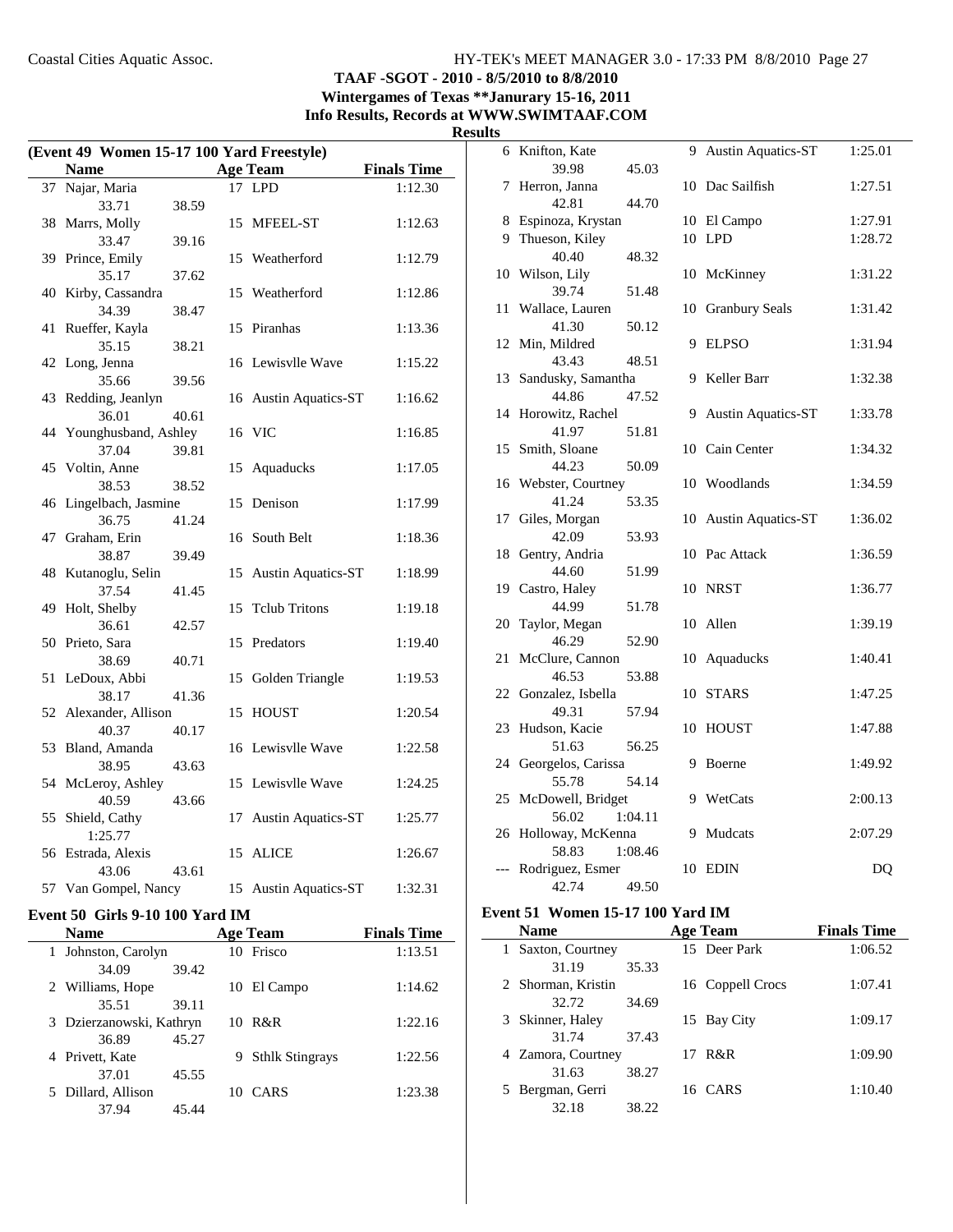$\overline{a}$ 

#### Coastal Cities Aquatic Assoc. HY-TEK's MEET MANAGER 3.0 - 17:33 PM 8/8/2010 Page 28

**TAAF -SGOT - 2010 - 8/5/2010 to 8/8/2010 Wintergames of Texas \*\*Janurary 15-16, 2011**

**Info Results, Records at WWW.SWIMTAAF.COM**

**Results**

| (Event 51 Women 15-17 100 Yard IM) |                               |       |    |                       |                    |  |
|------------------------------------|-------------------------------|-------|----|-----------------------|--------------------|--|
|                                    | <b>Name</b>                   |       |    | <b>Age Team</b>       | <b>Finals Time</b> |  |
|                                    | 6 Lester, Danyel              |       |    | 15 Lake Jackson       | 1:10.41            |  |
|                                    | 33.96                         | 36.45 |    |                       |                    |  |
| 7                                  | Palma, Madeleine              |       |    | 15 Predators          | 1:10.65            |  |
|                                    | 31.88                         | 38.77 |    |                       |                    |  |
| 8                                  | Noser, Kaitlin                |       |    | 16 R&R                | 1:12.81            |  |
|                                    | 33.01                         | 39.80 |    |                       |                    |  |
| 9                                  | Attaway, Meagan               |       | 15 | <b>Bay City</b>       | 1:12.87            |  |
|                                    | 34.42                         | 38.45 |    |                       |                    |  |
|                                    | 10 Alaniz, Markie<br>34.42    | 38.47 |    | 17 TM Hurricanes      | 1:12.89            |  |
|                                    | 11 Pena, Cambria              |       |    | 16 Frisco             | 1:13.11            |  |
|                                    | 34.40                         | 38.71 |    |                       |                    |  |
|                                    | 12 Gomillion, Sarah           |       |    | 15 Marlins            | 1:13.26            |  |
|                                    | 36.02                         | 37.24 |    |                       |                    |  |
| 13                                 | Berry, Sarah                  |       |    | 16 Granbury Seals     | 1:13.61            |  |
|                                    | 33.00                         | 40.61 |    |                       |                    |  |
|                                    | 14 Howorth, Bronte            |       |    | 16 DSSPL-ST           | 1:16.06            |  |
|                                    | 35.54                         | 40.52 |    |                       |                    |  |
|                                    | 15 Decker, Elise              |       |    | 17 Granbury Seals     | 1:16.13            |  |
|                                    | 35.08                         | 41.05 |    |                       |                    |  |
|                                    | 16 Mellott, Kelly             |       | 15 | Marlins               | 1:16.30            |  |
|                                    | 35.78                         | 40.52 |    |                       |                    |  |
|                                    | 17 Cochran, Makenzie<br>34.75 |       |    | 15 VIC                | 1:16.32            |  |
|                                    | 18 Garza, Elizabeth           | 41.57 |    | 15 ALICE              | 1:17.07            |  |
|                                    | 34.91                         | 42.16 |    |                       |                    |  |
|                                    | 19 Dunstan, Brandy            |       |    | 16 R&R                | 1:17.26            |  |
|                                    | 35.79                         | 41.47 |    |                       |                    |  |
|                                    | 20 Gaither, Jubi              |       | 16 | Sville Stngray        | 1:17.99            |  |
|                                    | 34.92                         | 43.07 |    |                       |                    |  |
| 21                                 | Terry, Savannah               |       | 15 | Keller Barr           | 1:18.48            |  |
|                                    | 37.28                         | 41.20 |    |                       |                    |  |
|                                    | 22 Beasley, Marlee            |       |    | 15 Mission            | 1:18.57            |  |
|                                    | 34.62                         | 43.95 |    |                       |                    |  |
| 23                                 | Allison, Abby<br>35.59        |       |    | 15 Keller Barr        | 1:18.78            |  |
| 24                                 | Speights, Mary                | 43.19 |    | 15 WetCats            | 1:18.99            |  |
|                                    | 37.44                         | 41.55 |    |                       |                    |  |
|                                    | 25 Rodriguez, Marisa          |       |    | 16 R&R                | 1:19.06            |  |
|                                    | 36.25                         | 42.81 |    |                       |                    |  |
|                                    | 26 Davis, Kayla               |       |    | 17 Telub Tritons      | 1:19.22            |  |
|                                    | 37.21                         | 42.01 |    |                       |                    |  |
| 27                                 | Villarreal, Victoria          |       |    | 16 Pharr-ST           | 1:19.53            |  |
|                                    | 35.26                         | 44.27 |    |                       |                    |  |
| 28                                 | Coonrod, Charlotte            |       |    | 15 LPD                | 1:22.09            |  |
|                                    | 39.55                         | 42.54 |    |                       |                    |  |
|                                    | 29 Wilson, Kaneesha           |       |    | 16 Lewisvlle Wave     | 1:22.65            |  |
|                                    | 37.48                         | 45.17 |    |                       |                    |  |
|                                    | 30 Davis, Catherine<br>40.74  | 42.20 |    | 15 Austin Aquatics-ST | 1:22.94            |  |
| 31                                 | Garza, Danyelle               |       | 15 | Pharr-ST              | 1:23.43            |  |
|                                    | 40.93                         | 42.50 |    |                       |                    |  |
|                                    | 32 Lopez, Jessica             |       | 17 | Mission               | 1:24.62            |  |
|                                    | 38.97                         | 45.65 |    |                       |                    |  |

|     | 33 Kirby, Cassandra  |       | 15 Weatherford        | 1:26.24 |
|-----|----------------------|-------|-----------------------|---------|
|     | 42.11                | 44.13 |                       |         |
|     | 34 Murray, Megan     |       | 16 Austin Aquatics-ST | 1:26.26 |
|     | 39.11                | 47.15 |                       |         |
|     | 35 Larson, Christina |       | 17 Lewisvlle Wave     | 1:29.23 |
|     | 44.13                | 45.10 |                       |         |
|     | 36 Ynfante, Mallory  |       | 15 ALICE              | 1:30.18 |
|     | 45.69                | 44.49 |                       |         |
|     | 37 Prieto, Sara      |       | 15 Predators          | 1:33.64 |
|     | 45.61                | 48.03 |                       |         |
|     | 38 Collazo, Mioshi   |       | 15 San Antonio        | 1:34.40 |
|     | 42.63                | 51.77 |                       |         |
| 39. | Garrett, Danene      |       | 16 T- Swiming         | 1:37.53 |
|     | 44.90                | 52.63 |                       |         |

## **Event 52 Women 15-17 200 Yard Freestyle**

|              | <b>Name</b>         |       | <b>Age Team</b>   |       | <b>Finals Time</b> |
|--------------|---------------------|-------|-------------------|-------|--------------------|
| $\mathbf{1}$ | Cook, Julia         |       | 15 Boerne         |       | 2:04.75            |
|              | 28.41               | 31.11 | 32.39             | 32.84 |                    |
|              | 2 Wall, Shelby      |       | 16 Angleton       |       | 2:06.33            |
|              | 28.85               | 31.81 | 33.71             | 31.96 |                    |
|              | 3 Little, Shelby    |       | 16 Frisco         |       | 2:07.38            |
|              | 28.75               | 31.94 | 33.41             | 33.28 |                    |
|              | 4 Lester, Danyel    |       | 15 Lake Jackson   |       | 2:11.84            |
|              | 29.91               | 33.23 | 34.80             | 33.90 |                    |
|              | 5 Lisewsky, Racheal |       | 15 Deer Park      |       | 2:15.31            |
|              | 30.88               | 33.52 | 35.33             | 35.58 |                    |
|              | 6 Fedderke, Aubrey  |       | 16 R&R            |       | 2:15.92            |
|              | 31.78               | 35.53 | 35.34             | 33.27 |                    |
| 7            | Lyons, Katie        |       | 16 Keller Barr    |       | 2:16.34            |
|              | 30.85               | 33.82 | 36.01             | 35.66 |                    |
| 8            | Attaway, Meagan     |       | 15 Bay City       |       | 2:16.46            |
|              | 32.68               | 34.79 | 35.54             | 33.45 |                    |
|              | 9 Porter, Kaitlin   |       | 17 R&R            |       | 2:21.79            |
|              | 32.38               | 35.23 | 37.33             | 36.85 |                    |
|              | 10 Buck, Brianna    |       | 15 Mineral Wells  |       | 2:22.89            |
|              | 32.76               | 37.10 | 38.77             | 34.26 |                    |
| 11           | McHugh, Ashley      |       | 16 Lewisvlle Wave |       | 2:23.19            |
|              | 33.09               | 34.52 | 37.03             | 38.55 |                    |
| 12           | Hyde, Nicole        |       | 15 Bedford Surf   |       | 2:24.43            |
|              | 31.88               | 36.71 | 37.65             | 38.19 |                    |
| 13           | O'Donel, Katelyn    |       | 15 Deer Park      |       | 2:24.97            |
|              | 33.03               | 36.43 | 37.68             | 37.83 |                    |
|              | 14 Sanchez, Kivani  |       | 15 Mission        |       | 2:25.77            |
|              | 32.91               | 37.07 | 38.13             | 37.66 |                    |
|              | 15 Haven, Katherine |       | 15 Piranhas       |       | 2:26.66            |
|              | 32.92               | 38.34 | 39.35             | 36.05 |                    |
|              | 16 Davis, Savannah  |       | 15 Marlins        |       | 2:27.50            |
|              | 33.52               | 37.58 | 39.38             | 37.02 |                    |
|              | 17 Stuebe, Cailen   |       | 17 Tclub Tritons  |       | 2:28.04            |
|              | 34.81               | 37.44 | 37.78             | 38.01 |                    |
|              | 18 Cardenas, Amely  |       | 15 Stingrays      |       | 2:28.22            |
|              | 34.08               | 38.02 | 38.91             | 37.21 |                    |
|              | 19 Lee, Josie       |       | 15 Keller Barr    |       | 2:28.92            |
|              | 34.13               | 37.96 | 39.90             | 36.93 |                    |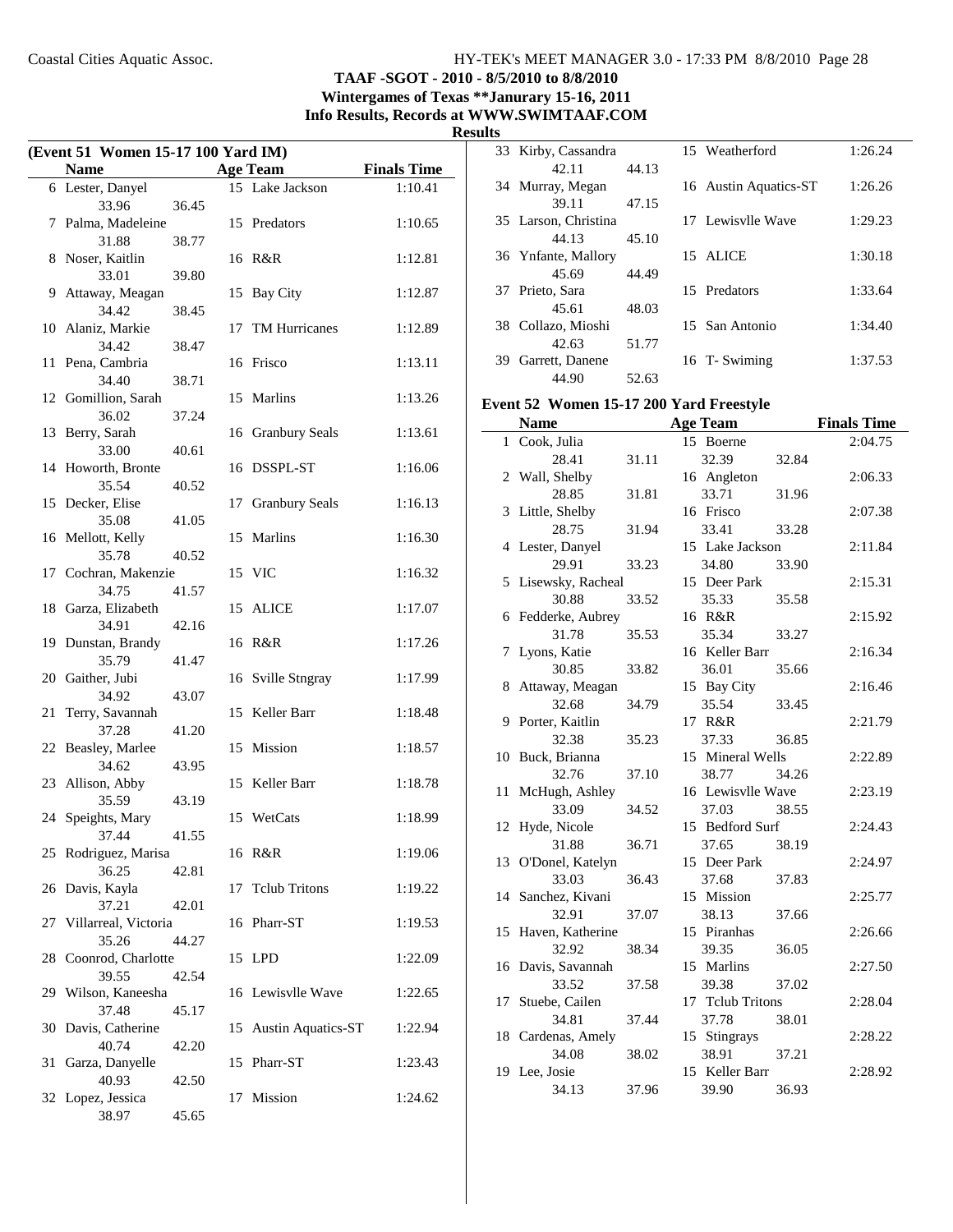**TAAF -SGOT - 2010 - 8/5/2010 to 8/8/2010 Wintergames of Texas \*\*Janurary 15-16, 2011**

**Info Results, Records at WWW.SWIMTAAF.COM**

#### **Results**

|    | (Event 52 Women 15-17 200 Yard Freestyle) |       |    |                   |       |                    |  |
|----|-------------------------------------------|-------|----|-------------------|-------|--------------------|--|
|    | <b>Name</b>                               |       |    | <b>Age Team</b>   |       | <b>Finals Time</b> |  |
|    | 20 Gonzales, Leanna                       |       |    | 15 Mission        |       | 2:29.14            |  |
|    | 34.52                                     | 38.10 |    | 39.73             | 36.79 |                    |  |
| 21 | Grimes, Heather                           |       | 17 | Marlins           |       | 2:30.14            |  |
|    | 34.48                                     | 37.92 |    | 39.49             | 38.25 |                    |  |
|    | 22 Yeats, Madison                         |       |    | 15 DSSPL-ST       |       | 2:30.45            |  |
|    | 35.77                                     | 39.27 |    | 40.28             | 35.13 |                    |  |
|    | 23 Segueda, Brittanie                     |       |    | 15 Freeport       |       | 2:31.62            |  |
|    | 33.24                                     | 38.68 |    | 40.39             | 39.31 |                    |  |
|    | 24 O'Beirne, Chelsea                      |       |    | 17 Piranhas       |       | 2:31.65            |  |
|    | 34.70                                     | 38.55 |    | 40.29             | 38.11 |                    |  |
|    | 25 Gaither, Jubi                          |       |    | 16 Sville Stngray |       | 2:33.79            |  |
|    | 35.13                                     | 38.84 |    | 41.06             | 38.76 |                    |  |
|    | 26 Trevino, Avery                         |       |    | 15 Stingrays      |       | 2:45.57            |  |
|    | 36.87                                     | 42.27 |    | 44.63             | 41.80 |                    |  |
|    | 27 Neiman, Cayce                          |       |    | 15 WetCats        |       | 2:48.72            |  |
|    | 38.29                                     | 43.71 |    | 45.56             | 41.16 |                    |  |
|    | 28 Robertson, Nykeya                      |       |    | 15 HOUST          |       | 3:25.23            |  |
|    | 46.08                                     |       |    |                   | 50.17 |                    |  |

#### **Event 53 Girls 9-10 100 Yard Freestyle Relay**

|                | Team                         | <b>Relay</b>                 | <b>Finals Time</b> |
|----------------|------------------------------|------------------------------|--------------------|
| 1              | Frisco                       | A                            | 58.79              |
|                | 1) Nelson, Courtney 10       | 2) Wolters, Makenzie 10      |                    |
|                | 3) Kopenski, Gabi 10         | 4) Smith, Spencer 10         |                    |
|                | 29.93<br>28.86               |                              |                    |
| $\mathfrak{D}$ | <b>Telub Tritons</b>         | A                            | 1:01.21            |
|                | 1) Kelly, Olivia 10          | 2) McKinnon, Kelli 9         |                    |
|                | 3) Ramirez, Katie 10         | 4) Sheehan, Isabella 10      |                    |
|                | 30.70<br>30.51               |                              |                    |
| 3              | El Campo                     | A                            | 1:01.84            |
|                | 1) Thrash, Camille 9         | 2) Slattery, Sydney 9        |                    |
|                | 3) Espinoza, Krystan 10      | 4) Willis, Ivy 10            |                    |
|                | 32.44<br>29.40               |                              |                    |
|                | 4 McKinney                   | A                            | 1:01.92            |
|                | 1) Wilson, Lily 10           | 2) Huston, Taryn 10          |                    |
|                | 3) Perkovich, Elizabeth 10   | 4) Jestes, Hope 9            |                    |
|                | 31.27<br>30.65               |                              |                    |
|                | 5 Lewisvlle Wave             | A                            | 1:02.29            |
|                | 1) Johnson, Sydnee 10        | 2) Wiborg, Emma 10           |                    |
|                | 3) Velasco, Luisa 9          | 4) Wingard, Nicole 10        |                    |
|                | 30.65<br>31.64               |                              |                    |
| 6              | Woodlands                    | A                            | 1:02.54            |
|                | 1) Bouthillette, Kaitelyn 10 | 2) Reynera, Caitlin 9        |                    |
|                | 3) Cahill, Bailey 9          | 4) Copeland, Mikayla 10      |                    |
|                | 31.77<br>30.77               |                              |                    |
| 7              | Frisco                       | B                            | 1:03.25            |
|                | 1) Emmons, Kyndall 9         | 2) Peterson, Katie 10        |                    |
|                | 3) Marshall, McKenzie 10     | 4) Medigovich, Lydia 9       |                    |
|                | 33.08<br>30.17               |                              |                    |
| 8              | R&R                          | A                            | 1:04.22            |
|                | 1) Sugawara, Alissa 9        | 2) Parker, Katie 9           |                    |
|                | 3) Parker, Kelsey 10         | 4) Dzierzanowski, Kathryn 10 |                    |
|                | 33.60<br>30.62               |                              |                    |

| S  |                                           |                          |         |
|----|-------------------------------------------|--------------------------|---------|
| 9  | Boerne                                    | Α                        | 1:04.34 |
|    | 1) Wright, Kaylin 9                       | 2) Klar, Presley 10      |         |
|    | 3) McHone, Ellie 10                       | 4) Thompson, Mallory 10  |         |
|    | 32.51<br>31.83                            |                          |         |
| 10 | <b>VIC</b>                                | А                        | 1:04.42 |
|    | 1) Migl, Cheyenne 10                      | 2) Lynch, Katie 10       |         |
|    | 3) Reyes, Lexi 9                          | 4) Garcia, Michelle 10   |         |
|    | 32.49<br>31.93                            |                          |         |
| 11 | Frisco                                    | C                        | 1:04.46 |
|    | 1) Snyder, Samantha 10                    | 2) Satterwhite, Emma 9   |         |
|    | 3) Ruhl, Megan 10                         | 4) Foster, Mary Rose 10  |         |
|    | 32.95<br>31.51                            |                          |         |
| 12 | <b>ALICE</b>                              | A                        | 1:04.65 |
|    | 1) Hayslip, Hannah 10                     | 2) Campos, Sarah Jo 10   |         |
|    | 3) Cruz, Aryssa 10                        | 4) Downes, Caroline 10   |         |
|    | 33.06<br>31.59                            |                          |         |
| 13 | Alvin                                     | A                        | 1:05.10 |
|    | 1) Reimer, Alison 9                       | 2) Burt, Camberon 10     |         |
|    | 3) Fernandez, Emily 10                    | 4) Rogan, Lindsey 10     |         |
|    | 32.58<br>32.52<br>14 CARS                 | A                        |         |
|    |                                           |                          | 1:05.98 |
|    | 1) Bales, Alia 9<br>3) Bales, Kimberly 10 | 2) Thrower, Emma 10      |         |
|    | 34.95<br>31.03                            | 4) Thrower, Adeline 9    |         |
| 15 | <b>Sthlk Stingrays</b>                    | А                        | 1:06.58 |
|    | 1) Platt, Haley 9                         | 2) Tatum, Samantha 9     |         |
|    | 3) Gomez, Lucy 10                         | 4) Schmidt, Claire 9     |         |
|    | 33.63<br>32.95                            |                          |         |
| 16 | <b>Tclub Tritons</b>                      | B                        | 1:07.27 |
|    | 1) McKowen, Brydon 9                      | 2) Mann, Abby 9          |         |
|    | 3) Tatum, Cierra 9                        | 4) Cantu, Allaya 9       |         |
|    | 34.21<br>33.06                            |                          |         |
| 17 | WetCats                                   | А                        | 1:09.95 |
|    | 1) Woodall, Payton 9                      | 2) Zettler, Alexis 10    |         |
|    | 3) Woodall, Annamarie 10                  | 4) Gray, Robin 9         |         |
|    | 38.40<br>31.55                            |                          |         |
| 18 | Boerne                                    | B                        | 1:11.77 |
|    | 1) Schwab, Teresa 9                       | 2) Georgelos, Carissa 9  |         |
|    | 3) Barnett, Larissa 9                     | 4) Mazock, Taylor 10     |         |
|    | 37.67<br>34.10                            |                          |         |
| 19 | Mission                                   | A                        | 1:12.69 |
|    | 1) Honrubia, Lilly 9                      | 2) Odale, Sarah 9        |         |
|    | 3) Gutierrez, Nadia 9                     | 4) Brechler, Lauren 9    |         |
|    | 33.80<br>38.89                            |                          |         |
| 20 | <b>STARS</b>                              | A                        | 1:15.16 |
|    | 1) Canales, Marianna 10                   | 2) Canales, Rebecca 9    |         |
|    | 3) Perez, Gabriella 9                     | 4) Gonzalez, Isbella 10  |         |
|    | 38.63<br>36.53                            |                          |         |
| 21 | <b>Austin Aquatics-ST</b>                 | A                        | 1:16.78 |
|    | 1) Speegle, Sierra 10                     | 2) Russell, Elizabeth 10 |         |
|    | 3) Allums, Kaylani 10                     | 4) Graf, Marissa 10      |         |
| 22 | 43.76<br>33.02<br>San Antonio             | B                        | 1:17.67 |
|    | 1) Flores, Jeanette 10                    | 2) Guzman, Gabby 10      |         |
|    | 3) Gonzales, Cenovia 10                   | 4) Fernandez, Ashley 10  |         |
|    | 36.41<br>41.26                            |                          |         |
|    |                                           |                          |         |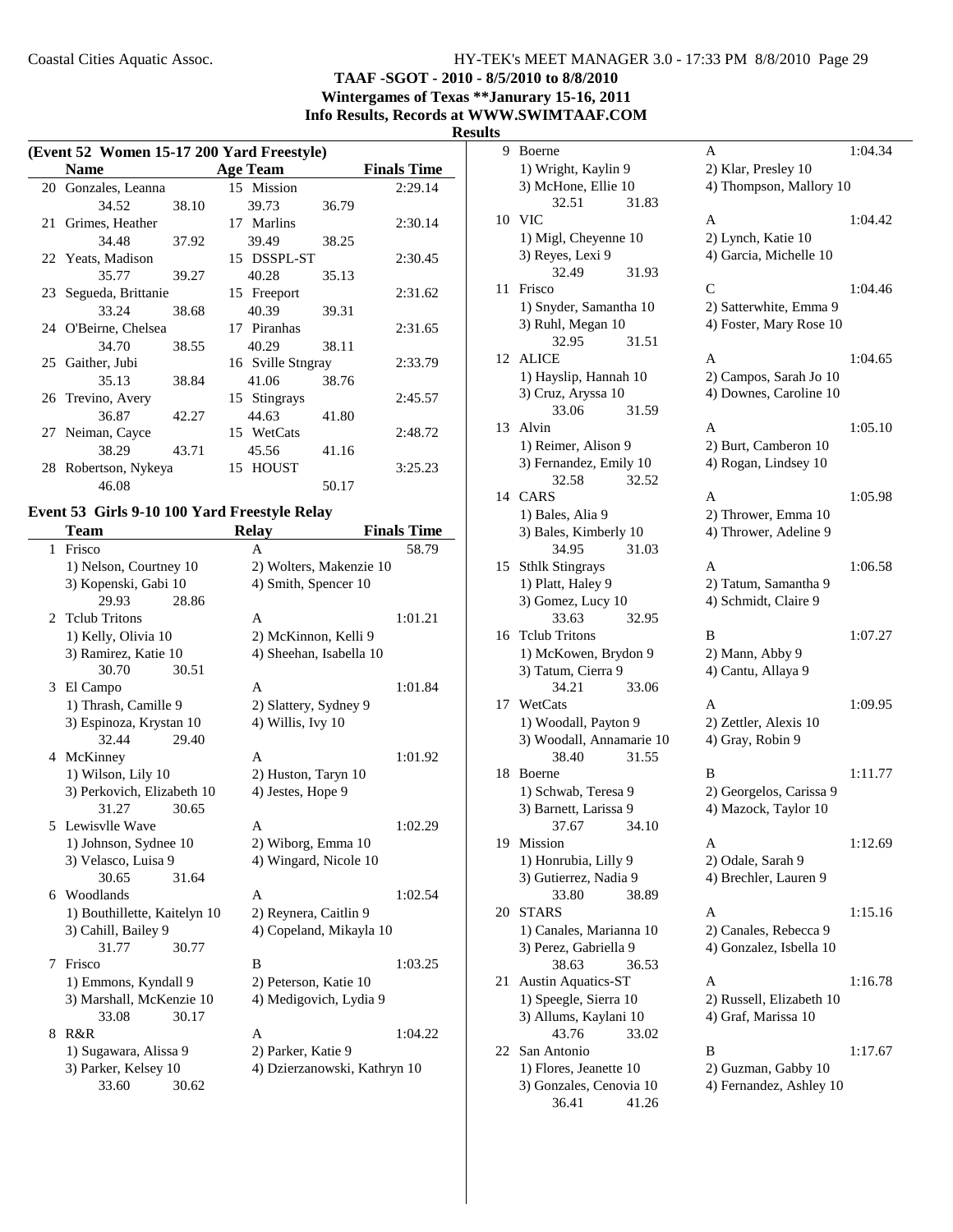**TAAF -SGOT - 2010 - 8/5/2010 to 8/8/2010**

**Wintergames of Texas \*\*Janurary 15-16, 2011 Info Results, Records at WWW.SWIMTAAF.COM**

#### **Results**

| (Event 53 Girls 9-10 100 Yard Freestyle Relay) |                          |                    |  |
|------------------------------------------------|--------------------------|--------------------|--|
| Team                                           | Relay                    | <b>Finals Time</b> |  |
| 23 HOUST                                       | A                        | 1:22.24            |  |
| 1) Hudson, Kacie 10                            | 2) Hudson, Stacie 10     |                    |  |
| 3) Perez, Abrielle 10                          | 4) Pickard, Priscilla 10 |                    |  |
| 38.39<br>43.85                                 |                          |                    |  |
| 24 WetCats                                     | B                        | 1:24.76            |  |
| 1) Phipps, Emma Skye 10                        | 2) Melton, Rylie 10      |                    |  |
| 3) Chambers, Destiny 9                         | 4) Price, Josie 10       |                    |  |
| 41.66<br>43.10                                 |                          |                    |  |
| 25 Austin Aquatics-ST                          | C                        | 1:28.94            |  |
| 1) Telang, Deepa 10                            | 2) White, Sarah 9        |                    |  |
| 3) Hutton, Sofia 9                             | 4) Rudy, Claire 9        |                    |  |
| 43.72<br>45.22                                 |                          |                    |  |
| 26 Austin Aquatics-ST                          | B                        | 1:30.36            |  |
| 1) Hamelwright, Emily 10                       | 2) Sanchez, Cecelia 9    |                    |  |
| 3) Davis, Sarah 9                              | 4) Alford, Kate 9        |                    |  |
| 48.66<br>41.70                                 |                          |                    |  |
| San Antonio                                    | A                        | DO                 |  |
| 1) Casillas, Trinity 9                         | 2) Hernandez, Nicole 10  |                    |  |
| 3) Pena, Viviana 10                            | 4) Castillo, Marisol 9   |                    |  |
| 42.75<br>37.61                                 |                          |                    |  |

# **Event 54 Women 15-17 200 Yard Freestyle Relay**

 $\overline{\phantom{0}}$ 

|                | Team                     |       | <b>Relay</b>          |                       | <b>Finals Time</b> |
|----------------|--------------------------|-------|-----------------------|-----------------------|--------------------|
| $\mathbf{1}$   | R&R                      |       | A                     |                       | 1:48.86            |
|                | 1) Gaas, Julia 16        |       | 2) Bruno, Carrie 15   |                       |                    |
|                | 3) Fedderke, Aubrey 16   |       | 4) O'Hearn, Becca 15  |                       |                    |
|                | 27.04                    | 27.34 | 27.73                 | 26.75                 |                    |
| $\mathfrak{D}$ | Frisco                   |       | A                     |                       | 1:49.36            |
|                | 1) Emmons, Kelsey 17     |       | 2) Hunt, Kelsey 15    |                       |                    |
|                | 3) Hanttula, Taylor 15   |       | 4) Little, Shelby 16  |                       |                    |
|                | 27.58                    | 26.72 | 28.60                 | 26.46                 |                    |
| 3              | Mission                  |       | A                     |                       | 1:54.41            |
|                | 1) Gutierrez, Brianna 15 |       | 2) Garcia, Jade 15    |                       |                    |
|                | 3) Cantu, Brianna 15     |       |                       | 4) Guajardo, Roxie 15 |                    |
|                | 29.34                    | 28.02 | 28.69                 | 28.36                 |                    |
|                | 4 R&R                    |       | B                     |                       | 1:54.64            |
|                | 1) Dunstan, Courtney 17  |       |                       | 2) Dunstan, Brandy 16 |                    |
|                | 3) Rodriguez, Marisa 16  |       | 4) Porter, Kaitlin 17 |                       |                    |
|                | 28.56                    | 29.87 | 28.19                 | 28.02                 |                    |
| 5              | <b>Granbury Seals</b>    |       | A                     |                       | 1:58.38            |
|                | 1) Berry, Sarah 16       |       | 2) Decker, Corissa 15 |                       |                    |
|                | 3) Maldonado, Megan 15   |       | 4) Decker, Elise 17   |                       |                    |
|                | 29.59                    | 30.03 | 29.97                 | 28.79                 |                    |
|                | 6 Telub Tritons          |       | A                     |                       | 2:01.16            |
|                | 1) Burks, Amelia 16      |       |                       | 2) Becker, Brianna 16 |                    |
|                | 3) Stuebe, Cailen 17     |       | 4) Davis, Kayla 17    |                       |                    |
|                | 28.82                    | 31.19 | 31.52                 | 29.63                 |                    |
|                | 7 Lewisylle Wave         |       | A                     |                       | 2:01.22            |
|                | 1) Tyson, Marissa 17     |       | 2) Haas, Megan 15     |                       |                    |
|                | 3) Larson, Valerie 16    |       |                       | 4) McHugh, Ashley 16  |                    |
|                | 29.60                    | 30.36 | 30.41                 | 30.85                 |                    |
| 8              | Mineral Wells            |       | A                     |                       | 2:01.24            |
|                | 1) Salisbury, Kayla 16   |       |                       | 2) Rousseau, Erica 16 |                    |
|                | 3) Buck, Brianna 15      |       | 4) Evans, Kenzie 16   |                       |                    |
|                | 30.35                    | 30.90 | 31.15                 | 28.84                 |                    |

| 9  | Piranhas                   |       | A                        |                          | 2:03.80 |
|----|----------------------------|-------|--------------------------|--------------------------|---------|
|    | 1) O'Beirne, Chelsea 17    |       | 2) Kuan, Tiffany 17      |                          |         |
|    | 3) Rueffer, Kayla 15       |       | 4) Boyson, Emily 16      |                          |         |
|    | 30.66                      | 32.99 | 28.16                    | 31.99                    |         |
| 10 | Keller Barr                |       | A                        |                          | 2:07.40 |
|    | 1) Lee, Josie 15           |       | 2) Fagerman, Kelly 15    |                          |         |
|    | 3) Van Voast, Meghan 16    |       | 4) Allison, Abby 15      |                          |         |
|    | 31.75                      | 33.25 | 31.77                    | 30.63                    |         |
| 11 | Marlins                    |       | B                        |                          | 2:08.75 |
|    | 1) Grimes, Heather 17      |       | 2) Brau, Nicole 15       |                          |         |
|    | 3) Mellott, Kelly 15       |       | 4) Davis, Savannah 15    |                          |         |
|    | 32.80                      | 36.61 | 30.14                    | 29.20                    |         |
| 12 | WetCats                    |       | A                        |                          | 2:08.87 |
|    | 1) Gillham, Paytyn 16      |       |                          | 2) Weinberger, Sierra 16 |         |
|    | 3) Neiman, Cayce 15        |       | 4) Speights, Mary 15     |                          |         |
|    | 32.32                      | 33.70 | 33.91                    | 28.94                    |         |
| 13 | <b>Austin Aquatics-ST</b>  |       | A                        |                          | 2:11.90 |
|    | 1) Redding, Jeanlyn 16     |       | 2) Kutanoglu, Selin 15   |                          |         |
|    | 3) Murray, Megan 16        |       |                          | 4) Fedorko, Elizabeth 16 |         |
|    | 32.58                      | 32.49 | 34.76                    | 32.07                    |         |
| 14 | <b>HOUST</b>               |       | A                        |                          | 2:16.16 |
|    | 1) Alexander, Allison 15   |       |                          | 2) Ramirez, Mikaela 16   |         |
|    | 3) Robertson, Nykeya 15    |       |                          | 4) Mayberry, Taylor 15   |         |
|    | 39.27                      | 29.41 | 38.21                    | 29.27                    |         |
| 15 | VIC.                       |       | A                        |                          | 2:38.97 |
|    | 1) Younghusband, Ashley 16 |       | 2) Bittick, Christine 16 |                          |         |
|    | 3) Holley, Emma 16         |       | 4) Burnett, Meagan 15    |                          |         |
|    | 36.17                      | 42.16 | 47.82                    | 32.82                    |         |
|    | Lewisvlle Wave             |       | B                        |                          | DO      |
|    | 1) Larson, Christina 17    |       |                          | 2) McLeroy, Ashley 15    |         |
|    | 3) Lovfald, Hanna 16       |       | 4) Bland, Amanda 16      |                          |         |
|    | 34.09                      | 35.54 | 34.89                    | 35.28                    |         |

## **Event 55 Boys 6 & Under 100 Yard Freestyle Relay**

| Team               |                             | <b>Relay</b>           | <b>Finals Time</b> |
|--------------------|-----------------------------|------------------------|--------------------|
| Frisco<br>1        |                             | A                      | 1:32.18            |
|                    | 1) Brousseau, Jack 6        | 2) Cassano, Connor 6   |                    |
|                    | 3) Fogle, Luke 5            | 4) Urbine, Preston 6   |                    |
| 2 R&R              |                             | A                      | 1:39.18            |
|                    | 1) Dzierzanowski, Matthew 6 | 2) Vickery, Griffin 5  |                    |
|                    | 3) Kloeber, Mason 6         | 4) Haines, Sam 6       |                    |
| Frisco<br>3        |                             | B                      | 1:45.02            |
|                    | 1) Hunt, Justice 6          | 2) Walsh, Lucas 6      |                    |
|                    | 3) Beard, Matthew 6         | 4) Turrell, Dawson 6   |                    |
| <b>Boerne</b><br>4 |                             | A                      | 1:46.31            |
|                    | 1) Slayton, Ryder 6         | 2) Boehm, Kenny 6      |                    |
|                    | 3) Powell, Jacob 6          | 4) Wright, Tyler 6     |                    |
| 5 CARS             |                             | A                      | 1:54.03            |
|                    | 1) Keller, Harrison 6       | 2) Fowers, Jackson 6   |                    |
|                    | 3) Choe, Ethan 5            | 4) Choe, Aiden 6       |                    |
| Frisco<br>6        |                             | C                      | 1:55.44            |
|                    | 1) Kackley, Luke 5          | 2) Strickler, Daniel 6 |                    |
|                    | 3) Davis, Joey 6            | 4) Marshall, Grant 6   |                    |
| <b>LPD</b><br>7    |                             | A                      | 1:55.72            |
|                    | 1) McDonald, John 6         | 2) Seidel, River 6     |                    |
|                    | 3) Bowers, V, Quint 5       | 4) Beckman, Nate 6     |                    |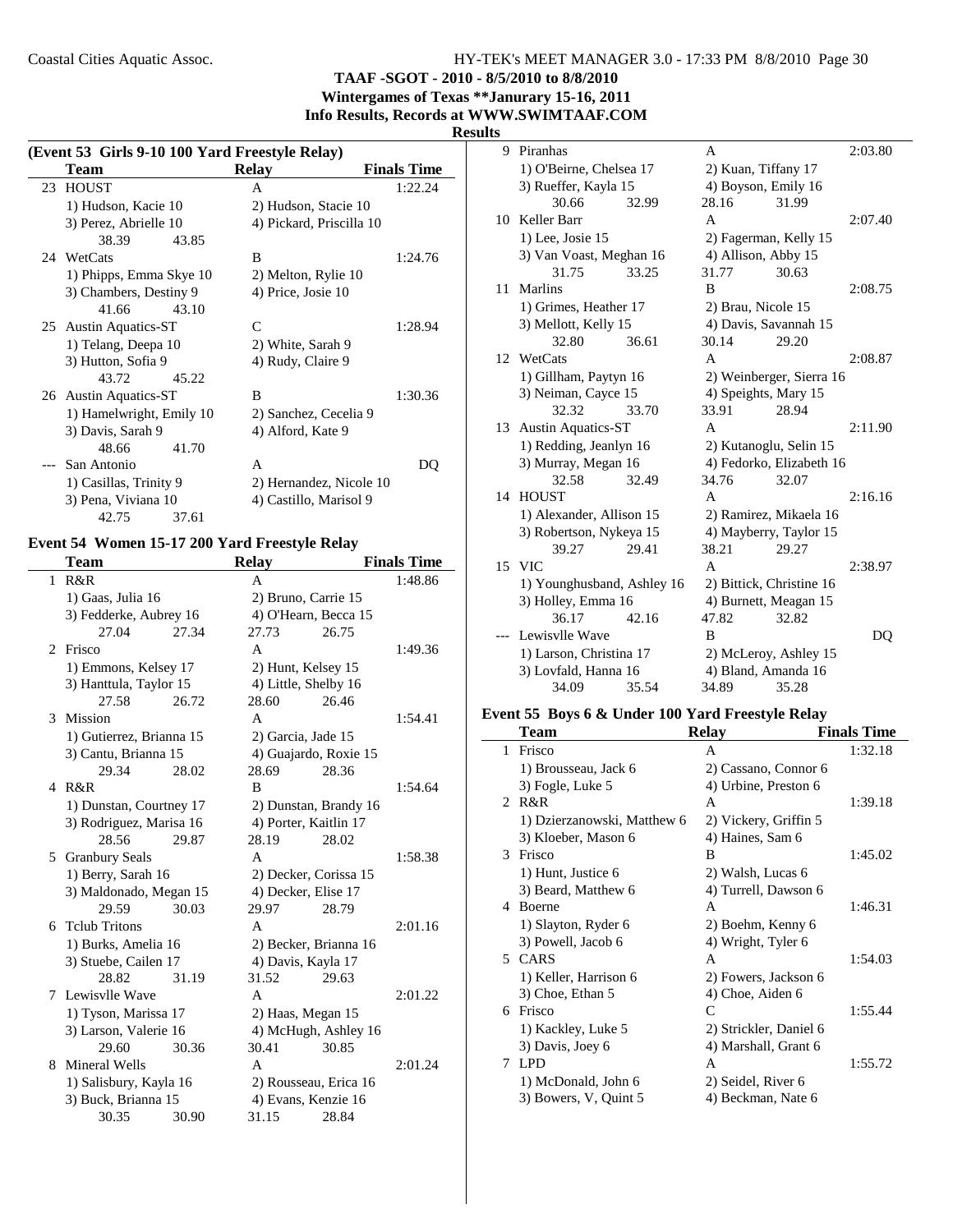## **TAAF -SGOT - 2010 - 8/5/2010 to 8/8/2010**

**Wintergames of Texas \*\*Janurary 15-16, 2011 Info Results, Records at WWW.SWIMTAAF.COM**

#### **Results**

| (Event 55 Boys 6 & Under 100 Yard Freestyle Relay) |                                               |                          |                    |  |
|----------------------------------------------------|-----------------------------------------------|--------------------------|--------------------|--|
|                                                    | Team                                          | <b>Relay</b>             | <b>Finals Time</b> |  |
|                                                    | 8 Frisco                                      | D                        | 2:33.83            |  |
|                                                    | 1) Senn, Caden 6                              | 2) Liu, Austin 5         |                    |  |
|                                                    | 3) Raina, Rohin 6                             | 4) Coners, Jacob 6       |                    |  |
|                                                    | Event 56 Boys 8 & Under 100 Yard Medley Relay |                          |                    |  |
|                                                    | <b>Team</b>                                   | <b>Relay</b>             | <b>Finals Time</b> |  |
|                                                    | 1 Frisco                                      | A                        | 1:18.39            |  |
|                                                    | 1) Belair, Michael 7                          | 2) May, Gregory 8        |                    |  |
|                                                    | 3) Johnston, David 8                          | 4) Bland, Ian 8          |                    |  |
|                                                    | 2 Alvin                                       | A                        | 1:20.09            |  |
|                                                    | 1) Carothers, Chase 8                         | 2) Patterson, Colby 8    |                    |  |
|                                                    | 3) Pannell, Frankie 8                         | 4) Escalara, Daniel 8    |                    |  |
|                                                    | 3 Lake Jackson                                | A                        | 1:23.33            |  |
|                                                    | 1) Gasiorowski, Ryan 7                        | $2)$ Turk, Joe $7$       |                    |  |
|                                                    | 3) McKinney, Matthew 8                        | 4) Fuchs, Collin 8       |                    |  |
|                                                    | 4 R&R                                         | A                        | 1:25.31            |  |
|                                                    | 1) Miller, Andrew 8                           | 2) McGrath, Connor 8     |                    |  |
|                                                    | 3) Koelzer, Nikolas 8                         | 4) Alaniz, Brandon 8     |                    |  |
| 5                                                  | Boerne                                        | A                        | 1:29.89            |  |
|                                                    | 1) Sandidge, Logan 8                          | 2) Peterson, Coltin 8    |                    |  |
|                                                    | 3) Strange, Parker 8                          | 4) Barnett, Samuel 8     |                    |  |
|                                                    | 6 Keller Barr                                 | A                        | 1:31.13            |  |
|                                                    | 1) Urbanosky, Case 8                          | 2) Blair, Wyatt 7        |                    |  |
|                                                    | 3) Gopffarth, Karson 8                        | 4) Hampton, Ryan 8       |                    |  |
|                                                    | 7 Woodlands                                   | A                        | 1:31.37            |  |
|                                                    | 1) Monks, Richard 7                           | 2) Miller, Nate 8        |                    |  |
|                                                    | 3) Rees, Evan 8                               | 4) Triem, Ethan 7        |                    |  |
|                                                    | 8 Frisco                                      | B                        | 1:41.72            |  |
|                                                    | 1) Cordova, Caden 8                           | 2) Whitley, Trent 8      |                    |  |
|                                                    | 3) Waterman, Matthew 7                        | 4) Garrigus, Justin 8    |                    |  |
| 9.                                                 | <b>Austin Aquatics-ST</b>                     | В                        | 1:47.50            |  |
|                                                    | 1) Cullicott, Ian 6                           | 2) Davis, Caleb 8        |                    |  |
|                                                    | 3) Vance, Joshua 8                            | 4) Davis, Joshua 6       |                    |  |
|                                                    | 10 Sthlk Stingrays                            | A                        | 1:51.91            |  |
|                                                    | 1) Smith, Ian 8                               | 2) Whalen, Alex 7        |                    |  |
|                                                    | 3) Pehrson, Ryan 7                            | 4) Fergus, Jack 7        |                    |  |
| 11                                                 | <b>Austin Aquatics-ST</b>                     | A                        | 1:53.82            |  |
|                                                    | 1) Coffee, Calvin 8                           | 2) Prestridge, Dustin 7  |                    |  |
|                                                    | 3) Aardema, Gabe 8                            | 4) Li, Daniel 5          |                    |  |
| 12                                                 | <b>Austin Aquatics-ST</b>                     | С                        | 1:54.77            |  |
|                                                    | 1) Lambiase, Nicholas 8                       | 2) Trimyer, Jordan 8     |                    |  |
|                                                    | 3) Clennan, Ian 8                             | 4) Metcalf, Philip 7     |                    |  |
| ---                                                | <b>HOUST</b>                                  | A                        | DQ                 |  |
|                                                    | 1) Burkart, Orion 6                           | 2) Wang, Tony 8          |                    |  |
|                                                    | 3) Anzueto, Joshua 7                          | 4) Mims, Mason 8         |                    |  |
| ---                                                | McKinney                                      | A                        | DQ                 |  |
|                                                    | 1) Weishaar, Tommy 7                          | 2) Hendricks, Jackson 8  |                    |  |
|                                                    | 3) Woods, Jacob 8                             | 4) Daugherty, Mason 8    |                    |  |
| ---                                                | <b>Tclub Tritons</b>                          | А                        | DQ                 |  |
|                                                    | 1) Chisholm, Matthew 8                        | 2) Wilson, Daniel 7      |                    |  |
|                                                    | 3) Stotts, Jaron 8                            | 4) Livingston, Ethan 8   |                    |  |
|                                                    | <b>Granbury Seals</b>                         | Α                        | DQ                 |  |
|                                                    | 1) Berry, Lawson 8                            | 2) Lillagore, Benjamin 8 |                    |  |
|                                                    | 3) Fauber, David 8                            | 4) Walters, Matthew 6    |                    |  |

| Event 57 Men 18 & Over 200 Yard Medley Relay |                         |                         |                    |  |
|----------------------------------------------|-------------------------|-------------------------|--------------------|--|
|                                              | <b>Team</b>             | <b>Relay</b>            | <b>Finals Time</b> |  |
| 1                                            | <b>TM Hurricanes</b>    | A                       | 1:41.69            |  |
|                                              | 1) Chapa, Gabriel 18    | 2) Ortiz, Eddie 24      |                    |  |
|                                              | 3) Pankratz, Jordan 23  | 4) Wilcox, Ryan 18      |                    |  |
|                                              | 2 R&R                   | A                       | 1:42.31            |  |
|                                              | 1) Haver, Jeff 20       | 2) Kempisty, Justin 20  |                    |  |
|                                              | 3) Thomas, Carl 18      | 4) Ward, Nathan 18      |                    |  |
| 3                                            | <b>WHALE</b>            | A                       | 1:43.93            |  |
|                                              | 1) Roberson, Jason 24   | 2) Castles, Stephen 24  |                    |  |
|                                              | 3) Rucker, Ryan 20      | 4) Roberson, Bradley 19 |                    |  |
|                                              | 4 R&R                   | $\mathsf{C}$            | 1:47.65            |  |
|                                              | 1) Kappes, Robert 23    | 2) Turner, Chris 18     |                    |  |
|                                              | 3) Thome, Trent 18      | 4) Haver, Mike 18       |                    |  |
|                                              | 5 WHALE                 | B                       | 1:51.56            |  |
|                                              | 1) Blegen, Jake 18      | 2) Brain, Mike 22       |                    |  |
|                                              | 3) Keith, Braden 22     | 4) Welge, Paul 19       |                    |  |
|                                              | 6 R&R                   | В                       | 1:51.91            |  |
|                                              | 1) Alejo, Tim 22        | 2) Holden, Bobby 19     |                    |  |
|                                              | 3) Taylor, Price 18     | 4) McDonnell, Tyler 19  |                    |  |
| 7                                            | <b>Sthlk Stingrays</b>  | A                       | 1:56.73            |  |
|                                              | 1) Kelber, Bruce 43     | 2) Zettle, Craig 42     |                    |  |
|                                              | 3) Pichler, Michael 19  | 4) Howrey, Rick 45      |                    |  |
|                                              | 8 Granbury Seals        | A                       | 1:57.51            |  |
|                                              | 1) Wallace, Joe 18      | 2) Brown, Russell 41    |                    |  |
|                                              | 3) Harber, Daniel 20    | 4) Garner, Todd 40      |                    |  |
|                                              | 9 Frisco                | A                       | 1:58.79            |  |
|                                              | 1) Johnson, Mike 51     | 2) Kula, Paul 45        |                    |  |
|                                              | 3) Bedard, Gary 45      | 4) Rankin, Kevin 42     |                    |  |
|                                              | 10 Lewisvlle Wave       | A                       | 1:59.38            |  |
|                                              | 1) Seavey, Mike 48      | 2) Larson, David 20     |                    |  |
|                                              | 3) Harvison, Matthew 22 | 4) Bowling, Justin 20   |                    |  |
|                                              | 11 WetCats              | A                       | 2:02.44            |  |
|                                              | 1) Wilkins, Nathan 19   | 2) Wetsel, Cody 19      |                    |  |
|                                              | 3) Conner, Bryce 18     | 4) Peper, Baron 18      |                    |  |
| ---                                          | The Colony              | A                       | DQ                 |  |
|                                              | 1) Ikbal, Kairyl 34     | 2) Peele, Morgan 31     |                    |  |
|                                              | 3) Adauto, Pete 35      | 4) Peck, Eric 36        |                    |  |
|                                              |                         |                         |                    |  |

## **Event 58 Boys 6 & Under 25 Yard Freestyle**

| <b>Name</b>               |    |                       | <b>Finals Time</b>                                      |
|---------------------------|----|-----------------------|---------------------------------------------------------|
| Ikbal, Kaleb              |    |                       | 17.99                                                   |
| 2 Urbine, Preston         | 6  | Frisco                | 18.15                                                   |
| Orsak, Nathan             | 6  | Bay City              | 18.18                                                   |
| McClelland, Ian           | 6  | <b>PAST</b>           | 18.44                                                   |
| Haines, Sam               | 6  | R&R                   | 19.27                                                   |
| Walters, Matthew          | 6  | <b>Granbury Seals</b> | 20.39                                                   |
| Potter, Alex              | 6  | Golden Triangle       | 20.71                                                   |
| Pritchard, Caleb          | 6  | <b>Granbury Seals</b> | 21.17                                                   |
| Horn, Colt                | 6  | WetCats               | 22.17                                                   |
| Brousseau, Jack           | 6  | Frisco                | 22.51                                                   |
| Wright, Tyler             | 6  | Boerne                | 22.69                                                   |
| 12 Beckman, Nate          | 6  | LPD                   | 23.18                                                   |
| Henson, Charlie           | 6. |                       | 23.42                                                   |
| 14 Dzierzanowski, Matthew | 6  | R&R                   | 23.43                                                   |
| 15 Walsh, Lucas           | 6  | Frisco                | 24.00                                                   |
| 16 Schultz, William       | 6  | Manta Rays-ST         | 25.47                                                   |
|                           |    |                       | <b>Age Team</b><br>6 The Colony<br><b>Telub Tritons</b> |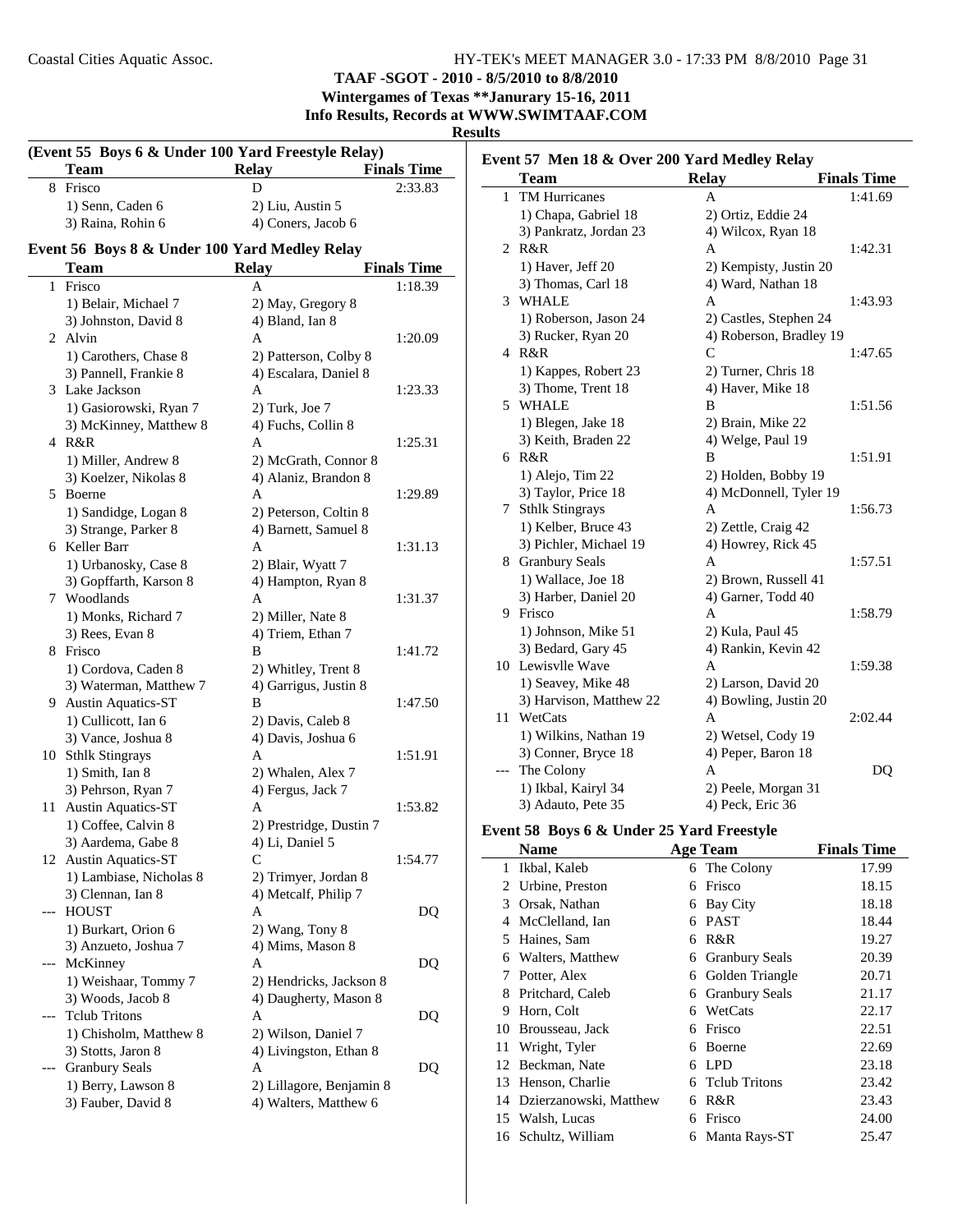**TAAF -SGOT - 2010 - 8/5/2010 to 8/8/2010 Wintergames of Texas \*\*Janurary 15-16, 2011**

**Info Results, Records at WWW.SWIMTAAF.COM**

| H<br>п<br>w |  |
|-------------|--|
|             |  |

| (Event 58 Boys 6 & Under 25 Yard Freestyle) |  |                 |                    |  |
|---------------------------------------------|--|-----------------|--------------------|--|
| <b>Name</b>                                 |  | <b>Age Team</b> | <b>Finals Time</b> |  |
| 17 Fogle, Luke                              |  | 5 Frisco        | 25.64              |  |
| 18 Saint-Lo, Giancarlo                      |  | 6 ELPSO         | 26.84              |  |
| 19 Mook, Mason                              |  | 6 Aquaducks     | 27.62              |  |
| 20 Hamby, Sam                               |  | 6 LAKER         | 29.43              |  |
| 21 Carrillo, David                          |  | 6 Freer         | 30.63              |  |

#### **Event 59 Boys 8 & Under 50 Yard Freestyle**

|                | <b>Name</b>        |    | <b>Age Team</b>           | <b>Finals Time</b> |
|----------------|--------------------|----|---------------------------|--------------------|
| 1              | Johnston, David    | 8  | Frisco                    | 30.55              |
| 2              | Gilbert, Logan     | 8  | Pac Attack                | 36.55              |
| 3              | Bland, Ian         | 8  | Frisco                    | 36.93              |
| $\overline{4}$ | Thompson, Garrett  | 8  | <b>LPD</b>                | 37.25              |
| 5              | Marek, Mathew      | 7  | El Campo                  | 37.71              |
| 6              | Krall, Roby        | 8  | Golden Triangle           | 37.77              |
| 7              | Williams, Shane    | 8  | Lake Jackson              | 38.03              |
| 8              | Fauber, David      | 8  | <b>Granbury Seals</b>     | 38.32              |
| 9              | Augustyn, Greg     | 8  | Lewisvlle Wave            | 38.49              |
| 10             | Hubbard, Seth      | 8. | Allen                     | 39.19              |
| 11             | Vargas, Aidan      | 7  | TM Hurricanes             | 39.78              |
| 12             | Moore, Travis      | 8  | <b>PAST</b>               | 40.33              |
| 13             | Hurst, Colby       | 8  | <b>Denton Dolphins</b>    | 40.78              |
| 14             | Hook, Kaleb        | 8  | WetCats                   | 40.90              |
| 15             | Frank, Quinten     | 8  | The Colony                | 41.07              |
| 16             | Speas, Grayson     | 8  | Piranhas                  | 41.80              |
| 17             | Reeves, Jake       | 8. | San Antonio               | 42.09              |
| 18             | Morris, Logan      | 8  | WetCats                   | 43.18              |
| 19             | Weishaar, Tommy    | 7  | McKinney                  | 43.29              |
| 20             | Arteaga, Leonel    | 8  | <b>EDIN</b>               | 43.99              |
| 21             | Odom, Kaghan       | 7  | Golden Triangle           | 44.03              |
| 22             | Lambiase, Nicholas | 8  | Austin Aquatics-ST        | 45.69              |
| 23             | Fischler, Wyatt    | 8  | <b>Austin Aquatics-ST</b> | 45.89              |
| 24             | Adami, Dylan       | 8  | Freer                     | 46.49              |
| 25             | Barrera, Noah      | 7  | <b>LPD</b>                | 47.64              |
| 26             | Wang, Tony         | 8  | <b>HOUST</b>              | 50.19              |
| 27             | Coffee, Calvin     | 8  | Austin Aquatics-ST        | 50.65              |
| 28             | Anzueto, Joshua    | 7  | <b>HOUST</b>              | 57.85              |

## **Event 60 Men 18-24 50 Yard Freestyle**

 $\overline{a}$ 

|       | <b>Name</b>        |    | <b>Age Team</b>       | <b>Finals Time</b> |
|-------|--------------------|----|-----------------------|--------------------|
|       | 1 Hughes, Forrest  | 19 | Freeport              | 20.95              |
| 2     | Roberson, Jason    | 24 | <b>WHALE</b>          | 21.52              |
| 3     | Wilcox, Ryan       | 18 | <b>TM Hurricanes</b>  | 21.75              |
| 4     | Eichenseer, Brad   |    | 19 Telub Tritons      | 22.23              |
|       | 5 Vesling, Ethan   |    | 18 Lake Jackson       | 22.53              |
| 6     | Thomas, Carl       | 18 | R&R                   | 22.69              |
| 7     | Walden, Jon        |    | 22 VIC                | 22.91              |
| 8     | Thome, Trent       |    | 18 R&R                | 23.01              |
| 9     | Couch, Brandon     |    | 18 Grpvine Gators     | 23.63              |
| 10    | Taylor, Price      | 18 | R&R                   | 23.67              |
| 11    | Bertrand, Juvencio |    | 18 Deer Park          | 23.88              |
| 12    | Newlin, Max        | 24 | South Belt            | 24.28              |
| 13    | Stockmann, Michael | 18 | Golden Triangle       | 24.33              |
| $*14$ | Harber, Daniel     | 20 | <b>Granbury Seals</b> | 24.66              |
| $*14$ | Shipp, Connor      | 18 | <b>Bedford Surf</b>   | 24.66              |

| 16    | Sikes, Cameron       |    | 18 Cleburne        | 24.68 |
|-------|----------------------|----|--------------------|-------|
| 17    | Welge, Paul          | 19 | <b>WHALE</b>       | 24.81 |
| 18    | Chua, Joseph         | 21 | Aquaducks          | 24.87 |
| 19    | Haver, Mike          | 18 | R&R                | 25.02 |
|       | 20 Roberson, Bradley | 19 | <b>WHALE</b>       | 25.04 |
|       | 21 Larson, David     |    | 20 Lewisvlle Wave  | 25.14 |
| 22    | Bowling, Justin      |    | 20 Lewisvlle Wave  | 25.37 |
|       | 23 Wilkins, Nathan   |    | 19 WetCats         | 25.43 |
|       | 24 Haskins, Ross     | 18 | Deer Park          | 25.47 |
|       | 25 Holden, Bobby     | 19 | R&R                | 25.65 |
|       | 26 Wallace, Joe      |    | 18 Granbury Seals  | 25.86 |
|       | 27 Conner, Bryce     | 18 | WetCats            | 25.87 |
|       | 28 Hensley, Edwin    |    | 22 Golden Triangle | 26.08 |
| 29    | Martinez, Eric       | 23 | Pharr-ST           | 26.88 |
| 30    | Smith, Rushed        | 19 | <b>HOUST</b>       | 28.40 |
| 31    | Rodriguez, Jacob     | 18 | San Antonio        | 30.12 |
| $---$ | Kempisty, Justin     | 20 | R&R                | DQ    |
|       |                      |    |                    |       |

#### **Event 61 Men 25-39 50 Yard Freestyle**

|     | Name                     |    | <b>Age Team</b>       | <b>Finals Time</b> |
|-----|--------------------------|----|-----------------------|--------------------|
|     | 1 Levine, Aaron          |    | 31 Austin Aquatics-ST | 24.16              |
|     | 2 Machado, Wilson        |    | 34 Grpvine Gators     | 25.77              |
|     | 3 Ikbal, Kairyl          |    | 34 The Colony         | 25.80              |
| 4   | Kast, John               |    | 36 Weatherford        | 25.84              |
|     | 5 Kaminski, Ben          |    | 28 Lewisvlle Wave     | 27.07              |
|     | 6 Scarcliff, Khristopher |    | 37 Grpvine Gators     | 27.48              |
|     | Adauto, Pete             |    | 35 The Colony         | 27.49              |
| 8   | Robinson, Gary           |    | 38 Mineral Wells      | 28.00              |
| 9   | Hohne, Bryan             |    | 37 Frisco             | 28.04              |
|     | 10 Chesire, Brad         |    | 39 Lewisvlle Wave     | 28.07              |
| 11. | Jones, Kris              | 29 | R&R                   | 29.09              |
|     | 12 Peck, Eric            |    | 36 The Colony         | 34.32              |
|     | 13 Benavidez, Mike       |    | 33 San Antonio        | 46.51              |

#### **Event 62 Men 40 & Over 50 Yard Freestyle**

|    | <b>Name</b>          |     | <b>Age Team</b>     | <b>Finals Time</b> |
|----|----------------------|-----|---------------------|--------------------|
|    | 1 Wood, Steve        |     | 50 Weatherford      | 23.41              |
|    | 2 Levine, Jordi      | 49  | Kyle                | 24.10              |
| 3  | Kula, Paul           | 45  | Frisco              | 24.49              |
| 4  | Temple, Steve        | 44  | <b>CARS</b>         | 24.77              |
| 5. | Johnson, Mike        | 51  | Frisco              | 25.44              |
| 6  | Howrey, Rick         |     | 45 Sthlk Stingrays  | 25.89              |
|    | Rankin, Kevin        |     | 42 Frisco           | 26.21              |
| 8  | Garner, Todd         |     | 40 Granbury Seals   | 26.47              |
| 9  | Gustafson, Chris     |     | 40 Keller Barr      | 26.72              |
|    | 10 Cahill, Dan       |     | 48 Woodlands        | 30.30              |
|    | 11 Bowers, Scott     | 53  | <b>UNA</b>          | 30.71              |
|    | 12 Richards, Russell |     | 40 Mineral Wells    | 31.38              |
|    | 13 Campbell, Greg    |     | 40 Granbury Seals   | 34.66              |
|    | 14 Miller, Jeff      | 48. | <b>Bedford Surf</b> | 35.62              |

#### **Event 63 Boys 6 & Under 25 Yard Backstroke**

| <b>Name</b>        | Age Team         | <b>Finals Time</b> |
|--------------------|------------------|--------------------|
| 1 Trihus, Micah    | 6 Lake Jackson   | 24.33              |
| 2 McClelland, Ian  | 6 PAST           | 24.47              |
| 3 Pritchard, Caleb | 6 Granbury Seals | 25.01              |
| 4 Walters, Matthew | 6 Granbury Seals | 25.69              |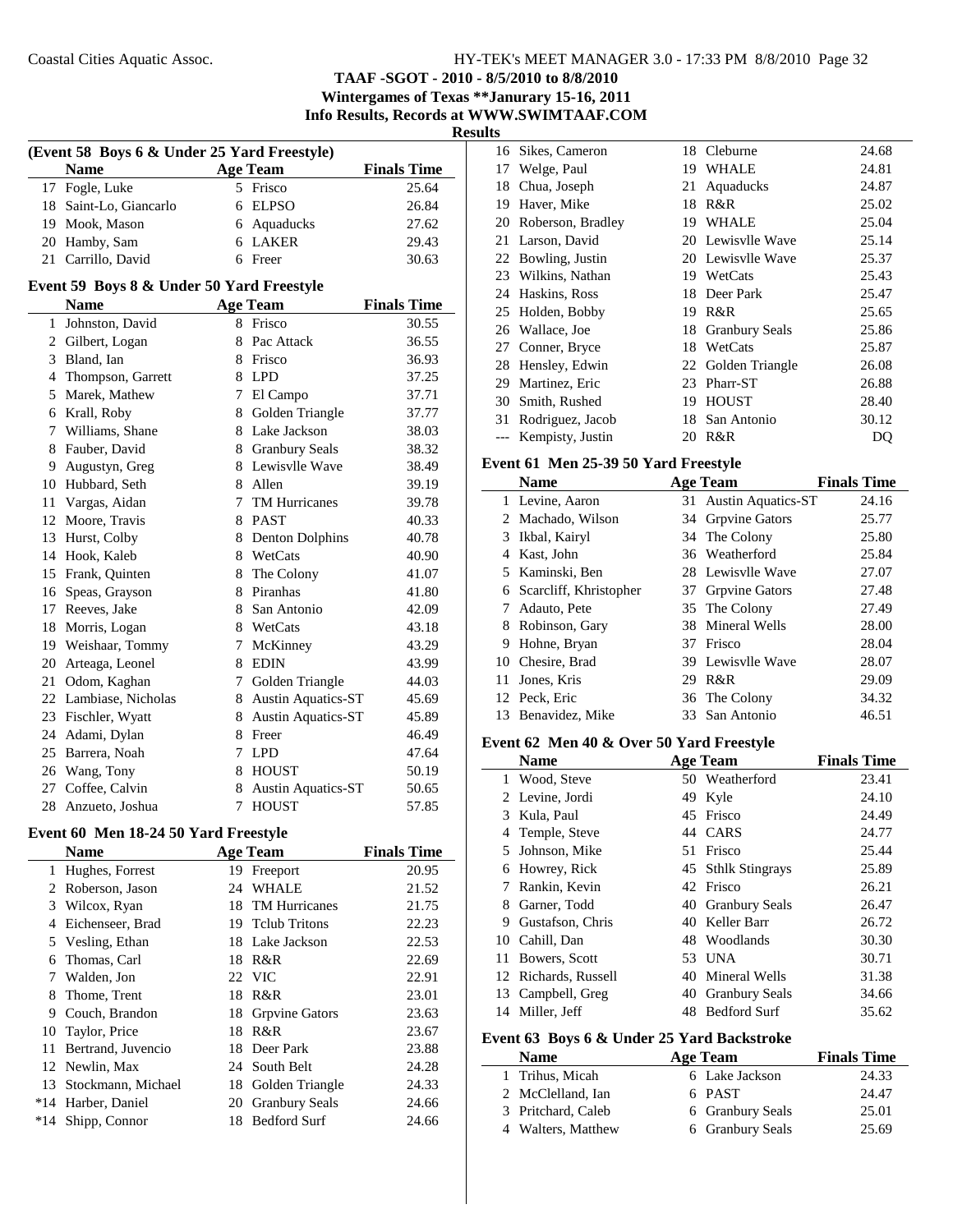**TAAF -SGOT - 2010 - 8/5/2010 to 8/8/2010**

**Wintergames of Texas \*\*Janurary 15-16, 2011**

**Info Results, Records at WWW.SWIMTAAF.COM**

## **Results**

| (Event 63 Boys 6 & Under 25 Yard Backstroke) |                    |   |                           |                    |
|----------------------------------------------|--------------------|---|---------------------------|--------------------|
|                                              | <b>Name</b>        |   | <b>Age Team</b>           | <b>Finals Time</b> |
| 5                                            | Brousseau, Jack    | 6 | Frisco                    | 25.83              |
| *6                                           | Beckman, Nate      | 6 | LPD.                      | 26.60              |
| *6                                           | Potter, Alex       | 6 | Golden Triangle           | 26.60              |
| 8                                            | Strickler, Daniel  | 6 | Frisco                    | 26.84              |
| 9                                            | Chavarria, Esteven | 6 | <b>CBA</b>                | 27.24              |
| 10                                           | Foster, Dylan      | 6 | <b>West of Brazos</b>     | 27.42              |
| 11                                           | Cullicott, Ian     | 6 | <b>Austin Aquatics-ST</b> | 28.12              |
| $*12$                                        | Taylor, Keith      | 6 | Allen                     | 28.84              |
| $*12$                                        | Curs, River        | 6 | <b>Burleson</b>           | 28.84              |
| 14                                           | Wright, Tyler      | 6 | Boerne                    | 29.33              |
| 15                                           | Dalton, Stevie     | 6 | Keller Barr               | 29.97              |
| 16                                           | Haines, Sam        | 6 | R&R                       | 30.03              |
| 17                                           | Mook, Mason        | 6 | Aquaducks                 | 30.64              |
| 18                                           | Hamby, Sam         | 6 | <b>LAKER</b>              | 32.40              |
| $*19$                                        | Horn, Colt         | 6 | WetCats                   | 34.27              |
| $*19$                                        | Blackburn, Jake    | 5 | Predators                 | 34.27              |

#### **Event 64 Boys 8 & Under 25 Yard Backstroke**

|                | <b>Name</b>        |   | <b>Age Team</b>           | <b>Finals Time</b> |
|----------------|--------------------|---|---------------------------|--------------------|
| 1              | Adauto, Alex       | 8 | The Colony                | 17.85              |
| $\overline{2}$ | Williams, Conner   | 8 | El Campo                  | 18.03              |
| 3              | Bohls, Kevin       | 8 | <b>ELPSO</b>              | 19.39              |
| 4              | Potter, Eric       | 8 | <b>TM Hurricanes</b>      | 20.24              |
| 5              | Pehrson, Ryan      | 7 | <b>Sthlk Stingrays</b>    | 20.38              |
| 6              | Sandidge, Logan    | 8 | <b>Boerne</b>             | 20.50              |
| 7              | Gasiorowski, Ryan  | 7 | Lake Jackson              | 21.48              |
| 8              | Hormozi, Shaya     | 8 | WHALE                     | 21.84              |
| 9              | Odom, Kaghan       | 7 | Golden Triangle           | 22.00              |
| 10             | Cervenka, Samuel   | 8 | <b>Barracudas</b>         | 22.14              |
| 11             | Miller, Andrew     | 8 | R&R                       | 22.36              |
| 12             | Bray, Hayden       | 7 | Piranhas                  | 22.44              |
|                | 13 Urbanosky, Case | 8 | Keller Barr               | 22.97              |
| 14             | Daugherty, Mason   | 8 | McKinney                  | 23.03              |
| 15             | Saint-Lo, Eduardo  | 8 | <b>ELPSO</b>              | 23.23              |
| 16             | Garza, Bryan       | 7 | <b>EDIN</b>               | 23.25              |
| 17             | Johnston, Lance    | 8 | Denison                   | 23.33              |
|                | 18 Wilkey, Preston | 8 | <b>OSO</b>                | 23.38              |
| 19             | Roberts, Tyler     | 8 | Boerne                    | 23.74              |
|                | *20 Villa, Carlos  | 8 | Allen                     | 23.97              |
| $*20$          | Moreno, Hayden     | 8 | <b>Barracudas</b>         | 23.97              |
| 22             | Hollis, Jediah     | 7 | San Antonio               | 24.10              |
| 23             | Garrigus, Justin   | 8 | Frisco                    | 24.25              |
| 24             | Galloway, Jacob    | 8 | <b>Flwr Mound</b>         | 24.68              |
| 25             | England, Brady     | 8 | Aus - Marlins-ST          | 24.94              |
| 26             | Coffee, Calvin     | 8 | <b>Austin Aquatics-ST</b> | 25.43              |
| 27             | Arteaga, Leonel    | 8 | <b>EDIN</b>               | 26.55              |
| 28             | Clennan, Ian       | 8 | <b>Austin Aquatics-ST</b> | 26.69              |
| 29             | DeHoyos, Andrew    | 8 | San Antonio               | 32.86              |

#### **Event 65 Men 18-24 50 Yard Backstroke**

| <b>Name</b>         | Age Team        | <b>Finals Time</b> |
|---------------------|-----------------|--------------------|
| 1 Carlysle, Cameron | 22 Keller Barr  | 24.09              |
| 2 Roberson, Jason   | 24 WHALE        | 24.66              |
| 3 Vesling, Ethan    | 18 Lake Jackson | 26.26              |

|   | 4 Pankratz, Jordan    |    | 23 TM Hurricanes   | 26.94 |
|---|-----------------------|----|--------------------|-------|
|   | 5 Shipp, Connor       |    | 18 Bedford Surf    | 27.41 |
| 6 | Blegen, Jake          | 18 | <b>WHALE</b>       | 27.42 |
|   | 7 Haver, Jeff         |    | 20 R&R             | 27.60 |
|   | 8 Newlin, Max         |    | 24 South Belt      | 27.82 |
|   | 9 Turner, Chris       |    | 18 R&R             | 27.87 |
|   | 10 Haskins, Ross      |    | 18 Deer Park       | 28.27 |
|   | 11 Holden, Bobby      | 19 | R&R                | 29.25 |
|   | 12 Howard, Landon     |    | 22 South Belt      | 29.44 |
|   | 13 Chua, Joseph       |    | 21 Aquaducks       | 29.47 |
|   | 14 McDonnell, Tyler   | 19 | R&R                | 30.44 |
|   | 15 Stockmann, Michael |    | 18 Golden Triangle | 30.65 |
|   | 16 Harvison, Matthew  |    | 22 Lewisvlle Wave  | 32.23 |

#### **Event 66 Men 25-39 50 Yard Backstroke**

| <b>Name</b>     | Age Team         | <b>Finals Time</b> |
|-----------------|------------------|--------------------|
| 1 Flynn, Todd   | 36 Telub Tritons | 27.94              |
| 2 Ikbal, Kairyl | 34 The Colony    | 29.17              |
| 3 Hohne, Bryan  | 37 Frisco        | 34.97              |

#### **Event 67 Men 40 & Over 50 Yard Backstroke**

| <b>Name</b> |                    | <b>Age Team</b>   | <b>Finals Time</b> |
|-------------|--------------------|-------------------|--------------------|
|             | 1 Wood, Steve      | 50 Weatherford    | 27.19              |
|             | 2 Brown, Russell   | 41 Granbury Seals | 30.82              |
|             | 3 Seavey, Mike     | 48 Lewisvlle Wave | 32.17              |
|             | --- Bowers, Scott  | 53 UNA            | DO                 |
|             | --- Campbell, Greg | 40 Granbury Seals | DO                 |

#### **Event 68 Boys 8 & Under 25 Yard Breaststroke**

|       | <b>Name</b>         |   | <b>Age Team</b>           | <b>Finals Time</b> |
|-------|---------------------|---|---------------------------|--------------------|
| 1     | Patterson, Colby    | 8 | Alvin                     | 20.25              |
| 2     | Turk, Joe           | 7 | Lake Jackson              | 21.11              |
| 3     | England, Brady      | 8 | Aus - Marlins-ST          | 22.59              |
| 4     | Laforge, Seth       | 8 | Allen                     | 22.62              |
| 5     | Cervenka, Samuel    | 8 | <b>Barracudas</b>         | 22.75              |
| 6     | Alexander, Jordan   | 8 | Golden Triangle           | 23.05              |
| 7     | Saa, Andres         |   | 7 WHALE                   | 23.13              |
| 8     | Li, Brian           | 7 | <b>Austin Aquatics-ST</b> | 23.19              |
| 9     | Frank, Quinten      | 8 | The Colony                | 23.22              |
| 10    | Hendricks, Jackson  | 8 | McKinney                  | 23.94              |
| 11    | May, Gregory        | 8 | Frisco                    | 24.11              |
| 12    | Howe, C.J.          |   | 8 PAST                    | 24.23              |
| 13    | Skinner, Kyle       | 8 | Lewisvlle Wave            | 24.29              |
| 14    | Dela Cruz, Rovic    | 8 | Frisco                    | 24.55              |
| 15    | Lillagore, Benjamin | 8 | <b>Granbury Seals</b>     | 24.75              |
| 16    | Zies, Ethan         | 8 | <b>Granbury Seals</b>     | 25.89              |
| 17    | Morris, Logan       | 8 | WetCats                   | 26.22              |
| 18    | Alaniz, Brandon     | 8 | R&R                       | 26.44              |
| 19    | Daugherty, Mason    | 8 | McKinney                  | 26.70              |
| 20    | Walsh, Zachary      | 8 | Aus - Marlins-ST          | 27.10              |
| 21    | Peterson, Coltin    | 8 | Boerne                    | 27.59              |
| 22    | Vasquez, Sebastian  |   | 8 Kyle                    | 28.07              |
| 23    | Hardin, Gage        |   | 8 Cain Center             | 29.77              |
| 24    | Santos, Ian         | 7 | San Antonio               | 31.27              |
| 25    | Sanchez, Demetri    | 8 | CCCC                      | 35.10              |
| $---$ | Trevizo, Mark       | 8 | <b>ELPSO</b>              | D <sub>O</sub>     |
| $---$ | Calhoun, Alexander  | 7 | San Antonio               | DQ                 |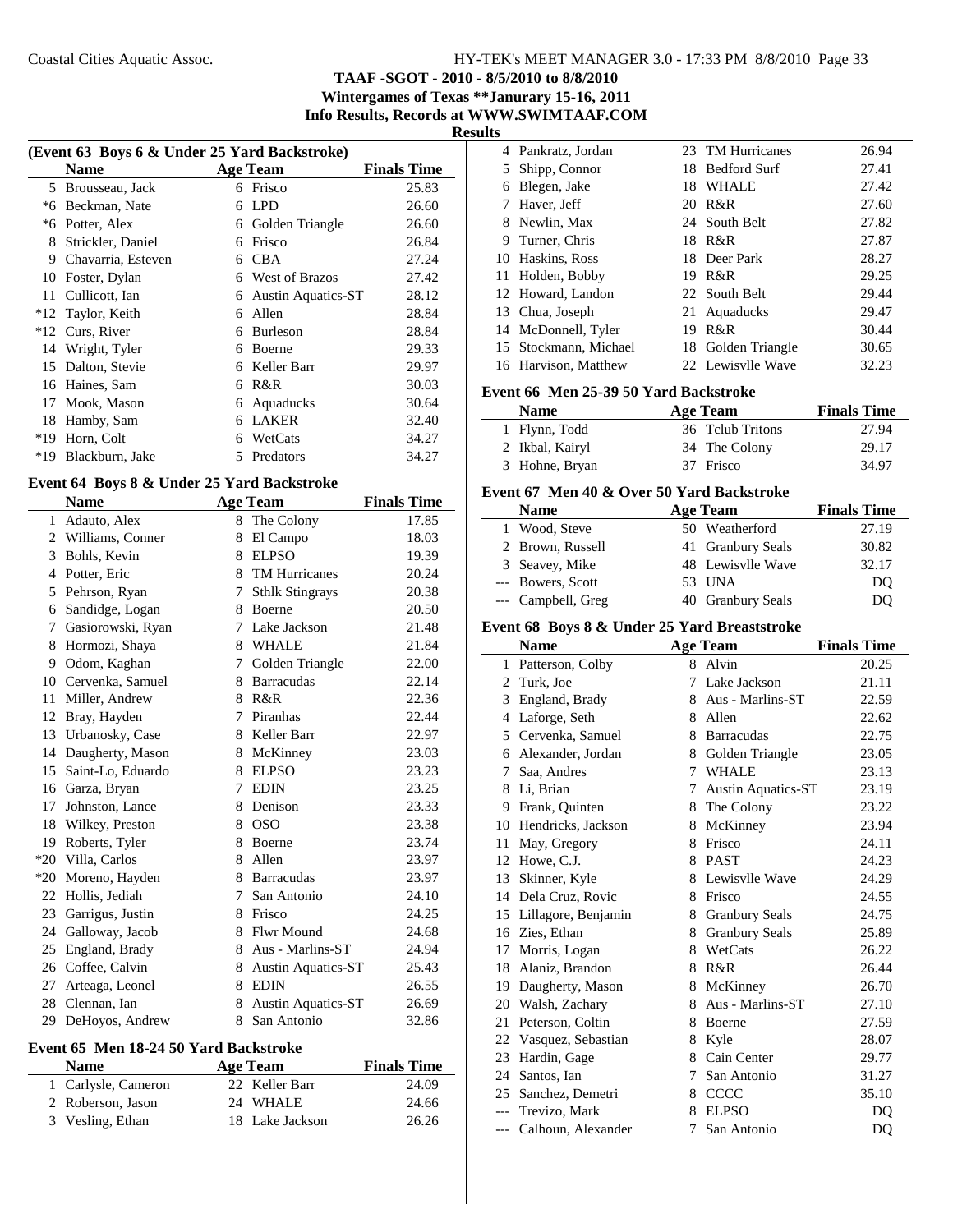**TAAF -SGOT - 2010 - 8/5/2010 to 8/8/2010**

**Wintergames of Texas \*\*Janurary 15-16, 2011 Info Results, Records at WWW.SWIMTAAF.COM**

**Results**

|                | Event 69 Men 18-24 50 Yard Breaststroke     |    |                           |                    |  |
|----------------|---------------------------------------------|----|---------------------------|--------------------|--|
|                | <b>Name</b>                                 |    | Age Team                  | <b>Finals Time</b> |  |
|                | 1 Ortiz, Eddie                              |    | 24 TM Hurricanes          | 28.43              |  |
|                | 2 Kappes, Robert                            |    | 23 R&R                    | 29.34              |  |
|                | *3 Harber, Daniel                           |    | 20 Granbury Seals         | 30.09              |  |
|                | *3 Castles, Stephen                         |    | 24 WHALE                  | 30.09              |  |
| 5              | Sikes, Cameron                              |    | 18 Cleburne               | 30.13              |  |
|                | 6 Ward, Nathan                              |    | 18 R&R                    | 30.15              |  |
| 7              | Bertrand, Juvencio                          |    | 18 Deer Park              | 30.26              |  |
|                | 8 Rucker, Ryan                              |    | 20 WHALE                  | 30.34              |  |
|                | 9 Thome, Trent                              |    | 18 R&R                    | 30.51              |  |
|                | 10 Marthiljohni, Justin                     |    | 20 VIC                    | 31.05              |  |
| 11             | Alejo, Tim                                  |    | 22 R&R                    | 31.25              |  |
|                | 12 Quach, Alex                              |    | 18 Predators              | 31.92              |  |
|                | 13 Stockmann, Michael                       |    |                           | 32.14              |  |
|                | 14 Larson, David                            |    | 18 Golden Triangle        |                    |  |
|                |                                             |    | 20 Lewisvlle Wave         | 32.28              |  |
|                | 15 Haver, Mike                              |    | 18 R&R                    | 32.68              |  |
|                | 16 Bowling, Justin                          |    | 20 Lewisvlle Wave         | 32.73              |  |
|                | 17 Wetsel, Cody                             |    | 19 WetCats                | 32.77              |  |
| 18             | Shipp, Connor                               |    | 18 Bedford Surf           | 32.84              |  |
|                | 19 Hensley, Edwin                           |    | 22 Golden Triangle        | 33.71              |  |
|                | 20 Novak, Chris                             |    | 18 Weatherford            | 35.18              |  |
|                | 21 Smith, Rushed                            |    | 19 HOUST                  | 36.86              |  |
|                | 22 Rodriguez, Jacob                         |    | 18 San Antonio            | 43.79              |  |
|                | Event 70 Men 25-39 50 Yard Breaststroke     |    |                           |                    |  |
|                | <b>Name</b>                                 |    |                           | <b>Finals Time</b> |  |
|                |                                             |    | <b>Age Team</b>           |                    |  |
|                | 1 Jones, Kris                               |    | 29 R&R                    | 34.35              |  |
|                | 2 Hohne, Bryan                              |    | 37 Frisco                 | 37.87              |  |
|                | 3 Scarcliff, Khristopher                    |    | 37 Grpvine Gators         | 39.12              |  |
|                | --- Levine, Aaron                           | 31 | <b>Austin Aquatics-ST</b> | DQ                 |  |
|                | Event 71 Men 40 & Over 50 Yard Breaststroke |    |                           |                    |  |
|                | <b>Name</b>                                 |    | <b>Age Team</b>           | <b>Finals Time</b> |  |
| 1              | Zettle, Craig                               |    | 42 Sthlk Stingrays        | 29.15              |  |
|                | 2 Wood, Steve                               |    | 50 Weatherford            | 31.27              |  |
| 3              | Temple, Steve                               |    | 44 CARS                   | 31.34              |  |
| $\overline{4}$ | Kula, Paul                                  |    | 45 Frisco                 | 31.37              |  |
| 5              | Dawson Sr., Thomas                          |    | 44 LAKER                  | 32.58              |  |
|                | 6 Brown, Russell                            |    | 41 Granbury Seals         | 34.62              |  |
| 7              | Kelber, Bruce                               | 43 | <b>Sthlk Stingrays</b>    | 36.10              |  |
|                | 8 Cahill, Dan                               |    | 48 Woodlands              | 36.63              |  |
|                | 9 Campbell, Greg                            | 40 | <b>Granbury Seals</b>     | 44.07              |  |
| 10             | Miller, Jeff                                |    | 48 Bedford Surf           | 50.07              |  |
|                |                                             |    |                           |                    |  |
|                | Event 72 Boys 8 & Under 25 Yard Butterfly   |    |                           |                    |  |
|                | Name                                        |    | <b>Age Team</b>           | <b>Finals Time</b> |  |
| 1              | Williams, Conner                            |    | 8 El Campo                | 15.75              |  |
| 2              | Belair, Michael                             | 7  | Frisco                    | 16.67              |  |
| 3              | Reinholt, Thomas                            | 7  | Golden Triangle           | 18.49              |  |
|                | 4 Pannell, Frankie                          |    | 8 Alvin                   | 18.75              |  |
|                | 5 Bohls, Kevin                              |    | 8 ELPSO                   | 18.76              |  |
| 6              | Augustyn, Greg                              |    | 8 Lewisvlle Wave          | 19.34              |  |
| 7              | Trevizo, Mark                               |    | 8 ELPSO                   | 19.59              |  |
| 8              | Koelzer, Nikolas                            |    | 8 R&R                     | 20.02              |  |
| 9.             | Gopffarth, Karson                           |    | 8 Keller Barr             | 20.14              |  |

| 10    | Petruska, Nicholas | 8 | Piranhas                  | 20.37 |
|-------|--------------------|---|---------------------------|-------|
| 11    | Griffin, Zack      | 8 | <b>MFEEL-ST</b>           | 21.09 |
| 12    | Cervenka, Samuel   | 8 | <b>Barracudas</b>         | 21.41 |
| 13    | Weishaar, Tommy    | 7 | McKinney                  | 22.03 |
| 14    | Hollis, Jediah     | 7 | San Antonio               | 22.12 |
| 15    | Woods, Jacob       | 8 | McKinney                  | 22.16 |
| 16    | Hormozi, Shaya     | 8 | <b>WHALE</b>              | 22.44 |
| 17    | Pehrson, Ryan      | 7 | <b>Sthlk Stingrays</b>    | 22.99 |
| 18    | Roberts, Tyler     | 8 | Boerne                    | 23.28 |
| 19    | Hampton, Ryan      | 8 | Keller Barr               | 23.33 |
| 20    | Hendricks, Jackson | 8 | McKinney                  | 23.38 |
| 21    | Moreno, Hayden     | 8 | <b>Barracudas</b>         | 23.62 |
| 22    | Wilkey, Preston    | 8 | <b>OSO</b>                | 25.22 |
| 23    | Kreutziger, Conner | 7 | <b>PAST</b>               | 26.13 |
| 24    | Odale, Jordan      | 8 | Mission                   | 27.82 |
|       | 25 Vance, Joshua   | 8 | <b>Austin Aquatics-ST</b> | 28.03 |
| 26    | Spalding, Jose     | 8 | San Antonio               | 31.92 |
| $---$ | Mach, Phillip      | 8 | <b>Austin Aquatics-ST</b> | DQ    |
|       | Aardema, Gabe      | 8 | <b>Austin Aquatics-ST</b> | DQ    |

#### **Event 73 Men 18-24 50 Yard Butterfly**

|    | <b>Name</b>        |    | <b>Age Team</b>      | <b>Finals Time</b> |
|----|--------------------|----|----------------------|--------------------|
| 1  | Hughes, Forrest    | 19 | Freeport             | 23.38              |
|    | 2 Thomas, Carl     | 18 | R&R                  | 23.66              |
| 3  | Wilcox, Ryan       | 18 | TM Hurricanes        | 24.08              |
| 4  | Eichenseer, Brad   |    | 19 Telub Tritons     | 24.47              |
|    | 5 Kempisty, Justin | 20 | R&R                  | 25.03              |
| 6  | Haver, Jeff        | 20 | R&R                  | 25.27              |
| 7  | Couch, Brandon     |    | 18 Grpvine Gators    | 25.55              |
| 8  | Walden, Jon        |    | 22 VIC               | 25.72              |
| 9  | Rucker, Ryan       | 20 | <b>WHALE</b>         | 26.06              |
| 10 | Taylor, Price      | 18 | R&R                  | 26.69              |
| 11 | Chapa, Gabriel     | 18 | <b>TM Hurricanes</b> | 27.17              |
|    | 12 Chua, Joseph    | 21 | Aquaducks            | 28.12              |
|    | 13 Wilhoit, Ethon  | 19 | Mineral Wells        | 30.05              |
|    | 14 Irvin, Michael  | 18 | Weatherford          | 30.33              |
|    | Roberson, Bradley  | 19 | WHALE                | DO                 |

#### **Event 74 Men 25-39 50 Yard Butterfly**

|   | <b>Name</b>                              |    | <b>Age Team</b>    | <b>Finals Time</b> |
|---|------------------------------------------|----|--------------------|--------------------|
|   | 1 Flynn, Todd                            |    | 36 Telub Tritons   | 26.11              |
|   | 2 Barbee, Jonathan                       |    | 29 Wharton         | 26.50              |
|   | 3 Kast, John                             |    | 36 Weatherford     | 28.71              |
| 4 | Machado, Wilson                          |    | 34 Grpvine Gators  | 28.73              |
|   | 5 Scarcliff, Khristopher                 |    | 37 Grpvine Gators  | 29.73              |
|   | *6 Mauk, Derrick                         | 33 | South Belt         | 56.11              |
|   | *6 Benavidez, Mike                       |    | 33 San Antonio     | 56.11              |
|   | Chesire, Brad                            |    | 39 Lewisvlle Wave  | DO                 |
|   | Event 75 Men 40 & Over 50 Yard Butterfly |    |                    |                    |
|   | <b>Name</b>                              |    | <b>Age Team</b>    | <b>Finals Time</b> |
| 1 | Wood, Steve                              |    | 50 Weatherford     | 25.69              |
|   | 2 Zettle, Craig                          |    | 42 Sthlk Stingrays | 26.99              |
|   | 3 Levine, Jordi                          |    | 49 Kyle            | 27.97              |

4 28.16 Brown, Russell 41 Granbury Seals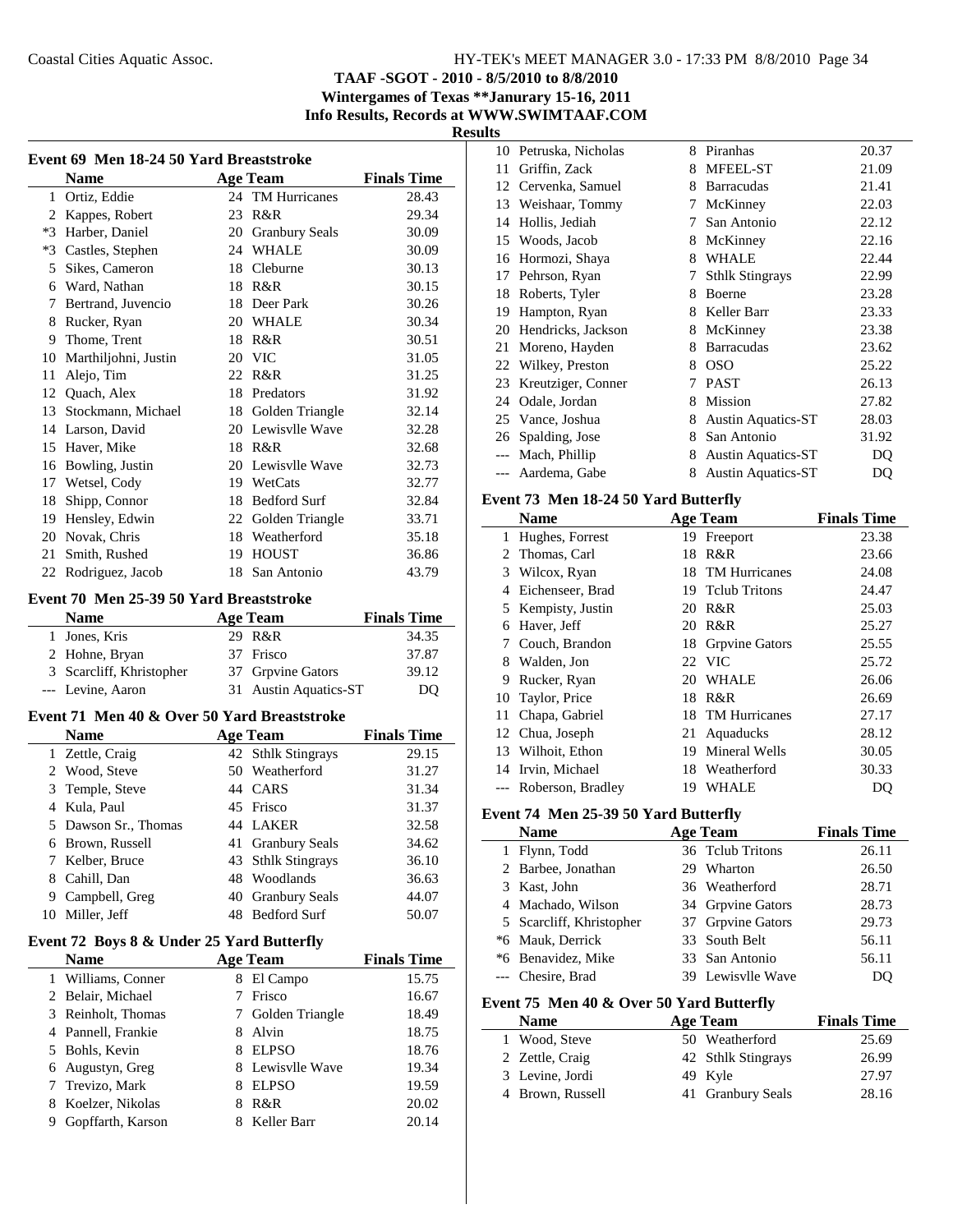**TAAF -SGOT - 2010 - 8/5/2010 to 8/8/2010**

**Wintergames of Texas \*\*Janurary 15-16, 2011 Info Results, Records at WWW.SWIMTAAF.COM**

**Results**

| Event 76 Boys 8 & Under 25 Yard Freestyle |                      |             |                           |                    |  |
|-------------------------------------------|----------------------|-------------|---------------------------|--------------------|--|
|                                           | <b>Name</b>          |             | <b>Age Team</b>           | <b>Finals Time</b> |  |
| 1                                         | Williams, Conner     | 8           | El Campo                  | 14.84              |  |
| 2                                         | Fuchs, Collin        | 8           | Lake Jackson              | 16.12              |  |
| 3                                         | Rees, Evan           |             | 8 Woodlands               | 16.43              |  |
|                                           | 4 Gilbert, Logan     |             | 8 Pac Attack              | 16.69              |  |
| 5                                         | Hackler, Christopher | 8.          | <b>Telub Tritons</b>      | 16.74              |  |
| $*6$                                      | Bohls, Kevin         |             | 8 ELPSO                   | 16.87              |  |
| *6                                        | Hormozi, Shaya       |             | 8 WHALE                   | 16.87              |  |
| 8                                         | Adauto, Alex         |             | 8 The Colony              | 16.99              |  |
| *9                                        | Skinner, Kyle        | 8           | Lewisvlle Wave            | 17.10              |  |
| *Q                                        | Li, Brian            | 7           | <b>Austin Aquatics-ST</b> | 17.10              |  |
| 11                                        | Burns, Miller        | 8           | WHALE                     | 17.45              |  |
|                                           | 12 Alexander, Jordan | 8           | Golden Triangle           | 17.47              |  |
| 13                                        | McEachern, Alex      | 8           | Piranhas                  | 17.49              |  |
| 14                                        | Berry, Lawson        | 8           | <b>Granbury Seals</b>     | 17.50              |  |
| 15                                        | Thompson, Garrett    |             | 8 LPD                     | 17.54              |  |
| 16                                        | Horn, Cahl           |             | 8 WetCats                 | 17.71              |  |
| 17                                        | Villa, Carlos        | 8           | Allen                     | 18.12              |  |
| 18                                        | Strange, Parker      | 8           | <b>Boerne</b>             | 18.32              |  |
| 19                                        | Moreno, Hayden       |             | 8 Barracudas              | 18.57              |  |
| 20                                        | Hubbard, Seth        |             | 8 Allen                   | 18.71              |  |
| 21                                        | Wilkey, Preston      |             | 8 OSO                     | 18.83              |  |
| 22                                        | Hollis, Jediah       | $7^{\circ}$ | San Antonio               | 18.87              |  |
| $*23$                                     | Cordova, Caden       |             | 8 Frisco                  | 19.06              |  |
| $*23$                                     | Vargas, Aidan        | 7           | <b>TM Hurricanes</b>      | 19.06              |  |
| 25                                        | Garza, Bryan         | 7           | <b>EDIN</b>               | 19.28              |  |
| 26                                        | Mach, Phillip        | 8           | <b>Austin Aquatics-ST</b> | 19.39              |  |
| 27                                        | Petruska, Nicholas   |             | 8 Piranhas                | 19.82              |  |
| 28                                        | Lambiase, Nicholas   | 8           | <b>Austin Aquatics-ST</b> | 19.88              |  |
| 29                                        | Martinez, Elijah     | 8           | San Antonio               | 20.07              |  |
| 30                                        | Arteaga, Leonel      | 8           | <b>EDIN</b>               | 20.81              |  |
| 31                                        | Hardin, Gage         | 8           | Cain Center               | 22.03              |  |

#### **Event 77 Men 18-24 100 Yard Freestyle**

|   | <b>Name</b>          | <b>Age Team</b>   | <b>Finals Time</b> |
|---|----------------------|-------------------|--------------------|
|   | 1 Hughes, Forrest    | 19 Freeport       | 47.66              |
|   | 2 Vesling, Ethan     | 18 Lake Jackson   | 48.87              |
|   | 3 Bertrand, Juvencio | 18 Deer Park      | 53.33              |
|   | 4 Shipp, Connor      | 18 Bedford Surf   | 55.34              |
|   | 5 Sikes, Cameron     | 18 Cleburne       | 55.37              |
|   | 6 Haskins, Ross      | 18 Deer Park      | 55.40              |
|   | 7 Harber, Daniel     | 20 Granbury Seals | 55.75              |
| 8 | Wilhoit, Ethon       | 19 Mineral Wells  | 1:07.73            |

## **Event 78 Men 25-39 100 Yard Freestyle**

| <b>Name</b>        |     | <b>Age Team</b>       | <b>Finals Time</b> |
|--------------------|-----|-----------------------|--------------------|
| 1 Beaver, Michael  |     | 26 Keller Barr        | 55.46              |
| 2 Machado, Wilson  |     | 34 Grpvine Gators     | 55.78              |
| 3 Barbee, Jonathan | 29. | Wharton               | 57.35              |
| 4 Kast, John       |     | 36 Weatherford        | 58.26              |
| 5 Ikbal, Kairyl    |     | 34 The Colony         | 58.99              |
| 6 Chesire, Brad    |     | 39 Lewisvlle Wave     | 1:07.86            |
| 7 Benavidez, Mike  |     | 33 San Antonio        | 1:52.83            |
| --- Levine, Aaron  |     | 31 Austin Aquatics-ST | DO                 |

|   | Event 79 Men 40 & Over 100 Yard Freestyle |  |                    |                    |  |
|---|-------------------------------------------|--|--------------------|--------------------|--|
|   | <b>Name</b>                               |  | <b>Age Team</b>    | <b>Finals Time</b> |  |
| 1 | Wood, Steve                               |  | 50 Weatherford     | 51.62              |  |
|   | 2 Kula, Paul                              |  | 45 Frisco          | 53.90              |  |
|   | 3 Temple, Steve                           |  | 44 CARS            | 54.04              |  |
|   | 4 Johnson, Mike                           |  | 51 Frisco          | 57.11              |  |
|   | 5 Howrey, Rick                            |  | 45 Sthlk Stingrays | 57.42              |  |
|   | 6 Dawson Sr., Thomas                      |  | 44 LAKER           | 58.08              |  |
|   | 7 Gustafson, Chris                        |  | 40 Keller Barr     | 58.64              |  |
|   | Garner, Todd                              |  | 40 Granbury Seals  | 1:00.87            |  |
|   | --- Seavey, Mike                          |  | 48 Lewisvlle Wave  |                    |  |

## **Event 80 Boys 8 & Under 100 Yard IM**

|       | <b>Name</b>       |   | <b>Age Team</b>           | <b>Finals Time</b> |
|-------|-------------------|---|---------------------------|--------------------|
| 1     | Johnston, David   | 8 | Frisco                    | 1:20.29            |
| 2     | Adauto, Alex      | 8 | The Colony                | 1:35.57            |
| 3     | Pannell, Frankie  | 8 | Alvin                     | 1:36.07            |
| 4     | Reinholt, Thomas  | 7 | Golden Triangle           | 1:37.71            |
| 5     | Fauber, David     | 8 | <b>Granbury Seals</b>     | 1:40.24            |
| 6     | Li, Brian         | 7 | <b>Austin Aquatics-ST</b> | 1:40.33            |
| 7     | McGrath, Connor   | 8 | R&R                       | 1:43.92            |
| 8     | Johnson, Bradley  | 7 | Aquaducks                 | 1:45.82            |
| 9     | Johnson, Carter   | 8 | Golden Triangle           | 1:50.35            |
| 10    | Gopffarth, Karson | 8 | Keller Barr               | 1:52.09            |
| 11    | Gonzalez, David   | 8 | <b>ALICE</b>              | 1:54.72            |
| 12    | Horn, Cahl        | 8 | WetCats                   | 1:56.59            |
| 13    | Wilfong, Foster   | 7 | <b>NRST</b>               | 2:01.16            |
| 14    | Speas, Grayson    | 8 | Piranhas                  | 2:04.84            |
| 15    | Solis, Aryn       | 8 | Mission                   | 2:05.69            |
| 16    | Odale, Jordan     | 8 | Mission                   | 2:23.15            |
|       | Trevizo, Mark     | 8 | <b>ELPSO</b>              | DQ                 |
| $---$ | Woods, Jacob      | 8 | McKinney                  | DQ                 |
| $---$ | Frank, Quinten    | 8 | The Colony                | DQ                 |
|       | Clennan, Ian      | 8 | <b>Austin Aquatics-ST</b> | DQ                 |
| $---$ | Hubbard, Seth     | 8 | Allen                     | DQ                 |

#### **Event 81 Men 18-24 100 Yard IM**

|    | Name               |    | <b>Age Team</b>       | <b>Finals Time</b> |
|----|--------------------|----|-----------------------|--------------------|
| 1  | Carlysle, Cameron  |    | 22 Keller Barr        | 55.68              |
|    | 2 Vesling, Ethan   | 18 | Lake Jackson          | 57.18              |
| 3  | Kappes, Robert     | 23 | R&R                   | 59.87              |
| 4  | Ward, Nathan       | 18 | R&R                   | 1:00.19            |
| 5  | Blegen, Jake       | 18 | <b>WHALE</b>          | 1:00.22            |
| 6  | Harber, Daniel     | 20 | <b>Granbury Seals</b> | 1:00.77            |
| 7  | Turner, Chris      | 18 | R&R                   | 1:00.85            |
| 8  | Howard, Landon     |    | 22 South Belt         | 1:01.66            |
| 9  | Bertrand, Juvencio |    | 18 Deer Park          | 1:02.47            |
| 10 | Stockmann, Michael | 18 | Golden Triangle       | 1:02.50            |
| 11 | Couch, Brandon     | 18 | <b>Grpvine Gators</b> | 1:03.28            |
| 12 | Alejo, Tim         |    | 22 R&R                | 1:04.03            |
| 13 | McDonnell, Tyler   | 19 | R&R                   | 1:04.22            |
| 14 | Haskins, Ross      | 18 | Deer Park             | 1:04.35            |
| 15 | Chua, Joseph       | 21 | Aquaducks             | 1:05.47            |
| 16 | Sikes, Cameron     | 18 | Cleburne              | 1:08.22            |
| 17 | Quach, Alex        | 18 | Predators             | 1:08.86            |
| 18 | Hensley, Edwin     |    | 22 Golden Triangle    | 1:11.03            |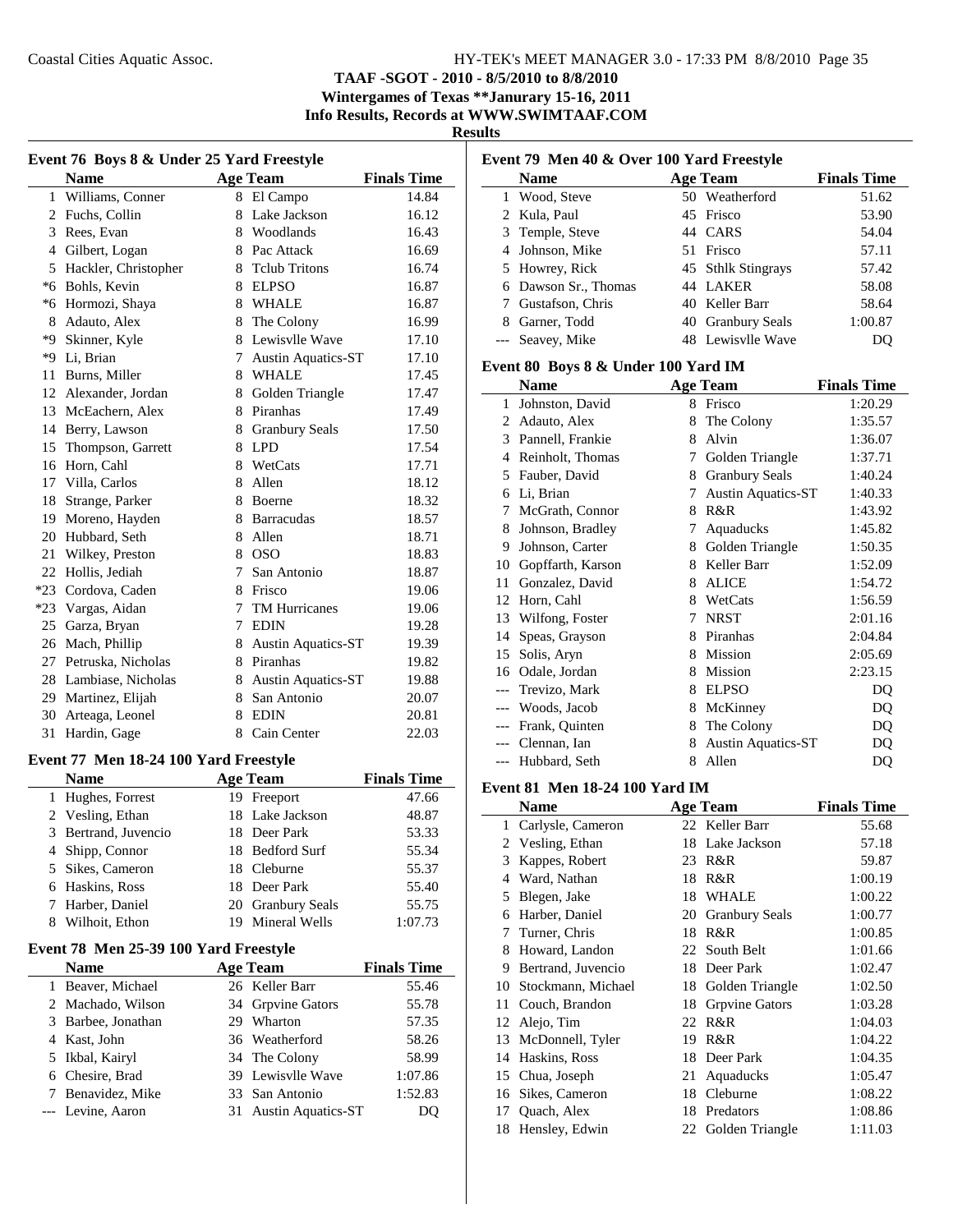**TAAF -SGOT - 2010 - 8/5/2010 to 8/8/2010 Wintergames of Texas \*\*Janurary 15-16, 2011**

**Info Results, Records at WWW.SWIMTAAF.COM**

#### **Results**

| (Event 81 Men 18-24 100 Yard IM) |                                                  |    |                           |                    |
|----------------------------------|--------------------------------------------------|----|---------------------------|--------------------|
|                                  | <b>Name</b>                                      |    | <b>Age Team</b>           | <b>Finals Time</b> |
|                                  | 19 Rucker, Ryan                                  |    | 20 WHALE                  | 1:11.17            |
|                                  | 20 Irvin, Michael                                |    | 18 Weatherford            | 1:11.89            |
|                                  | 21 Novak, Chris                                  |    | 18 Weatherford            | 1:13.72            |
|                                  | 22 Smith, Rushed                                 |    | 19 HOUST                  | 1:19.64            |
|                                  | Event 82 Men 25-39 100 Yard IM                   |    |                           |                    |
|                                  | <b>Name</b>                                      |    | Age Team                  | <b>Finals Time</b> |
|                                  | 1 Flynn, Todd                                    | 36 | <b>Tclub Tritons</b>      | 1:00.61            |
|                                  | 2 Barbee, Jonathan                               |    | 29 Wharton                | 1:08.83            |
|                                  | 3 Seidel, Nick                                   |    | 32 LPD                    | 1:10.16            |
|                                  | 4 Kaminski, Ben                                  |    | 28 Lewisvlle Wave         | 1:14.33            |
|                                  | --- Scarcliff, Khristopher                       |    | 37 Grpvine Gators         | DQ                 |
|                                  | Event 83 Men 40 & Over 100 Yard IM               |    |                           |                    |
|                                  | <b>Name</b>                                      |    | <b>Age Team</b>           | <b>Finals Time</b> |
|                                  | 1 Wood, Steve                                    |    | 50 Weatherford            | 59.42              |
|                                  | 2 Zettle, Craig                                  |    | 42 Sthlk Stingrays        | 1:01.81            |
|                                  | 3 Dawson Sr., Thomas                             |    | 44 LAKER                  | 1:06.25            |
|                                  | 4 Temple, Steve                                  |    | 44 CARS                   | 1:08.05            |
|                                  | 5 Kelber, Bruce                                  |    | 43 Sthlk Stingrays        | 1:15.65            |
|                                  | 6 Cahill, Dan                                    |    | 48 Woodlands              | 1:22.97            |
|                                  | Event 84 Men 18 & Over 200 Yard Freestyle        |    |                           |                    |
|                                  | <b>Name</b>                                      |    | <b>Age Team</b>           | <b>Finals Time</b> |
|                                  | 1 Wilcox, Ryan                                   |    | 18 TM Hurricanes          | 1:52.19            |
|                                  | 2 Chapa, Gabriel                                 |    | 18 TM Hurricanes          | 1:58.98            |
|                                  | 3 Wood, Steve                                    |    | 50 Weatherford            | 1:59.15            |
|                                  | 4 Vesling, Ethan                                 |    | 18 Lake Jackson           | 2:01.83            |
|                                  | 5 Ortiz, Eddie                                   |    | 24 TM Hurricanes          | 2:06.52            |
|                                  | 6 Marthiljohni, Justin                           |    | 20 VIC                    | 2:11.43            |
|                                  | 7 Seidel, Nick                                   |    | 32 LPD                    | 2:39.42            |
| 8                                | Smith, Rushed                                    |    | 19 HOUST                  | 3:03.25            |
|                                  | Event 85 Boys 8 & Under 100 Yard Freestyle Relay |    |                           |                    |
|                                  | <b>Team</b>                                      |    | Relay                     | <b>Finals Time</b> |
|                                  | 1 Lake Jackson                                   |    | A                         | 1:08.47            |
|                                  | 1) Turk, Joe 7                                   |    | 2) Williams, Shane 8      |                    |
|                                  | 3) Gasiorowski, Ryan 7                           |    | 4) Fuchs, Collin 8        |                    |
| $\overline{\mathbf{c}}$          | Lewisvlle Wave                                   |    | Α                         | 1:10.09            |
|                                  | 1) Russell, Reid 8                               |    | 2) Skinner, Kyle 8        |                    |
|                                  | 3) Wilson, Cade 8                                |    | 4) Augustyn, Greg 8       |                    |
| 3                                | <b>Tclub Tritons</b>                             |    | A                         | 1:10.99            |
|                                  | 1) Garza, Callen 7                               |    | 2) Stotts, Jaron 8        |                    |
|                                  | 3) Livingston, Ethan 8                           |    | 4) Hackler, Christopher 8 |                    |
|                                  | 4 Frisco                                         |    | A                         | 1:11.06            |
|                                  | 1) Belair, Michael 7                             |    | 2) Bland, Ian 8           |                    |
|                                  | 3) Whitley, Trent 8                              |    | 4) May, Gregory 8         |                    |
| 5                                | R&R                                              |    | A                         | 1:12.89            |
|                                  | 1) Koelzer, Nikolas 8                            |    | 2) Alaniz, Brandon 8      |                    |
|                                  | 3) Miller, Andrew 8                              |    | 4) McGrath, Connor 8      |                    |
|                                  | 6 Piranhas                                       |    | A                         | 1:18.37            |
|                                  | 1) Petruska, Nicholas 8                          |    | 2) Bray, Hayden 7         |                    |
|                                  | 3) Speas, Grayson 8                              |    | 4) McEachern, Alex 8      |                    |
| 7                                | Frisco                                           |    | B                         | 1:22.73            |
|                                  | 1) Cordova, Caden 8                              |    | 2) Waterman, Matthew 7    |                    |
|                                  | 3) Garrigus, Justin 8                            |    | 4) Foster, Bennett 7      |                    |
|                                  |                                                  |    |                           |                    |

| 8  | WetCats                   | A                       | 1:23.09 |
|----|---------------------------|-------------------------|---------|
|    | 1) Morris, Logan 8        | 2) Horn, Colt 6         |         |
|    | 3) Hook, Kaleb 8          | 4) Horn, Cahl 8         |         |
|    | 9 WHALE                   | A                       | 1:24.63 |
|    | 1) Peck, John 8           | 2) Brown, Kyle 7        |         |
|    | 3) Pack, Josh 7           | 4) Burns, Miller 8      |         |
| 10 | <b>Tclub Tritons</b>      | B                       | 1:26.26 |
|    | 1) Henson, Charlie 6      | 2) Willingham, Braden 7 |         |
|    | 3) Chisholm, Matthew 8    | 4) Wilson, Daniel 7     |         |
| 11 | <b>Mission</b>            | A                       | 1:26.50 |
|    | 1) Vallejo, Justise 7     | 2) Beasley, Sam 8       |         |
|    | 3) Odale, Jordan 8        | 4) Solis, Aryn 8        |         |
|    | 12 LPD                    | A                       | 1:28.59 |
|    | 1) Barrera, Noah 7        | 2) Myers, Kyle 8        |         |
|    | 3) Bock, Braden 7         | 4) Thompson, Garrett 8  |         |
| 13 | Deer Park                 | A                       | 1:37.37 |
|    | 1) Bova, Noah 8           | 2) Earle, Brian 8       |         |
|    | 3) Titus, Cable 7         | 4) Elrod, Thomas 8      |         |
|    | 14 ALICE                  | A                       | 1:39.93 |
|    | 1) Reeves, Curtis 7       | 2) Hayslip, Ethan 7     |         |
|    | 3) Hinojosa, Alex 8       | 4) Gonzalez, David 8    |         |
|    | 15 VIC                    | A                       | 1:41.44 |
|    | 1) Black, Kristopher 8    | 2) Braunholz, Ian 5     |         |
|    | 3) Nunley, Ross 6         | 4) Sanchez, Kacen 8     |         |
|    | 16 Freer                  | A                       | 1:42.96 |
|    | 1) Allen, Joel 8          | 2) Linscomb, Jonathan 8 |         |
|    | 3) Carrillo, David 6      | 4) Adami, Dylan 8       |         |
| 17 | Keller Barr               | A                       | 1:43.97 |
|    | 1) Dalton, Stevie 6       | 2) Lane, Harrison 6     |         |
|    | 3) Corley, Lane 7         | 4) Hampton, Ryan 8      |         |
|    | 18 Austin Aquatics-ST     | A                       | 1:47.97 |
|    | 1) Ross, Michael 8        | 2) Woodruff, Aiden 6    |         |
|    | 3) Perry, Benjamin 8      | 4) Woodley, Thomas 6    |         |
| 19 | <b>Austin Aquatics-ST</b> | B                       | 1:48.65 |
|    | 1) Davis, Caleb 8         | 2) Galvan, Andres 6     |         |
|    | 3) Davis, Joshua 6        | 4) Vance, Joshua 8      |         |
| 20 | <b>HOUST</b>              | A                       | 1:52.75 |
|    | 1) Anzueto, Joshua 7      | 2) Burkart, Orion 6     |         |
|    | 3) Mims, Mason 8          | 4) Wang, Tony 8         |         |
| 21 | <b>LPD</b>                | B                       | 2:15.31 |
|    | 1) Humphries, Collin 7    | 2) Seidel, River 6      |         |
|    | 3) Leal, Jacob 8          | 4) Hawkins, Isaac 8     |         |
|    |                           |                         |         |

## **Event 86 Men 18 & Over 200 Yard Freestyle Relay**

|    | <b>Team</b>            | <b>Relay</b>            | <b>Finals Time</b> |
|----|------------------------|-------------------------|--------------------|
| 1. | R&R                    | А                       | 1:30.67            |
|    | 1) Kempisty, Justin 20 | 2) Kappes, Robert 23    |                    |
|    | 3) Thomas, Carl 18     | 4) Ward, Nathan 18      |                    |
|    | <b>WHALE</b>           | A                       | 1:30.74            |
|    | 1) Roberson, Jason 24  | 2) Castles, Stephen 24  |                    |
|    | 3) Rucker, Ryan 20     | 4) Roberson, Bradley 19 |                    |
|    | 3 TM Hurricanes        | A                       | 1:31.37            |
|    | 1) Ortiz, Eddie 24     | 2) Chapa, Gabriel 18    |                    |
|    | 3) Pankratz, Jordan 23 | 4) Wilcox, Ryan 18      |                    |
| 4  | R&R                    | C                       | 1:33.84            |
|    | 1) Haver, Jeff 20      | 2) McDonnell, Tyler 19  |                    |
|    | 3) Thome, Trent 18     | 4) Haver, Mike 18       |                    |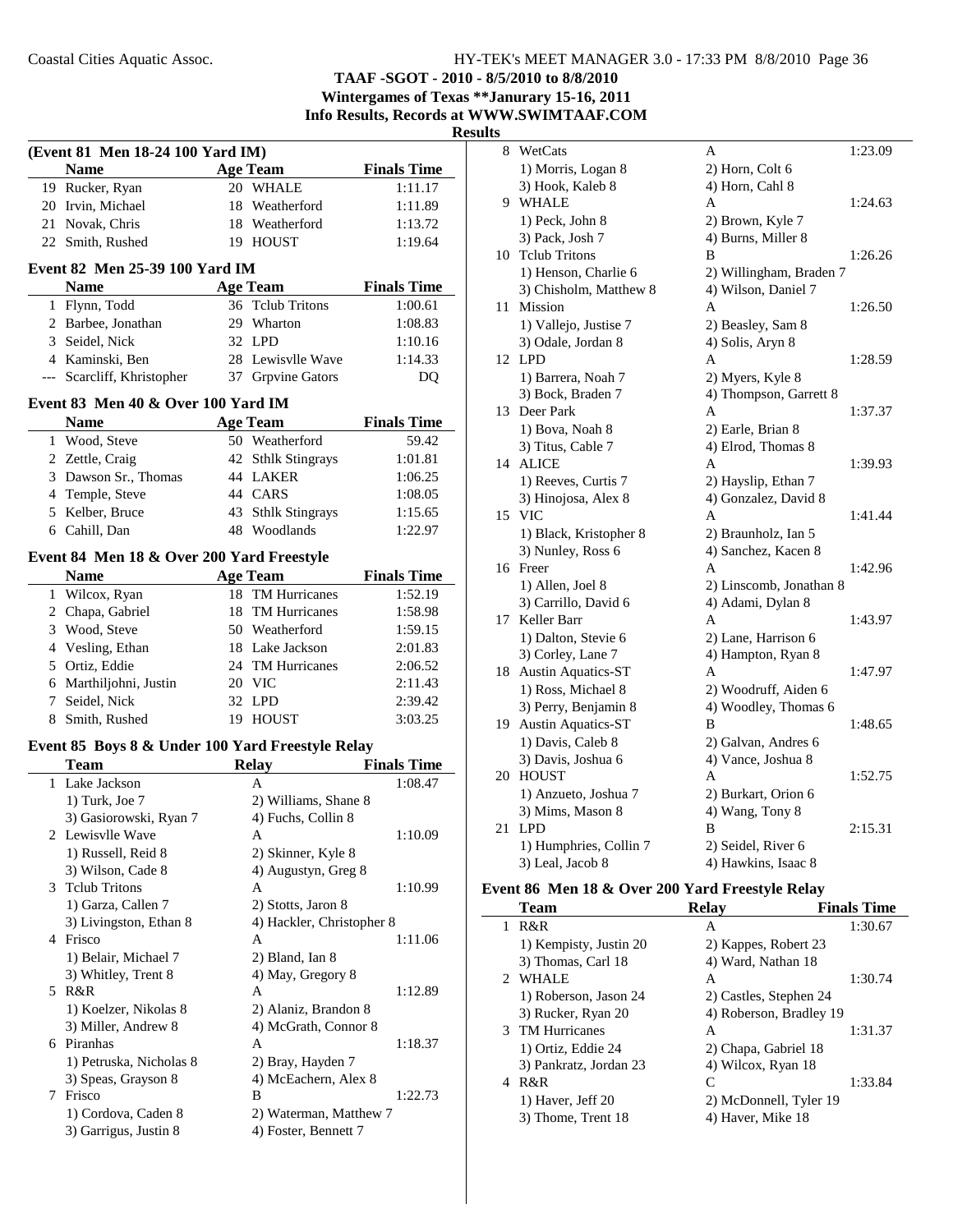**TAAF -SGOT - 2010 - 8/5/2010 to 8/8/2010**

**Wintergames of Texas \*\*Janurary 15-16, 2011 Info Results, Records at WWW.SWIMTAAF.COM**

#### **Results**

| (Event 86 Men 18 & Over 200 Yard Freestyle Relay) |                         |                         |                    |  |
|---------------------------------------------------|-------------------------|-------------------------|--------------------|--|
|                                                   | Team                    | <b>Relay</b>            | <b>Finals Time</b> |  |
|                                                   | 5 R&R                   | B                       | 1:36.00            |  |
|                                                   | $1)$ Alejo, Tim 22      | 2) Holden, Bobby 19     |                    |  |
|                                                   | 3) Taylor, Price 18     | 4) Turner, Chris 18     |                    |  |
| 6                                                 | <b>WHALE</b>            | B                       | 1:41.53            |  |
|                                                   | 1) Blegen, Jake 18      | 2) Brain, Mike 22       |                    |  |
|                                                   | 3) Keith, Braden 22     | 4) Welge, Paul 19       |                    |  |
| 7                                                 | <b>Sthlk Stingrays</b>  | A                       | 1:41.64            |  |
|                                                   | 1) Pichler, Michael 19  | 2) Howrey, Rick 45      |                    |  |
|                                                   | 3) Kelber, Bruce 43     | 4) Zettle, Craig 42     |                    |  |
| 8                                                 | Frisco                  | A                       | 1:42.69            |  |
|                                                   | 1) Kula, Paul 45        | 2) Johnson, Mike 51     |                    |  |
|                                                   | 3) Hohne, Bryan 37      | 4) Rankin, Kevin 42     |                    |  |
| 9                                                 | Lewisvlle Wave          | A                       | 1:43.14            |  |
|                                                   | 1) Larson, David 20     | 2) Seavey, Mike 48      |                    |  |
|                                                   | 3) Harvison, Matthew 22 | 4) Bowling, Justin 20   |                    |  |
| 10                                                | Keller Barr             | A                       | 1:44.31            |  |
|                                                   | 1) Beaver, Michael 26   | 2) Machado, Joshua 24   |                    |  |
|                                                   | 3) Gustafson, Chris 40  | 4) Carlysle, Cameron 22 |                    |  |
| 11                                                | <b>Granbury Seals</b>   | A                       | 1:52.84            |  |
|                                                   | 1) Brown, Russell 41    | 2) Campbell, Greg 40    |                    |  |
|                                                   | 3) Garner, Todd 40      | 4) Wallace, Joe 18      |                    |  |
|                                                   | 12 The Colony           | A                       | 1:56.89            |  |
|                                                   | 1) Peck, Eric 36        | 2) Peele, Morgan 31     |                    |  |
|                                                   | 3) Adauto, Pete 35      | 4) Ikbal, Kairyl 34     |                    |  |
| ---                                               | WetCats                 | A                       | DQ                 |  |
|                                                   | 1) Conner, Bryce 18     | 2) Peper, Baron 18      |                    |  |
|                                                   | 3) Wetsel, Cody 19      | 4) Wilkins, Nathan 19   |                    |  |

## **Event 87 Mixed 18 & Over 100 Yard Freestyle Relay**

÷.

|              | Team                     | <b>Relay</b>             | <b>Finals Time</b> |
|--------------|--------------------------|--------------------------|--------------------|
| $\mathbf{1}$ | Lake Jackson             | A                        | 46.30              |
|              | 1) Vesling, Ethan M18    | 2) Alborzi, Sean M18     |                    |
|              | 3) Paul, Linda W19       | 4) Paul, Lisa W21        |                    |
| 2            | <b>Grpvine Gators</b>    | A                        | 46.40              |
|              | 1) Machado, Wilson M34   | 2) Miles, Katie W19      |                    |
|              | 3) Maxwell, Jenny W18    | 4) Couch, Brandon M18    |                    |
| 3            | <b>Telub Tritons</b>     | A                        | 46.53              |
|              | 1) Eichenseer, Brad M19  | 2) Tobosa, Kirsten W19   |                    |
|              | 3) Flynn, Todd M36       | 4) Haitz, Kelly W19      |                    |
| 4            | South Belt               | $\mathsf{A}$             | 48.38              |
|              | 1) Taylor, Jenna W22     | 2) Seale, Gwendolyn W19  |                    |
|              | 3) Newlin, Max M24       | 4) Howard, Landon M22    |                    |
| 5.           | Lewisvlle Wave           | A                        | 50.00              |
|              | 1) Lovfald, Erika W18    | 2) McHugh, Amber W18     |                    |
|              | 3) Seavey, Mike M48      | 4) Harvison, Matthew M22 |                    |
| 6            | WetCats                  | A                        | 50.03              |
|              | 1) Speights, Cori W18    | 2) Wetsel, Cody M19      |                    |
|              | 3) Woodall, Reagan W18   | 4) Wilkins, Nathan M19   |                    |
| 7            | <b>Granbury Seals</b>    | A                        | 50.24              |
|              | 1) Chastain, Raven W20   | 2) Brown, Russell M41    |                    |
|              | 3) Haynes, Carissa W31   | 4) Harber, Daniel M20    |                    |
| 8            | R&R                      | A                        | 52.61              |
|              | 1) Dierschke, Kellie W25 | 2) Jones, Kris M29       |                    |
|              | 3) Littleton, Laura W21  | 4) Schramme, Toni W48    |                    |
|              |                          |                          |                    |

| 9  | Weatherford                  | A                        | 52.93   |
|----|------------------------------|--------------------------|---------|
|    | 1) Gremminger, Lauren W20    | 2) Novak, Chris M18      |         |
|    | 3) Gremminger, Sarah W18     | 4) Irvin, Michael M18    |         |
|    | 10 VIC                       | A                        | 52.99   |
|    | 1) Sedlacek, Daryl M23       | 2) Machacek, Ariel W19   |         |
|    | 3) Parma, Nancy W20          | 4) Walden, Jon M22       |         |
| 11 | Lewisvlle Wave               | B                        | 54.27   |
|    | 1) White-Vaja, Amy W23       | 2) Merrill, Nikki W23    |         |
|    | 3) Kaminski, Ben M28         | 4) Chesire, Brad M39     |         |
|    | 12 Frisco                    | A                        | 55.19   |
|    | 1) Hohne, Bryan M37          | 2) Bedard, Gary M45      |         |
|    | 3) Little, Kelly W45         | 4) Burrell, Amy W39      |         |
| 13 | <b>Austin Aquatics-ST</b>    | A                        | 55.99   |
|    | 1) Heinrich, Jay M26         | 2) Colpitts, Melissa W24 |         |
|    | 3) Grinde-Houtman, Donita W3 | 4) Levine, Aaron M31     |         |
| 14 | Aquaducks                    | A                        | 57.63   |
|    | 1) Trompeter, Joscelyn W18   | 2) Roberts, Sara W24     |         |
|    | 3) Mott, Joanne W46          | 4) Chua, Joseph M21      |         |
| 15 | <b>Granbury Seals</b>        | B                        | 1:00.88 |
|    | 1) Campbell, Greg M40        | 2) Fauber, Carolyn W46   |         |
|    | 3) Garner, Todd M40          | 4) Hamrick, Vicki W52    |         |
|    | 16 LPD                       | A                        | 1:10.78 |
|    | 1) Engler, Debra W57         | 2) Najar, Mary W50       |         |
|    | 3) Lehmann, Kathryn W57      | 4) Coulehan, Kathy W52   |         |

### **Event 88 Mixed 18 & Over 200 Yard Freestyle Relay**

|              | <b>Team</b>                   | <b>Relay</b>             | <b>Finals Time</b> |
|--------------|-------------------------------|--------------------------|--------------------|
| $\mathbf{1}$ | Frisco                        | A                        | 1:46.79            |
|              | 1) Johnson, Mike M51          | 2) Kula, Paul M45        |                    |
|              | 3) Rose, Melissa W31          | 4) Blizzard, Haley W20   |                    |
| $*2$         | Weatherford                   | A                        | 1:47.16            |
|              | 1) Gremminger, Lauren W20     | 2) Novak, Chris M18      |                    |
|              | 3) Gremminger, Sarah W18      | 4) Irvin, Michael M18    |                    |
| $*2$         | South Belt                    | A                        | 1:47.16            |
|              | 1) Kelly, Kristine W22        | 2) Taylor, Jenna W22     |                    |
|              | 3) Mauk, Derrick M33          | 4) Newlin, Max M24       |                    |
|              | 4 Lewisvlle Wave              | A                        | 1:48.33            |
|              | 1) McHugh, Amber W18          | 2) Wood, Courtney W19    |                    |
|              | 3) Bowling, Justin M20        | 4) Larson, David M20     |                    |
|              | 5 Telub Tritons               | A                        | 1:51.27            |
|              | 1) Eichenseer, Kristen W18    | 2) Melbourn, Steve M43   |                    |
|              | 3) Eichenseer, Melissa W44    | 4) Eichenseer, Brad M19  |                    |
|              | 6 Granbury Seals              | A                        | 1:53.66            |
|              | 1) Garner, Todd M40           | 2) Chastain, Raven W20   |                    |
|              | 3) Wallace, Joe M18           | 4) Hamrick, Vicki W52    |                    |
| 7            | <b>Grpvine Gators</b>         | A                        | 1:54.44            |
|              | 1) Scarcliff, Khristopher M37 | 2) Fitzgerald, Betsy W18 |                    |
|              | 3) Reitz, Mollee W20          | 4) Machado, Wilson M34   |                    |
| 8            | R&R                           | A                        | 2:00.34            |
|              | 1) Jones, Kris M29            | 2) Dierschke, Kellie W25 |                    |
|              | 3) Littleton, Laura W21       | 4) Schramme, Toni W48    |                    |
|              | 9 WetCats                     | A                        | 2:04.09            |
|              | 1) Speights, Cori W18         | 2) Woodall, Reagan W18   |                    |
|              | 3) Wetsel, Cody M19           | 4) Wilkins, Nathan M19   |                    |
|              | 10 Lake Jackson               | A                        | 2:04.24            |
|              | 1) Alborzi, Sean M18          | 2) Vesling, Ethan M18    |                    |
|              | 3) Paul, Lisa W21             | 4) Paul, Linda W19       |                    |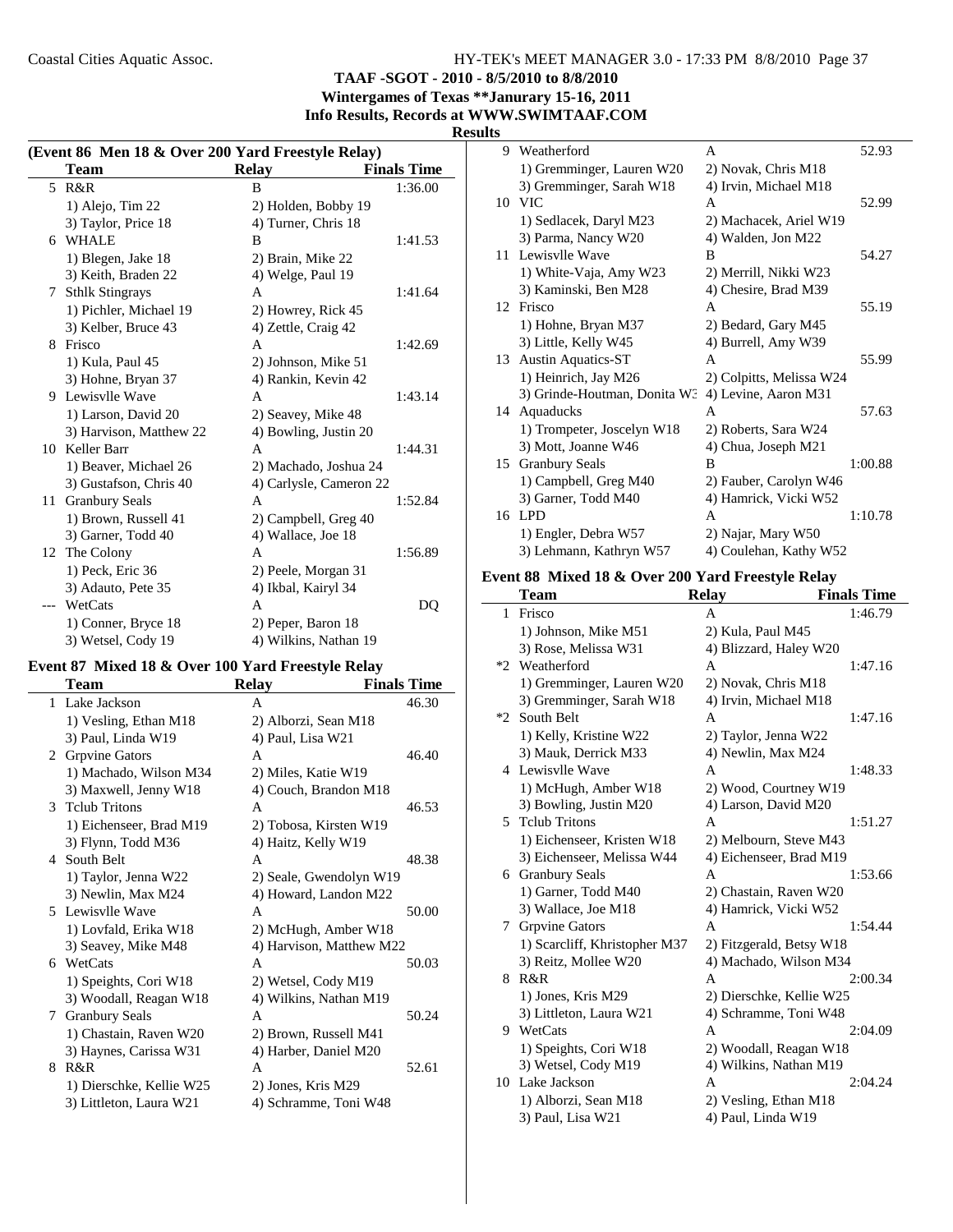**TAAF -SGOT - 2010 - 8/5/2010 to 8/8/2010**

#### **Wintergames of Texas \*\*Janurary 15-16, 2011 Info Results, Records at WWW.SWIMTAAF.COM**

**Results**

|              | <b>Team</b>                   | <b>Relay</b>                | <b>Finals Time</b> |
|--------------|-------------------------------|-----------------------------|--------------------|
| $\mathbf{1}$ | <b>Grpvine Gators</b>         | A                           | 1:54.78            |
|              | 1) Maxwell, Jenny W18         | 2) Miles, Katie W19         |                    |
|              | 3) Scarcliff, Khristopher M37 | 4) Couch, Brandon M18       |                    |
| 2            | Lake Jackson                  | A                           | 1:54.92            |
|              | 1) Alborzi, Sean M18          | 2) Vesling, Ethan M18       |                    |
|              | 3) Paul, Lisa W21             | 4) Paul, Linda W19          |                    |
| 3            | <b>Sthlk Stingrays</b>        | A                           | 1:57.27            |
|              | 1) Hein, Kathy W41            | 2) Zettle, Craig M42        |                    |
|              | 3) Ferris, Maggie W42         | 4) Howrey, Rick M45         |                    |
| 4            | <b>Telub Tritons</b>          | A                           | 1:59.59            |
|              | 1) Flynn, Todd M36            | 2) Tobosa, Kirsten W19      |                    |
|              | 3) Eichenseer, Brad M19       | 4) Haitz, Kelly W19         |                    |
|              | 5 VIC                         | A                           | 2:01.59            |
|              | 1) Lauer, Hailey W18          | 2) Marthiljohni, Justin M20 |                    |
|              | 3) Walden, Leah W19           | 4) Walden, Jon M22          |                    |
|              | 6 WHALE                       | A                           | 2:06.16            |
|              | 1) Oakley, Laura W18          | 2) Blegen, Jake M18         |                    |
|              | 3) Keith, Braden M22          | 4) Louvier, Jessica W23     |                    |
| 7            | Frisco                        | A                           | 2:07.50            |
|              | 1) Simpson, Kaelly W23        | 2) Kula, Paul M45           |                    |
|              | 3) Johnson, Dolores W19       | 4) Rankin, Kevin M42        |                    |
| 8            | <b>Granbury Seals</b>         | A                           | 2:09.83            |
|              | 1) Hamrick, Vicki W52         | 2) Harber, Daniel M20       |                    |
|              | 3) Haynes, Carissa W31        | 4) Wallace, Joe M18         |                    |
| 9            | R&R                           | A                           | 2:21.61            |
|              | 1) Dierschke, Kellie W25      | 2) Jones, Kris M29          |                    |
|              | 3) Littleton, Laura W21       | 4) Schramme, Toni W48       |                    |
| ---          | South Belt                    | A                           | DQ                 |
|              | 1) Kelly, Kristine W22        | 2) Seale, Gwendolyn W19     |                    |
|              | 3) Howard, Landon M22         | 4) Newlin, Max M24          |                    |
|              | Weatherford                   | A                           | DQ                 |
|              | 1) Gremminger, Lauren W20     | 2) Novak, Chris M18         |                    |
|              | 3) Irvin, Michael M18         | 4) Gremminger, Sarah W18    |                    |

#### **Event 90 Girls 6 & Under 100 Yard Freestyle Relay**

| Team                   | <b>Relav</b>            | <b>Finals Time</b> |
|------------------------|-------------------------|--------------------|
| Dac Sailfish           | A                       | 1:34.32            |
| 1) Pitzer, Alex 6      | 2) Summitt, Halle 6     |                    |
| 3) Lowenstein, Leigh 6 | 4) Dollins, Whitney 6   |                    |
| 49.76<br>44.56         |                         |                    |
| 2 Frisco               | A                       | 1:38.70            |
| 1) Simpson, Monica 6   | 2) Kula, Nicole 6       |                    |
| 3) Arevalo, Tatiana 6  | 4) Mejia, Lilliana 6    |                    |
| 49.23<br>49.47         |                         |                    |
| 3 Lewisvlle Wave       | A                       | 1:39.23            |
| 1) Augustyn, Hannah 6  | 2) Linebarger, Lana 5   |                    |
| 3) Patrick, Molly 6    | 4) Augustyn, Hallie 6   |                    |
| 55.64<br>43.59         |                         |                    |
| Frisco<br>4            | B                       | 1:48.70            |
| 1) DeBow, Morgan 6     | 2) Garrigus, Kaitlynn 5 |                    |
| 3) Jacobson, Mattie 6  | 4) Glover, Sydney 6     |                    |
| 54.43<br>54.27         |                         |                    |
|                        |                         |                    |

|       | 5 Grpvine Gators       | А                   | 1:59.06 |
|-------|------------------------|---------------------|---------|
|       | 1) Eubank, Mackenzie 6 | 2) Davis, Ava 5     |         |
|       | 3) LaFave, Devin 5     | 4) Rayball, Rylee 6 |         |
|       | 1:10.61<br>48.45       |                     |         |
| $---$ | <b>Granbury Seals</b>  | А                   | DO      |
|       | 1) Brawner, Kori 6     | $2)$ Lee, Adi Jo 6  |         |
|       | 3) Garner, Gentry 6    | 4) Arbabi, Leila 6  |         |
|       | 46.15<br>46.31         |                     |         |
|       |                        |                     |         |

## **Event 91 Girls 8 & Under 100 Yard Medley Relay**

|                | Team                                       |       | <b>Relay</b>                                 | <b>Finals Time</b> |
|----------------|--------------------------------------------|-------|----------------------------------------------|--------------------|
| 1              | Frisco                                     |       | A                                            | 1:19.37            |
|                | 1) Bumpas, Alex 8                          |       | 2) Arevalo, Natasha 8                        |                    |
|                | 3) Phillip, Megan 8                        |       | 4) Davidsen, Abby 8                          |                    |
|                | 39.37                                      | 40.00 |                                              |                    |
| $\overline{2}$ | Woodlands                                  |       | A                                            | 1:19.92            |
|                | 1) Denbigh, Caroline 7                     |       | 2) Wolf, Kendall 8                           |                    |
|                | 3) Denbigh, Anna 8                         |       | 4) Stanberry, Jacquelin 8                    |                    |
|                | 42.97                                      | 36.95 |                                              |                    |
| 3              | Keller Barr                                |       | A                                            | 1:25.13            |
|                | 1) Thiele, Samantha 7                      |       | 2) Caldwell, Grace 7                         |                    |
|                | 3) Graydon, Michaela 8                     |       | 4) Cicerelli, Mia 7                          |                    |
|                | 44.66                                      | 40.47 |                                              |                    |
|                | 4 Sthlk Stingrays                          |       | A                                            | 1:25.74            |
|                | 1) Ormsby, Kerry 8                         |       | 2) Powell, Sara 8                            |                    |
|                | 3) Etzelmiller, Kinzie 8                   |       | 4) Bockenfeld, Emme 8                        |                    |
|                | 44.78                                      | 40.96 |                                              |                    |
| 5              | Dac Sailfish                               |       | A                                            | 1:26.52            |
|                | 1) Summitt, Elena 8                        |       | 2) Jackson, Remington 8                      |                    |
|                | 3) Jackson, Riley 7                        |       | 4) Voight, Reagan 7                          |                    |
|                | 46.67                                      | 39.85 |                                              |                    |
|                | 6 Grpvine Gators                           |       | A                                            | 1:26.74            |
|                | 1) Casey, Brenna 8                         |       | 2) Adams, Emma 8                             |                    |
|                | 3) Rayball, Julia 8                        |       | 4) Lilley, Madison 8                         |                    |
|                | 50.49                                      | 36.25 |                                              |                    |
| 7              | Wharton                                    |       | A                                            | 1:29.06            |
|                | 1) Stavinoha, Teagan 6                     |       | 2) Hamlin, Mia 7                             |                    |
|                | 3) Goudeau, Savannah 8                     |       | 4) McGuire, Peyton 7                         |                    |
|                | 53.28                                      | 35.78 |                                              |                    |
| 8              | <b>VIC</b>                                 |       | A                                            | 1:29.74            |
|                | 1) Weinmann, Hannah 8                      |       | 2) Stanush, Maddison 6                       |                    |
|                | 3) Kallman, Piper 8                        | 40.12 | 4) Andrus, Catherine 8                       |                    |
| 9              | 49.62<br>DSSPL-ST                          |       | A                                            | 1:30.13            |
|                |                                            |       |                                              |                    |
|                | 1) Hall, Carson 7<br>3) Chandler, Sawyer 8 |       | 2) Ganey, Isabella 8<br>4) O'Neal, Mallari 8 |                    |
|                | 50.18                                      | 39.95 |                                              |                    |
| 10             | Frisco                                     |       | B                                            | 1:32.17            |
|                | 1) Bryant, Gillian 8                       |       | 2) Bergmann, Christine 8                     |                    |
|                | 3) Stapp, Belle 8                          |       | 4) Michaels, Lauren 8                        |                    |
|                | 48.10                                      | 44.07 |                                              |                    |
| 11             | Piranhas                                   |       | A                                            | 1:34.73            |
|                | 1) Turner, Julia 8                         |       | 2) Heil, Liesl 8                             |                    |
|                | 3) Le, Diana 8                             |       | 4) Deasy, Meghan 8                           |                    |
|                | 56.70                                      | 38.03 |                                              |                    |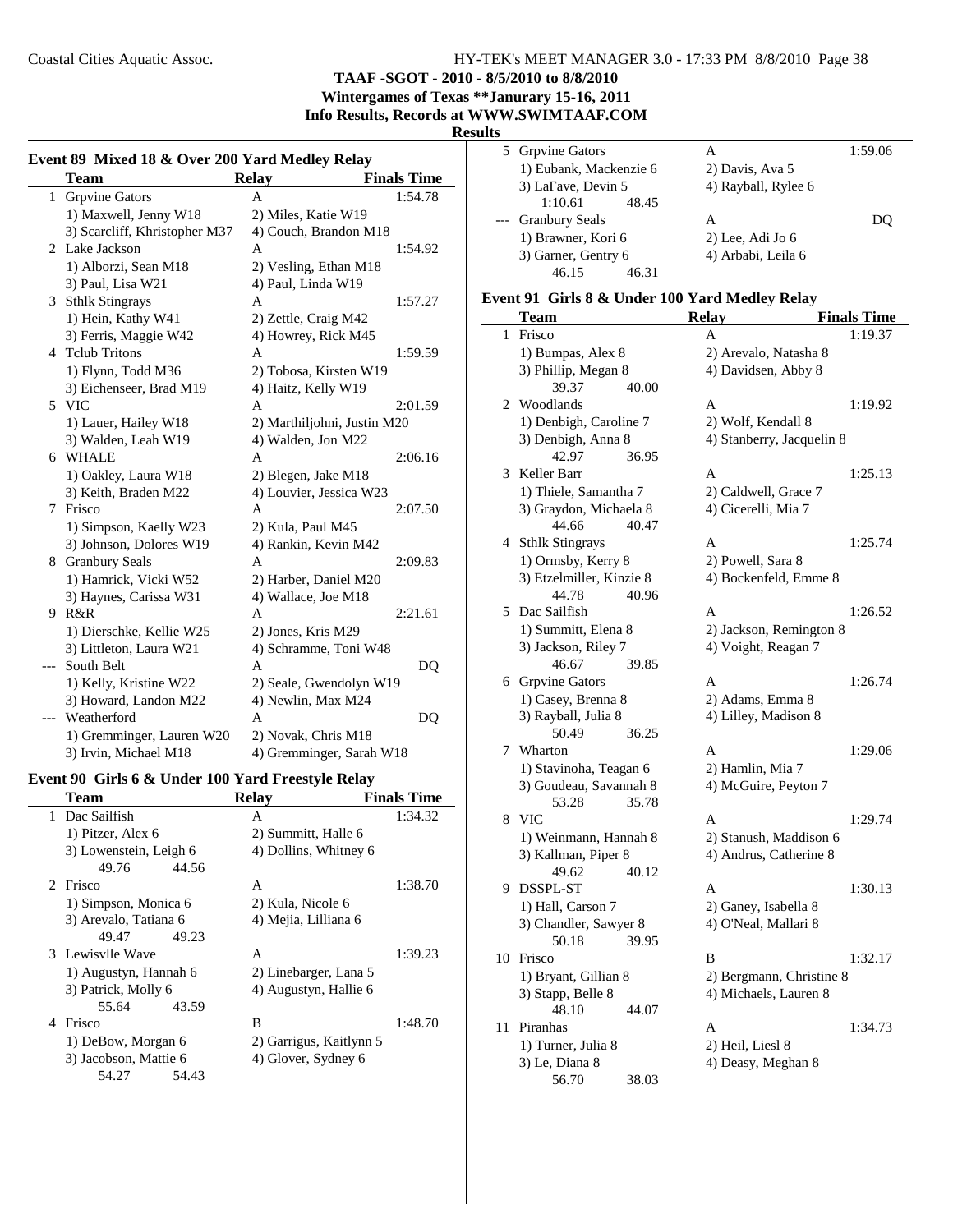**TAAF -SGOT - 2010 - 8/5/2010 to 8/8/2010**

**Wintergames of Texas \*\*Janurary 15-16, 2011 Info Results, Records at WWW.SWIMTAAF.COM**

## **Results**

|     | (Event 91 Girls 8 & Under 100 Yard Medley Relay) |                                |                    |
|-----|--------------------------------------------------|--------------------------------|--------------------|
|     | Team                                             | <b>Relay</b>                   | <b>Finals Time</b> |
| 12  | McKinney                                         | <sub>R</sub>                   | 1:36.18            |
|     | 1) Holland, Emma 8                               | 2) Yamada, Megu 8              |                    |
|     | 3) Wu, Elizabeth 7                               | 4) Duren, Kylie 8              |                    |
|     | 48.26<br>47.92                                   |                                |                    |
| 13  | Lake Jackson                                     | A                              | 1:40.15            |
|     | 1) Huang, Christine 6                            | 2) Thompson, Sloane 7          |                    |
|     | 3) Owens, Kandice 7                              | 4) Parker, Ashlyn 8            |                    |
|     | 55.19<br>44.96                                   |                                |                    |
|     | 14 Stingrays                                     | A                              | 1:41.91            |
|     | 1) Grossman, Emily 8                             | 2) Lamkin, Jessica 7           |                    |
|     | 3) Gain, Cassidy 7                               | 4) Richter, Victoria 8         |                    |
|     | 44.58<br>57.33                                   |                                |                    |
| 15  | <b>Austin Aquatics-ST</b>                        | A                              | 1:42.22            |
|     | 1) McDonald, Georgia 8                           | 2) Mikell, Jessica 8           |                    |
|     | 3) Peredo, Lila 7                                | 4) Rioux, Taylor 7             |                    |
|     | 51.24<br>50.98                                   |                                |                    |
| 16  | LPD                                              | A                              | 1:43.50            |
|     | 1) Anderson, Raegan 8                            | 2) Copeland, Kaitlyn 8         |                    |
|     | 3) Williams, Cammi 8                             | 4) Lang, Milena 6              |                    |
|     | 58.12<br>45.38                                   |                                |                    |
| 17  | <b>Austin Aquatics-ST</b>                        | B                              | 1:47.44            |
|     | 1) Russell, Catherine 8                          | 2) Knifton, Sophie 7           |                    |
|     | 3) Sandlin, Audrey 7                             | 4) Hodakievic, Bailey 6        |                    |
|     | 59.21<br>48.23                                   |                                |                    |
|     | <b>Austin Aquatics-ST</b>                        | $\overline{C}$                 | DQ                 |
|     | 1) Butki, Natalia 8                              | 2) Randolph, Petula 8          |                    |
|     | 3) Fitzpatrick, Ella 8                           | 4) Alvarez-Scarborough, Gracie |                    |
|     | 54.74<br>1:15.96                                 |                                |                    |
| --- | CARS                                             | A                              | DQ                 |
|     | 1) Dyer, Delaney 7                               | 2) Edwards, Lauren 8           |                    |
|     | 3) Reuter, Reagan 8                              | 4) Dillard, Rachel 7           |                    |
|     | 53.49<br>47.70                                   |                                |                    |
|     | Alvin                                            | A                              | DO                 |
|     | 1) Nelson, Leah 8                                | 2) Geiman, Emma Grace 8        |                    |
|     | 3) Fields, Denim 8                               | 4) Rogan, Shelby 7             |                    |
|     | 46.22<br>42.59                                   |                                |                    |

#### **Event 92 Women 18 & Over 200 Yard Medley Relay**

|   | Team                     |       | <b>Relav</b> |                        | <b>Finals Time</b> |
|---|--------------------------|-------|--------------|------------------------|--------------------|
| 1 | R&R                      |       | A            |                        | 2:02.01            |
|   | 1) Leslie, Nicki 21      |       |              | 2) Littleton, Laura 21 |                    |
|   | 3) Przybilla, Mehagan 18 |       |              | 4) Gale, Marissa 19    |                    |
|   | 30.43                    | 36.02 | 28.94        | 26.62                  |                    |
|   | 2 Frisco                 |       | A            |                        | 2:14.68            |
|   | 1) Little, Kelly 45      |       |              | 2) Rose, Melissa 31    |                    |
|   | 3) Johnson, Dolores 19   |       |              | 4) Simpson, Kaelly 23  |                    |
|   | 36.60                    | 36.16 | 38.05        | 23.87                  |                    |
|   | 3 Lewisvlle Wave         |       | A            |                        | 2:16.01            |
|   | 1) Lovfald, Erika 18     |       |              | 2) McHugh, Amber 18    |                    |
|   | 3) Augustyn, Britt 38    |       |              | 4) Wood, Courtney 19   |                    |
|   | 35.65                    | 32.97 | 35.39        | 32.00                  |                    |
| 4 | <b>Granbury Seals</b>    |       | A            |                        | 2:25.26            |
|   | 1) Hamrick, Vicki 52     |       |              | 2) Chastain, Raven 20  |                    |
|   | 3) Haynes, Carissa 31    |       |              | 4) Fauber, Carolyn 46  |                    |
|   | 35.78                    | 14.34 | 24.60        | 1:10.54                |                    |
|   |                          |       |              |                        |                    |

| ∼  |                            |       |       |                           |         |
|----|----------------------------|-------|-------|---------------------------|---------|
| 5. | <b>Telub Tritons</b>       |       | A     |                           | 2:26.26 |
|    | 1) Martin, Cristen 30      |       |       | 2) Priller, Michelle 48   |         |
|    | 3) Damron, Susette 40      |       |       | 4) Eichenseer, Melissa 44 |         |
|    | 37.31                      | 39.72 | 37.69 | 31.54                     |         |
| 6  | Aquaducks                  |       | A     |                           | 2:33.97 |
|    | 1) Trompeter, Joscelyn 18  |       |       | 2) Mott, Joanne 46        |         |
|    | 3) Roberts, Sara 24        |       |       | 4) Cowles, Britton 19     |         |
|    | 37.03                      | 50.98 | 35.02 | 30.94                     |         |
| 7  | WHALE                      |       | B     |                           | 2:42.47 |
|    | 1) Burns, Jennifer 36      |       |       | 2) Walter, Claudia 47     |         |
|    | 3) Pack, Caroline 34       |       |       | 4) Och, Christina 41      |         |
|    | 40.19                      | 42.52 | 42.49 | 37.27                     |         |
| 8  | Frisco                     |       | B     |                           | 2:50.14 |
|    | 1) Burrell, Amy 39         |       |       | 2) Call, Nancy 56         |         |
|    | 3) Blizzard, Haley 20      |       |       | 4) Kula, Suzy 44          |         |
|    | 49.49                      | 49.07 | 32.43 | 39.15                     |         |
|    | WHALE                      |       | A     |                           | DQ      |
|    | 1) Schabaerle, Jennifer 38 |       |       | 2) Oakley, Laura 18       |         |
|    | 3) Aldridge, Laura 30      |       |       | 4) Peck, Marybeth 35      |         |
|    | 56.53                      | 16.74 | 25.81 | 1:13.60                   |         |
|    | <b>LPD</b>                 |       | A     |                           | DO      |
|    | 1) Netherlain, Vanessa 39  |       |       | 2) Lehmann, Kathryn 57    |         |
|    | 3) Coulehan, Kathy 52      |       |       | 4) Engler, Debra 57       |         |
|    | 56.19                      | 46.21 | 43.61 | 41.42                     |         |

#### **Event 93 Girls 6 & Under 25 Yard Freestyle**

|    | <b>Name</b>            |   | <b>Age Team</b>      | <b>Finals Time</b> |
|----|------------------------|---|----------------------|--------------------|
| 1  | Thomet, Anne Marie     |   | 6 Deer Park          | 19.00              |
| 2  | Tatum, Cheyenne        | 6 | <b>Telub Tritons</b> | 19.17              |
| 3  | Stanush, Maddison      | 6 | <b>VIC</b>           | 20.13              |
| 4  | Copenhaver, Sarah      | 6 | Freeport             | 20.38              |
| 5  | Stavinoha, Teagan      | 6 | Wharton              | 20.61              |
| 6  | Frontera, Ryann        | 6 | DSSPL-ST             | 20.74              |
| 7  | Cronan, Katie          | 6 | The Colony           | 21.02              |
| 8  | Alexander, Presley     | 6 | Golden Triangle      | 21.17              |
| 9  | Dollins, Whitney       | 6 | Dac Sailfish         | 21.57              |
| 10 | Carpenter, Emily Grace | 6 | McKinney             | 22.38              |
| 11 | Simpson, Monica        | 6 | Frisco               | 22.53              |
| 12 | Summitt, Halle         | 6 | Dac Sailfish         | 23.08              |
| 13 | Rodriguez, Alijah      | 6 | <b>ALICE</b>         | 23.41              |
| 14 | Megilvray, Alexa       | 6 | DSSPL-ST             | 23.63              |
| 15 | Keetley, Rebecca       | 6 | McKinney             | 24.08              |
| 16 | Arevalo, Tatiana       | 6 | Frisco               | 24.25              |
| 17 | Mejia, Lilliana        | 6 | Frisco               | 25.38              |
| 18 | Wehmeyer, Kenzie       | 6 | WetCats              | 26.88              |
| 19 | Smith, Emily           | 6 | <b>LAKER</b>         | 28.68              |

## **Event 94 Girls 8 & Under 50 Yard Freestyle**

| <b>Name</b>       | <b>Age Team</b>  | <b>Finals Time</b> |
|-------------------|------------------|--------------------|
| 1 McComb, Cailyn  | 8 El Campo       | 33.33              |
| 2 Jansky, Camryn  | El Campo         | 35.25              |
| 3 Landis, Valerie | 8 McKinney       | 35.36              |
| 4 Minotti, Wanda  | 8 Splash         | 35.74              |
| 5 Landis, Rachel  | 8 McKinney       | 35.94              |
| 6 Wingard, Megan  | 8 Lewisvlle Wave | 37.27              |
| 7 Stenzel, Alicia | 8 Telub Tritons  | 37.58              |
| 8 Honrubia, Anna  | Mission          | 37.79              |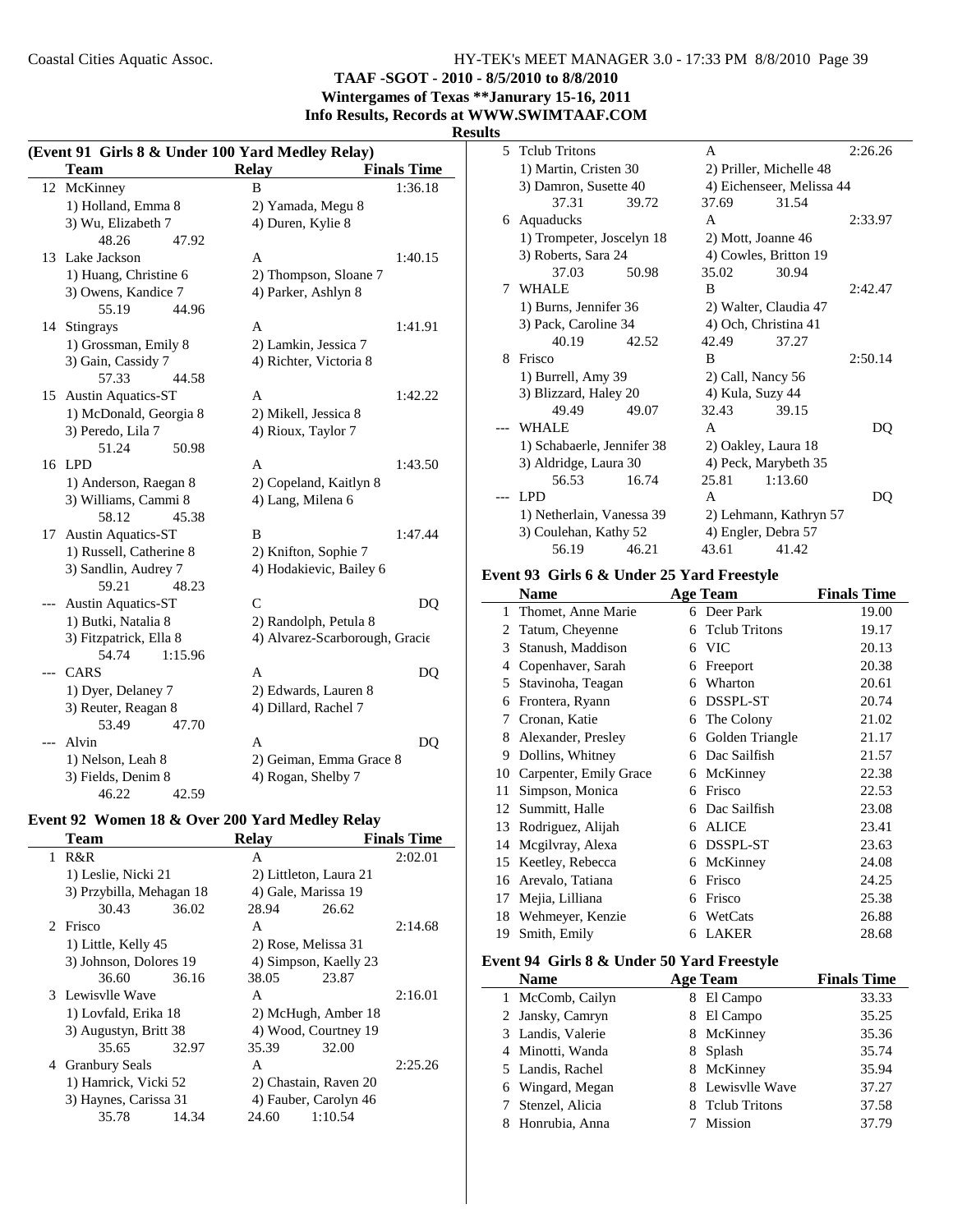**TAAF -SGOT - 2010 - 8/5/2010 to 8/8/2010**

**Wintergames of Texas \*\*Janurary 15-16, 2011**

**Info Results, Records at WWW.SWIMTAAF.COM**

| I<br>ı<br>×. |  |
|--------------|--|
|              |  |

| (Event 94 Girls 8 & Under 50 Yard Freestyle) |                                        |                 |                           |                    |
|----------------------------------------------|----------------------------------------|-----------------|---------------------------|--------------------|
|                                              | <b>Name</b>                            |                 | <b>Age Team</b>           | <b>Finals Time</b> |
| 9                                            | Sanchez, Aryn                          | 8               | <b>Mission</b>            | 39.32              |
|                                              | 10 Bi, Alicia                          | 7               | Coppell Crocs             | 39.42              |
|                                              | 11 Voight, Reagan                      |                 | 7 Dac Sailfish            | 39.63              |
|                                              | 12 Barwise, Kylee                      |                 | 8 PAST                    | 39.82              |
|                                              | 13 Garriga, Isabella                   |                 | 8 R&R                     | 40.12              |
|                                              | 14 Heil, Liesl                         |                 | 8 Piranhas                | 40.66              |
|                                              | 15 Johnston, Hannah                    |                 | 8 Denison                 | 40.98              |
|                                              | 16 Rucker, Abigail                     |                 | 8 Austin Aquatics-ST      | 41.90              |
| 17                                           | Contreras, Claire                      |                 | 8 KINGS                   | 42.15              |
| 18                                           | Ferguson, Reese                        |                 | 8 Boerne                  | 42.27              |
| 19                                           | Faivre, Anna                           |                 | 8 DSSPL-ST                | 42.47              |
| 20                                           | Torres, Grace                          | 8               | Angleton                  | 43.34              |
| 21                                           | Rioux, Taylor                          | 7               | <b>Austin Aquatics-ST</b> | 43.76              |
|                                              | 22 Goff, Abigail                       | $7\overline{ }$ | <b>Austin Aquatics-ST</b> | 43.88              |
| 23                                           | Scholes, Josi                          |                 | 6 San Antonio             | 45.73              |
|                                              | 24 Gillham, Jaydyn                     |                 | 8 WetCats                 | 45.94              |
| 25                                           | Goldberg, Chloe                        |                 | 7 ELPSO                   | 46.70              |
|                                              | 26 Ward, Rebecca                       |                 | 8 WetCats                 | 48.31              |
| 27                                           | Sheridad, Katherine                    | 8               | San Antonio               | 53.75              |
|                                              | Event 95 Women 18-24 50 Yard Freestyle |                 |                           |                    |
|                                              | <b>Name</b>                            |                 | <b>Age Team</b>           | <b>Finals Time</b> |
|                                              | 1 Morrell, Krystan                     |                 | 18 Golden Triangle        | 24.78              |
| $\overline{c}$                               | Maxwell, Jenny                         | 18              | <b>Grpvine Gators</b>     | 25.69              |
| 3                                            | Leslie, Nicki                          | 21              | R&R                       | 25.94              |
| 4                                            | Edwards, Collette                      |                 | 19 Predators              | 26.34              |
| 5                                            | McMahon, Kaitlyn                       |                 | 19 Deer Park              | 26.52              |
| 6                                            | McHugh, Amber                          |                 | 18 Lewisvlle Wave         | 27.04              |
| 7                                            | Wasmund, Michelle                      |                 | 18 Denison                | 27.33              |
| 8                                            | Griffith, Kara                         |                 | 18 Bay City               | 27.50              |
|                                              | 9 O'Brien, Maggie                      |                 | 19 Aquaducks              | 27.93              |
| 10                                           | Simpson, Kaelly                        |                 | 23 Frisco                 | 28.54              |
| 11                                           | Eichenseer, Kristen                    |                 | 18 Tclub Tritons          | 28.56              |
|                                              | 12 Reitz, Mollee                       |                 | 20 Grpvine Gators         | 28.94              |
| 13                                           | Blizzard, Haley                        |                 | 20 Frisco                 | 29.61              |
| 14                                           | Walden, Leah                           |                 | 19 VIC                    | 30.11              |
| 15                                           | Wood, Courtney                         |                 | 19 Lewisvlle Wave         | 30.40              |
| 16                                           | Lovfald, Erika                         | 18              | Lewisvlle Wave            | 30.61              |
| 17                                           | Seale, Gwendolyn                       | 19              | South Belt                | 30.71              |
| 18                                           | Speights, Cori                         |                 | 18 WetCats                | 30.73              |
| 19                                           | Johnson, Dolores                       |                 | 19 Frisco                 | 30.79              |
| 20                                           | Fagerman, Madelyn                      |                 | 18 Keller Barr            | 30.92              |
| 21                                           | Procuniar, Jennifer                    |                 | 23 Grpvine Gators         | 31.10              |
|                                              | 22 Roberts, Sara                       | 24              | Aquaducks                 | 31.87              |
| 23                                           | Wasmund, Jessica                       |                 | 20 Denison                | 32.09              |
|                                              | 24 Parma, Nancy                        |                 | 20 VIC                    | 33.38              |
|                                              |                                        |                 |                           |                    |

## **Event 96 Women 25-39 50 Yard Freestyle**

| <b>Name</b>       | Age Team          | <b>Finals Time</b> |
|-------------------|-------------------|--------------------|
| 1 Rose, Melissa   | 31 Frisco         | 28.60              |
| 2 Haynes, Carissa | 31 Granbury Seals | 28.80              |
| 3 Martin, Cristen | 30 Telub Tritons  | 31.89              |
| 4 Augustyn, Britt | 38 Lewisvlle Wave | 32.11              |
| 5 Williams, Laura | 34 El Campo       | 32.42              |

|    | 6 Ehler, Shelly      |    | 38 Dac Sailfish   | 33.27 |
|----|----------------------|----|-------------------|-------|
| *7 | Thomas, Jessica      |    | 28 Granbury Seals | 33.49 |
| *7 | Aldridge, Laura      | 30 | <b>WHALE</b>      | 33.49 |
| 9  | Burns, Jennifer      |    | 36 WHALE          | 33.73 |
|    | 10 Peck, Marybeth    |    | 35 WHALE          | 34.24 |
|    | 11 Holliman, Barb    |    | 38 Boerne         | 35.05 |
|    | 12 Russell, Deidra   |    | 37 Lewisvlle Wave | 35.24 |
|    | 13 Summitt, Emily    |    | 39 Dac Sailfish   | 36.07 |
|    | 14 Owens, Tina       |    | 32 Lake Jackson   | 37.52 |
|    | 15 Burrell, Amy      | 39 | Frisco            | 39.05 |
|    | 16 Robledo, Lourdes  |    | 30 San Antonio    | 39.66 |
|    | Schabaerle, Jennifer | 38 | WHALE             | 41.89 |
|    |                      |    |                   |       |

#### **Event 97 Women 40 & Over 50 Yard Freestyle**

|    | <b>Name</b>         |     | <b>Age Team</b>      | <b>Finals Time</b> |
|----|---------------------|-----|----------------------|--------------------|
| 1  | Hein, Kathy         |     | 41 Sthlk Stingrays   | 27.55              |
| 2  | Little, Kelly       | 45  | Frisco               | 30.57              |
| 3  | Torpy, Susan        | 51  | Weatherford          | 30.84              |
| 4  | Nelson, Betzy       | 45  | <b>Bedford Surf</b>  | 32.48              |
| 5  | Eichenseer, Melissa |     | 44 Telub Tritons     | 32.64              |
| 6  | Kirby, Julia        |     | 50 Weatherford       | 33.66              |
| 7  | Call, Nancy         |     | 56 Frisco            | 34.08              |
| 8  | Damron, Susette     | 40. | <b>Telub Tritons</b> | 37.21              |
| 9  | Och, Christina      | 41  | <b>WHALE</b>         | 37.80              |
| 10 | Lehmann, Kathryn    | 57  | <b>LPD</b>           | 39.12              |
| 11 | Engler, Debra       | 57  | <b>LPD</b>           | 43.39              |
| 12 | Mott, Joanne        |     | 46 Aquaducks         | 45.82              |
| 13 | Najar, Mary         | 50  | LPD <sub></sub>      | 46.40              |
| 14 | Salazar, Rosario    | 40  | San Antonio          | 52.22              |
|    | 15 Zimmerle, Bonnie |     | 52 Freeport          | 56.98              |
| 16 | Cahill, Terri       | 46  | Woodlands            | 1:02.82            |
| 17 | Kelly, Darla        | 53  | South Belt           | 1:06.86            |

#### **Event 98 Girls 6 & Under 25 Yard Backstroke**

|    | <b>Name</b>            |   | <b>Age Team</b>      | <b>Finals Time</b> |
|----|------------------------|---|----------------------|--------------------|
| 1  | Tatum, Cheyenne        | 6 | <b>Telub Tritons</b> | 22.76              |
| 2  | Copenhaver, Sarah      | 6 | Freeport             | 23.46              |
| 3  | Thomet, Anne Marie     | 6 | Deer Park            | 24.02              |
| 4  | Stanush, Maddison      | 6 | <b>VIC</b>           | 24.08              |
| 5  | Cronan, Katie          | 6 | The Colony           | 24.55              |
| 6  | Simpson, Monica        | 6 | Frisco               | 24.88              |
| 7  | Keetley, Rebecca       | 6 | McKinney             | 25.79              |
| 8  | Wehmeyer, Kenzie       | 6 | WetCats              | 25.89              |
| 9  | Alexander, Presley     | 6 | Golden Triangle      | 25.93              |
| 10 | Dollins, Whitney       | 6 | Dac Sailfish         | 25.95              |
| 11 | Rodriguez, Alijah      | 6 | <b>ALICE</b>         | 26.38              |
| 12 | Stavinoha, Teagan      | 6 | Wharton              | 26.45              |
| 13 | Frontera, Ryann        | 6 | DSSPL-ST             | 26.77              |
| 14 | Augustyn, Hannah       | 6 | Lewisvlle Wave       | 27.15              |
| 15 | Carpenter, Emily Grace | 6 | McKinney             | 28.87              |
| 16 | Kula, Nicole           | 6 | Frisco               | 30.29              |
| 17 | Jacobson, Mattie       | 6 | Frisco               | 30.31              |
| 18 | Megilvray, Alexa       | 6 | DSSPL-ST             | 30.59              |
| 19 | Morris, Jenna Lee      | 5 | WetCats              | 34.52              |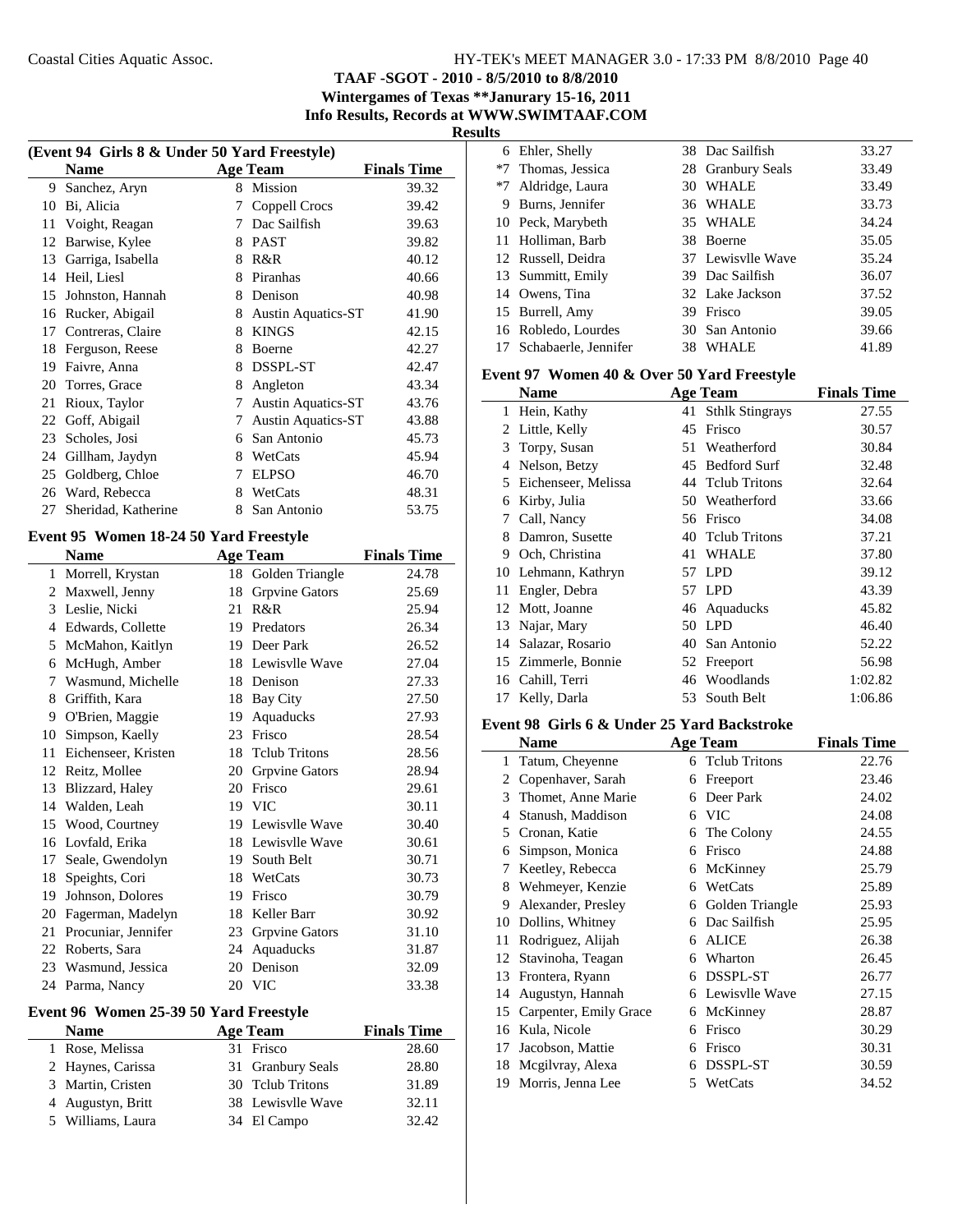## **TAAF -SGOT - 2010 - 8/5/2010 to 8/8/2010**

**Wintergames of Texas \*\*Janurary 15-16, 2011 Info Results, Records at WWW.SWIMTAAF.COM**

#### **Results**

| Event 99 Girls 8 & Under 25 Yard Backstroke |                                          |    |                        |                    |  |
|---------------------------------------------|------------------------------------------|----|------------------------|--------------------|--|
|                                             | <b>Name</b>                              |    | <b>Age Team</b>        | <b>Finals Time</b> |  |
|                                             | 1 Bumpas, Alex                           |    | 8 Frisco               | 18.44              |  |
|                                             | 2 Williams, Cammi                        | 8  | <b>LPD</b>             | 19.96              |  |
|                                             | 3 Ferguson, Reese                        |    | 8 Boerne               | 20.14              |  |
|                                             | 4 Goudeau, Savannah                      |    | 8 Wharton              | 20.20              |  |
|                                             | 5 Walsh, Caitlin                         |    | 8 WHALE                | 20.86              |  |
|                                             | 6 Turangan, Arden                        |    | 8 The Colony           | 20.95              |  |
|                                             | 7 Wingard, Megan                         |    | 8 Lewisvlle Wave       | 21.10              |  |
|                                             | 8 Watt, Clara                            |    | 7 Grpvine Gators       | 21.28              |  |
| 9.                                          | Denbigh, Caroline                        |    | 7 Woodlands            | 21.38              |  |
|                                             | 10 Becker, Julia                         |    | 8 NRST                 | 21.39              |  |
|                                             | 11 Farris, Ashleigh                      |    | 8 Barracudas           | 21.87              |  |
|                                             | 12 Raymond, Kylar                        |    | 8 Aus - Marlins-ST     | 21.94              |  |
|                                             | 13 Ambs, Morgan                          |    | 8 The Colony           | 22.09              |  |
|                                             | 14 Nelson, Leah                          |    | 8 Alvin                | 22.15              |  |
|                                             | 15 McDonald, Maya                        |    | 8 Austin Aquatics-ST   | 22.42              |  |
|                                             | 16 Weese, Lauren                         |    | 8 Splash               | 22.54              |  |
|                                             | *17 England, Cailey                      |    | 8 Aus - Marlins-ST     | 22.61              |  |
|                                             | *17 Colley, Nazareth                     |    | 8 Frisco               | 22.61              |  |
|                                             | 19 Walter, Gabriela                      |    | 8 WHALE                | 22.72              |  |
|                                             | 20 Gill, Brynson                         |    | 8 Piranhas             | 22.75              |  |
|                                             | 21 Glover, Aaliyah                       |    | 8 San Antonio          | 23.22              |  |
|                                             | 22 Glissmeyer, Layla                     |    | 8 LAKER                | 23.29              |  |
|                                             | 23 Chacon, Mariana                       |    | 6 ELPSO                | 23.94              |  |
|                                             | 24 Weinmann, Hannah                      |    | 8 VIC                  | 25.20              |  |
|                                             | 25 Scholes, Josi                         |    | 6 San Antonio          | 25.26              |  |
|                                             | 26 Konvicka, Kayla                       |    | 7 Deer Park            | 25.34              |  |
|                                             | 27 Johnston, Hannah                      |    | 8 Denison              | 25.85              |  |
|                                             | 28 Ramsden, Maria                        |    | 7 MCALL-ST             | 26.71              |  |
|                                             | 29 Hernandez, Becky                      |    | 8 Mission              | 26.74              |  |
|                                             | 30 Min, Ashleigh                         |    | 8 ELPSO                | 27.04              |  |
|                                             |                                          |    |                        |                    |  |
|                                             | Event 100 Women 18-24 50 Yard Backstroke |    |                        |                    |  |
|                                             | <b>Name</b>                              |    | <b>Age Team</b>        | <b>Finals Time</b> |  |
|                                             | 1 Maxwell, Jenny                         |    | 18 Grpvine Gators      | 28.78              |  |
|                                             | 2 Leslie, Nicki                          |    | 21 R&R                 | 29.30              |  |
|                                             | 3 Morrell, Krystan                       | 18 | Golden Triangle        | 29.35              |  |
|                                             | 4 Gale, Marissa                          |    | 19 R&R                 | 30.32              |  |
| 5                                           | Haitz, Kelly                             | 19 | <b>Tclub Tritons</b>   | 31.73              |  |
|                                             | 6 Anderson, Brooke                       | 19 | <b>Sthlk Stingrays</b> | 33.06              |  |
|                                             | 7 Kelly, Kristine                        | 22 | South Belt             | 33.15              |  |
|                                             | 8 Walden, Leah                           |    | 19 VIC                 | 35.05              |  |
|                                             | 9 Lauer, Hailey                          |    | 18 VIC                 | 35.68              |  |
|                                             | 10 Quick, Samantha                       |    | 20 Aquaducks           | 36.27              |  |
| 11                                          | Lovfald, Erika                           |    | 18 Lewisvlle Wave      | 36.34              |  |
|                                             | 12 Procuniar, Jennifer                   |    | 23 Grpvine Gators      | 36.63              |  |
|                                             | 13 Wasmund, Jessica                      |    | 20 Denison             | 37.68              |  |
|                                             | 14 Roberts, Sara                         |    | 24 Aquaducks           | 38.97              |  |
|                                             | Event 101 Women 25-39 50 Yard Backstroke |    |                        |                    |  |
|                                             | <b>Name</b>                              |    | <b>Age Team</b>        | <b>Finals Time</b> |  |
| 1                                           | Marshall, Karen                          |    | 27 Keller Barr         | 34.31              |  |

2 36.34 Thomas, Jessica 28 Granbury Seals 3 37.28 Martin, Cristen 30 Tclub Tritons 4 41.04 Williams, Laura 34 El Campo

| 5 Augustyn, Britt     | 38 Lewisvlle Wave  | 41.66 |
|-----------------------|--------------------|-------|
| 6 Hanna, Karla        | 27 Golden Triangle | 43.62 |
| 7 Summitt, Emily      | 39 Dac Sailfish    | 47.92 |
| 8 Netherlain, Vanessa | 39 LPD             | 55.98 |
|                       |                    |       |

## **Event 102 Women 40 & Over 50 Yard Backstroke**

| <b>Name</b>        | <b>Age Team</b>    | <b>Finals Time</b> |
|--------------------|--------------------|--------------------|
| 1 Hein, Kathy      | 41 Sthlk Stingrays | 31.33              |
| 2 Little, Kelly    | 45 Frisco          | 37.07              |
| 3 Nelson, Betzy    | 45 Bedford Surf    | 38.03              |
| 4 Walter, Claudia  | 47 WHALE           | 39.74              |
| 5 Voight, Becky    | 44 Dac Sailfish    | 49.64              |
| 6 Engler, Debra    | 57 LPD             | 50.10              |
| 7 Najar, Mary      | 50 LPD             | 1:01.22            |
| 8 Zimmerle, Bonnie | 52 Freeport        | 1:06.23            |
| --- Tatum, Bettina | 49 Sthlk Stingrays | DO                 |

#### **Event 103 Girls 8 & Under 25 Yard Breaststroke**

|              | Name                 |   | <b>Age Team</b>       | <b>Finals Time</b> |
|--------------|----------------------|---|-----------------------|--------------------|
| $\mathbf{1}$ | Evans, Isabel        | 8 | <b>WHALE</b>          | 20.84              |
| 2            | McComb, Cailyn       | 8 | El Campo              | 20.89              |
| 3            | Arevalo, Natasha     | 8 | Frisco                | 21.57              |
| 4            | Wolf, Kendall        | 8 | Woodlands             | 21.62              |
| 5            | Denbigh, Anna        | 8 | Woodlands             | 22.59              |
| 6            | Jackson, Remington   | 8 | Dac Sailfish          | 22.82              |
| 7            | Sanchez, Aryn        | 8 | <b>Mission</b>        | 22.91              |
| 8            | Walter, Gabriela     | 8 | <b>WHALE</b>          | 23.00              |
| 9            | Young, Jessica       | 8 | Aquaducks             | 23.86              |
| 10           | England, Cailey      | 8 | Aus - Marlins-ST      | 23.98              |
| 11           | Raymond, Kylar       | 8 | Aus - Marlins-ST      | 23.99              |
| 12           | Caldwell, Grace      | 7 | Keller Barr           | 24.41              |
| 13           | Bergmann, Christine  | 8 | Frisco                | 24.46              |
| 14           | Downes, Kendall      | 8 | <b>ALICE</b>          | 24.62              |
| 15           | Jimenez, Camie       | 7 | Cudas'                | 24.77              |
| 16           | Waldrum, Meagan      | 7 | Mineral Wells         | 25.66              |
| 17           | Stanberry, Jacquelin | 8 | Woodlands             | 26.12              |
| 18           | Gillham, Jaydyn      | 8 | WetCats               | 26.38              |
| 19           | Chacon, Mariana      | 6 | <b>ELPSO</b>          | 26.74              |
| 20           | Ganey, Isabella      | 8 | <b>DSSPL-ST</b>       | 27.14              |
| 21           | Adams, Emma          | 8 | <b>Grpvine Gators</b> | 28.33              |
| 22           | Slayton, Cody Noel   | 8 | <b>Boerne</b>         | 28.44              |
| 23           | Min, Ashleigh        | 8 | <b>ELPSO</b>          | 29.62              |
| 24           | Sheridad, Katherine  | 8 | San Antonio           | 31.04              |
| 25           | Gomez, Valeria       | 8 | MCALL-ST              | 35.35              |
| $---$        | Minotti, Wanda       | 8 | Splash                | DQ                 |

## **Event 104 Women 18-24 50 Yard Breaststroke**

 $\overline{\phantom{a}}$ 

| <b>Name</b>          |    | <b>Age Team</b>   | <b>Finals Time</b> |
|----------------------|----|-------------------|--------------------|
| 1 McHugh, Amber      |    | 18 Lewisylle Wave | 32.87              |
| 2 Wasmund, Michelle  |    | 18 Denison        | 33.98              |
| 3 Przybilla, Mehagan |    | 18 R&R            | 35.28              |
| 4 Taylor, Jenna      |    | 22 South Belt     | 38.79              |
| 5 Machacek, Ariel    | 19 | - VIC             | 39.29              |
| 6 Chastain, Raven    |    | 20 Granbury Seals | 39.93              |
| Seale, Gwendolyn     |    | 19 South Belt     | 40.93              |
| Quick, Samantha      |    | 20 Aquaducks      | 41.07              |
| Fagerman, Madelyn    |    | 18 Keller Barr    | 41.22              |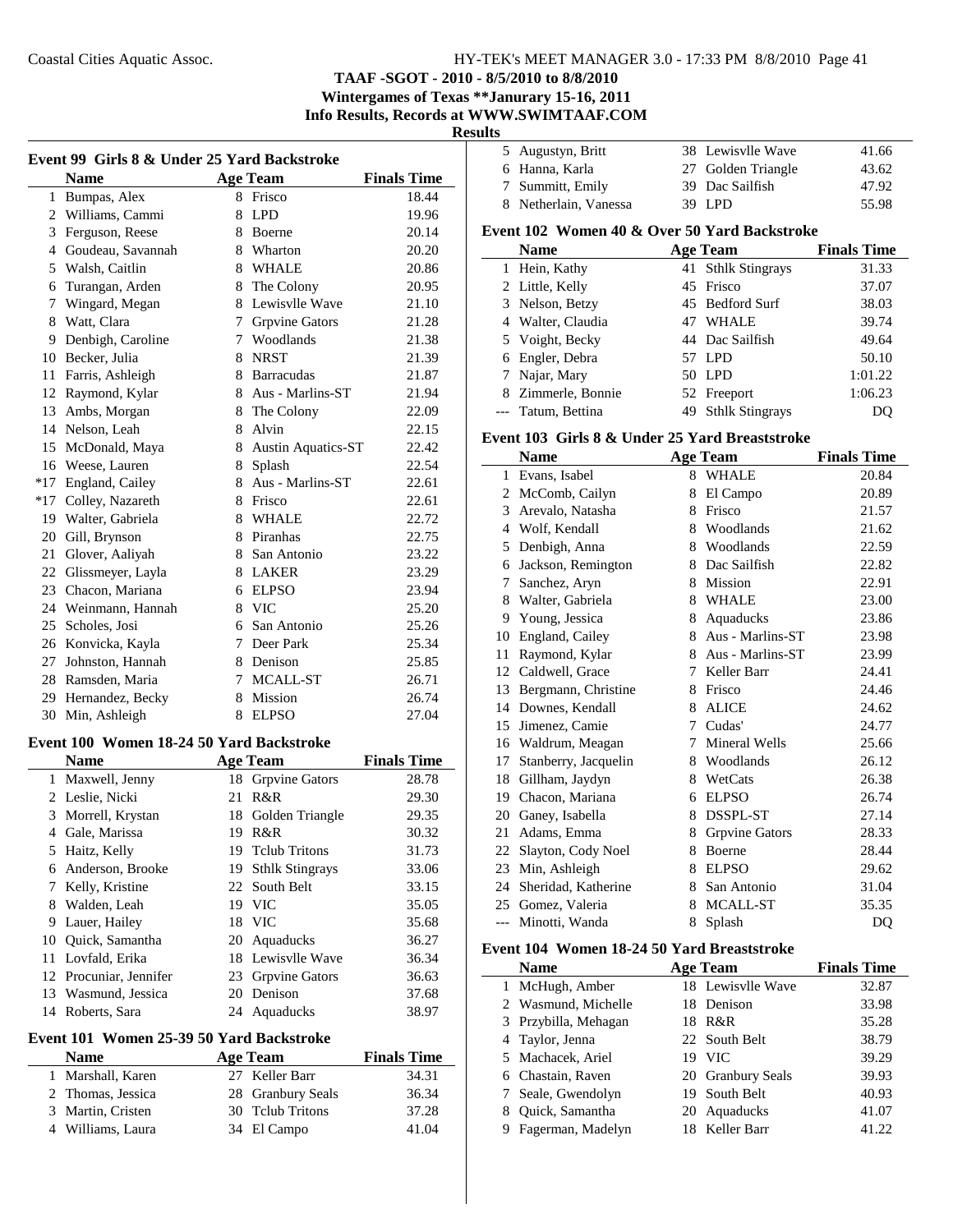26 Sanfelippo, Lauren 8 McKinney 27.81

## **TAAF -SGOT - 2010 - 8/5/2010 to 8/8/2010**

#### **Wintergames of Texas \*\*Janurary 15-16, 2011 Info Results, Records at WWW.SWIMTAAF.COM**

#### **Results**

| (Event 104 Women 18-24 50 Yard Breaststroke) |                                                |    |                           |                    |  |  |
|----------------------------------------------|------------------------------------------------|----|---------------------------|--------------------|--|--|
|                                              | <b>Name</b>                                    |    | <b>Age Team</b>           | <b>Finals Time</b> |  |  |
|                                              | 10 Parma, Nancy                                |    | 20 VIC                    | 43.89              |  |  |
| Event 105 Women 25-39 50 Yard Breaststroke   |                                                |    |                           |                    |  |  |
|                                              | <b>Name</b>                                    |    | <b>Age Team</b>           | <b>Finals Time</b> |  |  |
|                                              | 1 Rose, Melissa                                |    | 31 Frisco                 | 37.10              |  |  |
|                                              | 2 Williams, Laura                              |    | 34 El Campo               | 42.76              |  |  |
|                                              | 3 Aldridge, Laura                              |    | 30 WHALE                  | 43.61              |  |  |
|                                              | 4 Holliman, Barb                               |    | 38 Boerne                 | 44.27              |  |  |
|                                              | 5 Owens. Tina                                  |    | 32 Lake Jackson           | 45.95              |  |  |
|                                              | 6 Peck, Marybeth                               |    | 35 WHALE                  | 46.54              |  |  |
|                                              | 7 Robledo, Lourdes                             |    | 30 San Antonio            | 53.61              |  |  |
|                                              | 8 Netherlain, Vanessa                          |    | 39 LPD                    | 54.92              |  |  |
|                                              | --- Ehler, Shelly                              |    | 38 Dac Sailfish           | DQ                 |  |  |
|                                              | Event 106 Women 40 & Over 50 Yard Breaststroke |    |                           |                    |  |  |
|                                              | <b>Name</b>                                    |    | <b>Age Team</b>           | <b>Finals Time</b> |  |  |
|                                              | 1 Priller, Michelle                            |    | 48 Tclub Tritons          | 40.44              |  |  |
|                                              | 2 Kelber, Christin                             | 41 | <b>Sthlk Stingrays</b>    | 40.98              |  |  |
|                                              | 3 Walter, Claudia                              |    | 47 WHALE                  | 43.09              |  |  |
|                                              | 4 Kirby, Julia                                 |    | 50 Weatherford            | 43.16              |  |  |
|                                              | 5 Damron, Susette                              |    | 40 Tclub Tritons          | 43.53              |  |  |
|                                              | 6 Fauber, Carolyn                              |    | 46 Granbury Seals         | 46.41              |  |  |
|                                              | 7 Lehmann, Kathryn                             |    | 57 LPD                    | 47.63              |  |  |
|                                              | 8 Voight, Becky                                |    | 44 Dac Sailfish           | 49.59              |  |  |
|                                              | 9 Mott, Joanne                                 |    | 46 Aquaducks              | 55.05              |  |  |
|                                              | 10 Zimmerle, Bonnie                            |    | 52 Freeport               | 1:34.48            |  |  |
| 11                                           | Kelly, Darla                                   | 53 | South Belt                | 1:41.10            |  |  |
|                                              | Event 107 Girls 8 & Under 25 Yard Butterfly    |    |                           |                    |  |  |
|                                              | <b>Name</b>                                    |    | <b>Age Team</b>           | <b>Finals Time</b> |  |  |
|                                              | 1 Goudeau, Savannah                            |    | 8 Wharton                 | 17.60              |  |  |
|                                              | 2 Denbigh, Anna                                |    | 8 Woodlands               | 18.14              |  |  |
|                                              | 3 Jansky, Camryn                               |    | 8 El Campo                | 18.62              |  |  |
|                                              | 4 Reinholt, Catherine                          |    | 8 Golden Triangle         | 18.87              |  |  |
|                                              | 5 Etzelmiller, Kinzie                          |    | 8 Sthlk Stingrays         | 19.42              |  |  |
|                                              | 6 Rayball, Julia                               |    | 8 Grpvine Gators          | 19.90              |  |  |
| 7                                            | Becker, Julia                                  |    | 8 NRST                    | 20.44              |  |  |
| 8                                            | Taylor, Addison                                | 8  | <b>Tclub Tritons</b>      | 20.75              |  |  |
|                                              | 9 Honrubia, Anna                               | 7  | Mission                   | 21.11              |  |  |
|                                              | 10 Weimer, Bianca                              |    | 8 Piranhas                | 21.27              |  |  |
|                                              | 11 Chandler, Sawyer                            |    | 8 DSSPL-ST                | 21.80              |  |  |
|                                              | 12 Jackson, Riley                              |    | 7 Dac Sailfish            | 21.92              |  |  |
|                                              | 13 Glissmeyer, Layla                           |    | 8 LAKER                   | 22.18              |  |  |
|                                              | 14 Young, Jessica                              |    | 8 Aquaducks               | 22.61              |  |  |
|                                              | 15 Phillip, Megan                              |    | 8 Frisco                  | 22.96              |  |  |
|                                              | 16 Williams, Evelyn                            |    | 8 LAKER                   | 23.32              |  |  |
| 17                                           | Schwank, Bridgett                              |    | 7 WHALE                   | 23.99              |  |  |
|                                              | 18 Mathews, Somila                             | 8  | Aquaducks                 | 24.70              |  |  |
|                                              | 19 Gain, Cassidy                               | 7  | Stingrays                 | 24.71              |  |  |
|                                              | 20 Goff, Abigail                               | 7  | <b>Austin Aquatics-ST</b> | 25.24              |  |  |
|                                              | 21 Lambert, Racheal                            |    | 8 DSSPL-ST                | 25.37              |  |  |
|                                              | 22 Glover, Aaliyah                             |    | 8 San Antonio             | 25.75              |  |  |
|                                              | 23 Ramsden, Maria                              |    | 7 MCALL-ST                | 26.17              |  |  |
|                                              | 24 Goldberg, Chloe                             |    | 7 ELPSO                   | 26.47              |  |  |
|                                              | 25 Orta, Isabella                              |    | 8 Austin Aquatics-ST      | 26.60              |  |  |

| Event 108 Women 18-24 50 Yard Butterfly     |                                             |    |                               |                    |  |  |  |
|---------------------------------------------|---------------------------------------------|----|-------------------------------|--------------------|--|--|--|
|                                             | <b>Name</b>                                 |    | <b>Age Team</b>               | <b>Finals Time</b> |  |  |  |
|                                             | 1 Miles, Katie                              |    | 19 Grpvine Gators             | 27.27              |  |  |  |
|                                             | 2 Morrell, Krystan                          | 18 | Golden Triangle               | 27.79              |  |  |  |
|                                             | 3 Littleton, Laura                          |    | 21 R&R                        | 29.53              |  |  |  |
|                                             | 4 Edwards, Collette                         |    | 19 Predators                  | 29.61              |  |  |  |
|                                             | 5 O'Brien, Maggie                           |    | 19 Aquaducks                  | 29.71              |  |  |  |
|                                             | 6 Tobosa, Kirsten                           |    | 19 Tclub Tritons              | 30.28              |  |  |  |
|                                             | 7 Griffith, Kara                            |    | 18 Bay City                   | 30.41              |  |  |  |
|                                             | 8 Anderson, Brooke                          |    | 19 Sthlk Stingrays            | 31.94              |  |  |  |
|                                             | 9 Blizzard, Haley                           |    | 20 Frisco                     | 32.00              |  |  |  |
|                                             | 10 Reitz, Mollee                            |    | 20 Grpvine Gators             | 32.42              |  |  |  |
|                                             | 11 Johnson, Dolores                         |    | 19 Frisco                     | 32.69              |  |  |  |
|                                             | 12 Walden, Leah                             |    | 19 VIC                        | 33.04              |  |  |  |
|                                             | 13 Chastain, Raven                          |    | 20 Granbury Seals             | 34.57              |  |  |  |
|                                             | 14 Fitzgerald, Betsy                        |    | 18 Grpvine Gators             | 35.18              |  |  |  |
|                                             | 15 Wood, Courtney                           |    | 19 Lewisvlle Wave             | 35.57              |  |  |  |
|                                             | 16 Cowles, Britton                          | 19 | Aquaducks                     | 35.63              |  |  |  |
|                                             |                                             |    |                               |                    |  |  |  |
|                                             | Event 109 Women 25-39 50 Yard Butterfly     |    |                               |                    |  |  |  |
|                                             | <b>Name</b>                                 |    | <b>Age Team</b>               | <b>Finals Time</b> |  |  |  |
|                                             | 1 Keetley, Louise                           |    | 35 McKinney                   | 31.61              |  |  |  |
|                                             | 2 Haynes, Carissa                           |    | 31 Granbury Seals             | 32.78              |  |  |  |
|                                             | 3 Marshall, Karen                           |    | 27 Keller Barr                | 33.04              |  |  |  |
|                                             | 4 Ehler, Shelly                             |    | 38 Dac Sailfish               | 43.54              |  |  |  |
|                                             | 5 Holliman, Barb                            |    | 38 Boerne                     | 43.55              |  |  |  |
|                                             | 6 Hanna, Karla                              |    | 27 Golden Triangle            | 46.05              |  |  |  |
| Event 110 Women 40 & Over 50 Yard Butterfly |                                             |    |                               |                    |  |  |  |
|                                             |                                             |    |                               |                    |  |  |  |
|                                             | <b>Name</b>                                 |    | <b>Age Team</b>               | <b>Finals Time</b> |  |  |  |
|                                             | 1 Ferris, Maggie                            |    | 42 Sthlk Stingrays            | 31.75              |  |  |  |
|                                             | 2 Torpy, Susan                              | 51 | Weatherford                   | 34.74              |  |  |  |
|                                             | 3 Kirby, Julia                              |    | 50 Weatherford                | 38.35              |  |  |  |
|                                             |                                             |    |                               |                    |  |  |  |
|                                             | Event 111 Girls 8 & Under 25 Yard Freestyle |    |                               |                    |  |  |  |
|                                             | <b>Name</b>                                 |    | <b>Age Team</b>               | <b>Finals Time</b> |  |  |  |
|                                             | 1 Landis, Rachel                            |    | 8 McKinney                    | 16.23              |  |  |  |
|                                             | 2 Becker, Julia                             |    | 8 NRST                        | 16.29              |  |  |  |
|                                             | 3 Evans, Isabel                             |    | 8 WHALE<br>8 Frisco           | 16.62              |  |  |  |
| 5.                                          | 4 Davidsen, Abby                            |    |                               | 16.63              |  |  |  |
|                                             | Andrus, Catherine                           | 8  | 8 VIC                         | 17.42              |  |  |  |
|                                             | 6 Etzelmiller, Kinzie                       | 7  | <b>Sthlk Stingrays</b>        | 17.63              |  |  |  |
| 7                                           | Thiele, Samantha                            |    | Keller Barr<br><b>Mission</b> | 17.64              |  |  |  |
|                                             | 8 Honrubia, Anna                            | 7  |                               | 17.69              |  |  |  |
|                                             | 9 Gill, Brynson                             |    | 8 Piranhas                    | 17.74              |  |  |  |
|                                             | 10 Miller, Jordan                           | 7  | The Colony                    | 17.94              |  |  |  |
| 11                                          | England, Cailey                             | 8  | 8 Aus - Marlins-ST            | 18.25              |  |  |  |
| 12                                          | Raymond, Kylar                              |    | Aus - Marlins-ST              | 18.44              |  |  |  |
| 13                                          | Bi, Alicia                                  |    | 7 Coppell Crocs               | 18.70              |  |  |  |
|                                             | 14 Rucker, Abigail                          | 8  | <b>Austin Aquatics-ST</b>     | 18.71              |  |  |  |
|                                             | 15 Faivre, Anna                             |    | 8 DSSPL-ST                    | 18.75              |  |  |  |
|                                             | 16 Sassatelli, Molly                        |    | 8 McKinney                    | 18.78              |  |  |  |
|                                             | 17 Romo, Kiara                              |    | 8 El Campo                    | 18.83              |  |  |  |
| 18                                          | Johnston, Hannah<br>19 Ferguson, Reese      |    | 8 Denison<br>8 Boerne         | 19.48<br>19.49     |  |  |  |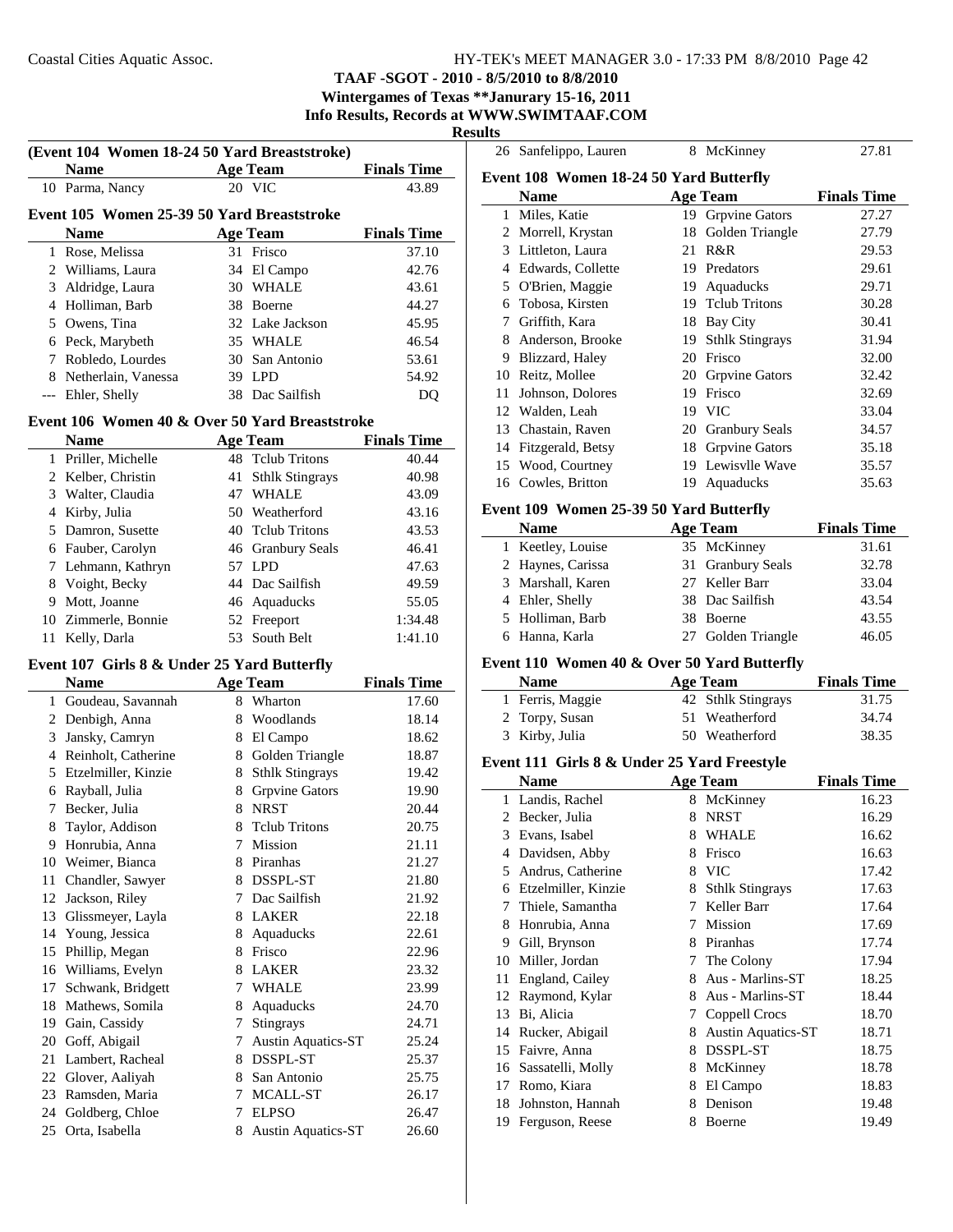## **TAAF -SGOT - 2010 - 8/5/2010 to 8/8/2010**

**Wintergames of Texas \*\*Janurary 15-16, 2011**

**Info Results, Records at WWW.SWIMTAAF.COM**

| snn<br>יי |  |
|-----------|--|
|           |  |

|    | (Event 111 Girls 8 & Under 25 Yard Freestyle) |   |                   |                    |  |  |
|----|-----------------------------------------------|---|-------------------|--------------------|--|--|
|    | <b>Name</b>                                   |   | <b>Age Team</b>   | <b>Finals Time</b> |  |  |
|    | 20 Denbigh, Caroline                          |   | Woodlands         | 19.59              |  |  |
|    | 21 Torres, Grace                              | 8 | Angleton          | 19.68              |  |  |
|    | 22 Perez, Jessica                             | 8 | <b>EDIN</b>       | 19.71              |  |  |
|    | 23 Farris, Ashleigh                           | 8 | <b>Barracudas</b> | 19.75              |  |  |
|    | 24 Walsh, Caitlin                             | 8 | WHALE             | 19.84              |  |  |
|    | 25 Glover, Aaliyah                            | 8 | San Antonio       | 20.14              |  |  |
|    | 26 Glissmeyer, Layla                          | 8 | <b>LAKER</b>      | 20.48              |  |  |
|    | 27 Konvicka, Kayla                            |   | Deer Park         | 20.82              |  |  |
|    | 28 Ward, Rebecca                              | 8 | WetCats           | 21.73              |  |  |
| 29 | Min, Ashleigh                                 | 8 | <b>ELPSO</b>      | 23.29              |  |  |

## **Event 112 Women 18-24 100 Yard Freestyle**

|    | <b>Name</b>            |       | <b>Age Team</b>       | <b>Finals Time</b> |
|----|------------------------|-------|-----------------------|--------------------|
|    | 1 Morrell, Krystan     |       | 18 Golden Triangle    | 56.70              |
|    | 26.95                  | 29.75 |                       |                    |
|    | 2 McHugh, Amber        |       | 18 Lewisvlle Wave     | 58.64              |
|    | 28.71                  | 29.93 |                       |                    |
| 3  | Edwards, Collette      |       | 19 Predators          | 58.88              |
|    | 27.91                  | 30.97 |                       |                    |
|    | 4 Wasmund, Michelle    |       | 18 Denison            | 59.93              |
|    | 29.47                  | 30.46 |                       |                    |
| 5  | McMahon, Kaitlyn       |       | 19 Deer Park          | 1:00.07            |
|    | 28.51                  | 31.56 |                       |                    |
| 6  | Haitz, Kelly           |       | 19 Telub Tritons      | 1:01.14            |
|    | 28.98                  | 32.16 |                       |                    |
| 7  | Griffith, Kara         |       | 18 Bay City           | 1:01.72            |
|    | 29.19                  | 32.53 |                       |                    |
| 8  | O'Brien, Maggie        |       | 19 Aquaducks          | 1:03.29            |
|    | 31.08                  | 32.21 |                       |                    |
| 9  | Reitz, Mollee          |       | 20 Grpvine Gators     | 1:03.52            |
|    | 30.80                  | 32.72 |                       |                    |
| 10 | Simpson, Kaelly        |       | 23 Frisco             | 1:04.00            |
|    | 30.71                  | 33.29 |                       |                    |
| 11 | Johnson, Dolores       |       | 19 Frisco             | 1:05.47            |
|    | 30.97                  | 34.50 |                       |                    |
| 12 | Taylor, Jenna          |       | 22 South Belt         | 1:08.95            |
|    | 32.75                  | 36.20 |                       |                    |
|    | 13 Wasmund, Jessica    |       | 20 Denison            | 1:10.56            |
|    | 34.55                  | 36.01 |                       |                    |
|    | 14 Trompeter, Joscelyn |       | 18 Aquaducks          | 1:10.71            |
|    | 32.52                  | 38.19 |                       |                    |
|    | 15 Procuniar, Jennifer |       | 23 Grpvine Gators     | 1:10.98            |
|    | 33.41                  | 37.57 |                       |                    |
|    | 16 Colpitts, Melissa   |       | 24 Austin Aquatics-ST | 1:12.07            |
|    | 33.86                  | 38.21 |                       |                    |

#### **Event 113 Women 25-39 100 Yard Freestyle**

| <b>Name</b>       |       | <b>Age Team</b>   | <b>Finals Time</b> |
|-------------------|-------|-------------------|--------------------|
| 1 Keetley, Louise |       | 35 McKinney       | 1:04.43            |
| 31.55             | 32.88 |                   |                    |
| 2 Rose, Melissa   |       | 31 Frisco         | 1:05.06            |
| 30.82             | 34.24 |                   |                    |
| 3 Augustyn, Britt |       | 38 Lewisvlle Wave | 1:15.14            |
| 35.25             | 39.89 |                   |                    |

|    | 4 Summitt, Emily                             |       |    | 39 Dac Sailfish       | 1:22.05            |
|----|----------------------------------------------|-------|----|-----------------------|--------------------|
|    | 39.28                                        | 42.77 |    |                       |                    |
| 5  | Russell, Deidra                              |       |    | 37 Lewisvlle Wave     | 1:24.87            |
|    | 38.28                                        | 46.59 |    |                       |                    |
|    | Event 114 Women 40 & Over 100 Yard Freestyle |       |    |                       |                    |
|    | <b>Name</b>                                  |       |    | <b>Age Team</b>       | <b>Finals Time</b> |
|    | 1 Torpy, Susan                               |       |    | 51 Weatherford        | 1:07.13            |
|    | 32.96                                        | 34.17 |    |                       |                    |
|    | 2 Little, Kelly                              |       | 45 | Frisco                | 1:09.62            |
|    | 33.04                                        | 36.58 |    |                       |                    |
| 3  | Call, Nancy                                  |       |    | 56 Frisco             | 1:15.44            |
|    | 36.37                                        | 39.07 |    |                       |                    |
| 4  | Kirby, Julia                                 |       |    | 50 Weatherford        | 1:17.57            |
|    | 37.06                                        | 40.51 |    |                       |                    |
| 5. | Tatum, Bettina                               |       |    | 49 Sthlk Stingrays    | 1:26.19            |
|    | 40.14                                        | 46.05 |    |                       |                    |
| 6  | Fauber, Carolyn                              |       | 46 | <b>Granbury Seals</b> | 1:29.30            |
|    | 42.78                                        | 46.52 |    |                       |                    |

### **Event 115 Girls 8 & Under 100 Yard IM**

|     | <b>Name</b>           |         |   | <b>Age Team</b>           | <b>Finals Time</b> |
|-----|-----------------------|---------|---|---------------------------|--------------------|
|     | 1 Williams, Cammi     |         |   | 8 LPD                     | 1:39.31            |
|     | 45.15                 | 54.16   |   |                           |                    |
|     | 2 Minotti, Wanda      |         | 8 | Splash                    | 1:39.32            |
|     | 44.90                 | 54.42   |   |                           |                    |
|     | 3 Knifton, Sophie     |         | 7 | <b>Austin Aquatics-ST</b> | 1:41.96            |
|     | 49.69                 | 52.27   |   |                           |                    |
|     | 4 Reinholt, Catherine |         | 8 | Golden Triangle           | 1:45.08            |
|     | 44.80                 | 1:00.28 |   |                           |                    |
|     | 5 Ormsby, Kerry       |         | 8 | <b>Sthlk Stingrays</b>    | 1:46.50            |
|     | 50.44                 | 56.06   |   |                           |                    |
|     | 6 Powell, Sara        |         | 8 | <b>Sthlk Stingrays</b>    | 1:48.87            |
|     | 54.15                 | 54.72   |   |                           |                    |
| 7   | Weimer, Bianca        |         | 8 | Piranhas                  | 1:50.19            |
|     | 49.83                 | 1:00.36 |   |                           |                    |
|     | 8 Sanchez, Aryn       |         | 8 | <b>Mission</b>            | 1:50.49            |
|     | 55.80                 | 54.69   |   |                           |                    |
| 9   | Fields, Denim         |         | 8 | Alvin                     | 2:02.94            |
|     | 10 Cruz, Mya          |         | 8 | <b>ALICE</b>              | 2:03.84            |
|     | 54.33                 | 1:09.51 |   |                           |                    |
|     | 11 Chu, Kelsey        |         | 7 | DSSPL-ST                  | 2:05.04            |
|     | 1:00.03               | 1:05.01 |   |                           |                    |
|     | 12 Mikell, Jessica    |         | 8 | <b>Austin Aquatics-ST</b> | 2:06.32            |
|     | 1:03.83               | 1:02.49 |   |                           |                    |
| 13  | Mitra, Apsara         |         | 8 | Woodlands                 | 2:07.88            |
|     | 53.33                 | 1:14.55 |   |                           |                    |
|     | 14 Gillham, Jaydyn    |         | 8 | WetCats                   | 2:08.99            |
|     | 1:06.97               | 1:02.02 |   |                           |                    |
|     | 15 Goldberg, Chloe    |         | 7 | <b>ELPSO</b>              | 2:11.64            |
|     | 59.18                 | 1:12.46 |   |                           |                    |
| --- | McDonald, Maya        |         | 8 | <b>Austin Aquatics-ST</b> | DQ                 |
|     | 59.93                 | 1:04.21 |   |                           |                    |
| --- | Rayball, Julia        |         | 8 | <b>Grpvine Gators</b>     | DQ                 |
|     | 47.49                 | 58.96   |   |                           |                    |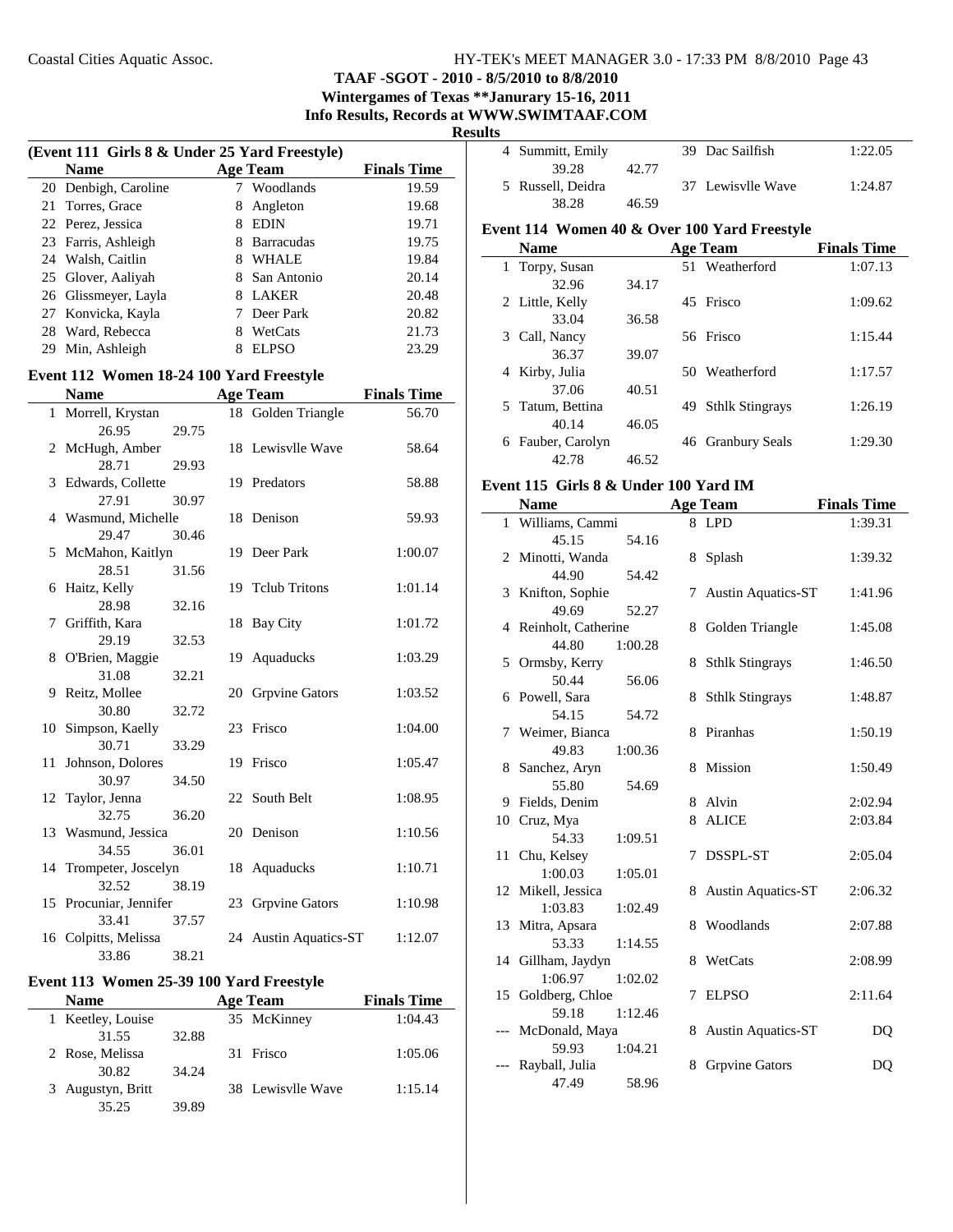**TAAF -SGOT - 2010 - 8/5/2010 to 8/8/2010**

**Wintergames of Texas \*\*Janurary 15-16, 2011 Info Results, Records at WWW.SWIMTAAF.COM**

#### **Results**

 $\overline{a}$ 

| (Event 115 Girls 8 & Under 100 Yard IM) |         |    |                 |                    |  |
|-----------------------------------------|---------|----|-----------------|--------------------|--|
| <b>Name</b>                             |         |    | <b>Age Team</b> | <b>Finals Time</b> |  |
| --- Cicerelli, Mia                      |         |    | Keller Barr     | DO                 |  |
| 47.89                                   | 56.27   |    |                 |                    |  |
| --- Torres, Grace                       |         | 8  | Angleton        | DO                 |  |
| 51.71                                   | 1:03.84 |    |                 |                    |  |
| --- Landis, Valerie                     |         | 8. | McKinney        | DO                 |  |
| 42.27                                   | 49.60   |    |                 |                    |  |
| --- Young, Jessica                      |         | 8  | Aquaducks       | DO                 |  |
| 54.80                                   | 56.66   |    |                 |                    |  |
| Stapp, Belle                            |         |    | Frisco          | DO                 |  |
| 55.62                                   | 1:01.86 |    |                 |                    |  |

## **Event 116 Women 18-24 100 Yard IM**

|   | <b>Name</b>            |       | <b>Age Team</b>    | <b>Finals Time</b> |
|---|------------------------|-------|--------------------|--------------------|
|   | 1 Miles, Katie         |       | 19 Grpvine Gators  | 1:03.84            |
|   | 28.76                  | 35.08 |                    |                    |
|   | 2 Morrell, Krystan     |       | 18 Golden Triangle | 1:07.30            |
|   | 29.79                  | 37.51 |                    |                    |
|   | 3 Gale, Marissa        |       | 19 R&R             | 1:07.41            |
|   | 30.42                  | 36.99 |                    |                    |
|   | 4 Edwards, Collette    |       | 19 Predators       | 1:08.63            |
|   | 31.39                  | 37.24 |                    |                    |
|   | 5 McHugh, Amber        |       | 18 Lewisvlle Wave  | 1:08.67            |
|   | 34.23                  | 34.44 |                    |                    |
| 6 | McMahon, Kaitlyn       |       | 19 Deer Park       | 1:09.40            |
|   | 32.11                  | 37.29 |                    |                    |
|   | 7 Wasmund, Michelle    |       | 18 Denison         | 1:10.18            |
|   | 34.41                  | 35.77 |                    |                    |
|   | 8 Przybilla, Mehagan   |       | 18 R&R             | 1:12.47            |
|   | 35.14                  | 37.33 |                    |                    |
|   | 9 Kelly, Kristine      |       | 22 South Belt      | 1:16.37            |
|   | 34.03                  | 42.34 |                    |                    |
|   | 10 Taylor, Jenna       |       | 22 South Belt      | 1:19.18            |
|   | 37.40                  | 41.78 |                    |                    |
|   | 11 Fitzgerald, Betsy   |       | 18 Grpvine Gators  | 1:19.30            |
|   | 37.51                  | 41.79 |                    |                    |
|   | 12 Cowles, Britton     |       | 19 Aquaducks       | 1:19.43            |
|   | 36.76                  | 42.67 |                    |                    |
|   | 13 Quick, Samantha     |       | 20 Aquaducks       | 1:19.63            |
|   | 37.20                  | 42.43 |                    |                    |
|   | 14 Trompeter, Joscelyn |       | 18 Aquaducks       | 1:28.27            |
|   | 37.52                  | 50.75 |                    |                    |
|   | Wood, Courtney         |       | 19 Lewisvlle Wave  | DQ                 |
|   | 38.79                  | 46.70 |                    |                    |

#### **Event 117 Women 25-39 100 Yard IM**

| <b>Name</b>       |       | <b>Age Team</b> |                    | <b>Finals Time</b> |
|-------------------|-------|-----------------|--------------------|--------------------|
| 1 Keetley, Louise |       |                 | 35 McKinney        | 1:13.66            |
| 34.38             | 39.28 |                 |                    |                    |
| 2 Williams, Laura |       |                 | 34 El Campo        | 1:28.15            |
| 41.00             | 47.15 |                 |                    |                    |
| Ehler, Shelly     |       |                 | 38 Dac Sailfish    | 1:29.79            |
| 44.92             | 44.87 |                 |                    |                    |
| Hanna, Karla      |       |                 | 27 Golden Triangle | 1:36.74            |
| 46.48             | 50.26 |                 |                    |                    |

|   | Event 118 Women 40 & Over 100 Yard IM |       |  |                    |                    |  |
|---|---------------------------------------|-------|--|--------------------|--------------------|--|
|   | <b>Name</b>                           |       |  | <b>Age Team</b>    | <b>Finals Time</b> |  |
|   | 1 Hein, Kathy                         |       |  | 41 Sthlk Stingrays | 1:10.26            |  |
|   | 32.57                                 | 37.69 |  |                    |                    |  |
|   | 2 Ferris, Maggie                      |       |  | 42 Sthlk Stingrays | 1:15.16            |  |
|   | 35.20                                 | 39.96 |  |                    |                    |  |
|   | 3 Priller, Michelle                   |       |  | 48 Telub Tritons   | 1:20.90            |  |
|   | 38.68                                 | 42.22 |  |                    |                    |  |
|   | 4 Torpy, Susan                        |       |  | 51 Weatherford     | 1:22.00            |  |
|   | 38.91                                 | 43.09 |  |                    |                    |  |
|   | 5 Nelson, Betzy                       |       |  | 45 Bedford Surf    | 1:26.67            |  |
|   | 39.92                                 | 46.75 |  |                    |                    |  |
| 6 | Lehmann, Kathryn                      |       |  | 57 LPD             | 1:45.27            |  |
|   | 49.97                                 | 55.30 |  |                    |                    |  |

#### **Event 119 Girls 8 & Under 100 Yard Freestyle Relay**

|              | Team                      |       | <b>Relay</b>           | <b>Finals Time</b> |
|--------------|---------------------------|-------|------------------------|--------------------|
| $\mathbf{1}$ | El Campo                  |       | A                      | 1:07.70            |
|              | 1) McComb, Cailyn 8       |       | 2) Romo, Kiara 8       |                    |
|              | 3) Holt, Michaela 8       |       | 4) Jansky, Camryn 8    |                    |
|              | 36.58                     | 31.12 |                        |                    |
| 2            | Frisco                    |       | A                      | 1:10.43            |
|              | 1) Bumpas, Alex 8         |       | 2) Davidsen, Abby 8    |                    |
|              | 3) Phillip, Megan 8       |       | 4) Arevalo, Natasha 8  |                    |
|              | 38.08                     | 32.35 |                        |                    |
| 3            | McKinney                  |       | A                      | 1:11.12            |
|              | 1) Landis, Valerie 8      |       | 2) Martinez, Madelyn 8 |                    |
|              | 3) Sassatelli, Molly 8    |       | 4) Landis, Rachel 8    |                    |
|              | 37.35                     | 33.77 |                        |                    |
| 4            | <b>WHALE</b>              |       | A                      | 1:12.64            |
|              | 1) Walter, Gabriela 8     |       | 2) Evans, Amy 7        |                    |
|              | 3) Walsh, Caitlin 8       |       | 4) Evans, Isabel 8     |                    |
|              | 36.62                     | 36.02 |                        |                    |
| 5            | Piranhas                  |       | A                      | 1:15.18            |
|              | 1) Weimer, Bianca 8       |       | 2) Gill, Brynson 8     |                    |
|              | 3) Deasy, Meghan 8        |       | 4) Heil, Liesl 8       |                    |
|              | 40.13                     | 35.05 |                        |                    |
|              | 6 VIC                     |       | A                      | 1:15.75            |
|              | 1) Weinmann, Hannah 8     |       | 2) Kallman, Piper 8    |                    |
|              | 3) Vanderstucken, Paige 7 |       | 4) Andrus, Catherine 8 |                    |
|              | 37.88                     | 37.87 |                        |                    |
| 7            | The Colony                |       | A                      | 1:15.77            |
|              | 1) Ambs, Morgan 8         |       | 2) Turangan, Arden 8   |                    |
|              | 3) Miller, Jordan 7       |       | 4) Peck, Rachel 7      |                    |
|              | 38.87                     | 36.90 |                        |                    |
| 8            | Lewisvlle Wave            |       | A                      | 1:15.79            |
|              | 1) Bradley, Audrey 8      |       | 2) Chesire, Victoria 8 |                    |
|              | 3) Heitschmidt, Kacey 8   |       | 4) Wingard, Megan 8    |                    |
|              | 40.52                     | 35.27 |                        |                    |
| 9            | <b>Tclub Tritons</b>      |       | A                      | 1:16.31            |
|              | 1) Taylor, Addison 8      |       | 2) Espinosa, Isabel 7  |                    |
|              | 3) Hand, Brenna 8         |       | 4) Stenzel, Alicia 8   |                    |
|              | 40.94                     | 35.37 |                        |                    |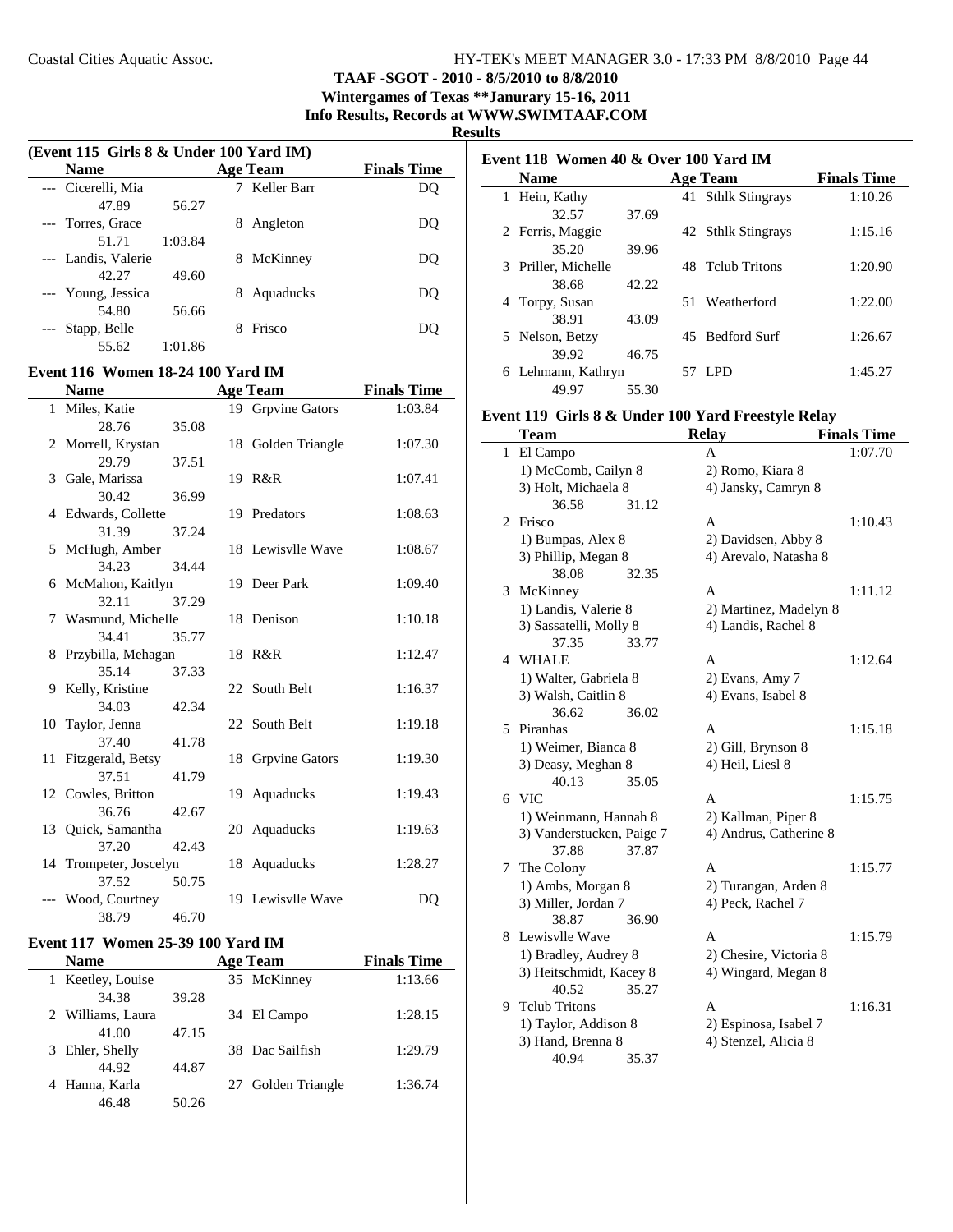## **TAAF -SGOT - 2010 - 8/5/2010 to 8/8/2010**

**Wintergames of Texas \*\*Janurary 15-16, 2011 Info Results, Records at WWW.SWIMTAAF.COM**

#### **Results**

|    | <b>Team</b>                               | (Event 119 Girls 8 & Under 100 Yard Freestyle Relay)<br><b>Relay</b><br><b>Finals Time</b> |
|----|-------------------------------------------|--------------------------------------------------------------------------------------------|
|    | 10 Frisco                                 | B<br>1:17.23                                                                               |
|    | 1) Michaels, Lauren 8                     | 2) Bergmann, Christine 8                                                                   |
|    | 3) Moore, Sterling 8                      | 4) Dickey, Caroline 8                                                                      |
|    | 36.67<br>40.56                            |                                                                                            |
| 11 | Alvin                                     | 1:17.42<br>A                                                                               |
|    | 1) Fields, Denim 8                        | 2) Geiman, Emma Grace 8                                                                    |
|    | 3) Rogan, Shelby 7                        | 4) Nelson, Leah 8                                                                          |
|    | 41.32<br>36.10                            |                                                                                            |
|    | 12 PAST                                   | A<br>1:18.88                                                                               |
|    | 1) Clark, Hailey 8                        | 2) Waters, Hannah 7                                                                        |
|    | 3) Moore, Taren 8                         | 4) Barwise, Kylee 8                                                                        |
|    | 41.10<br>37.78                            |                                                                                            |
|    | 13 Sthlk Stingrays                        | A<br>1:19.37                                                                               |
|    | 1) Ormsby, Kerry 8                        | 2) Bockenfeld, Emme 8                                                                      |
|    | 3) Florence, Hannah 8                     | 4) Powell, Sara 8                                                                          |
|    | 42.31<br>37.06                            |                                                                                            |
| 14 | <b>Boerne</b>                             | A<br>1:21.04                                                                               |
|    | 1) Quinn, Sheldon 8                       | 2) Mariott, Chaney 8                                                                       |
|    | 3) Slayton, Cody Noel 8                   | 4) Stanley, Katelynn 7                                                                     |
|    | 41.65<br>39.39                            |                                                                                            |
|    | 15 DSSPL-ST                               | A<br>1:22.07                                                                               |
|    | 1) Hall, Carson 7                         | 2) Chu, Kelsey 7                                                                           |
|    | 3) Chandler, Sawyer 8                     | 4) Faivre, Anna 8                                                                          |
|    | 47.51<br>34.56                            |                                                                                            |
|    | 16 Frisco                                 | C<br>1:22.15                                                                               |
|    |                                           |                                                                                            |
|    | 1) Stapp, Belle 8<br>3) Watson, Meagan 8  | 2) Bryant, Gillian 8<br>4) Perry, Keely 8                                                  |
|    | 43.03<br>39.12                            |                                                                                            |
|    | 17 R&R                                    | A<br>1:24.76                                                                               |
|    |                                           | 2) Joe, Mackenzie 8                                                                        |
|    | 1) Jordan, Logan 7<br>3) Tondera, Chloe 8 | 4) Garriga, Isabella 8                                                                     |
|    | 44.43<br>40.33                            |                                                                                            |
|    | 18 Lake Jackson                           | A<br>1:30.56                                                                               |
|    | 1) Owens, Kandice 7                       |                                                                                            |
|    | 3) Huang, Christine 6                     | 2) Thompson, Sloane 7<br>4) Parker, Ashlyn 8                                               |
|    | 46.44<br>44.12                            |                                                                                            |
| 19 | Austin Aquatics-ST                        | B<br>1:32.68                                                                               |
|    | 1) Mikell, Jessica 8                      | 2) Rioux, Taylor 7                                                                         |
|    |                                           |                                                                                            |
|    | 3) Peredo, Lila 7<br>42.11                | 4) McDonald, Georgia 8                                                                     |
|    | 50.57<br>20 WHALE                         | B<br>1:57.45                                                                               |
|    |                                           |                                                                                            |
|    | 1) Rabalais, Caroline 7                   | 2) Och, Cybil 7<br>4) Schababerle, Taylor 7                                                |
|    | 3) Burns, Delaney 7<br>1:04.00<br>53.45   |                                                                                            |
|    |                                           |                                                                                            |
| 21 | <b>Austin Aquatics-ST</b>                 | A<br>1:58.97                                                                               |
|    | 1) Rucker, Abigail 8                      | 2) Hodakievic, Bailey 6                                                                    |
|    | 3) Gallego, Camille 7                     | 4) White, Annabelle 5                                                                      |
|    | 1:15.00<br>43.97                          |                                                                                            |
| 22 | WetCats                                   | A<br>1:59.12                                                                               |
|    | 1) Wehmeyer, Kenzie 6                     | 2) Morris, Jenna Lee 5                                                                     |
|    | 3) Sullins, Raven 7                       | 4) Ward, Rebecca 8                                                                         |
|    | 1:04.25<br>54.87                          |                                                                                            |

| Event 120 Women 18 & Over 200 Yard Freestyle |                    |       |                   |       |                    |
|----------------------------------------------|--------------------|-------|-------------------|-------|--------------------|
|                                              | <b>Name</b>        |       | <b>Age Team</b>   |       | <b>Finals Time</b> |
|                                              | 1 Littleton, Laura |       | 21 R&R            |       | 2:08.11            |
|                                              | 29.91              | 32.31 | 33.61             | 32.28 |                    |
|                                              | 2 McHugh, Amber    |       | 18 Lewisvlle Wave |       | 2:13.06            |
|                                              | 31.31              | 33.32 | 33.66             | 34.77 |                    |
|                                              | 3 Wasmund, Jessica |       | 20 Denison        |       | 2:38.18            |
|                                              | 35.01              | 40.13 | 41.76             | 41.28 |                    |
|                                              | 4 Call, Nancy      |       | 56 Frisco         |       | 2:42.99            |
|                                              | 37.26              | 40.82 | 42.46             | 42.45 |                    |

## **Event 121 Women 18 & Over 200 Yard Freestyle Relay**

|              | Team                      |       | <b>Relay</b>        |                          | <b>Finals Time</b> |
|--------------|---------------------------|-------|---------------------|--------------------------|--------------------|
| $\mathbf{1}$ | R&R                       |       | A                   |                          | 1:47.03            |
|              | 1) Gale, Marissa 19       |       |                     | 2) Littleton, Laura 21   |                    |
|              | 3) Leslie, Nicki 21       |       |                     | 4) Przybilla, Mehagan 18 |                    |
|              | 27.10                     | 27.36 | 26.83               | 25.74                    |                    |
|              | 2 Grpvine Gators          |       | A                   |                          | 1:51.42            |
|              | 1) Miles, Katie 19        |       |                     | 2) Fitzgerald, Betsy 18  |                    |
|              | 3) Reitz, Mollee 20       |       |                     | 4) Maxwell, Jenny 18     |                    |
|              | 26.42                     | 30.65 | 28.49               | 25.86                    |                    |
| 3            | <b>Telub Tritons</b>      |       | A                   |                          | 1:54.29            |
|              | 1) Eichenseer, Kristen 18 |       |                     | 2) Tobosa, Kirsten 19    |                    |
|              | 3) Martin, Cristen 30     |       | 4) Haitz, Kelly 19  |                          |                    |
|              | 28.68                     | 27.60 | 31.03               | 26.98                    |                    |
| 4            | Frisco                    |       | A                   |                          | 1:57.22            |
|              | 1) Blizzard, Haley 20     |       |                     | 2) Johnson, Dolores 19   |                    |
|              | 3) Simpson, Kaelly 23     |       | 4) Rose, Melissa 31 |                          |                    |
|              | 30.77                     | 29.19 | 28.23               | 29.03                    |                    |
| 5            | Aquaducks                 |       | A                   |                          | 2:02.87            |
|              | 1) Trompeter, Joscelyn 18 |       |                     | 2) Quick, Samantha 20    |                    |
|              | 3) Cowles, Britton 19     |       |                     | 4) O'Brien, Maggie 19    |                    |
|              | 31.13                     | 32.88 | 31.67               | 27.19                    |                    |
|              | 6 Lewisvlle Wave          |       | A                   |                          | 2:03.32            |
|              | 1) Lovfald, Erika 18      |       |                     | 2) White-Vaja, Amy 23    |                    |
|              | 3) McHugh, Amber 18       |       |                     | 4) Wood, Courtney 19     |                    |
|              | 30.64                     | 33.04 | 28.09               | 31.55                    |                    |
| 7            | <b>VIC</b>                |       | $\overline{A}$      |                          | 2:04.04            |
|              | 1) Machacek, Ariel 19     |       | 2) Lauer, Hailey 18 |                          |                    |
|              | 3) Parma, Nancy 20        |       | 4) Walden, Leah 19  |                          |                    |
|              | 30.86                     | 31.63 | 32.71               | 28.84                    |                    |
| 8            | <b>Sthlk Stingrays</b>    |       | A                   |                          | 2:07.12            |
|              | 1) Ferris, Maggie 42      |       |                     | 2) Kelber, Christin 41   |                    |
|              | 3) Tatum, Bettina 49      |       | 4) Hein, Kathy 41   |                          |                    |
|              | 30.08                     | 32.76 | 36.72               | 27.56                    |                    |
| 9            | <b>WHALE</b>              |       | A                   |                          | 2:12.49            |
|              | 1) Burns, Jennifer 36     |       |                     | 2) Walter, Claudia 47    |                    |
|              | 3) Oakley, Laura 18       |       |                     | 4) Aldridge, Laura 30    |                    |
|              | 33.01                     | 32.45 | 32.98               | 34.05                    |                    |
| 10           | San Antonio               |       | A                   |                          | 2:13.79            |
|              | 1) Castillo, Carmen 30    |       |                     | 2) Robledo, Lourdes 30   |                    |
|              | 3) Salazar, Rosario 40    |       | 4) Williams, Kim 30 |                          |                    |
|              | 41.93                     | 14.93 | 36.28               | 40.65                    |                    |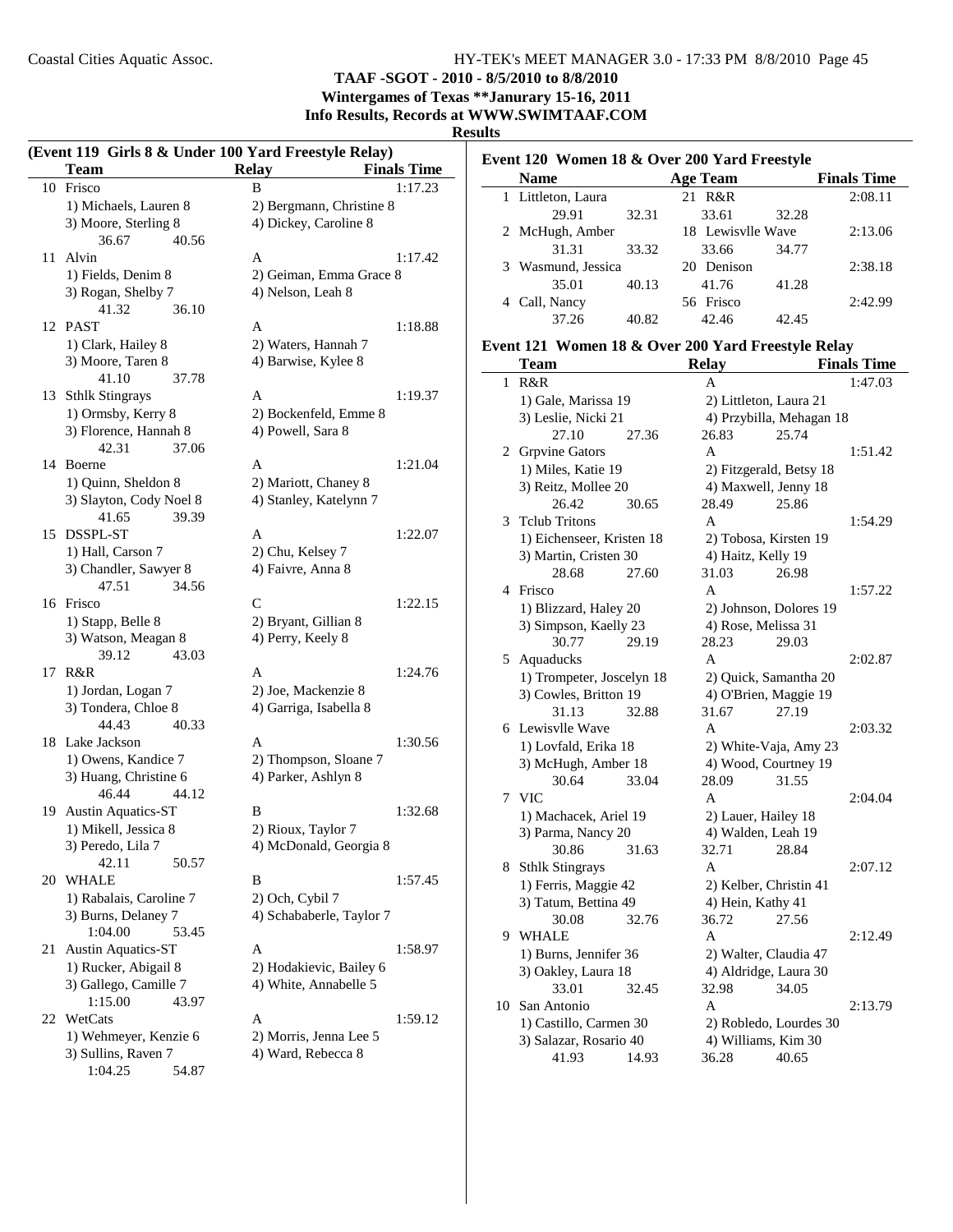**TAAF -SGOT - 2010 - 8/5/2010 to 8/8/2010**

**Wintergames of Texas \*\*Janurary 15-16, 2011 Info Results, Records at WWW.SWIMTAAF.COM**

## **Results**

| (Event 121 Women 18 & Over 200 Yard Freestyle Relay) |                            |       |                      |                    |
|------------------------------------------------------|----------------------------|-------|----------------------|--------------------|
| Team                                                 |                            | Relav |                      | <b>Finals Time</b> |
| Frisco<br>11                                         |                            | в     |                      | 2:15.94            |
| 1) Little, Kelly 45                                  |                            |       | 2) Call, Nancy 56    |                    |
|                                                      | 3) Burrell, Amy 39         |       | 4) Kula, Suzy 44     |                    |
| 29.88                                                | 38.55                      | 35.86 | 31.65                |                    |
| 12 WHALE                                             |                            | в     |                      | 2:30.66            |
|                                                      | 1) Schabaerle, Jennifer 38 |       | 2) Peck, Marybeth 35 |                    |
|                                                      | 3) Och, Christina 41       |       | 4) Pack, Caroline 34 |                    |
| 42.11                                                | 37.50                      | 36.35 | 34.70                |                    |
|                                                      |                            |       |                      |                    |

## **Event 122 Boys 11-12 200 Yard Medley Relay**

|    | Team                                           | <b>Relay</b>                                   | <b>Finals Time</b> |
|----|------------------------------------------------|------------------------------------------------|--------------------|
| 1  | Frisco                                         | A                                              | 2:09.94            |
|    | 1) Bruni, Ryan 12                              | 2) Peterson, Tommy 12                          |                    |
|    | 3) Belair, Nick 12                             | 4) Rankin, Eric 12                             |                    |
|    | 33.72<br>33.22                                 | 33.10<br>29.90                                 |                    |
| 2  | Alvin                                          | A                                              | 2:18.68            |
|    | 1) Hinds, Nathan 12                            | 2) Dornak, Jared 12                            |                    |
|    | 3) Nelson, John 12                             | 4) Redman, Dalton 12                           |                    |
|    | 33.98<br>15.43                                 | 23.59<br>1:05.68                               |                    |
| 3  | Deer Park                                      | $\mathbf{A}$                                   | 2:19.94            |
|    | 1) Dodds, Chance 12                            | 2) Saxton, Dylan 11                            |                    |
|    | 3) Lewis, David 12                             | 4) Chandler, Dillon 12                         |                    |
|    | 37.65<br>40.32                                 | 30.08<br>31.89                                 |                    |
|    | 4 Frisco                                       | B                                              | 2:25.35            |
|    | 1) Fogle, Nick 11                              | 2) Kumar, Sid 11                               |                    |
|    | 3) Simpson, Mark 12                            | 4) Green, Carson 12                            |                    |
|    | 34.60<br>42.77                                 | 37.18<br>30.80                                 |                    |
| 5  | McKinney                                       | A                                              | 2:29.72            |
|    | 1) Dalebout, Ryan 12                           | 2) Rea, Kyle 11                                |                    |
|    | 3) Grant, Liam 11                              | 4) Landis, Carter 11                           |                    |
|    | 35.39<br>44.51                                 | 37.31<br>32.51                                 |                    |
|    | 6 Bedford Surf                                 | $\mathsf{A}$                                   | 2:30.42            |
|    | 1) Nelson, Ashton 12                           | 2) Stanfield, Sutton 12                        |                    |
|    | 3) Kaloust, Ricky 12                           | 4) Sanders, Steven 12                          |                    |
|    | 38.99<br>45.86                                 | 32.24<br>33.33                                 |                    |
| 7  | <b>Telub Tritons</b>                           | A                                              | 2:31.76            |
|    | 1) Eichenseer, Evan 11                         | 2) Huizenga, Gunar 11                          |                    |
|    | 3) Eichenseer, Hayden 11                       | 4) Venator, Brendan 11                         |                    |
|    | 38.58<br>43.67                                 | 42.62<br>26.89<br>A                            |                    |
| 8  | <b>Granbury Seals</b><br>1) Pritchard, Beau 11 |                                                | 2:32.13            |
|    | 3) Wallace, Tommy 12                           | 2) Walters, Clay 12<br>4) Castillo, Anthony 12 |                    |
|    | 46.40<br>40.01                                 | 35.45<br>30.27                                 |                    |
| 9  | Frisco                                         | C                                              | 2:33.30            |
|    | 1) DeLange, Jackson 12                         | 2) Lawson, Cade 12                             |                    |
|    | 3) Belair, Joey 11                             | 4) Lauerman, Thomas 11                         |                    |
|    | 37.03<br>44.63                                 | 41.50<br>30.14                                 |                    |
| 10 | <b>LPD</b>                                     | A                                              | 2:35.74            |
|    | 1) Duckworth, Derek 11                         | 2) Chavez, Jeremiah 12                         |                    |
|    | 3) Bailey, Robert 12                           | 4) McDonald, James 12                          |                    |
|    | 40.05<br>45.49                                 | 38.10<br>32.10                                 |                    |
| 11 | <b>Austin Aquatics-ST</b>                      | A                                              | 2:36.17            |
|    | 1) Donahue, Caden 11                           | 2) Portillo, Sam 12                            |                    |
|    | 3) Brinckmann, Teo 11                          | 4) Murray, Max 12                              |                    |
|    | 36.00<br>47.05                                 | 39.03<br>34.09                                 |                    |

| 12 | Boerne                     |       | A                      |                         | 2:38.79 |
|----|----------------------------|-------|------------------------|-------------------------|---------|
|    | 1) Barton, Blake 11        |       | 2) Claflin, Brennan 12 |                         |         |
|    | 3) Hackett, Tyler 11       |       |                        | 4) Simmons, Conner 11   |         |
|    | 38.32                      | 43.00 | 39.83                  | 37.64                   |         |
| 13 | <b>Sthlk Stingrays</b>     |       | B                      |                         | 2:42.35 |
|    | 1) O'Brian, Ethan 11       |       | 2) Bowen, Cade 11      |                         |         |
|    | 3) Walburg, Jared 12       |       | 4) Bowen, Gage 11      |                         |         |
|    | 41.27                      | 47.84 | 38.96                  | 34.28                   |         |
| 14 | R&R                        |       | A                      |                         | 2:43.29 |
|    | 1) Tondera, Thompson 11    |       | 2) Cook, Travis 12     |                         |         |
|    | 3) LeMaire, John Mills 12  |       | 4) Veazey, Garrett 11  |                         |         |
|    | 48.61                      | 41.82 | 35.89                  | 36.97                   |         |
| 15 | Frisco                     |       | D                      |                         | 2:50.31 |
|    | 1) Kula, Jake 11           |       | 2) Stresow, Adrian 11  |                         |         |
|    | 3) Bedard, Timothy 11      |       | 4) Whitley, Blake 12   |                         |         |
|    | 40.01                      | 49.99 | 14.85                  | 1:05.46                 |         |
| 16 | WetCats                    |       | A                      |                         | 2:57.04 |
|    | 1) Morris, Seth 11         |       |                        | 2) Weinberger, Caleb 11 |         |
|    | 3) Martin, Jaramie 12      |       | 4) Murray, Nolan 12    |                         |         |
|    | 42.98                      | 55.38 | 36.50                  | 42.18                   |         |
| 17 | <b>ALICE</b>               |       | B                      |                         | 3:13.20 |
|    | 1) Lopez, David Michael 11 |       |                        | 2) Gonzalez, Gavino 11  |         |
|    | 3) Nino, Aron 12           |       | 4) Salinas, Ben 12     |                         |         |
|    | 54.33                      | 44.06 | 51.68                  | 43.13                   |         |
|    | <b>Austin Aquatics-ST</b>  |       | B                      |                         | DQ      |
|    | 1) Funk, Chris 12          |       | 2) Bell, Goodwin 11    |                         |         |
|    | 3) Watson, Wade 12         |       | 4) Funk, Matthew 11    |                         |         |
|    | 41.79                      | 44.91 | 36.94                  | 37.19                   |         |
|    | Golden Triangle            |       | A                      |                         | DQ      |
|    | 1) LeBlanc, Blake 12       |       | 2) Dyess, Glen 11      |                         |         |
|    | 3) Odom, Rylan 11          |       | 4) Yentzen, Reid 11    |                         |         |
|    | 37.58                      | 44.54 | 36.84                  | 29.99                   |         |
|    | <b>ALICE</b>               |       | A                      |                         | DQ      |
|    | 1) Money, Dustin 12        |       | 2) Gonzalez, Gus 12    |                         |         |
|    | 3) Perez, Aaren 11         |       | 4) Hinojosa, Aaron 12  |                         |         |
|    | 40.04                      | 38.11 | 32.83                  | 33.24                   |         |

## **Event 123 Boys 13-14 200 Yard Medley Relay**

|                | Team                       |       | <b>Relay</b> |                       | <b>Finals Time</b> |
|----------------|----------------------------|-------|--------------|-----------------------|--------------------|
|                | 1 Lake Jackson             |       | A            |                       | 1:54.79            |
|                | 1) Seymour, Andy 14        |       |              | 2) Fattig, Shaun 14   |                    |
|                | 3) Sheffield, Logan 14     |       |              | 4) Sterling, Wyatt 14 |                    |
|                | 29.93                      | 33.91 | 25.62        | 25.33                 |                    |
|                | 2. Alvin                   |       | A            |                       | 1:55.33            |
|                | 1) Alderman, Grayson 14    |       |              | 2) Moore, Jacob 13    |                    |
|                | 3) Wiley, Derek 14         |       |              | 4) Greer, Dyllan 14   |                    |
|                | 30.67                      | 32.15 | 27.53        | 24.98                 |                    |
|                | 3 Frisco                   |       | A            |                       | 1:57.60            |
|                | 1) Pena, Jerick 13         |       |              | 2) Zacny, Collin 14   |                    |
|                | 3) Emmons, Miller 14       |       |              | 4) Rossetti, Zach 14  |                    |
|                | 30.39                      | 34.56 | 26.65        | 26.00                 |                    |
| $\overline{4}$ | Frisco                     |       | B            |                       | 2:03.21            |
|                | 1) Medigovich, Addisson 13 |       |              | 2) Fogle, Adam 14     |                    |
|                | 3) Bedard, Matthew 14      |       |              | 4) Fomby, Garrett 14  |                    |
|                | 31.52                      | 34.79 | 29.59        | 27.31                 |                    |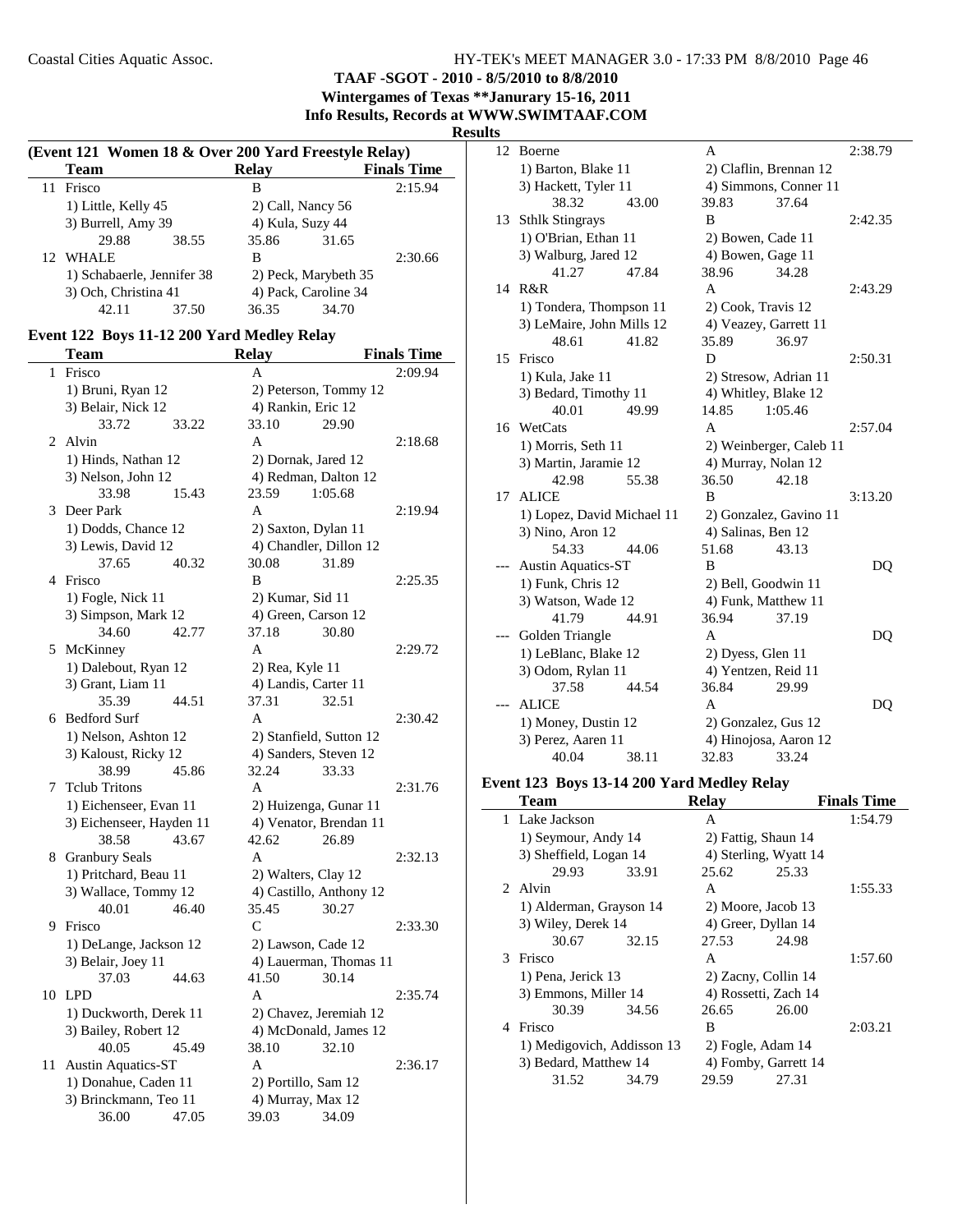**TAAF -SGOT - 2010 - 8/5/2010 to 8/8/2010**

**Wintergames of Texas \*\*Janurary 15-16, 2011 Info Results, Records at WWW.SWIMTAAF.COM**

## **Results**

| (Event 123 Boys 13-14 200 Yard Medley Relay) |                           |                         |                    |  |
|----------------------------------------------|---------------------------|-------------------------|--------------------|--|
|                                              | Team                      | <b>Relay</b>            | <b>Finals Time</b> |  |
| 5                                            | <b>Bedford Surf</b>       | A                       | 2:03.91            |  |
|                                              | 1) Powell, Jake 14        | 2) Tony, Chris 14       |                    |  |
|                                              | 3) Yerigan, Ben 13        | 4) Overath, John 14     |                    |  |
|                                              | 29.32<br>15.04            | 50.20<br>29.35          |                    |  |
| 6                                            | <b>Sthlk Stingrays</b>    | A                       | 2:05.16            |  |
|                                              | 1) Perrone, Samuel 14     | 2) Hein, Josh 13        |                    |  |
|                                              | 3) Anderson, Drew 14      | 4) Walsh, Baron 13      |                    |  |
|                                              | 32.19<br>34.70            | 29.99<br>28.28          |                    |  |
| 7                                            | Marlins                   | A                       | 2:05.83            |  |
|                                              | 1) Cabuya, Daniel 14      | 2) Jones, Quinton 14    |                    |  |
|                                              | 3) Dyer, Conner 13        | 4) Nichols, Michael 14  |                    |  |
|                                              | 30.73<br>35.59            | 29.63<br>29.88          |                    |  |
| 8                                            | R&R                       | A                       | 2:06.82            |  |
|                                              | 1) LeMaire, Chandler 14   | 2) Alaniz, Arnold 13    |                    |  |
|                                              | 3) Garza, Christopher 14  | 4) Ross, Samuel 13      |                    |  |
|                                              | 32.91<br>36.58            | 30.89<br>26.44          |                    |  |
| 9                                            | <b>Telub Tritons</b>      | A                       | 2:08.90            |  |
|                                              | 1) Sampognaro, Daniel 14  | 2) Marshall, Jack 13    |                    |  |
|                                              | 3) Schmidt, Trent 13      | 4) Scheller, Josh 14    |                    |  |
|                                              | 32.66<br>36.47            | 29.93<br>29.84          |                    |  |
|                                              | 10 Frisco                 | $\mathcal{C}$           | 2:09.27            |  |
|                                              | 1) Madden, John 14        | 2) Phillip, Matthew 13  |                    |  |
|                                              | 3) McElheney, Wesley 14   | 4) Green, Curtis 14     |                    |  |
|                                              | 31.15<br>39.58            | 31.53<br>27.01          |                    |  |
| 11                                           | Aquaducks                 | A                       | 2:11.81            |  |
|                                              | 1) Blasingame, Jake 14    | 2) Princehouse, Hank 14 |                    |  |
|                                              | 3) Trompeter, Mark 13     | 4) Constien, Carter 13  |                    |  |
|                                              | 34.38<br>37.10            | 33.04<br>27.29          |                    |  |
|                                              | 12 R&R                    | B                       | 2:22.69            |  |
|                                              | 1) Miller, Gabriel 14     | 2) Burditt, Mason 14    |                    |  |
|                                              | 3) Langdon, Conner 14     | 4) Treadwell, Justin 13 |                    |  |
|                                              | 39.28<br>36.42            | 34.86<br>32.13          |                    |  |
|                                              | 13 T-Swiming              | A                       | 2:47.72            |  |
|                                              | 1) Montgomery, Matthew 13 | 2) Clardy, Alex 13      |                    |  |
|                                              | 3) James, Jonathan 13     | 4) Sprague, William 13  |                    |  |
|                                              | 44.89<br>47.28            | 37.82<br>37.73          |                    |  |
|                                              | <b>HOUST</b>              | A                       | DQ                 |  |
|                                              | 1) Yun, Edward 14         | 2) Yu, Kenneth 13       |                    |  |
|                                              | 3) Jones, Cypriece 14     | 4) Ramirez, Noel 13     |                    |  |
|                                              | 39.27<br>41.59            | 35.67<br>27.29          |                    |  |
|                                              | The Colony                | A                       | DQ                 |  |
|                                              | 1) Russell, Jake 13       | 2) Yang, Eric 14        |                    |  |
|                                              | 3) Barone, Jeff 14        | 4) Warrum, Samuel 14    |                    |  |
|                                              | 32.92<br>33.51            | 29.77<br>23.81          |                    |  |

## **Event 124 Boys 11-12 100 Yard Freestyle**

| Name              |       | <b>Age Team</b>  | <b>Finals Time</b> |
|-------------------|-------|------------------|--------------------|
| 1 Kacko, Jordan   |       | 12 Bay City      | 57.12              |
| 27.14             | 29.98 |                  |                    |
| 2 Koster, Adam    |       | 12 Telub Tritons | 58.56              |
| 27.81             | 30.75 |                  |                    |
| 3 Hollis, Brice   |       | 11 San Antonio   | 1:00.77            |
| 28.11             | 32.66 |                  |                    |
| 4 Nichols, Jeremy |       | 12 Marlins       | 1:01.55            |
| 29.38             | 32.17 |                  |                    |

| τs    |                          |       |      |                           |         |
|-------|--------------------------|-------|------|---------------------------|---------|
|       | 5 Lenkiewicz, Nathan     |       |      | 12 Tclub Tritons          | 1:01.71 |
|       | 29.49                    | 32.22 |      |                           |         |
|       | 6 Sands, Victor<br>30.89 | 33.09 |      | 12 CARS                   | 1:03.98 |
| 7     | Mattei, Michael          |       |      | 12 McKinney               | 1:04.04 |
|       | 30.27                    | 33.77 |      |                           |         |
| 8     | Hein, Nathan             |       | 12   | <b>Sthlk Stingrays</b>    | 1:06.13 |
|       | 31.44                    | 34.69 |      |                           |         |
|       | 9 Perez, Aaren           |       | 11   | <b>ALICE</b>              | 1:07.89 |
|       | 31.40                    | 36.49 |      |                           |         |
|       | 10 Dooley, Nicholas      |       |      | 11 Mission                | 1:08.28 |
| 11    | 32.27<br>Aquirre, Henry  | 36.01 |      | 12 Cudas'                 | 1:08.40 |
|       | 30.36                    | 38.04 |      |                           |         |
|       | 12 Castillo, Anthony     |       | 12   | <b>Granbury Seals</b>     | 1:08.46 |
|       | 32.45                    | 36.01 |      |                           |         |
| $*13$ | Grant, Liam              |       | 11   | McKinney                  | 1:08.60 |
|       | 32.33                    | 36.27 |      |                           |         |
| $*13$ | McComb, Micah            |       | 11   | El Campo                  | 1:08.60 |
|       | 31.31                    | 37.29 |      |                           |         |
|       | 15 Pantalion, Jeremy     |       |      | 12 Allen                  | 1:09.65 |
|       | 33.32                    | 36.33 |      |                           |         |
|       | 16 Watson, Wade<br>33.16 | 36.73 |      | 12 Austin Aquatics-ST     | 1:09.89 |
| $*17$ | Solis, Mateo             |       |      | 12 Mission                | 1:10.69 |
|       | 32.19                    | 38.50 |      |                           |         |
| *17   | Herdejurgen, Jack        |       | 11 - | Woodlands                 | 1:10.69 |
|       | 33.01                    | 37.68 |      |                           |         |
|       | 19 Gillham, Caydyn       |       | 11   | WetCats                   | 1:12.81 |
|       | 35.81                    | 37.00 |      |                           |         |
|       | 20 Odom, Rylan           |       | 11   | Golden Triangle           | 1:14.00 |
|       | 37.95                    | 36.05 |      |                           |         |
| 21    | McDonald, James          |       |      | 12 LPD                    | 1:14.48 |
|       | 35.67<br>22 Funk, Chris  | 38.81 |      | 12 Austin Aquatics-ST     | 1:14.75 |
|       | 36.80                    | 37.95 |      |                           |         |
|       | 23 Portillo, Sam         |       | 12   | <b>Austin Aquatics-ST</b> | 1:14.96 |
|       | 36.26                    | 38.70 |      |                           |         |
|       | 24 Salvador, Bryan       |       |      | 11 San Antonio            | 1:15.15 |
|       | 36.69                    | 38.46 |      |                           |         |
|       | 25 Barton, Blake         |       | 11   | Boerne                    | 1:20.02 |
|       | 36.35                    | 43.67 |      |                           |         |
| 26    | Mims, Dante              |       | 11   | <b>HOUST</b>              | 1:24.82 |
|       | 37.05                    | 47.77 |      |                           |         |
| 27    | Martin, Jaramie<br>39.74 | 45.41 | 12   | WetCats                   | 1:25.15 |
|       | Wang, Ruizhe             |       | 12   | <b>HOUST</b>              | DQ      |
|       | 52.04                    |       |      |                           |         |

#### **Event 125 Boys 13-14 100 Yard Freestyle**

| <b>Name</b>          | Age Team     | <b>Finals Time</b> |
|----------------------|--------------|--------------------|
| 1 Campbell, Logan    | 14 Deer Park | 54.20              |
| 25.86<br>28.34       |              |                    |
| 2 Hoisington, Connor | 14 McKinney  | 55.91              |
| 26.37<br>29.54       |              |                    |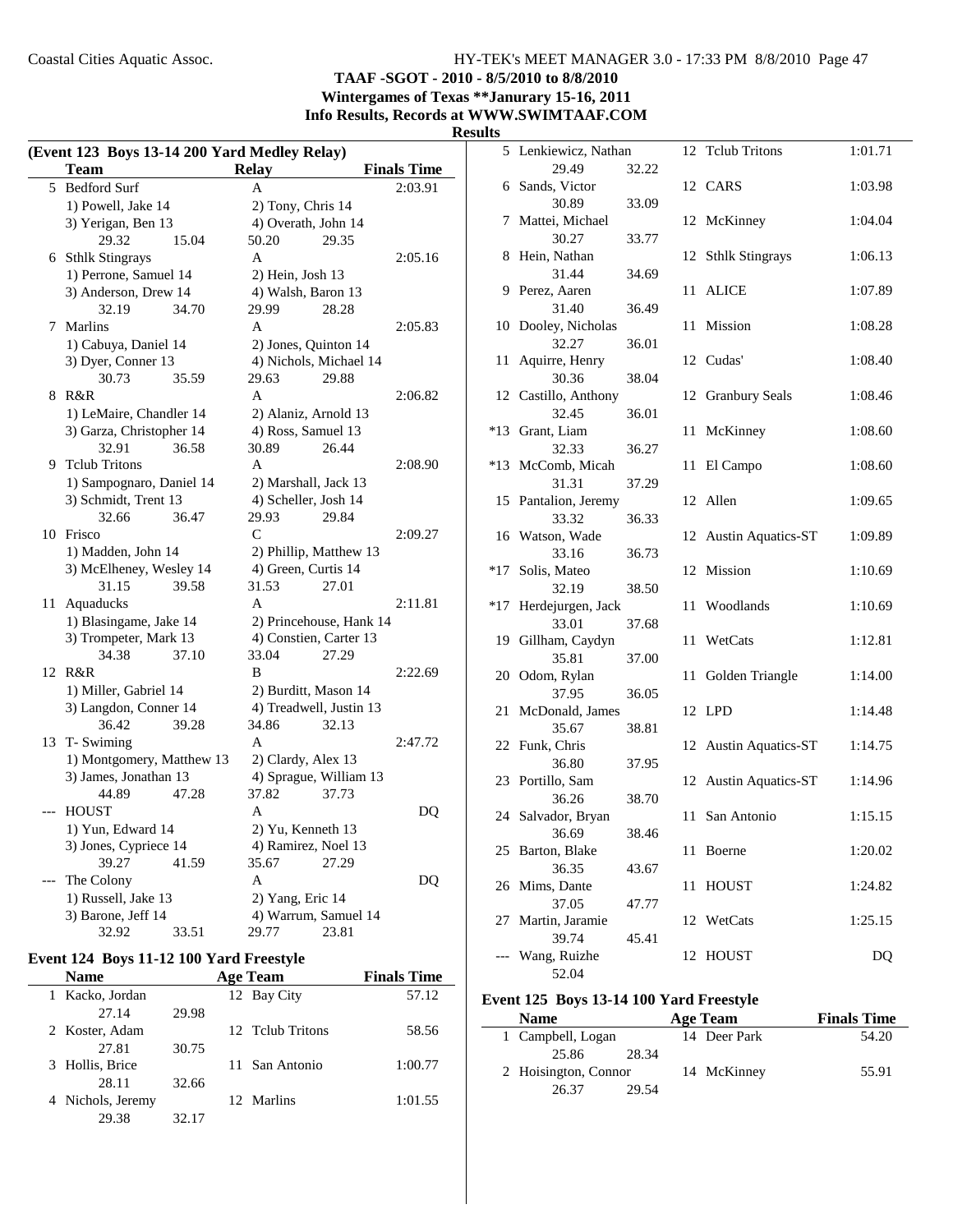## **TAAF -SGOT - 2010 - 8/5/2010 to 8/8/2010 Wintergames of Texas \*\*Janurary 15-16, 2011 Info Results, Records at WWW.SWIMTAAF.COM**

#### **Results**

| Event 125 Boys 13-14 100 Yard Freestyle) |                      |       |    |                       |                    |
|------------------------------------------|----------------------|-------|----|-----------------------|--------------------|
|                                          | <b>Name</b>          |       |    | <b>Age Team</b>       | <b>Finals Time</b> |
|                                          | 3 Mossop, Stuart     |       |    | 14 WHALE              | 55.98              |
|                                          | 26.98                | 29.00 |    |                       |                    |
|                                          | 4 Steeves, Austin    |       |    | 14 Weatherford        | 56.05              |
|                                          | 26.88                | 29.17 |    |                       |                    |
|                                          | 5 Mohle, Brandon     |       |    | 14 Deer Park          | 56.35              |
|                                          | 27.27                | 29.08 |    |                       |                    |
|                                          | 6 Pantalion, Nathan  |       |    | 14 Allen              | 56.40              |
|                                          | 27.09                | 29.31 |    |                       |                    |
|                                          | 7 Martin, Colton     |       |    | 14 El Campo           | 56.46              |
|                                          | 26.67                | 29.79 |    |                       |                    |
| 8                                        | O'Sullivan, Timothy  |       |    | 14 Alvin              | 59.00              |
|                                          | 28.12                | 30.88 |    |                       |                    |
|                                          | 9 Neal, Jeffery      |       |    |                       | 59.24              |
|                                          | 28.44                |       |    | 14 Boerne             |                    |
|                                          |                      | 30.80 |    | 14 Keller Barr        |                    |
|                                          | 10 Van Voast, Dakota |       |    |                       | 59.71              |
|                                          | 28.36                | 31.35 |    |                       |                    |
| 11                                       | McDaniel, Donovan    |       |    | 13 Farmers Branch     | 1:00.08            |
|                                          | 28.30                | 31.78 |    |                       |                    |
|                                          | 12 Buck, Tyler       |       |    | 13 LPD                | 1:00.51            |
|                                          | 29.02                | 31.49 |    |                       |                    |
|                                          | 13 Pena, Aaron       |       |    | 14 San Antonio        | 1:01.86            |
|                                          | 30.13                | 31.73 |    |                       |                    |
|                                          | 14 Winstead, Seth    |       | 13 | <b>Tclub Tritons</b>  | 1:02.11            |
|                                          | 30.72                | 31.39 |    |                       |                    |
|                                          | 15 Mowdy, Jay        |       |    | 14 VIC                | 1:02.82            |
|                                          | 29.39                | 33.43 |    |                       |                    |
|                                          | *16 Carlson, Joseph  |       |    | 14 Weatherford        | 1:03.14            |
|                                          | 29.69                | 33.45 |    |                       |                    |
|                                          | *16 Mathews, Mark    |       |    | 14 CARS               | 1:03.14            |
|                                          | 29.29                | 33.85 |    |                       |                    |
|                                          | 18 Martinez, Aaron   |       |    | 14 MCALL-ST           | 1:04.62            |
|                                          | 30.15                | 34.47 |    |                       |                    |
| 19                                       | Johns, Wes           |       |    | 14 Austin Aquatics-ST | 1:05.78            |
|                                          | 31.75                | 34.03 |    |                       |                    |
|                                          | 20 Arismendez, Isaul |       |    | 13 ALICE              | 1:05.81            |
|                                          | 30.56                | 35.25 |    |                       |                    |
| 21                                       | Stevens, Luke        |       |    | 13 Predators          | 1:06.10            |
|                                          | 31.77                | 34.33 |    |                       |                    |
| 22                                       | Stribling, JC        |       |    | 14 Mudcats            | 1:06.98            |
|                                          | 31.77                | 35.21 |    |                       |                    |
| 23                                       | Yun, Edward          |       | 14 | <b>HOUST</b>          | 1:07.30            |
|                                          | 30.82                | 36.48 |    |                       |                    |
| 24                                       | Telang, Vipul        |       | 13 | Austin Aquatics-ST    | 1:10.27            |
|                                          | 34.63                | 35.64 |    |                       |                    |
| 25                                       | McDowell, Brandon    |       | 13 | WetCats               | 1:21.11            |
|                                          | 39.03                | 42.08 |    |                       |                    |
|                                          |                      |       |    |                       |                    |

## **Event 126 Boys 11-12 50 Yard Backstroke**

| <b>Name</b>   |                     | <b>Age Team</b>     | <b>Finals Time</b> |
|---------------|---------------------|---------------------|--------------------|
|               | 1 Gopffarth, Kamron | 11 Keller Barr      | 33.30              |
|               | 2 Hinds, Nathan     | 12 Alvin            | 33.90              |
| 3 Bruni, Ryan |                     | 12 Frisco           | 34.11              |
|               | 4 Green, Casey      | 11 El Campo         | 34.81              |
|               | 5 Slaton, Micah     | 12 Aus - Marlins-ST | 35.46              |

| 6  | Donahue, Caden    | 11 | <b>Austin Aquatics-ST</b> | 35.50 |
|----|-------------------|----|---------------------------|-------|
| 7  | Sands, Victor     |    | 12 CARS                   | 35.59 |
| 8  | Dalebout, Ryan    | 12 | McKinney                  | 36.20 |
| 9  | Fogle, Nick       | 11 | Frisco                    | 36.29 |
| 10 | McComb, Micah     | 11 | El Campo                  | 37.42 |
| 11 | Temple, Chase     | 11 | CARS                      | 37.52 |
| 12 | Calk, Noah        | 12 | <b>TM</b> Hurricanes      | 37.65 |
| 13 | Prince, Travis    | 11 | Weatherford               | 37.69 |
| 14 | Dooley, Nicholas  | 11 | Mission                   | 37.77 |
| 15 | Dodds, Chance     |    | 12 Deer Park              | 37.91 |
| 16 | Holbrook, Jared   |    | 12 Lewisvlle Wave         | 38.74 |
| 17 | Velazquez, Joshua | 11 | Pharr-ST                  | 38.81 |
| 18 | Barton, Blake     | 11 | <b>Boerne</b>             | 38.87 |
| 19 | Salvador, Bryan   | 11 | San Antonio               | 40.27 |
| 20 | Money, Dustin     | 12 | <b>ALICE</b>              | 40.46 |
| 21 | Claflin, Brennan  | 12 | <b>Boerne</b>             | 40.61 |
| 22 | Metcalf, Isaac    | 12 | <b>Austin Aquatics-ST</b> | 40.75 |
| 23 | Wall, Ethan       | 11 | <b>WHALE</b>              | 41.45 |
| 24 | Chambliss, Coby   | 12 | T- Swiming                | 41.65 |
| 25 | Salazar, Isiah    | 12 | San Antonio               | 41.90 |
| 26 | O'Brian, Ethan    | 11 | <b>Sthlk Stingrays</b>    | 42.30 |
| 27 | Morris, Seth      | 11 | WetCats                   | 42.97 |
| 28 | Ridgle, Jonathan  |    | 12 Cain Center            | 52.45 |

#### **Event 127 Boys 13-14 50 Yard Backstroke**

|    | <b>Name</b>         |    | <b>Age Team</b>           | <b>Finals Time</b> |
|----|---------------------|----|---------------------------|--------------------|
|    | 1 Campbell, Logan   |    | 14 Deer Park              | 29.53              |
|    | 2 Van Voast, Dakota | 14 | Keller Barr               | 30.10              |
| 3  | Fussell, Will       |    | 14 Deer Park              | 30.20              |
| 4  | Pena. Jerick        | 13 | Frisco                    | 30.39              |
| 5  | Alderman, Grayson   | 14 | Alvin                     | 30.69              |
| 6  | Cabuya, Daniel      | 14 | Marlins                   | 30.97              |
| 7  | Steeves, Austin     |    | 14 Weatherford            | 30.98              |
| 8  | Florencia, Diego    | 14 | Allen                     | 31.19              |
| 9  | Oliver, Joey        | 14 | Denison                   | 32.21              |
| 10 | Sampognaro, Daniel  | 14 | <b>Telub Tritons</b>      | 32.32              |
| 11 | Nojek, Alastair     |    | 13 Woodlands              | 32.46              |
| 12 | Blasingame, Jake    | 14 | Aquaducks                 | 32.80              |
|    | 13 Carroll, Mason   |    | 13 VIC                    | 32.87              |
| 14 | Russell, Jake       | 13 | The Colony                | 33.30              |
| 15 | Morris, Clay        | 14 | <b>VIC</b>                | 35.12              |
| 16 | Neal, Jeffery       | 14 | Boerne                    | 35.43              |
| 17 | Bryce, Michael      | 14 | <b>Austin Aquatics-ST</b> | 35.83              |
| 18 | Cervenka, Nathan    | 13 | <b>Barracudas</b>         | 36.02              |
| 19 | Martinez, Aaron     | 14 | MCALL-ST                  | 36.04              |
| 20 | Wettig, Chris       | 14 | Boerne                    | 36.84              |
| 21 | Pena, Aaron         | 14 | San Antonio               | 37.03              |
| 22 | Wang, Stephen       | 13 | <b>HOUST</b>              | 38.37              |
| 23 | Ramdass, John       | 13 | San Antonio               | 38.97              |
|    | --- Zettler, Ty     | 13 | WetCats                   | DQ                 |

## **Event 128 Boys 11-12 50 Yard Breaststroke**

| <b>Name</b>           | Age Team    | <b>Finals Time</b> |
|-----------------------|-------------|--------------------|
| 1 Peterson, Tommy     | 12 Frisco   | 32.44              |
| 2 Wilkins, Matthew    | 12 El Campo | 32.74              |
| 3 Tolentino Jr, Cesar | 12 ELPSO    | 36.52              |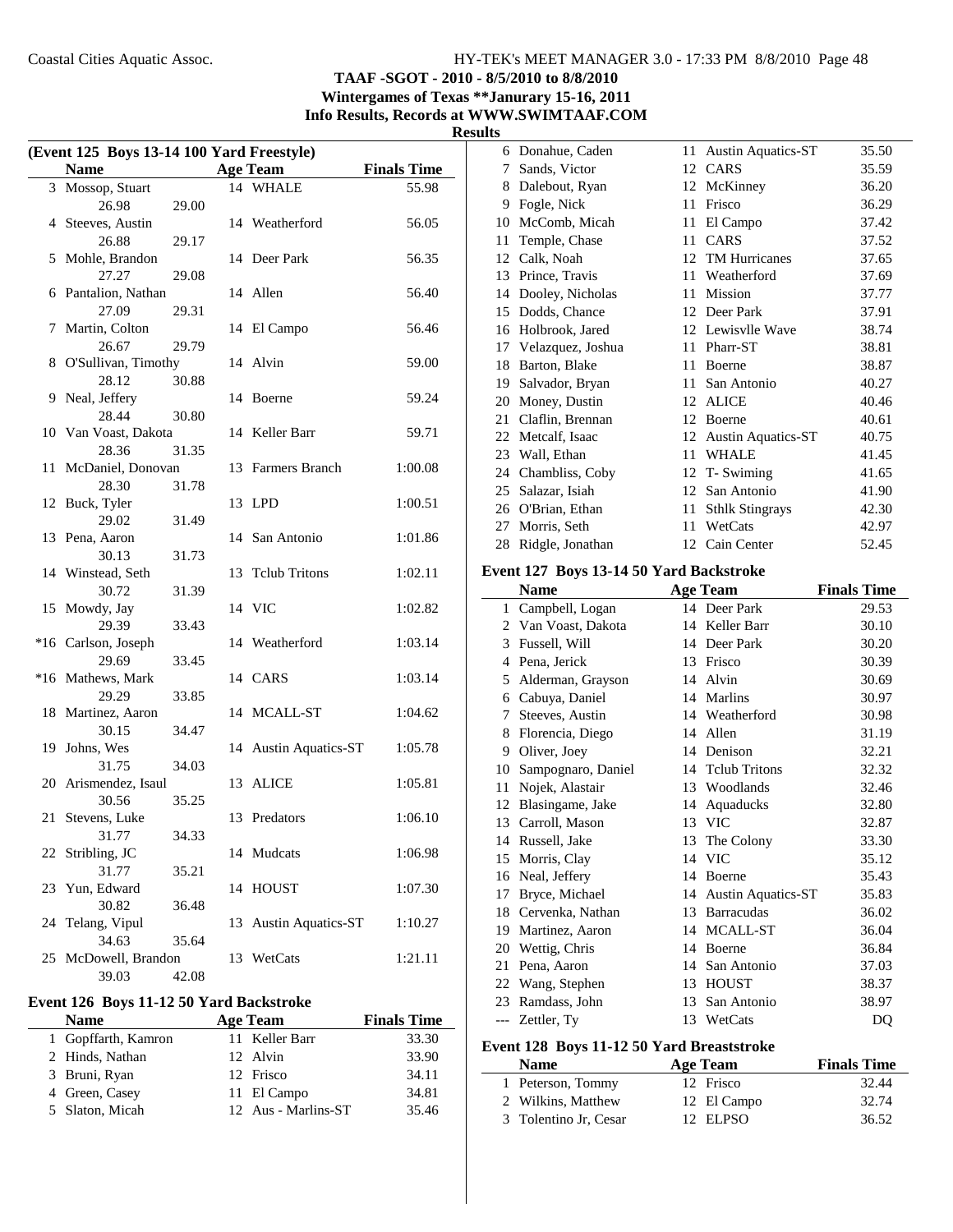**TAAF -SGOT - 2010 - 8/5/2010 to 8/8/2010**

**Wintergames of Texas \*\*Janurary 15-16, 2011 Info Results, Records at WWW.SWIMTAAF.COM**

#### **Results**

|       | (Event 128 Boys 11-12 50 Yard Breaststroke) |    |                           |                    |  |
|-------|---------------------------------------------|----|---------------------------|--------------------|--|
|       | <b>Name</b>                                 |    | <b>Age Team</b>           | <b>Finals Time</b> |  |
|       | 4 Kelber, Jacob                             | 11 | <b>Sthlk Stingrays</b>    | 37.41              |  |
| 5     | Gonzalez, Gus                               | 12 | <b>ALICE</b>              | 37.76              |  |
| 6     | See, Hunter                                 |    | 12 Garland                | 39.03              |  |
| 7     | Howrey, Matthew                             | 11 | <b>Sthlk Stingrays</b>    | 39.35              |  |
| 8     | Lenkiewicz, Nathan                          | 12 | <b>Telub Tritons</b>      | 39.99              |  |
| 9     | Chandler, Dillon                            | 12 | Deer Park                 | 40.22              |  |
| 10    | Woods, Ethan                                | 12 | Predators                 | 40.29              |  |
| 11    | Saxton, Dylan                               | 11 | Deer Park                 | 40.43              |  |
| 12    | Brown, Caleb                                |    | 12 CARS                   | 40.54              |  |
| 13    | Ray, Hunter                                 | 12 | Freer                     | 40.55              |  |
| 14    | Belanger, Alex                              | 12 | <b>LAKER</b>              | 41.34              |  |
| 15    | Temple, Chase                               | 11 | CARS                      | 41.72              |  |
| 16    | Hernandez, Victor                           | 12 | <b>ELPSO</b>              | 41.90              |  |
| 17    | Velazquez, Joshua                           | 11 | Pharr-ST                  | 42.95              |  |
| 18    | Wilson, Andrew                              | 12 | Lewisvlle Wave            | 43.11              |  |
| 19    | Santos, Samuel                              | 12 | San Antonio               | 44.35              |  |
| 20    | Salazar, Isiah                              | 12 | San Antonio               | 45.27              |  |
| 21    | Chavez, Jeremiah                            | 12 | <b>LPD</b>                | 46.21              |  |
| 22    | Bell, Goodwin                               | 11 | <b>Austin Aquatics-ST</b> | 46.31              |  |
| 23    | Montoya, Joshua                             | 12 | <b>MFEEL-ST</b>           | 46.33              |  |
| 24    | Lyles, Aaric                                | 11 | <b>HOUST</b>              | 47.37              |  |
| 25    | Wall, Ethan                                 | 11 | <b>WHALE</b>              | 50.20              |  |
| $---$ | Limas, Gustavo                              | 12 | <b>DALAS</b>              | DQ                 |  |
| $---$ | Aralkin, Valentin                           | 12 | Woodlands                 | DQ                 |  |
| ---   | Gillham, Braydyn                            |    | 12 WetCats                | DQ                 |  |
|       | Event 129 Boys 13-14 50 Yard Breaststroke   |    |                           |                    |  |
|       | <b>Name</b>                                 |    | <b>Age Team</b>           | <b>Finals Time</b> |  |

|       | Name              |    | Age Team                  | <b>Finals Time</b> |
|-------|-------------------|----|---------------------------|--------------------|
|       | 1 Mossop, Stuart  |    | 14 WHALE                  | 30.82              |
| 2     | Moore, Jacob      | 13 | Alvin                     | 32.05              |
| 3     | Pantalion, Nathan | 14 | Allen                     | 32.52              |
| 4     | LeMaire, Chandler | 14 | R&R                       | 34.22              |
| 5     | Fattig, Shaun     |    | 14 Lake Jackson           | 34.91              |
| 6     | Rossetti, Zach    | 14 | Frisco                    | 34.93              |
| 7     | Stribling, Hudson | 13 | Mudcats                   | 34.99              |
| 8     | Gopffarth, Kenan  | 14 | Keller Barr               | 35.09              |
| 9     | Yang, Eric        |    | 14 The Colony             | 35.17              |
| 10    | Hein, Josh        | 13 | <b>Sthlk Stingrays</b>    | 35.44              |
| 11    | Zacny, Collin     | 14 | Frisco                    | 35.69              |
| 12    | Ramsden, Jorge    | 13 | MCALL-ST                  | 35.80              |
| 13    | Perez, Anibal     | 14 | Mission                   | 36.39              |
| 14    | Tony, Chris       | 14 | <b>Bedford Surf</b>       | 36.50              |
| 15    | Johns, Wes        | 14 | <b>Austin Aquatics-ST</b> | 36.59              |
| 16    | Gary, Tyler       | 14 | MFEEL-ST                  | 36.91              |
| 17    | Princehouse, Hank | 14 | Aquaducks                 | 37.24              |
| 18    | Welsch, Logan     |    | 13 WHALE                  | 37.76              |
| 19    | Bunch, Tyler      | 14 | Denison                   | 38.04              |
| 20    | Cardenas, Scott   | 13 | San Antonio               | 38.17              |
| 21    | Sprinkle, Andrew  | 13 | Manta Rays-ST             | 38.67              |
| 22    | Stribling, JC     | 14 | Mudcats                   | 39.29              |
| 23    | Salazar, Daniel   | 13 | San Antonio               | 39.76              |
| 24    | Hernandez, Logan  | 13 | <b>LPD</b>                | 42.87              |
| $---$ | Mangel, Sean      |    | 14 R&R                    | DQ                 |

| Event 130 Boys 11-12 50 Yard Butterfly |                        |    |                        |                    |  |
|----------------------------------------|------------------------|----|------------------------|--------------------|--|
|                                        | <b>Name</b>            |    | <b>Age Team</b>        | <b>Finals Time</b> |  |
| $\mathbf{1}$                           | Wilkins, Matthew       |    | 12 El Campo            | 29.25              |  |
| 2                                      | Hollis, Brice          | 11 | San Antonio            | 29.53              |  |
| 3                                      | Lewis, David           | 12 | Deer Park              | 29.96              |  |
| 4                                      | Calk, Noah             | 12 | <b>TM</b> Hurricanes   | 31.02              |  |
| 5                                      | Slaton, Micah          | 12 | Aus - Marlins-ST       | 31.54              |  |
| 6                                      | Gopffarth, Kamron      | 11 | Keller Barr            | 32.47              |  |
| 7                                      | Kaloust, Ricky         |    | 12 Bedford Surf        | 32.81              |  |
| 8                                      | Perez, Aaren           | 11 | <b>ALICE</b>           | 32.89              |  |
| 9                                      | Belair, Nick           |    | 12 Frisco              | 33.04              |  |
| 10                                     | Green, Casey           | 11 | El Campo               | 33.63              |  |
| 11                                     | Suarez, Rafael         | 12 | Denison                | 33.91              |  |
| 12                                     | Wall, Reagan           | 12 | WHALE                  | 34.04              |  |
| 13                                     | Huston, Tycho          | 12 | McKinney               | 34.11              |  |
| 14                                     | Tolentino Jr, Cesar    | 12 | ELPSO                  | 34.25              |  |
| 15                                     | Foster, Allen          | 11 | Allen                  | 34.52              |  |
|                                        | 16 LeMaire, John Mills |    | 12 R&R                 | 34.83              |  |
| 17                                     | Wallace, Tommy         | 12 | <b>Granbury Seals</b>  | 36.37              |  |
| 18                                     | Velazquez, Joshua      | 11 | Pharr-ST               | 37.76              |  |
| 19                                     | Salvador, Bryan        | 11 | San Antonio            | 38.15              |  |
| 20                                     | Drinkard, Dalvin       | 11 | MFEEL-ST               | 39.73              |  |
| 21                                     | Walburg, Jared         | 12 | <b>Sthlk Stingrays</b> | 39.81              |  |
| 22                                     | Olvera, Rodrigo        | 12 | MCALL-ST               | 39.95              |  |
| 23                                     | Metcalf, Isaac         |    | 12 Austin Aquatics-ST  | 39.99              |  |
| 24                                     | Wall, Ethan            | 11 | <b>WHALE</b>           | 40.48              |  |
| 25                                     | Faivre, Lorenzo        | 12 | DSSPL-ST               | 43.44              |  |
|                                        | --- Sloan, Jacob       |    | 12 WACO                | D <sub>O</sub>     |  |
| $---$                                  | Nichols, Jeremy        |    | 12 Marlins             | DQ                 |  |

## **Event 131 Boys 13-14 50 Yard Butterfly**

|       | <b>Name</b>        |    | <b>Age Team</b>           | <b>Finals Time</b> |
|-------|--------------------|----|---------------------------|--------------------|
| 1     | Campbell, Logan    |    | 14 Deer Park              | 25.96              |
| 2     | Sheffield, Logan   | 14 | Lake Jackson              | 26.26              |
| 3     | Emmons, Miller     | 14 | Frisco                    | 26.63              |
| 4     | Powell, Jake       | 14 | <b>Bedford Surf</b>       | 26.91              |
| 5     | Martin, Colton     |    | 14 El Campo               | 27.91              |
| 6     | Florencia, Diego   |    | 14 Allen                  | 29.68              |
| 7     | Buck, Tyler        | 13 | <b>LPD</b>                | 29.98              |
| 8     | Jones, Quinton     | 14 | Marlins                   | 30.08              |
| 9     | Barnett, Adam      | 14 | Allen                     | 30.41              |
| 10    | Yerigan, Ben       | 13 | <b>Bedford Surf</b>       | 30.52              |
| 11    | Nymoen, Jonathan   |    | 14 Weatherford            | 31.05              |
| 12    | Schmidt, Trent     |    | 13 Telub Tritons          | 31.11              |
| 13    | Gutierrez, Diego   | 14 | Mission                   | 31.76              |
| 14    | Cardenas, Scott    | 13 | San Antonio               | 31.94              |
| 15    | Ramsden, Jorge     | 13 | MCALL-ST                  | 32.18              |
| 16    | Yun, Edward        | 14 | <b>HOUST</b>              | 32.23              |
| 17    | Arismendez, Isaul  | 13 | <b>ALICE</b>              | 33.55              |
| 18    | Welsch, Logan      | 13 | <b>WHALE</b>              | 34.12              |
| 19    | Wettig, Chris      | 14 | <b>Boerne</b>             | 34.50              |
| 20    | Telang, Vipul      | 13 | <b>Austin Aquatics-ST</b> | 35.25              |
| 21    | Colpiitts, Timothy | 13 | <b>Austin Aquatics-ST</b> | 35.61              |
|       | 22 Limas, Alecii   | 14 | <b>DALAS</b>              | 39.66              |
| $---$ | Fussell, Will      | 14 | Deer Park                 | DQ                 |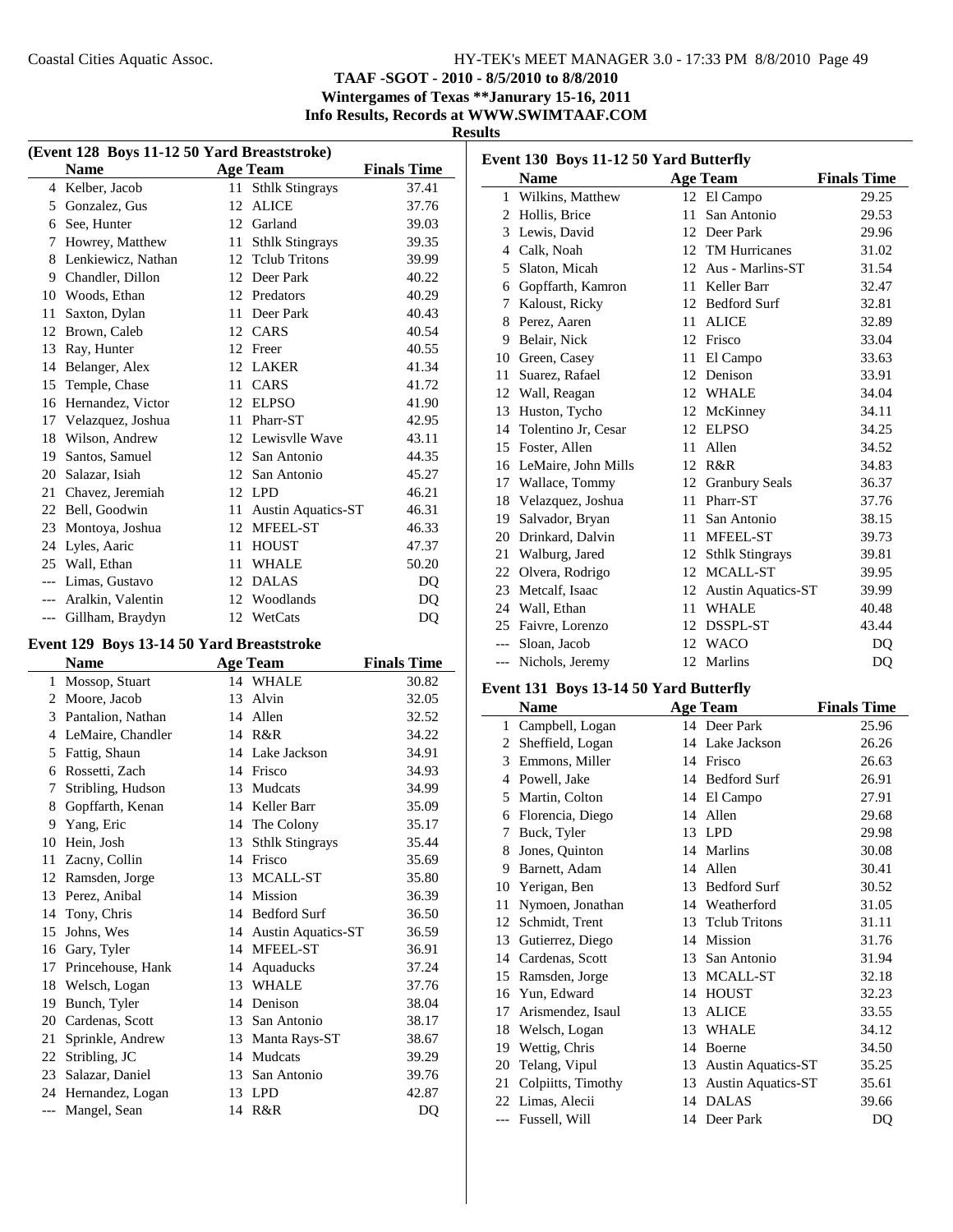**TAAF -SGOT - 2010 - 8/5/2010 to 8/8/2010**

**Wintergames of Texas \*\*Janurary 15-16, 2011 Info Results, Records at WWW.SWIMTAAF.COM**

**Results**

| (Event 131 Boys 13-14 50 Yard Butterfly) |                                        |    |                       |                    |  |
|------------------------------------------|----------------------------------------|----|-----------------------|--------------------|--|
|                                          | <b>Name</b>                            |    | <b>Age Team</b>       | <b>Finals Time</b> |  |
| $---$                                    | Cabuya, Daniel                         |    | 14 Marlins            | DQ                 |  |
|                                          | Event 132 Boys 11-12 50 Yard Freestyle |    |                       |                    |  |
|                                          | <b>Name</b>                            |    | <b>Age Team</b>       | <b>Finals Time</b> |  |
| $*1$                                     | Kacko, Jordan                          |    | 12 Bay City           | 25.72              |  |
| $*1$                                     | Koster, Adam                           | 12 | <b>Tclub Tritons</b>  | 25.72              |  |
|                                          | 3 Hollis, Brice                        |    | 11 San Antonio        | 27.56              |  |
|                                          | 4 Gillham, Braydyn                     |    | 12 WetCats            | 27.71              |  |
|                                          | 5 Slaton, Micah                        |    | 12 Aus - Marlins-ST   | 28.38              |  |
| 6                                        | Aquirre, Henry                         |    | 12 Cudas'             | 28.71              |  |
| 7                                        | Mattei, Michael                        |    | 12 McKinney           | 29.09              |  |
|                                          | 8 Foster, Allen                        | 11 | Allen                 | 29.25              |  |
|                                          | 9 Rankin, Eric                         | 12 | Frisco                | 29.41              |  |
|                                          | 10 Pantalion, Jeremy                   | 12 | Allen                 | 29.68              |  |
| 11                                       | Nelson, Ashton                         |    | 12 Bedford Surf       | 29.90              |  |
|                                          | 12 Dornak, Jared                       |    | 12 Alvin              | 30.11              |  |
|                                          | 13 Nelson, John                        |    | 12 Alvin              | 30.25              |  |
|                                          | 14 McComb, Micah                       |    | 11 El Campo           | 30.42              |  |
|                                          | 15 Calk, Noah                          |    | 12 TM Hurricanes      | 30.46              |  |
| 16                                       | Sands, Victor                          |    | 12 CARS               | 30.67              |  |
| 17                                       | Wall, Reagan                           |    | 12 WHALE              | 30.98              |  |
| 18                                       | Dooley, Nicholas                       |    | 11 Mission            | 31.00              |  |
| 19                                       | Watson, Wade                           |    | 12 Austin Aquatics-ST | 31.19              |  |
| 20                                       | Salazar, Isiah                         |    | 12 San Antonio        | 31.32              |  |
| 21                                       | Kaloust, Ricky                         |    | 12 Bedford Surf       | 31.33              |  |
| 22                                       | Tolentino Jr, Cesar                    |    | 12 ELPSO              | 31.45              |  |
| 23                                       | Carlson, Jeremiah                      |    | 11 Weatherford        | 31.67              |  |
|                                          | 24 Gonzalez, Fernando                  |    | 11 MCALL-ST           | 31.69              |  |
|                                          | 25 Drinkard, Dalvin                    |    | 11 MFEEL-ST           | 32.05              |  |
|                                          | 26 Hernandez, Victor                   |    | 12 ELPSO              | 32.13              |  |
|                                          | 27 Mims, Dante                         |    | 11 HOUST              | 33.84              |  |
|                                          | 28 Morris, Hunter                      |    | 12 WetCats            | 34.70              |  |
| 29                                       | Hackett, Tyler                         |    | 11 Boerne             | 37.16              |  |
| 30                                       | Limas, Gustavo                         | 12 | <b>DALAS</b>          | 38.27              |  |
| 31                                       | Ridgle, Jonathan                       |    | 12 Cain Center        | 45.79              |  |
|                                          |                                        |    |                       |                    |  |
|                                          | Event 133 Boys 13-14 50 Yard Freestyle |    |                       |                    |  |
|                                          | Name                                   |    | <b>Age Team</b>       | <b>Finals Time</b> |  |
| 1                                        | Warrum, Samuel                         | 14 | The Colony            | 24.78              |  |
| $\overline{c}$                           | Mangel, Sean                           | 14 | R&R                   | 25.38              |  |
| 3                                        | Martin, Colton                         | 14 | El Campo              | 25.64              |  |
| $\overline{4}$                           | Jones, Quinton                         | 14 | Marlins               | 25.78              |  |
| 5                                        | Hoisington, Connor                     | 14 | McKinney              | 25.82              |  |
| 6                                        | Emmons, Miller                         | 14 | Frisco                | 26.00              |  |
| 7                                        | Constien, Carter                       | 13 | Aquaducks             | 26.47              |  |
| 8                                        | Barone, Jeff                           | 14 | The Colony            | 26.51              |  |
| 9                                        | Moore, Jacob                           | 13 | Alvin                 | 26.59              |  |
| 10                                       | Neal, Jeffery                          |    | 14 Boerne             | 26.66              |  |
| 11                                       | Bradshaw, Dylan                        | 13 | Lake Jackson          | 26.82              |  |
| 12                                       | Madden, John                           |    | 14 Frisco             | 27.10              |  |
| 13                                       | Stribling, Hudson                      | 13 | Mudcats               | 27.37              |  |
| 14                                       | Gary, Tyler                            | 14 | MFEEL-ST              | 27.40              |  |
| 15                                       | Ferrell, Alex                          |    | 14 VIC                | 27.49              |  |
| 16                                       | Yerigan, Ben                           | 13 | <b>Bedford Surf</b>   | 27.61              |  |

| 17 Pena, Aaron       | 14 San Antonio        | 28.11 |
|----------------------|-----------------------|-------|
| 18 Pena, Daniel      | 14 MCALL-ST           | 28.14 |
| 19 Arismendez, Isaul | 13 ALICE              | 28.36 |
| 20 Carlson, Joseph   | 14 Weatherford        | 28.48 |
| 21 Wilson, Josh      | 13 WHALE              | 28.79 |
| 22 Clardy, Alex      | 13 T- Swiming         | 30.24 |
| 23 Bryce, Michael    | 14 Austin Aquatics-ST | 30.65 |
| 24 Gutierrez, Miguel | 14 San Antonio        | 31.27 |
| 25 Limas, Alecii     | 14 DALAS              | 33.77 |

#### **Event 134 Boys 11-12 100 Yard IM**

|    | <b>Name</b>            |       |    | <b>Age Team</b>           | <b>Finals Time</b> |
|----|------------------------|-------|----|---------------------------|--------------------|
| 1  | Kacko, Jordan          |       |    | 12 Bay City               | 1:06.48            |
|    | 30.47                  | 36.01 |    |                           |                    |
| 2  | Wilkins, Matthew       |       | 12 | El Campo                  | 1:06.82            |
|    | 32.17                  | 34.65 |    |                           |                    |
| 3  | Gopffarth, Kamron      |       | 11 | Keller Barr               | 1:11.90            |
|    | 34.12                  | 37.78 |    |                           |                    |
|    | 4 Green, Casey         |       | 11 | El Campo                  | 1:14.27            |
|    | 35.45                  | 38.82 |    |                           |                    |
| 5  | Kelber, Jacob          |       | 11 | <b>Sthlk Stingrays</b>    | 1:17.61            |
|    | 37.36                  | 40.25 |    |                           |                    |
| 6  | Bailey, Robert         |       |    | 12 LPD                    | 1:20.23            |
|    | 36.96                  | 43.27 |    |                           |                    |
| 7  | Wall, Reagan           |       | 12 | <b>WHALE</b>              | 1:20.41            |
|    | 37.74                  | 42.67 |    |                           |                    |
| 8  | Hernandez, Victor      |       | 12 | <b>ELPSO</b>              | 1:20.53            |
|    | 38.92                  | 41.61 |    |                           |                    |
| 9  | Grant, Liam            |       | 11 | McKinney                  | 1:20.63            |
|    | 38.38                  | 42.25 |    |                           |                    |
| 10 | Pantalion, Jeremy      |       | 12 | Allen                     | 1:20.71            |
|    | 39.91                  | 40.80 |    |                           |                    |
| 11 | Suarez, Rafael         |       | 12 | Denison                   | 1:21.05            |
|    | 38.69                  | 42.36 |    |                           |                    |
| 12 | Dalebout, Ryan         |       | 12 | McKinney                  | 1:21.09            |
|    | 38.33                  | 42.76 |    |                           |                    |
| 13 | Wallace, Tommy         |       | 12 | <b>Granbury Seals</b>     | 1:21.10            |
| 14 | 36.76<br>Temple, Chase | 44.34 | 11 | CARS                      | 1:21.22            |
|    | 37.43                  |       |    |                           |                    |
| 15 | Chandler, Dillon       | 43.79 | 12 | Deer Park                 | 1:21.26            |
|    | 39.23                  | 42.03 |    |                           |                    |
| 16 | Brinckmann, Teo        |       | 11 | <b>Austin Aquatics-ST</b> | 1:24.02            |
|    | 39.09                  | 44.93 |    |                           |                    |
| 17 | Bittle, Alfonso        |       | 12 | <b>NRST</b>               | 1:25.83            |
|    | 38.25                  | 47.58 |    |                           |                    |
| 18 | Sanders, Steven        |       | 12 | <b>Bedford Surf</b>       | 1:26.74            |
|    | 40.72                  | 46.02 |    |                           |                    |
| 19 | Gillham, Caydyn        |       | 11 | WetCats                   | 1:27.34            |
|    | 43.81                  | 43.53 |    |                           |                    |
| 20 | Ballesteros, Max       |       | 12 | Tarpons                   | 1:30.36            |
|    | 42.33                  | 48.03 |    |                           |                    |
| 21 | Metcalf, Isaac         |       | 12 | <b>Austin Aquatics-ST</b> | 1:33.44            |
|    | 41.41                  | 52.03 |    |                           |                    |
|    | 22 Lyles, Aaric        |       | 11 | <b>HOUST</b>              | 1:46.40            |
|    | 49.89                  | 56.51 |    |                           |                    |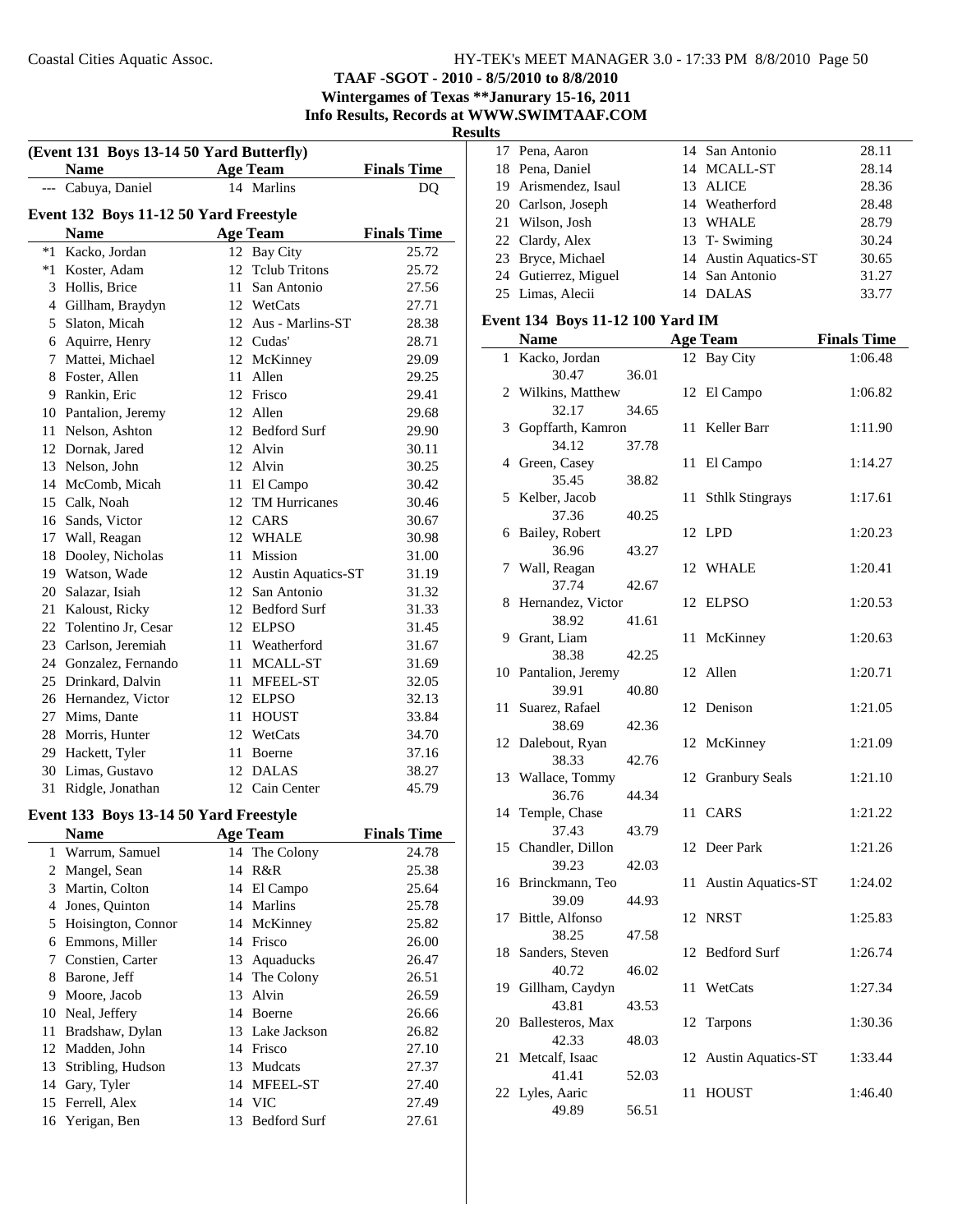## **TAAF -SGOT - 2010 - 8/5/2010 to 8/8/2010 Wintergames of Texas \*\*Janurary 15-16, 2011**

**Info Results, Records at WWW.SWIMTAAF.COM**

**Result** 

| (Event 134 Boys 11-12 100 Yard IM) |       |  |                       |                    |  |  |
|------------------------------------|-------|--|-----------------------|--------------------|--|--|
| <b>Name</b>                        |       |  | <b>Age Team</b>       | <b>Finals Time</b> |  |  |
| 23 Vallejo, Tyler                  |       |  | 11 Mission            | 1:49.56            |  |  |
| 57.97                              | 51.59 |  |                       |                    |  |  |
| 24 Bell, Goodwin                   |       |  | 11 Austin Aquatics-ST | 1:50.81            |  |  |
| 54.67                              | 56.14 |  |                       |                    |  |  |
| --- Hackett, Tyler                 |       |  | <b>Boerne</b>         | DO                 |  |  |
|                                    | 52.63 |  |                       |                    |  |  |

## **Event 135 Boys 13-14 100 Yard IM**

|    | <b>Name</b>                         |    | <b>Age Team</b>       | <b>Finals Time</b> |
|----|-------------------------------------|----|-----------------------|--------------------|
| 1  | Mossop, Stuart                      |    | 14 WHALE              | 1:04.04            |
|    | 30.91<br>33.13                      |    |                       |                    |
| 2  | Wiley, Derek                        |    | 14 Alvin              | 1:04.29            |
|    | 28.87<br>35.42                      |    |                       |                    |
| 3  | Pantalion, Nathan                   |    | 14 Allen              | 1:05.21            |
|    | 31.86<br>33.35                      |    |                       |                    |
|    | 4 Steeves, Austin                   |    | 14 Weatherford        | 1:06.19            |
|    | 30.49<br>35.70                      |    |                       |                    |
| 5  | Perrone, Samuel                     |    | 14 Sthlk Stingrays    | 1:06.84            |
|    | 30.64<br>36.20                      |    |                       |                    |
| 6  | Van Voast, Dakota                   |    | 14 Keller Barr        | 1:07.01            |
|    | 30.99<br>36.02                      |    |                       |                    |
| 7  | Pena, Jerick                        |    | 13 Frisco             | 1:07.52            |
|    | 32.07<br>35.45                      |    |                       |                    |
| 8  | LeMaire, Chandler<br>32.91<br>35.75 |    | 14 R&R                | 1:08.66            |
| 9  | Carlile, Stetson                    |    | 13 Sville Stngray     | 1:11.11            |
|    | 32.61<br>38.50                      |    |                       |                    |
|    | 10 Constien, Carter                 | 13 | Aquaducks             | 1:11.41            |
|    | 33.42<br>37.99                      |    |                       |                    |
| 11 | Fogle, Adam                         |    | 14 Frisco             | 1:12.05            |
|    | 34.16<br>37.89                      |    |                       |                    |
| 12 | Carroll, Mason                      |    | 13 VIC                | 1:12.75            |
|    | 34.42<br>38.33                      |    |                       |                    |
| 13 | Fomby, Garrett                      |    | 14 Frisco             | 1:12.98            |
|    | 34.32<br>38.66                      |    |                       |                    |
| 14 | Vanderhider, Zachary                |    | 13 Lake Jackson       | 1:13.46            |
|    | 31.57<br>41.89                      |    |                       |                    |
| 15 | Johns, Wes                          |    | 14 Austin Aquatics-ST | 1:14.11            |
|    | 36.26<br>37.85                      |    | Mudcats               |                    |
| 16 | Stribling, Hudson                   | 13 |                       | 1:14.78            |
| 17 | 35.01<br>39.77<br>Walker, Richard   |    | 13 NRST               | 1:15.83            |
|    | 36.53<br>39.30                      |    |                       |                    |
| 18 | Welsch, Logan                       |    | 13 WHALE              | 1:15.92            |
|    | 34.94<br>40.98                      |    |                       |                    |
| 19 | Cardenas, Scott                     | 13 | San Antonio           | 1:16.80            |
|    | 35.45<br>41.35                      |    |                       |                    |
| 20 | Colpiitts, Timothy                  |    | 13 Austin Aquatics-ST | 1:17.28            |
|    | 37.13<br>40.15                      |    |                       |                    |
| 21 | Gutierrez, Diego                    |    | 14 Mission            | 1:17.49            |
|    | 37.03<br>40.46                      |    |                       |                    |
| 22 | Bryce, Michael                      |    | 14 Austin Aquatics-ST | 1:18.71            |
|    | 42.96<br>35.75                      |    |                       |                    |

| ults |                                         |         |                       |       |                    |
|------|-----------------------------------------|---------|-----------------------|-------|--------------------|
|      | 23 Miller, Gabriel<br>34.22             | 45.93   | 14 R&R                |       | 1:20.15            |
|      | 24 Cervenka, Nathan                     |         | 13 Barracudas         |       | 1:23.79            |
|      | Event 136 Boys 13-14 200 Yard Freestyle |         |                       |       |                    |
|      | <b>Name</b>                             |         | <b>Age Team</b>       |       | <b>Finals Time</b> |
|      | 1 Greer, Dyllan                         |         | 14 Alvin              |       | 2:04.98            |
|      | 28.13                                   | 32.46   | 33.44                 | 30.95 |                    |
|      | 2 Seymour, Andy                         |         | 14 Lake Jackson       |       | 2:05.35            |
|      | 28.45                                   | 32.16   | 33.25                 | 31.49 |                    |
| 3    | Hoisington, Connor                      |         | 14 McKinney           |       | 2:05.78            |
|      | 28.46                                   | 31.98   | 33.96                 | 31.38 |                    |
|      | 4 Anderson, Drew                        |         | 14 Sthlk Stingrays    |       | 2:06.83            |
|      | 28.72                                   | 32.69   | 33.25                 | 32.17 |                    |
| 5    | Powell, Jake                            |         | 14 Bedford Surf       |       | 2:10.72            |
|      | 28.70                                   | 32.44   | 34.67                 | 34.91 |                    |
| 6    | Nojek, Alastair                         |         | 13 Woodlands          |       | 2:11.15            |
|      | 29.61                                   | 32.17   | 34.66                 | 34.71 |                    |
| 7    | O'Sullivan, Timothy                     |         | 14 Alvin              |       | 2:12.08            |
|      | 29.61                                   | 32.62   | 34.90                 | 34.95 |                    |
|      | 8 Florencia, Diego                      |         | 14 Allen              |       | 2:15.15            |
|      | 29.02                                   | 32.95   | 37.01                 | 36.17 |                    |
|      | 9 Winstead, Seth                        |         | 13 Telub Tritons      |       | 2:17.93            |
|      | 32.10                                   | 35.14   | 36.35                 | 34.34 |                    |
|      | 10 Barnett, Adam                        |         | 14 Allen              |       | 2:19.34            |
|      | 29.88                                   | 35.19   | 37.37                 | 36.90 |                    |
| 11   | Trompeter, Mark                         |         | 13 Aquaducks          |       | 2:19.45            |
|      | 33.39                                   | 36.36   | 36.26                 | 33.44 |                    |
|      | 12 Carlson, Joseph                      |         | 14 Weatherford        |       | 2:21.40            |
|      | 31.49                                   | 35.76   | 37.52                 | 36.63 |                    |
|      | 13 Perez, Anibal                        |         | 14 Mission            |       | 2:23.02            |
|      | 32.24                                   | 35.32   | 38.44                 | 37.02 |                    |
|      | 14 Colpiitts, Timothy                   |         | 13 Austin Aquatics-ST |       | 2:24.02            |
|      | 33.02                                   | 37.84   | 39.17                 | 33.99 |                    |
|      | 15 Walker, Richard                      |         | 13 NRST               |       | 2:24.32            |
|      | 32.97                                   | 37.02   | 38.72                 | 35.61 |                    |
|      | 16 Carranza, Ramses                     |         | 14 Garland            |       | 2:28.79            |
|      | 32.55                                   | 37.88   | 39.94                 | 38.42 |                    |
|      | 17 Gutierrez, Diego                     |         | 14 Mission            |       | 2:35.22            |
|      | 34.50                                   | 39.53   | 42.11                 | 39.08 |                    |
|      | 18 Stribling, JC                        |         | 14 Mudcats            |       | 2:42.57            |
|      | 34.30                                   |         |                       | 40.29 |                    |
| 19   | Solis, Alex                             |         | 13 Mission            |       | 2:46.34            |
|      |                                         |         | 1:27.38               |       |                    |
|      | 20 Wang, Stephen                        |         | 13 HOUST              |       | 2:47.46            |
|      |                                         |         | 1:28.81               |       |                    |
|      | 21 Lambert, Sean                        |         | 13 DSSPL-ST           |       | 2:49.45            |
|      | 37.95                                   |         |                       |       |                    |
|      | 22 Gilcrease, Braden                    | 44.33   | 46.26<br>13 LPD       | 40.91 | 2:49.93            |
|      | 40.29                                   | 46.06   | 42.91                 | 40.67 |                    |
|      |                                         |         |                       |       |                    |
|      | 23 Weston, Zachary                      |         | 13 Manta Rays-ST      |       | 2:53.44            |
|      | 37.93                                   |         |                       | 45.14 |                    |
|      | 24 Yu, Kenneth                          |         | 13 HOUST              |       | 2:55.15            |
|      | 36.05                                   | 1:34.15 | 44.89                 | 0.06  |                    |
|      | 25 Sprague, William                     |         | 13 T- Swiming         |       | 3:05.00            |
|      | 38.77                                   | 49.55   | 49.48                 | 47.20 |                    |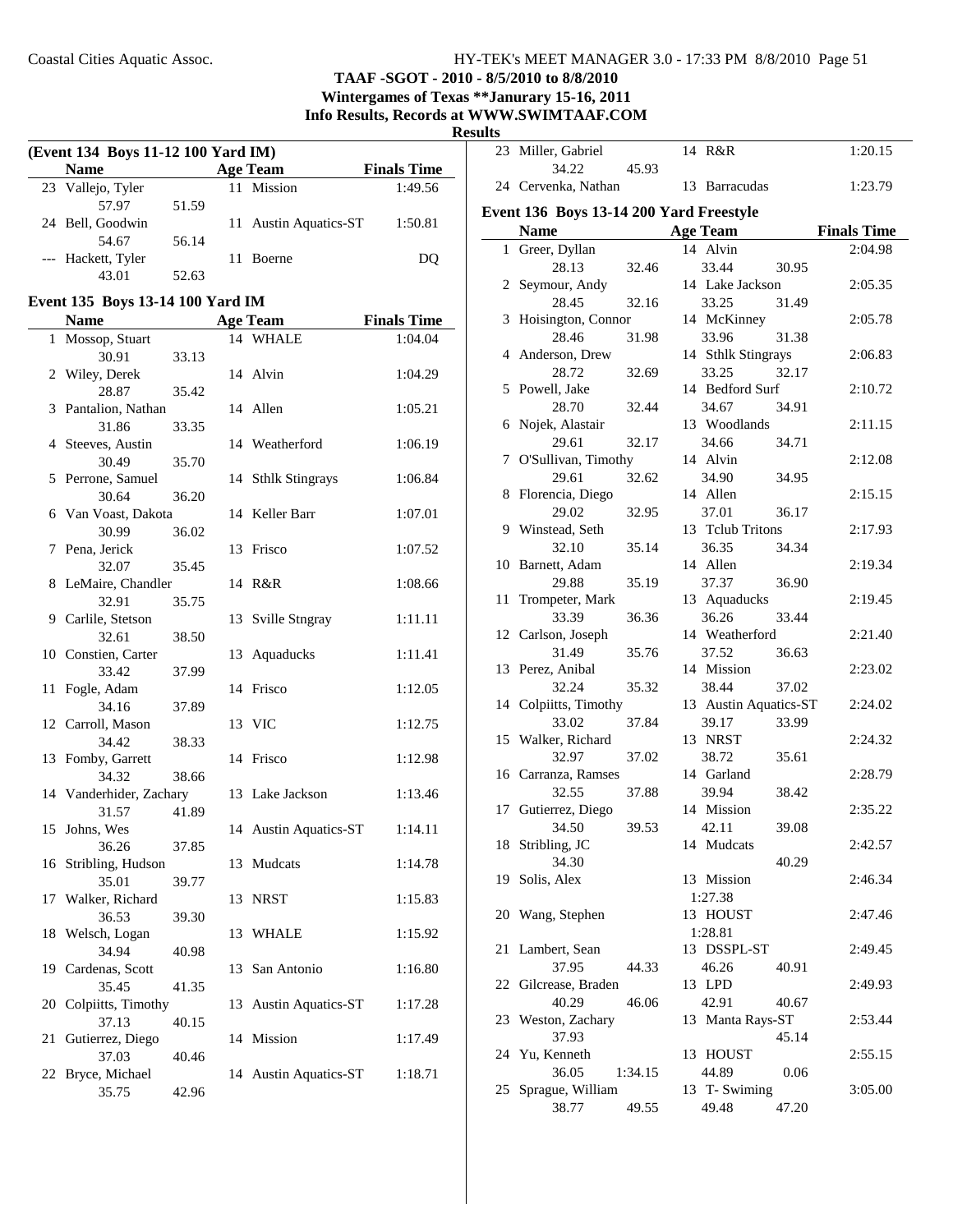**TAAF -SGOT - 2010 - 8/5/2010 to 8/8/2010**

**Wintergames of Texas \*\*Janurary 15-16, 2011 Info Results, Records at WWW.SWIMTAAF.COM**

## **Results**

|              | Event 137 Boys 11-12 200 Yard Freestyle Relay |                          |                    |
|--------------|-----------------------------------------------|--------------------------|--------------------|
|              | <b>Team</b>                                   | <b>Relay</b>             | <b>Finals Time</b> |
| $\mathbf{1}$ | <b>Tclub Tritons</b>                          | А                        | 1:55.48            |
|              | 1) Koster, Adam 12                            | 2) Venator, Brendan 11   |                    |
|              | 3) Eichenseer, Hayden 11                      | 4) Lenkiewicz, Nathan 12 |                    |
|              | 25.72<br>30.19                                | 31.21<br>28.36           |                    |
| 2            | Frisco                                        | A                        | 1:57.65            |
|              | 1) Peterson, Tommy 12                         | 2) Rankin, Eric 12       |                    |
|              | 3) Belair, Nick 12                            | 4) Simpson, Mark 12      |                    |
|              | 28.20<br>30.13                                | 30.17<br>29.15           |                    |
| 3            | Alvin                                         | A                        | 2:01.99            |
|              | 1) Nelson, John 12                            | 2) Redman, Dalton 12     |                    |
|              | 3) Hinds, Nathan 12                           | 4) Dornak, Jared 12      |                    |
|              | 30.13<br>30.39                                | 31.39<br>30.08           |                    |
|              | 4 Frisco                                      | B                        | 2:05.05            |
|              | 1) Bruni, Ryan 12                             | 2) Green, Carson 12      |                    |
|              | 3) Fogle, Nick 11                             | 4) Lauerman, Thomas 11   |                    |
|              | 31.27<br>31.11                                | 32.63<br>30.04           |                    |
|              | 5 Sthlk Stingrays                             | A                        | 2:06.53            |
|              | 1) Howrey, Matthew 11                         | 2) Etzelmiller, Kyle 11  |                    |
|              | 3) Walburg, Jared 12                          | 4) Hein, Nathan 12       |                    |
|              | 31.36<br>33.30                                | 31.61<br>30.26           |                    |
| 6            | Woodlands                                     | A                        | 2:07.66            |
|              | 1) Monks, Nicholas 11                         | 2) Nojek, Jamie 11       |                    |
|              | 3) Aralkin, Valentin 12                       | 4) Herdejurgen, Jack 11  |                    |
|              | 31.36<br>33.03                                | 31.93<br>31.34           |                    |
| 7            | Marlins                                       | A                        | 2:08.98            |
|              | 1) Nichols, Jeremy 12                         | 2) Hildebrant, Chris 12  |                    |
|              | 3) Hughes, Jaimen 11                          | 4) Powell, Hunter 12     |                    |
|              | 33.69<br>33.42                                | 33.96<br>27.91           |                    |
| 8            | Weatherford                                   | A                        | 2:09.92            |
|              | 1) Russum, John 11                            | 2) Cray, Clayton 11      |                    |
|              | 3) Hard, Brazos 11                            | 4) Carlson, Jeremiah 11  |                    |
|              | 31.34<br>33.71                                | 32.39<br>32.48           |                    |
|              | 9 Lewisvlle Wave                              | A                        | 2:12.14            |
|              | 1) Potthast, Gabe 12                          | 2) Skinner, Brett 11     |                    |
|              | 3) Holbrook, Jared 12                         | 4) Frank, Nikolay 11     |                    |
|              | 36.39<br>30.02                                | 32.76<br>32.97           |                    |
| 10           | <b>Austin Aquatics-ST</b>                     | A                        | 2:12.79            |
|              | 1) Donahue, Caden 11                          | 2) Murray, Max 12        |                    |
|              | 3) Portillo, Sam 12                           | 4) Brinckmann, Teo 11    |                    |
|              | 32.09<br>35.28                                | 33.65<br>31.77           |                    |
| 11           | ALICE                                         | A                        | 2:13.30            |
|              | 1) Gonzalez, Gavino 11                        | 2) Hinojosa, Aaron 12    |                    |
|              | 3) Gonzalez, Gus 12                           | 4) Money, Dustin 12      |                    |
|              | 37.95<br>33.21                                | 29.13<br>33.01           |                    |
|              | 12 WetCats                                    | A                        | 2:13.68            |
|              | 1) Gillham, Caydyn 11                         | 2) Morris, Seth 11       |                    |
|              | 3) Morris, Hunter 12                          | 4) Gillham, Braydyn 12   |                    |
|              | 33.92<br>37.23                                | 34.86<br>27.67           |                    |
| 13           | MCALL-ST                                      | A                        | 2:15.82            |
|              | 1) Villarreal, Nicholas 11                    | 2) Hernandez, T J 12     |                    |
|              | 3) Gonzalez, Fernando 11                      | 4) Olvera, Rodrigo 12    |                    |
|              | 34.17<br>36.83                                | 17.52<br>47.30           |                    |
|              |                                               |                          |                    |

| 14 | <b>NRST</b>                   |       | A                      |                          | 2:17.44 |
|----|-------------------------------|-------|------------------------|--------------------------|---------|
|    | 1) Campbell, Jarrett 12       |       | 2) Walker, James 11    |                          |         |
|    | 3) Bittle, Alfonso 12         |       | 4) Dickson, Chase 12   |                          |         |
|    | 33.54                         | 35.30 | 32.79                  | 35.81                    |         |
| 15 | Frisco                        |       | $\mathsf{C}$           |                          | 2:17.48 |
|    | 1) DeLange, Jackson 12        |       | 2) Stresow, Adrian 11  |                          |         |
|    | 3) Whitley, Blake 12          |       | 4) Belair, Joey 11     |                          |         |
|    | 32.85                         | 34.95 | 35.81                  | 33.87                    |         |
| 16 | Lake Jackson                  |       | A                      |                          | 2:19.05 |
|    | 1) Fuchs, Hayden 11           |       |                        | 2) Bradshaw, Brandon 11  |         |
|    | 3) Laurel, Joshua 11          |       | 4) Seymour, Alex 11    |                          |         |
|    | 33.48                         | 34.29 | 38.61                  | 32.67                    |         |
| 17 | Golden Triangle               |       | A                      |                          | 2:20.79 |
|    | 1) Hoyland, Andrew 11         |       | 2) Howard, Josh 11     |                          |         |
|    | 3) Alexander, Connor 11       |       | 4) LeDoux, Chase 11    |                          |         |
|    | 33.21                         | 37.46 | 36.53                  | 33.59                    |         |
| 18 | Mission                       |       | A                      |                          | 2:28.77 |
|    | 1) Bazaldua, Jamie 12         |       | 2) Vallejo, Tyler 11   |                          |         |
|    | 3) Solis, Mateo 12            |       | 4) Solis, Adam 11      |                          |         |
|    | 39.79                         | 14.25 | 58.56                  | 36.17                    |         |
| 19 | T- Swiming                    |       | A                      |                          | 2:30.62 |
|    | 1) Dickson-Sullivan, Reece 11 |       |                        | 2) Villarreal, Austin 12 |         |
|    | 3) Villarreal, Josh 11        |       |                        | 4) Chambliss, Coby 12    |         |
|    | 36.52                         | 15.15 | 1:04.01                | 34.94                    |         |
| 20 | <b>LPD</b>                    |       | A                      |                          | 2:47.39 |
|    | 1) Copeland, Conner 11        |       | 2) Williams, Drew 11   |                          |         |
|    | 3) Hawkins, Ryan 12           |       | 4) Perry, Devin 11     |                          |         |
|    | 36.89                         | 45.15 | 47.20                  | 38.15                    |         |
|    | <b>MFEEL-ST</b>               |       | A                      |                          | DQ      |
|    | 1) Montoya, Joshua 12         |       |                        | 2) Mobley, Marshall 12   |         |
|    | 3) Griffin, Joshua 12         |       |                        | 4) Drinkard, Dalvin 11   |         |
|    | 35.87                         | 40.93 | 35.87                  | 31.61                    |         |
|    | McKinney                      |       | A                      |                          | DQ      |
|    | 1) Carpenter, Evan 12         |       | 2) Irvin, Chrischen 12 |                          |         |
|    | 3) Landis, Carter 11          |       | 4) Mattei, Michael 12  |                          |         |
|    | 29.37                         | 32.60 | 32.50                  | 27.43                    |         |
|    | <b>HOUST</b>                  |       | A                      |                          | DO      |
|    | 1) Yun, Albert 12             |       | 2) Lyles, Aaric 11     |                          |         |
|    | 3) Wang, Ruizhe 12            |       | 4) Mims, Dante 11      |                          |         |
|    | 34.28                         | 34.86 | 50.10                  | 37.41                    |         |
|    |                               |       |                        |                          |         |

## **Event 138 Boys 13-14 200 Yard Freestyle Relay**

| <b>Team</b> |                            |       | <b>Relay</b>           |                           | <b>Finals Time</b> |
|-------------|----------------------------|-------|------------------------|---------------------------|--------------------|
|             | 1 Lake Jackson             |       | A                      |                           | 1:40.73            |
|             | 1) Sterling, Wyatt 14      |       | 2) Seymour, Andy 14    |                           |                    |
|             | 3) Vanderhider, Zachary 13 |       | 4) Sheffield, Logan 14 |                           |                    |
|             | 26.20                      | 25.65 | 25.21                  | 23.67                     |                    |
|             | 2 R&R                      |       | A                      |                           | 1:43.23            |
|             | 1) Alaniz, Arnold 13       |       |                        | 2) Garza, Christopher 14  |                    |
|             | 3) Ross, Samuel 13         |       |                        | 4) Mangel, Sean 14        |                    |
|             | 26.80                      | 26.23 | 25.63                  | 24.57                     |                    |
|             | 3 Alvin                    |       | A                      |                           | 1:43.47            |
|             | 1) Wiley, Derek 14         |       |                        | 2) O'Sullivan, Timothy 14 |                    |
|             | 3) Alderman, Grayson 14    |       |                        | 4) Greer, Dyllan 14       |                    |
|             | 25.90                      | 26.05 | 26.19                  | 25.33                     |                    |
|             |                            |       |                        |                           |                    |